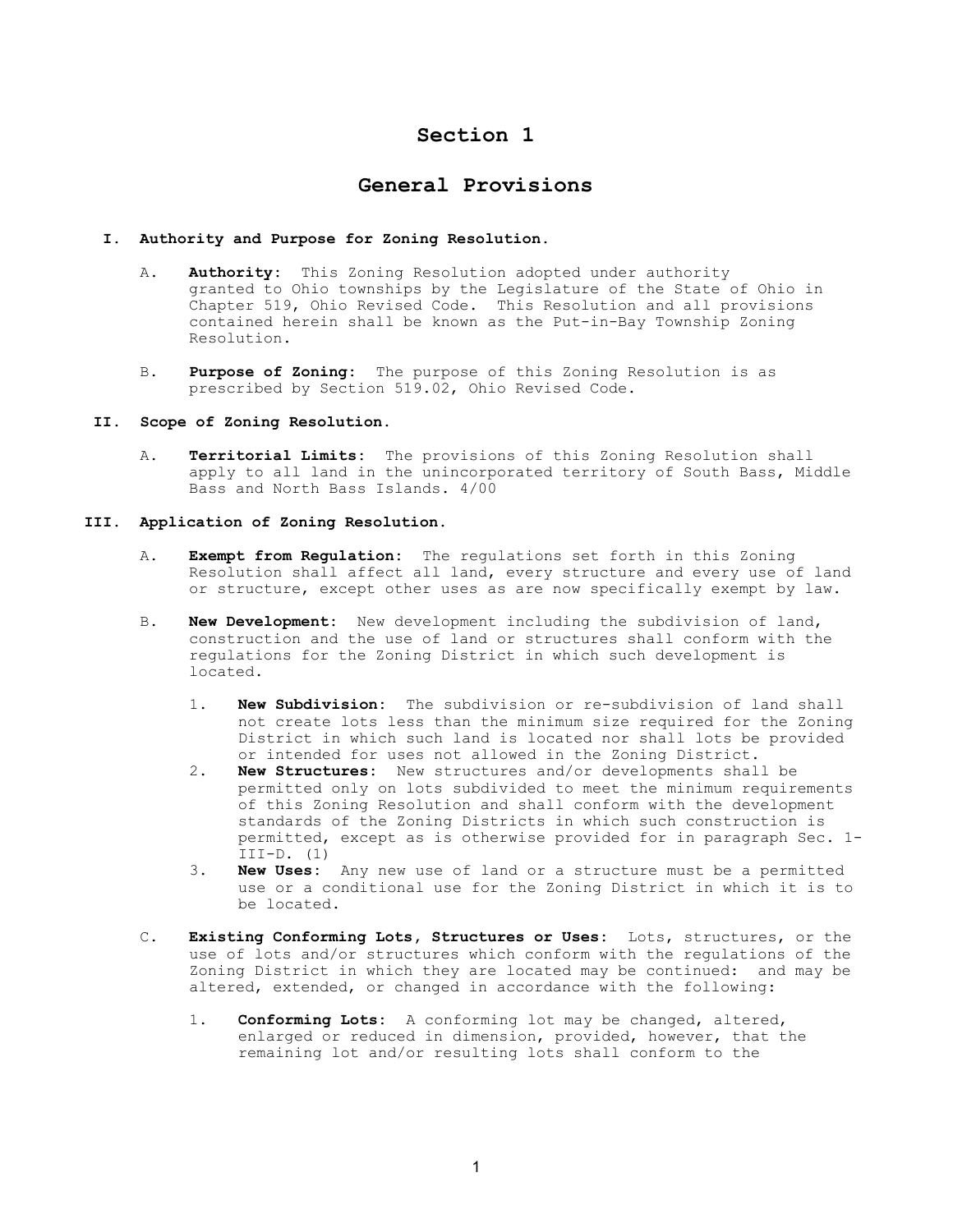development standards for the Zoning District in which the lot is

- located.<br>2. **Conformi** Conforming Structure: A conforming structure may be altered, reconstructed, or extended only in such manner as will comply with the development standards of the Zoning District in which the structure is located.<br>3. **Conforming Use:** A co
- Conforming Use: A conforming use may be expanded, modified or changed only in such a manner as will comply with the permitted use, or conditional use regulations and with the development standards of the Zoning District in which the conforming use is located.
- 4. A conforming structure that is made non-conforming by the actions of an adjoining property owner shall be allowed to continue to be used in the same fashion as it was used prior to the action of the adjoining property owner and shall not be considered non-conforming for purposes of this Resolution. In the case of an owner proposing an addition to the conforming structure affected by the adjoining property owner's action, the new setback requirement shall not be less than the setback required by the zoning district or ten (10) feet, whichever is greater. (Rv.7/02)
- D. Non-Conforming Lots, Structures, Uses or Uses of land: Existing lots, structures and accessory development or the use of lots and/or structures which would be prohibited under the regulations for the Zoning District in which they are located shall be considered as nonconforming.

 It is the intent of this Zoning Resolution to permit these nonconforming situations to continue until they are removed, but not to encourage their continued use or expansion, except as follows:

- 1. Non-Conforming Lots: The construction of a conforming structure and/or the conduct of a permitted use shall be allowed on any lot of record which has an area and/or lot width less than that required for such structure or permitted use in the Zoning District in which the lot is located. Variance of any development standard other than minimum lot area and/or minimum lot width shall be obtained only through action of the Board of Zoning Appeals in accordance with the provisions of Section 13.
- 2. Non-Conforming Structures and Development: Structures and/or accessory development, which by reason of size, type, location on the lot, or otherwise in conflict with the regulations of the Zoning District in which they are located may be altered, reconstructed or extended only in such manner that the alteration, reconstruction or extension will comply with the development standards of the Zoning District in which the structure and/or accessory development is located.

 Non-conforming structures damaged by fire, flood, riot, or act of God may be continued and used as before any such calamity provided the building or structure has not been destroyed to an extent of more than one-half of its fair market value, and provided such reconstruction is started within twelve (12) months and is completed within twenty-four (24) months of such calamity. 3/93

 Such alteration, reconstruction, or extension shall include such additional development and compliance with the development standards of the Zoning District as would be required of a new structure and/or accessory development to the extent practicable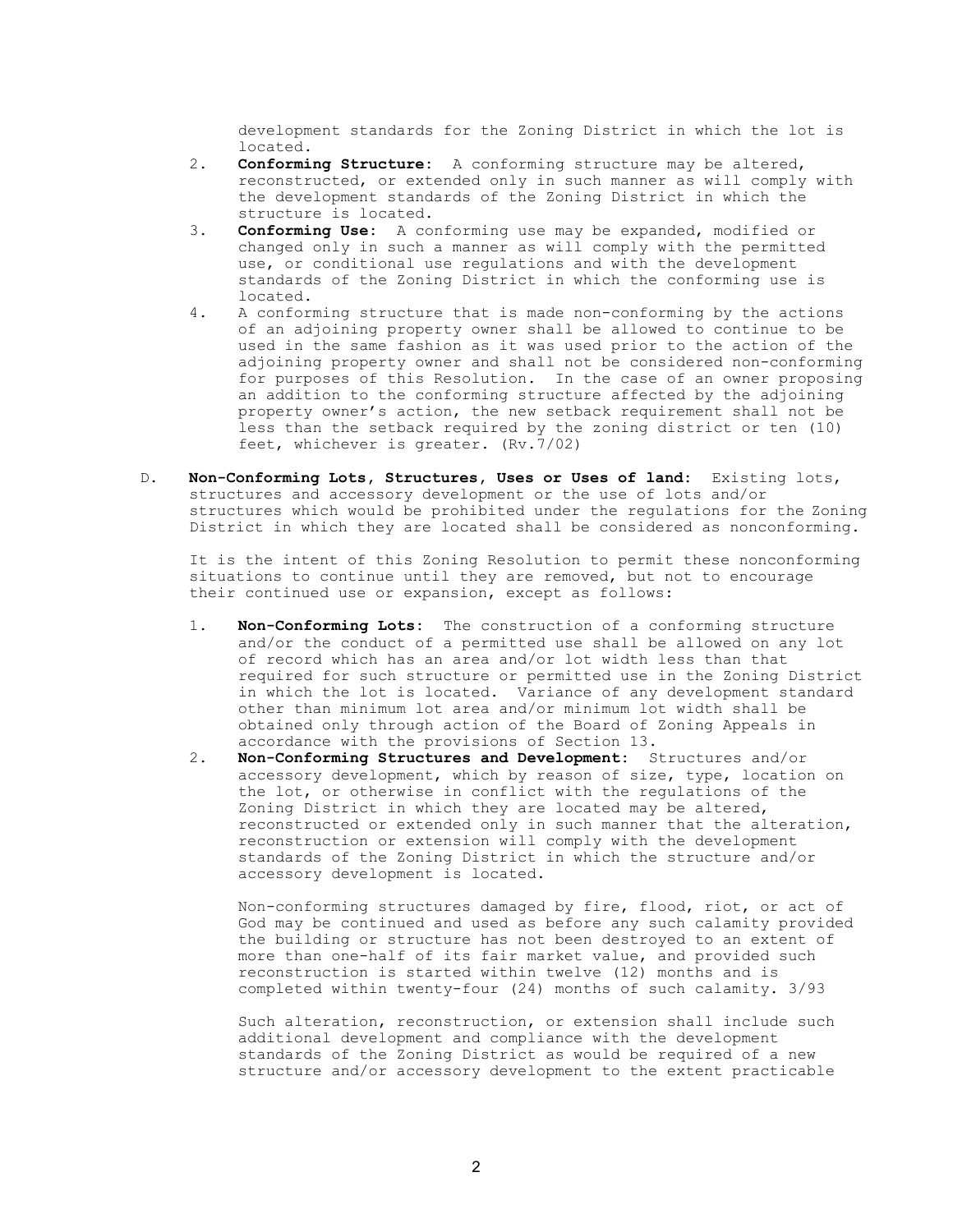and so that the spirit and intent of the development standards are accomplished.

 Normal maintenance of a non-conforming dwelling is permitted, including necessary structural repairs. Incidental alterations are permitted which do not extend or intensify the non-conforming structure or use. 3/93

- 3. Non-Conforming Uses: The non-conforming use of a lot and/or structure may be continued, expanded or changed subject to the following:
	- a. Change of a non-conforming use shall be allowed to a permitted use of the Zoning District in which the non-conforming use is located.
	- b. On approval of an appeal to the Board of Zoning Appeals, a non-conforming use may be:
		- 1. Changed to a use found to be more nearly in character with the Zoning District in which the non-conforming use is located.
		- 2. Expanded within an existing structure arranged or developed for such purpose.
		- 3. Expanded to occupy one or more new or existing structures to be erected or modified for the purpose of accommodating the extension of such non-conforming use, where such structures to be erected or modified are in accordance with the development standards (other than as such standards relate to use) of the Zoning District in which such use is located.
	- c. No non-conforming use may be re-established where such non conforming use has been discontinued for a period of at least two (2) years. 3/93
- 4. Non-Conforming Uses of Land: If voluntarily discontinued for a period of two (2) years, the use of the land must conform to the district in which it is located.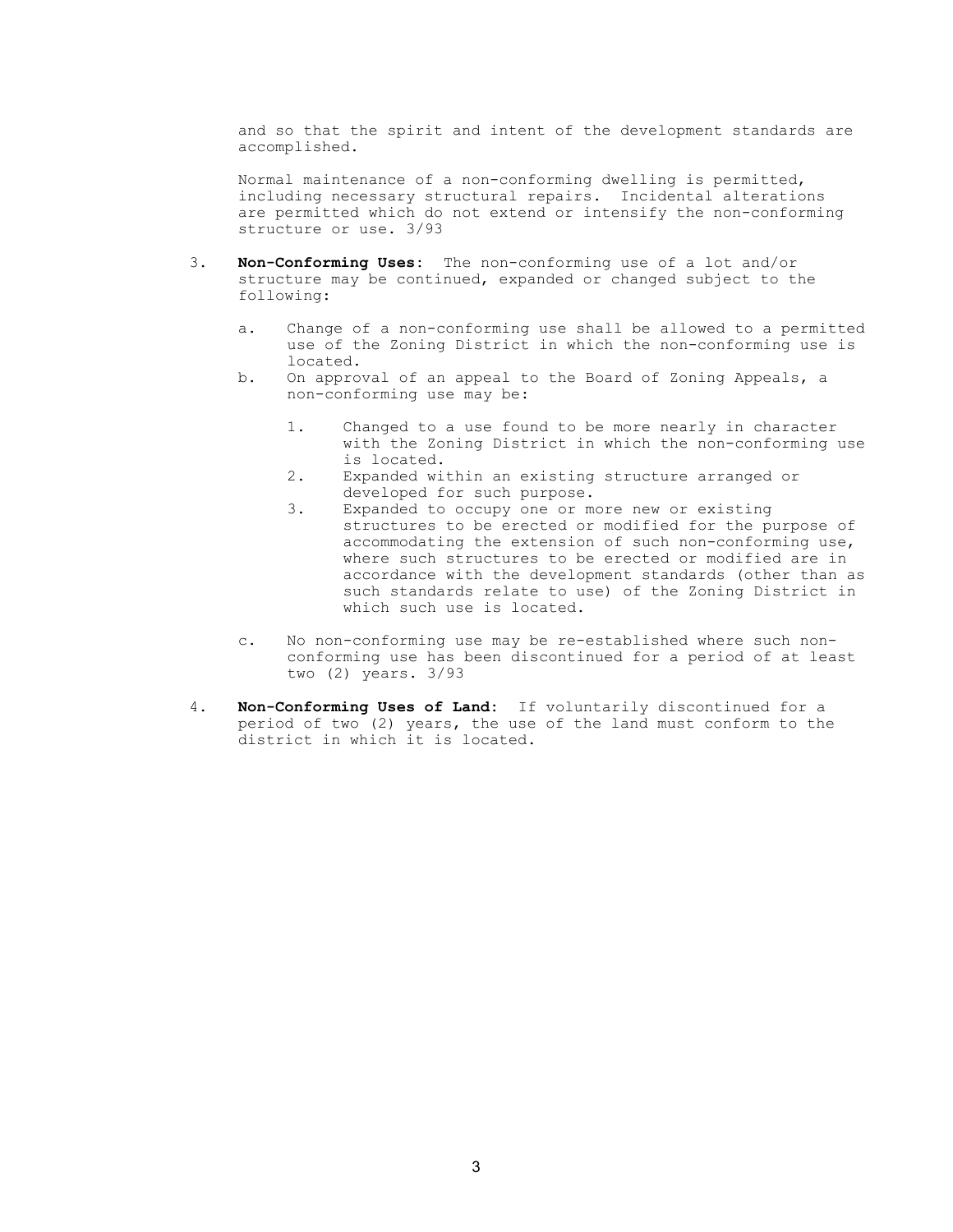# Section 2

# Zoning District Map

### I. Zoning District Maps Adopted.

- A. Division of Land: All land on South Bass Island, Middle Bass Island and North Bass Islands within the scope of this Zoning Resolution is placed into Zoning Districts as is shown on the Zoning District Maps of South Bass Island, Middle Bass Island and North Bass Island, Ohio, which are hereby adopted and declared to be a part of this Zoning Resolution.
	- 1. Final Authority: The Zoning District Maps, as amended from time to time, shall be the final authority for the current Zoning District status of land under the jurisdiction of this Zoning Resolution.
- B. Identification of the Zoning District Map: The Zoning District Map, with any amendments made thereon, shall be identified by the signatures of the Board of Trustees of Put-in-Bay Township, Ohio under the words "Zoning Map." 4/00

### II. Designation of Zoning Districts.

A. Standard Zoning Districts: The names of the Zoning Districts as shown on the Zoning District maps are as follows:

#### NAME

| "A"          |
|--------------|
| $"R-1"$      |
| $"R - 2"$    |
| $"R-3"$      |
| $"R-C"$      |
| $"C-1"$      |
| $"C-2"$      |
| $"C-3" 4/00$ |
| $"T-1"$      |
| $"T - 2"$    |
| $"G-1"$      |
|              |

 B. Planned Development Zoning Districts: The name for the Planned Development Zoning District as shown on the Zoning District Map or as prescribed by this Zoning Resolution is as follows:

### NAME

Planned Development "PD"

- C. Legend: There shall be provided on the Zoning District Map a legend which shall list the pattern/symbol for each Zoning District.
	- 1. Use of Pattern/Symbol: A black and white pattern shall be used on the Zoning District Map to identify each Zoning District as indicated in the legend.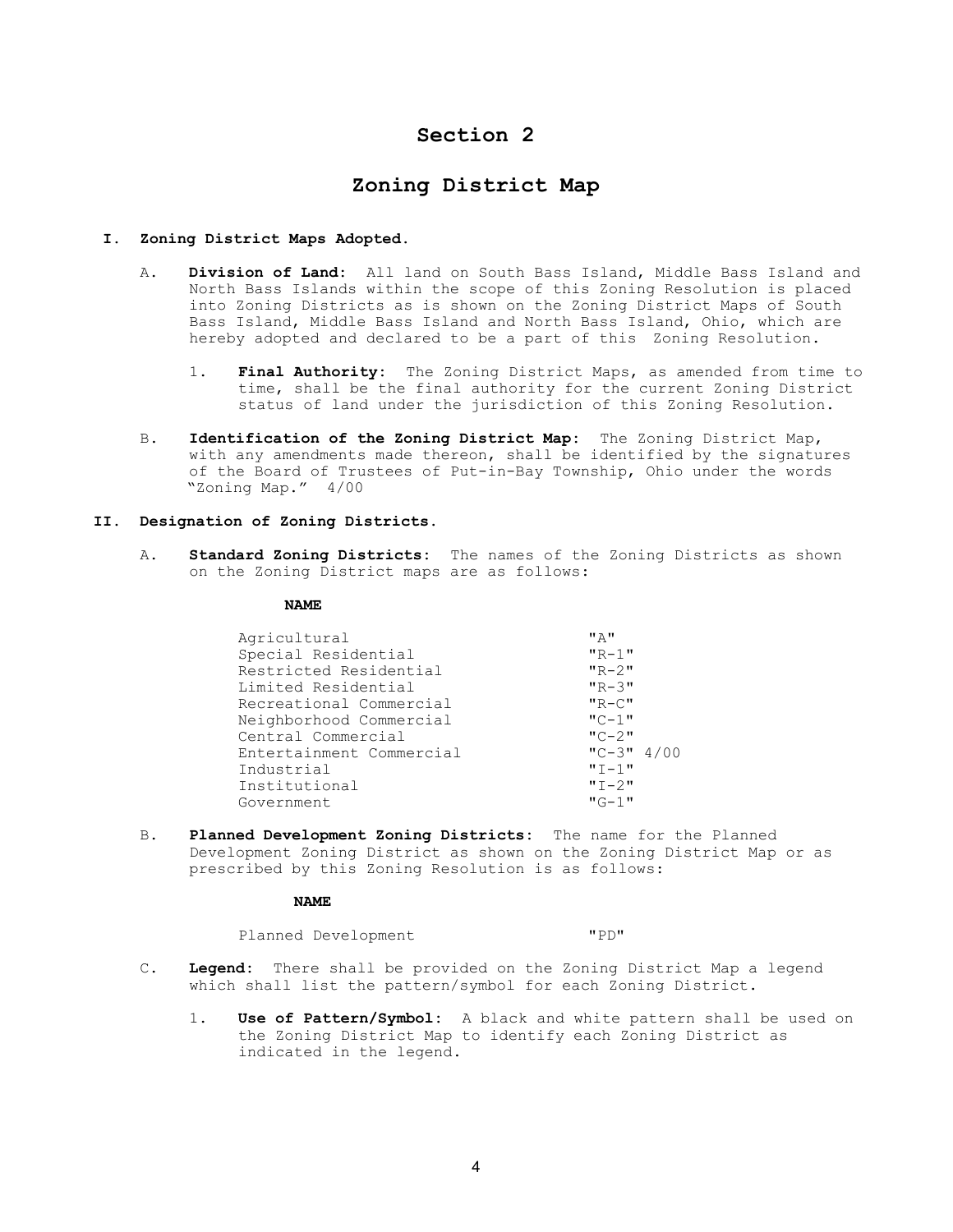### III. Interpretation of Zoning District Boundaries.

- A. Rules of Determination: When uncertainty exists with respect to the boundaries of Zoning Districts as shown on the Zoning District Map, the following rules shall apply:
	- 1. Along a Street or Other Right-of Way: Where Zoning District boundary lines are indicated as approximately following a center line of a street or highway, alley, or other right-of way, or a creek or other watercourse, such center line shall be the Zoning District boundary.
	- 2. Along a Property Line: Where Zoning District boundary lines are indicated as approximately following a lot line, such lot line shall be the Zoning District boundary.
	- 3. Parallel to Right-of-Way or Property Line: Where Zoning District boundary lines are indicated as approximately being parallel to a center line or a property line, such Zoning District boundary lines shall be parallel thereto and, in the absence of specific dimensions on the map, at such scaled distance as indicated on the Zoning District Map.
	- 4. All submerged lands (below 573.4 IGLD International Great Lakes Datum Level) are a part of that Zoning District to which their abutting above-water lands are assigned, and shall be bounded by the extension of the boundary lines of each abutting above-water property. Adjacent Zoning Districts which extend onto submerged lands shall be separated by the extension of their above-water common boundary line. 4/00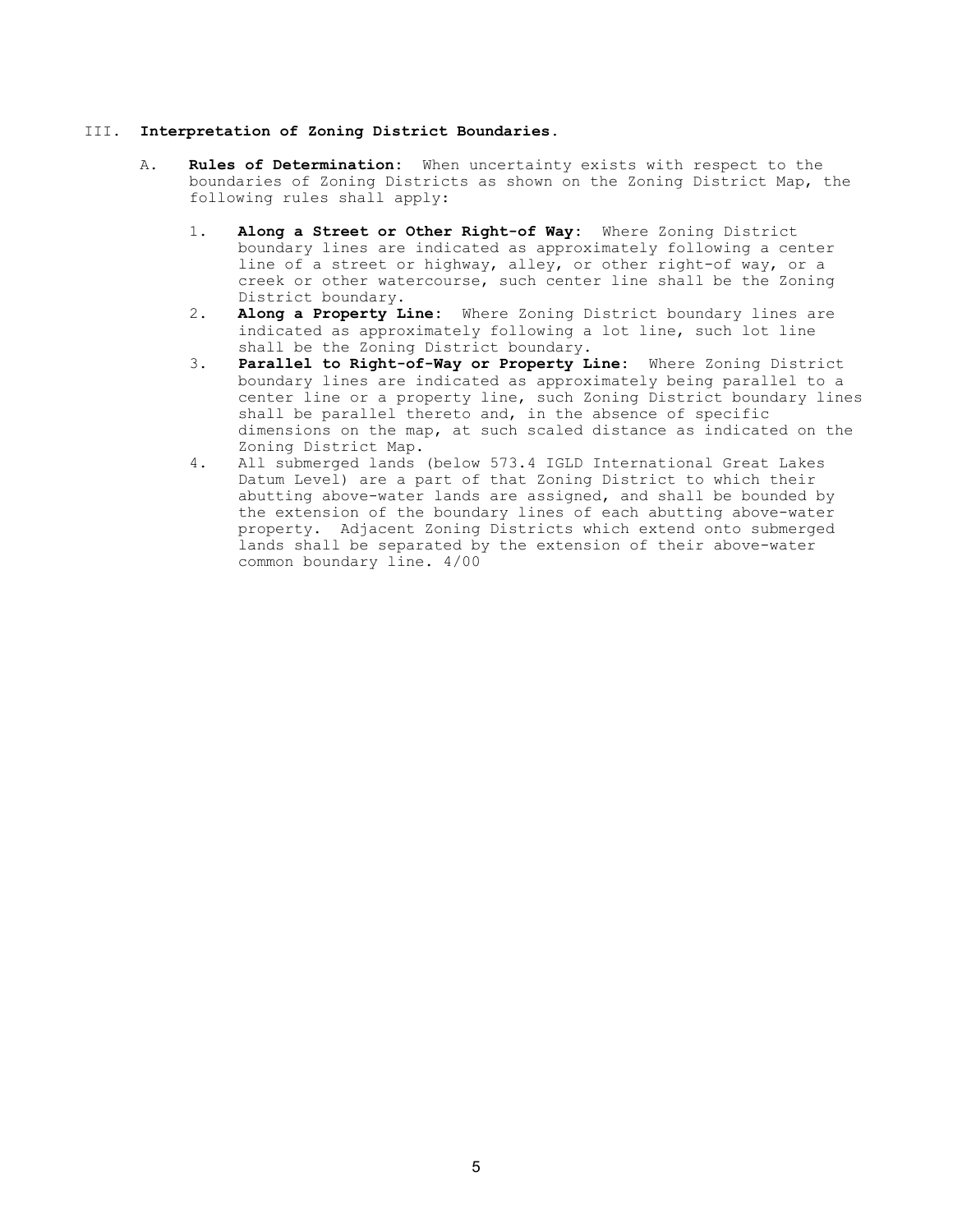# Section 3

# General Regulations

- 1. In all Zoning Districts, minimum lot areas have been established. It should be noted that in some cases, the Board of Health or other agencies such as the Regional Planning Commission, Building Inspector, etc. may require greater lot areas than the minimum herein depending upon whether the lots are served by municipal water and/or community treatment facilities.
- 2. Except as otherwise provided in this Resolution, no building or structure shall be erected, converted, added to, moved, or structurally altered, nor shall any building or land be used, except for a purpose permitted in the Zoning District in which the building or land is located.
- 3. No building or structure shall be erected, converted, added to, moved, or structurally altered to exceed the height and bulk limit herein established for the District in which the building is located.
- 4. Except as otherwise provided in this Resolution, no building or structure shall be erected, converted, added to, moved, or structurally altered except in conformity with the yard and lot area regulations of the Zoning District in which the building is located.
- 5. Except as otherwise provided in this Resolution, no building shall be erected, or structurally altered to the extent specifically provided hereinafter except in conformity with the off-street parking and loading regulations of the District in which such buildings is located.
- 6. Except as otherwise provided in this Resolution, the minimum yard, parking space, and other open spaces, including lot area per family, required by this Resolution for any building hereafter erected or structurally altered, shall not be encroached upon or considered as parking, yard or open space or lot area requirement for any other building, nor shall any lot area be reduced beyond the District requirements of this Resolution.
- 7. Except as otherwise provided in this Resolution, every building erected or structurally altered shall be located on a lot as herein defined and in no case shall there be more than one (1) main building on one (1) lot except as specifically provided hereinafter.
- 8. Any structure to be considered part of a main structure must be attached by a full foundation and fully enclosed structure meeting Ohio Basic Building Codes. For residential uses, all of the conditions for residential structures in the Ohio Basic Building Code shall be met. 3/93 12/04
- 9. Two (2) or more parcels, lots of record or platted lots, when contiguous and when held in common ownership, may be treated together as a single lot for the purposes of this Resolution provided such lots are located in the same District. The parcel, lots of record or plotted lots shall not be sold or divided in such a manner as to place them, or the structures built upon them, into a non-conforming status.
- 10. It is hereby declared to be the legislative intent that, if any provision or provisions of this Resolution, or the application thereof to any zoning lot, building, or other structure, or tract of land, are declared by a court of competent jurisdiction to be invalid or ineffective in whole or in part, or to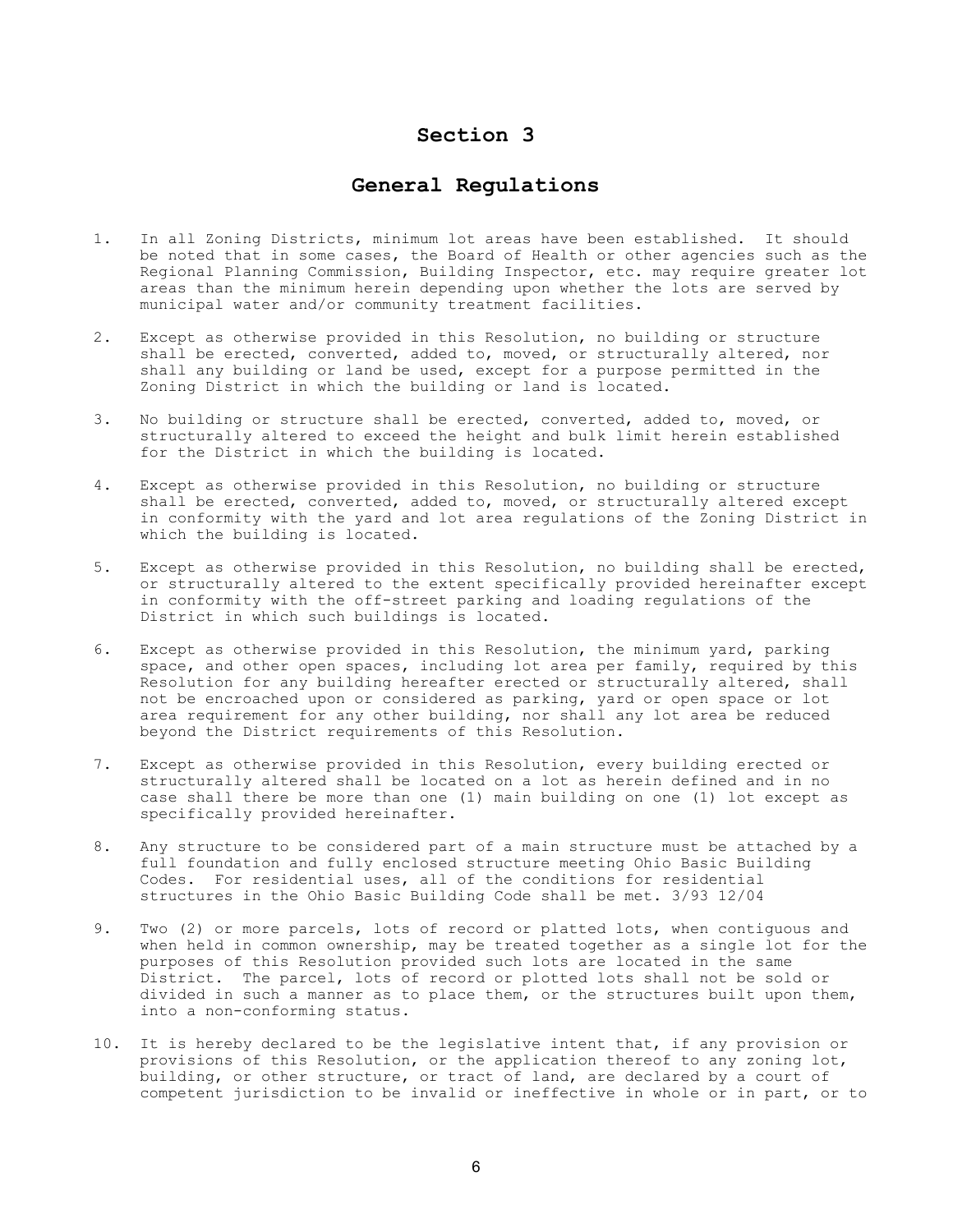be inapplicable to any person or situation the effect of such decision shall be limited to the provisions which were expressly stated in the decision to be invalid and ineffective, or to the zoning lot, building or other structure, or tract of land immediately involved in the controversy. All other provisions of this Resolution shall continue to be separate and fully effective, and the application of any such provision to other persons or situations shall not be affected.

- 11. A lot of less area or width which was recorded at the time of the adoption of this Resolution, and the owner thereof owns no adjoining land, may be occupied by any use permitted in the District if all other requirements are met.
- 12. All exterior structural alterations require a pre-construction inspection by the Zoning Inspector to ensure conformity with the regulations of the district in which the building is located. This inspection may be done free of charge.
- 13. Garage/yard sales are permitted in all non-commercial districts a maximum of two (2) times each calendar year, each sale lasting not more than three (3) consecutive days.
- 14. Fence gates controlling access to areas occupied by persons shall be so constructed that emergency personnel can have access quickly and easily at all times without requiring special devices. 4/00
- 15. Every application, sketch, site plan, or planned development district submitted to the required Township Zoning Inspector, Board, or Commission, shall contain such information and be submitted in such form as the Inspector, Board, or Commission may prescribe in its rules or otherwise in accordance with this Resolution. Supporting evidence in the form of a map, chart, calculation, table or drawing shall be declared as an exact or accurate representation of the development proposal shown on the sketch, site plan, or planned district development plan. In the event such application, sketch, site plan, or planned development district plan or supporting evidence contains an error caused by the applicant or his agent and on which the Township Zoning Inspector, Board, or Commission relied in order to issue or approve a Zoning Certificate, then the Zoning Certificate previously granted shall automatically be invalidated. 4/00
- 16. Where this Resolution imposes a greater restriction upon the use of buildings or requires larger yards than are imposed or required by other provisions of law, rules, regulations, covenants, or agreements, the provisions of this Resolution shall control, but nothing herein shall interfere with, abrogate, or annul any easements, covenants, deed restrictions, county requirements, or agreements between parties which imposes restrictions greater than those imposed by this Resolution. 3/93
- 17. Interment of the dead shall not occur on land not designated as a cemetery by the Township Trustees. 12/04
- 18. Zoning permits will not be required for any accessory structure including but not limited to dog houses, A/C units, bird houses/feeders, decorative fences that do not meet the definition of a fence, vending machines, tree houses and the like which are less than forty-eight square feet of floor area. The minimum size will be forty-eight square feet of floor area to be considered an accessory structure and require a zoning permit. (10/11/12)
- 19. A zoning permit will be required when the foot print of the existing structure is being changed or when an additional story or partial story is being added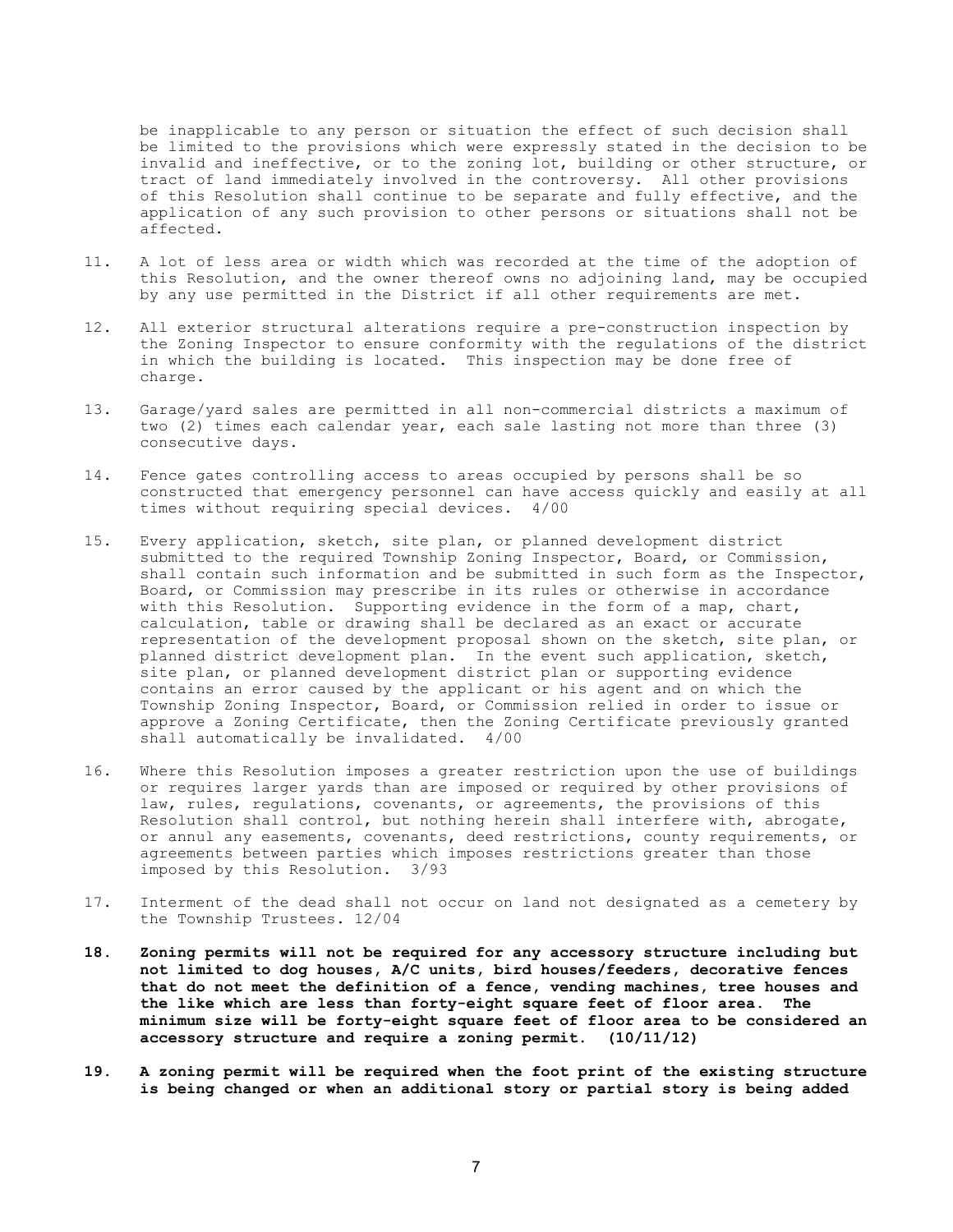to the structure. A port enclosure, roof work such as re-shingling or adding a dormer or replacing windows/doors does not require a zoning permit. (10/11/12)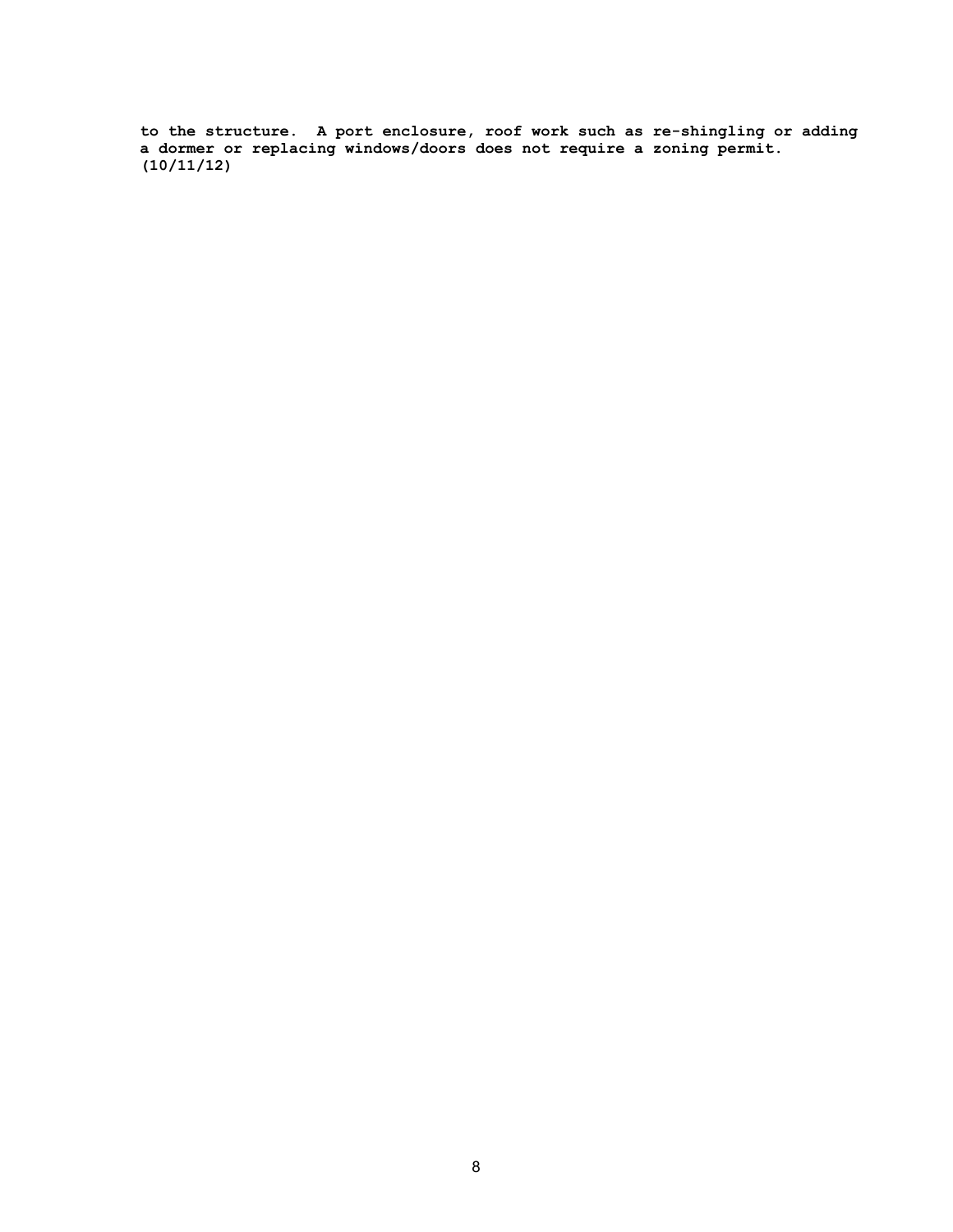## Section 4

## Definitions

Except when specifically defined herein, all words in this Zoning Resolution shall carry their customary meanings. The following listed words are specially defined for use in this Zoning Resolution and may be further restricted as noted in Sections 5, 6, 7, 8, and 9. 4/97

The words "used for" include "designed for" and vice versa; words used in the present tense include the future tense, words in the singular number include the plural number and vice versa; the word "building" includes the word "structure"; the word "dwelling" includes the word "residence"; the word "lot" includes the word "plot"; and the word "shall" is mandatory.

 $---A---$ 

Accessory Use or Building: A use or building on the same lot, and of a nature customarily incidental and subordinate to, the principal use or structure. A principal building or use must exist for an accessory building to be permitted. Any structure designed or intended to be used for residential use, including but not limited to mobile homes, manufactured homes, recreational vehicles, travel trailers or for transporting materials on the highway shall not be used as an accessory building. 4/00, 12/04, 12/06

Added to (Addition): An extension or increase in floor area or height of a structure or building.

Adult Arcade: Any place to which the public is permitted and or/charged an admittance fee wherein coin-operated or slug-operated or electronically, electrically, or mechanically controlled still or motion picture machines, projectors, or other image-producing devices are maintained to show images to five or fewer persons per machine at any one time, and where the images so displayed are distinguished or characterized by the depicting or describing of nudity or sexual or genital areas. 4/00

Adult Bookstore: Any establishment which utilizes ten (10) percent or more of its retail selling area for the purpose of retail sale or rental or for the purpose of display by coin-operated or slug-operated, or electronically, electrically, or mechanically controlled still or motion picture machines, projectors, or other image-producing devices, books, magazines, periodicals, films, tapes, and cassettes which are distinguished by their emphasis on adult materials or characterized by the depicting or describing of nudity or genital areas. 4/00

Adult Cabaret: A nightclub, bar, restaurant, or similar establishment in which persons appear in a state of nudity in the performance of their duties. 4/00

Adult Health Club: Any establishment that provides equipment and facilities for exercising and improving physical fitness where employees and/or patrons appear in a state of nudity. 4/00

Adult Material: Any book, magazine, newspaper, pamphlet, poster, print, picture, slide, transparency, figure image, description, motion picture film phonographic record or tape, other tangible thing, or any service, capable of arousing interest through sight, sound, or touch, and which material is distinguished or characterized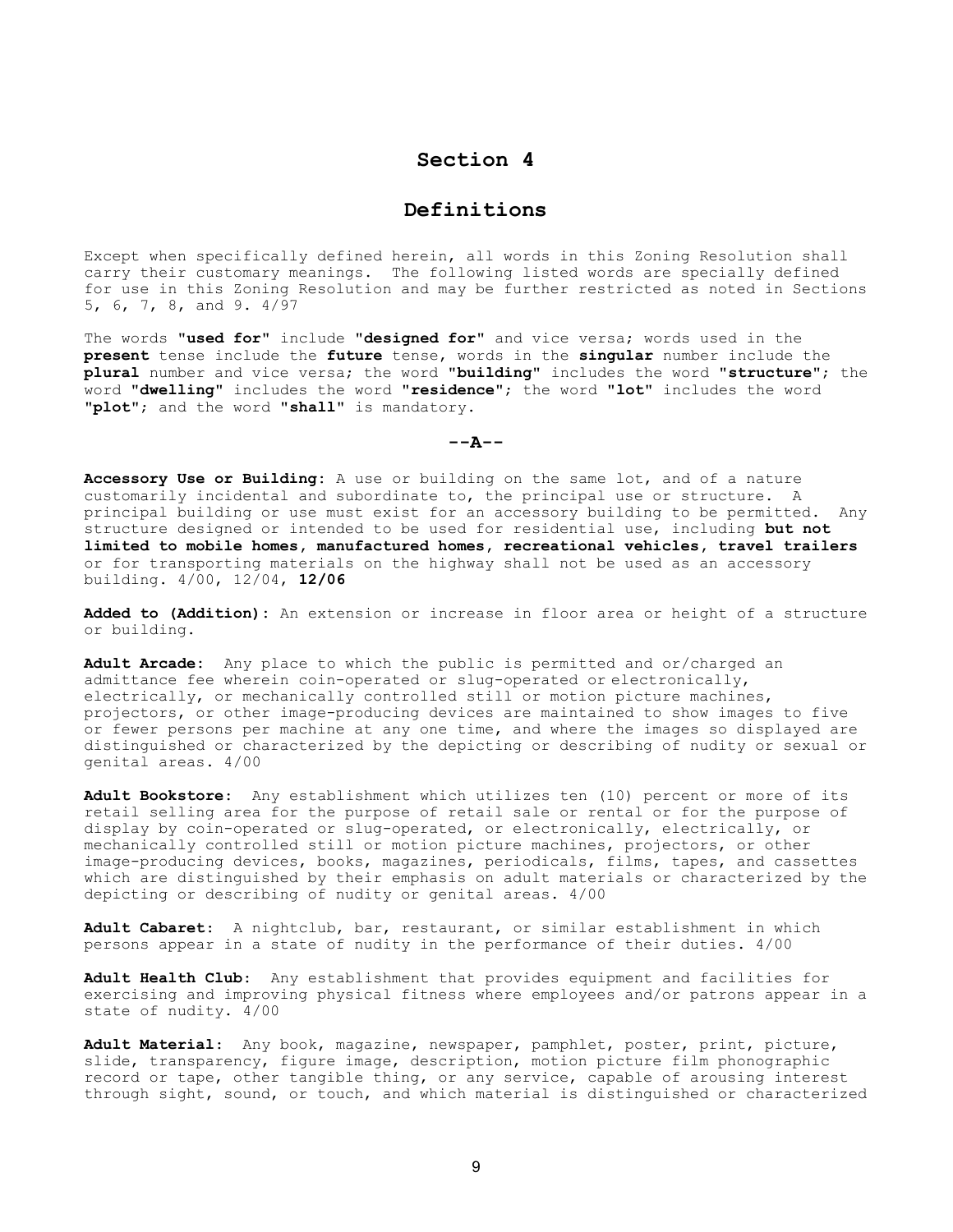by an emphasis on matter displaying, describing, or representing sexual activity, masturbation, sexual excitement, nudity, bestiality, or human bodily functions of elimination; or which service is distinguished or characterized by an emphasis on sexual activity, masturbation, sexual excitement, nudity, bestiality, or human bodily functions of elimination. 4/00

Adult Motion Pictures: A commercial establishment where, for any form of consideration, films, motion pictures, video cassettes, slides, or similar photographic reproductions are regularly shown which are characterized by the depiction or description of specified anatomical areas or specified sexual activities, nudity, or sexual or genital areas. 4/00

Agriculture: The use of land for farming; ranching; aquaculture; apiculture; horticulture; viticulture; animal husbandry, including but not limited to, the care and raising of livestock, equine, and fur bearing animals; poultry husbandry and the production of poultry and poultry products; dairy production; the production of field crops, tobacco, fruits, vegetables, nursery stock, ornamental shrubs, ornamental trees, flowers, sod, or mushrooms; timber; pasturage; any combination of the foregoing; the processing, drying, storage, and marketing of agricultural products when those activities are conducted in conjunction with, but are secondary to, such husbandry or production. 4/00

Airport: Any location, either on land or water used or intended to be used publicly or privately by any person for the landing and taking off of aircraft, including all necessary taxiways, aircraft storage and tie down areas, hangers and other necessary buildings and open spaces.

Airplane Storage Site, Open and Enclosed: A building or structure, or open area of land used for the shelter and/or storage of aircraft. 12/04

Alley: A minor street used primarily for vehicular service access to the back or side of property abutting on other streets.

Alteration, Structural: Any change which would tend to prolong the supporting members of a building or structure, such as bearing walls, columns, beams or girders.

Amendment: A change in the text of this Zoning Resolution or the Zoning District Map of Put-in-Bay Township.

Amusement Ride: Any mechanical device, aquatic device such as bumper boats, or combination of devices that carries or conveys passengers on, along, around, over, or through a fixed or restricted course or within a defined area for the purpose of giving its passengers amusement, pleasure, or excitement. 12/06

Antique/Novelty Shop: Any building used for the sale of any old and authentic objects of personal property that was made, fabricated, or manufactured sixty years or more earlier and/or for the sale of small manufactured articles intended for personal or household adornment. 12/04

Apartment: See "Dwelling, Units".

Apartment Hotel: A building or portion thereof, designed for, or containing both guest rooms or suites of rooms and dwelling units.

Apartment House: See "Dwelling, Multiple Family".

Arcade: See "Game Room".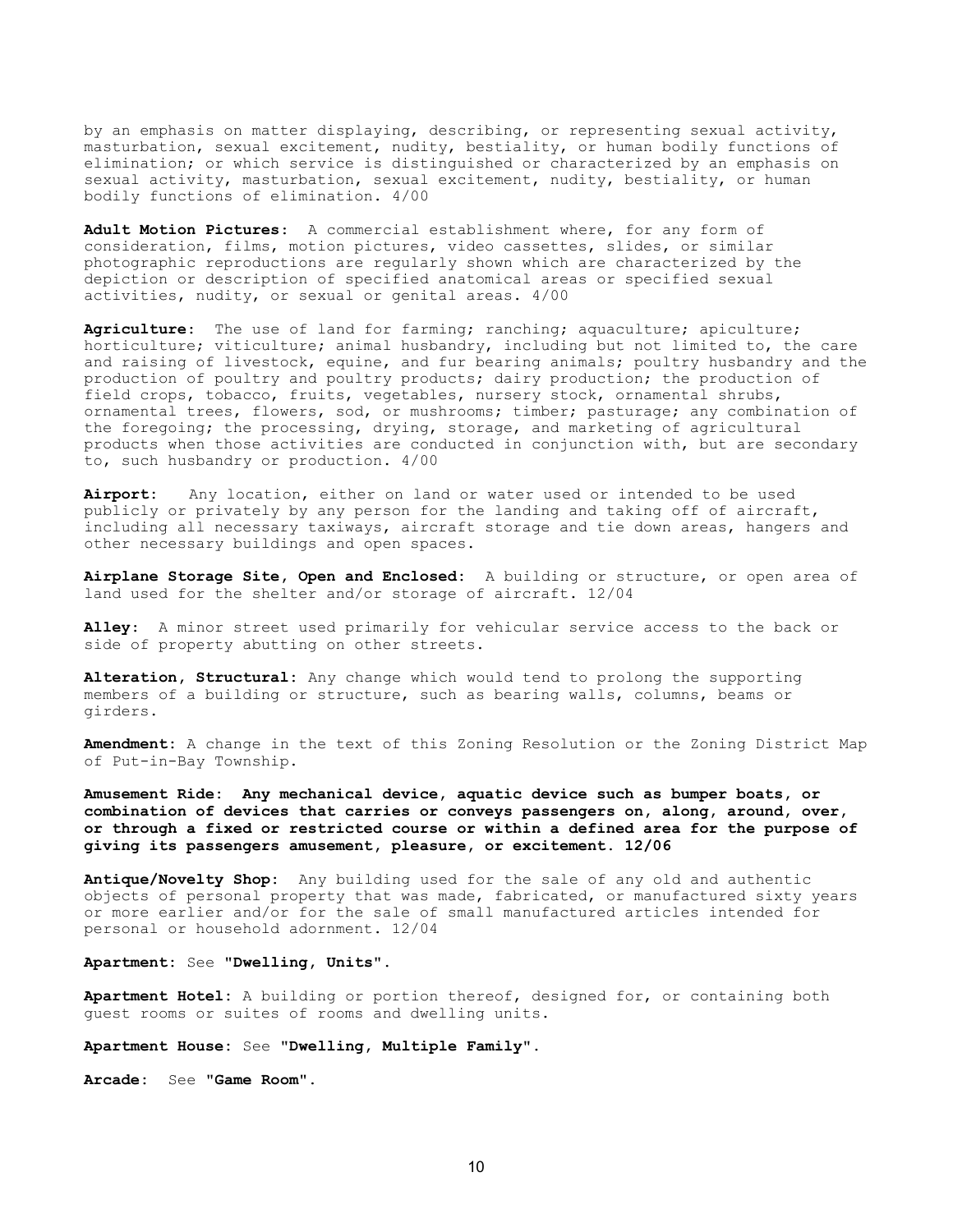Athletic Fields, Tennis Courts: An improved area of land and/or buildings used for athletic activities such as, but not limited to, softball, tennis, football.  $12/04$ , 12/06

Automats, Self Service Car Wash: Any building or premises, or portions thereof, used for the washing of automobiles by hand or through the use of mechanical equipment. 12/04

Automobile Sales and Service: An area of land where new and/or used automobiles are offered for sale to the public. 12/04

Automobile Service Station: Any premises used for supplying gasoline and oil, at retail direct to the customer, including minor accessories and services for automobiles. Only one (1) automotive vehicle of any kind or type without current license plates shall be parked.

Automobile Wrecking Yard: Any place where two (2) or more motor vehicles not in running condition are stored or where the dismantling or wrecking of used motor vehicles, mobile homes, trailer or the storage, sale or dumping of dismantled, partially dismantled, obsolete or wrecked vehicles or their parts occur.

Automotive Repair: The repair, rebuilding, or reconditioning of motor vehicles or parts thereof, including collision service, painting, steam cleaning, and similar vehicle repair activities. 4/97

 $--B--$ 

Bakery, Dairy, Egg, Ice Cream, and Candy Retail: A retail establishment where various baked goods, dairy products, eggs, ice cream, and/or candy are offered at retail to the public. 12/04

Balcony: A railing enclosed platform projecting from the outer wall of a building. 4/97

Banks, Savings and Loan Institutions: An institution where money is deposited, kept, lent, or exchanged.

Bar/Saloon/Tavern: An establishment used primarily for the serving of liquor, including beer and wine, by the drink to the general public, and where food may be served or sold only as necessary or secondary to the primary use. All activities, entertainment and music shall be within a fully enclosed building. 4/00 5/11

Basement: A story partly or wholly underground. For purposes of height measurement, a basement shall be counted as a story where more than one-half  $(1/2)$ of its height is above the average level of the adjoining ground.

Beauty and Barber Shop: A facility where human hair is cared for, cut, trimmed, dyed, or curled. 12/04

Bed and Breakfast: An owner-occupied, single-family residential dwelling in which rooms are rented to paying guests on an over-night basis and breakfast only is provided; the entire service to be included in one (1) stated price. All other permits and requirements of any other agency or department must be met.

Billboard: Any sign used as an outdoor display for the purpose of making anything known, the origin or point of sale of which is remote from said display.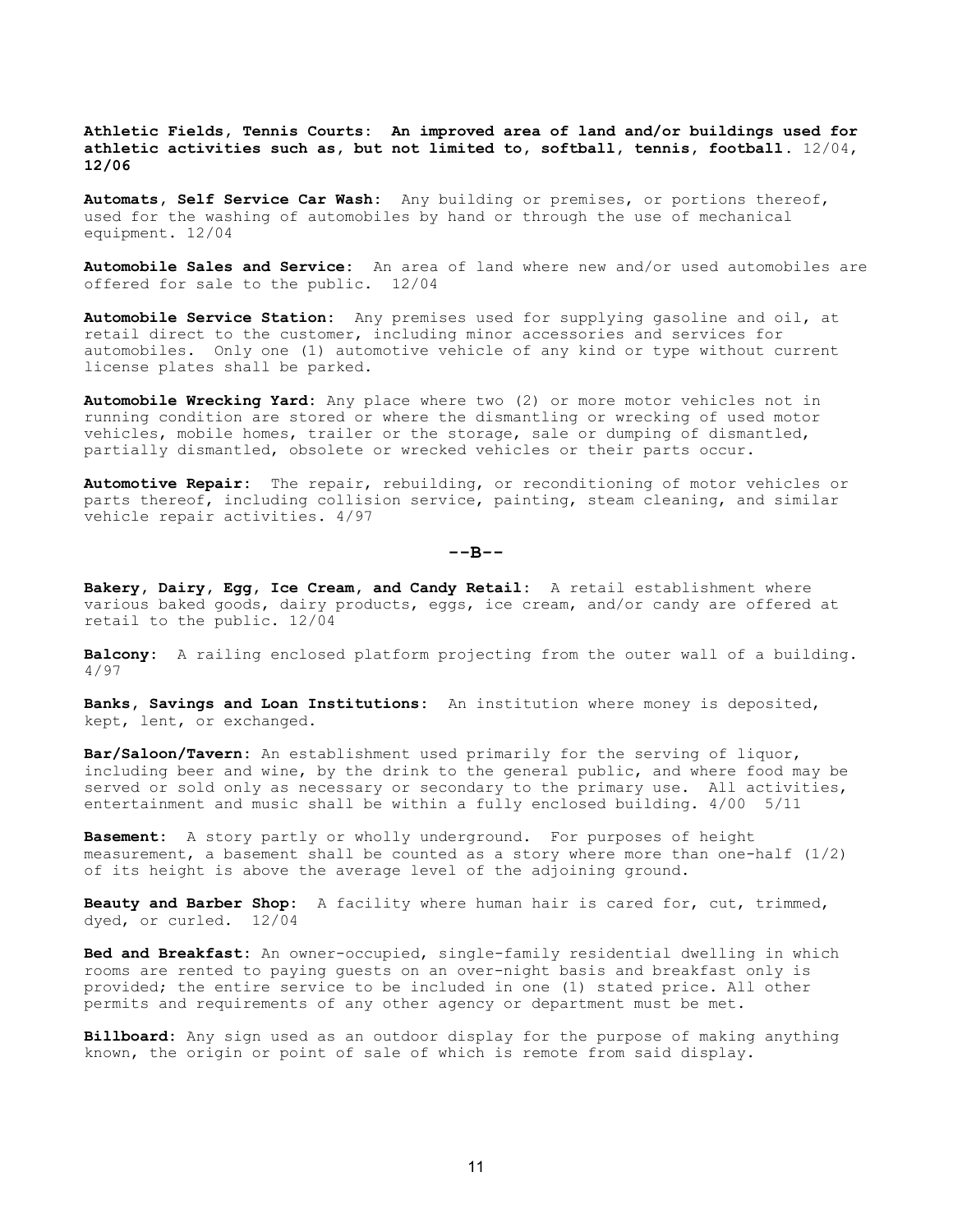Blueprint & Photocopy Office: A building or portion thereof where drawings on paper-type media can be mechanically reproduced. 12/04

Board: Shall mean the Board of Zoning Appeals.

Boat Cradle: A portable framework to support a boat out of the water.

Boat Cradle/Trailer Storage: An area or building designed or used for the parking or storage of a boat cradle or trailer.

Boat, In-Water Fuel Dock: Premises used for supplying boats in the water engine fuel, lubricant, minor accessories or minor services to boats.

Boat, In-Water Storage: A structure, basin or enclosure utilized for storage or reception of a boat.

Boat, Non-Water Storage: An area or building designed or used for the parking or storage of a boat or boats including rack storage.

Boat House: An accessory building or portion of a main building constructed adjacent to or over water, designed or used for the storage of watercraft.

Boat Launching Ramp, Private: An inclined area, at the waters edge, used to launch and or remove boats and other water vehicles from the water and used solely by the property owners. 3/93

Boat Launching Ramp, Public: An inclined area, at the waters edge, used to launch and or remove boats and other water vehicles from the water, for use by the public whether for free or for a fee. 3/93

Boat, Rack Storage: A framework, stand, cradle, or grating on which a boat or boats may be placed and stored.

Boat Trailer: A vehicle used to transport a boat over land.

Boat Well: See "Covered Boat Well".

Bottling, Soft Drink & Similar Works: A facility where liquid material is manufactured, produced, or placed within glass, plastic, cardboard, or metal containers to be sold wholesale for distribution off site. 12/04

Building: Any structure consisting of foundations, walls, columns, girders, beams, floors, and roofs, or any combination thereof designed for the support, enclosure, shelter, or protection of persons, animals, chattels, or property. When separated by division walls from the ground up without openings, each portion of such building shall be deemed a separate building.

Building, Boat Repair or Storage: A building designed or used for the care or repair of equipment of boats, or parking or storing of same for remuneration or sale.

Building, Community: A building for social, educational, and recreational activities of a neighborhood or community, provided any such use is not operated for commercial gain. Designation as a Community Building shall not permit any use, structure, or activity not otherwise permitted in the District.

Building, Height: The vertical distance measured from the average finished grade in the front yard to the highest point of the roof. 4/97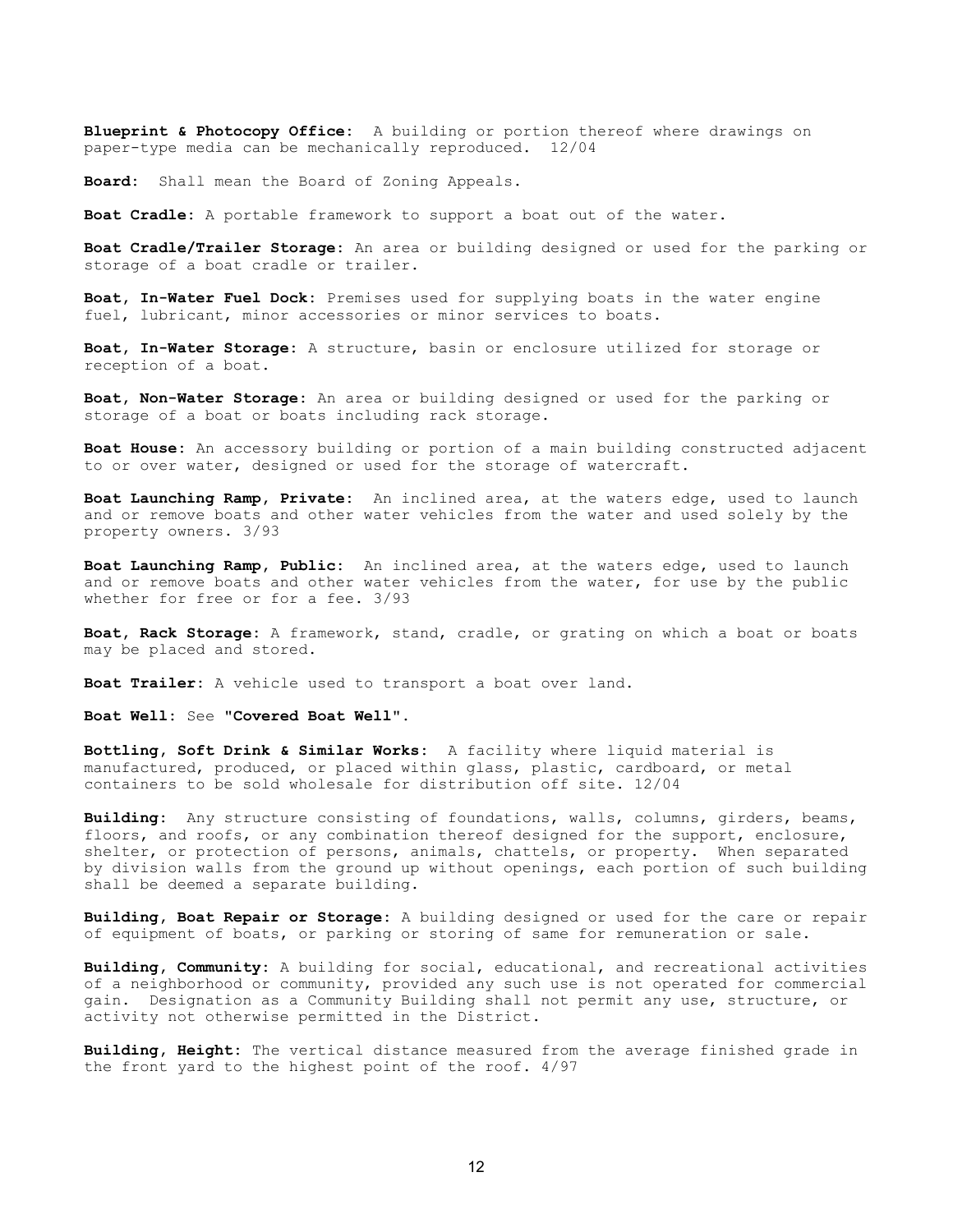Building, Main: A building in which is conducted the principal use of the lot on which it is situated.

Bus, Motor Freight, Taxi-cab, Farm Equipment Storage & Repairs (Enclosed): A building or portion thereof where any of the various motor vehicles listed can be repaired, serviced, or stored. 12/04

Business: All enterprises conducted for gain, profit, or income and includes all personal service occupations.

Business Consulting Service: An establishment primarily engaged in rendering services to business establishments on a fee or contract basis.

#### $-$ - $C$ - $-$

Cabins/Cottages: Detached buildings intended to be used on a seasonal basis for recreational purposes and rented weekly or monthly.

Camera, Photo Studio Shops: An establishment where film, developing services, and camera equipment are sold and where subjects are photographed. 12/04

Camp Ground: See "Recreational Camp".

Cave Tours: A natural underground chamber that is open to the surface where individuals are allowed to explore under the supervision of others. 12/04

Cemeteries & Mausoleums: Property or buildings used for the interring of the dead. 12/04

Cleaning Services: An establishment that offers maintenance/cleaning services to business and residential uses. 12/04

Clothing, Shoe, Tailor, and Dry Goods Store: A retail establishment where articles of personal garment, ware, and appearance are offered to the general public. 12/04

Club: A building or portion thereof or premises owned or operated by a person or association for a social, literary, political, or educational purpose, whether for profit or not, and for the exclusive use of members and guests. Designation as a Club shall not permit any use, structure, or activity not otherwise permitted in the District.

Commission: The Zoning Commission of the Township.

Community Buildings and Recreational Fields, Swimming Pools, and Community Facilities Privately Owned & Operated: Any building, structure, or open area of land used for recreational purposes by select individuals and not open to the general public. 12/04

Comprehensive Development Plan: A plan, or any portion thereof, adopted by the Township Trustees of Put-in-Bay Township showing the general location and extent of present and proposed physical facilities including housing, industrial and commercial uses, major streets, parks, schools, and other community facilities. This plan establishes the goals, objectives, and policies of the community. Copies of the plan shall be on file with the Township and the Ottawa Regional Planning Commission.

Conditional Use: A use, requiring a "finding of fact" authorization by the Board of Zoning Appeals after proof is submitted that it meets the specific standards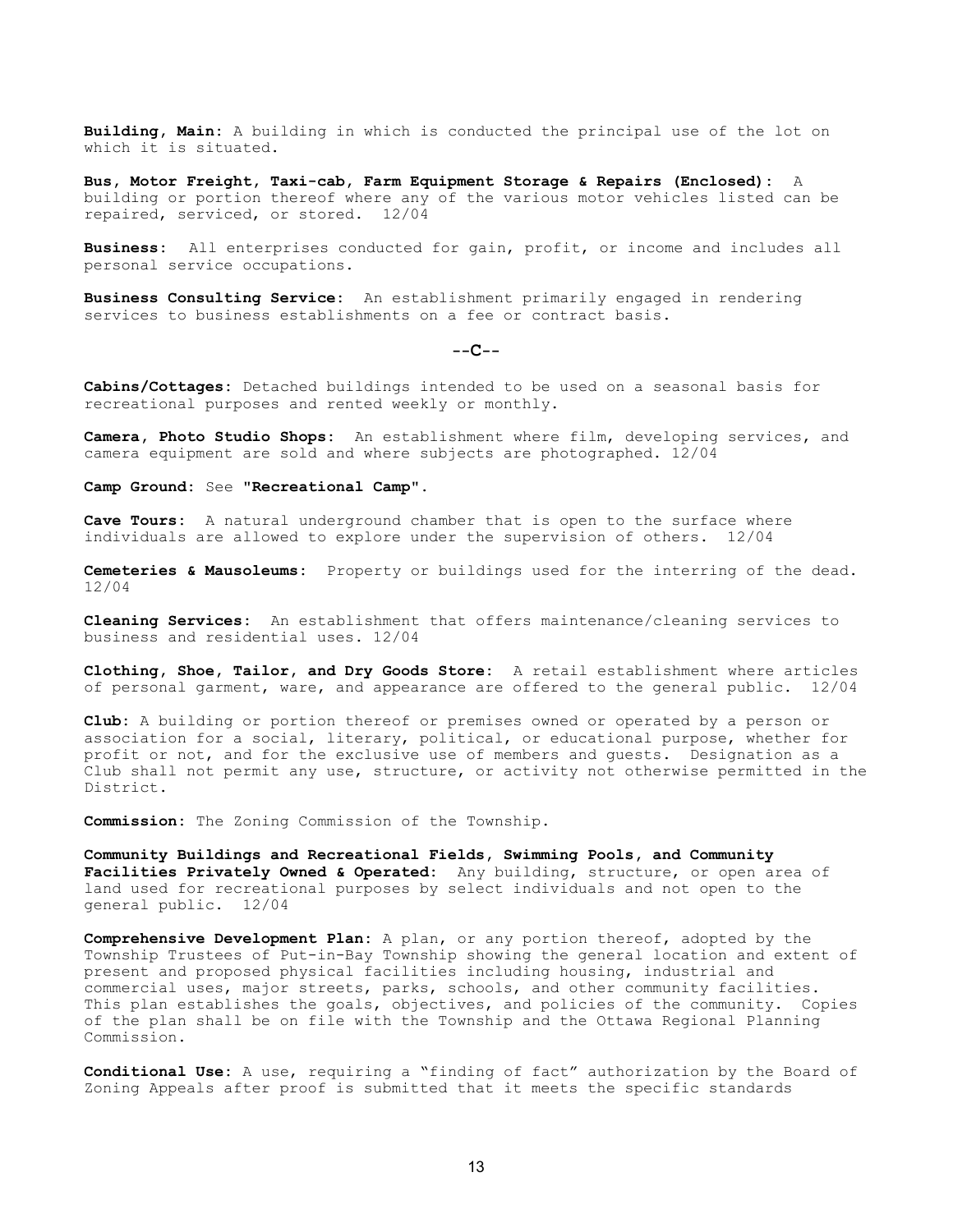established in the zoning resolution, and allowed within a specific zoning district. The conditional uses that may be authorized in each district are presented on Chart A and within the individual zoning districts in Section 5. 12/04

Conditional Use Permit: A permit issued by the Zoning Inspector upon approval by the Board of Zoning Appeals to allow a use other than a principally permitted use to be established within the district.

Condominium Development: A condominium property in which two or more individual dwelling units, together with undivided interests in the common areas and facilities of the property are offered for sale.

Condominium Property: All land, buildings, improvements, and structures; all easements, rights, and appurtenances belonging to the land; and all articles of personal property submitted as required by Section 5311 of the Ohio Revised Code, as amended.

Condominium Unit: A part of the condominium property consisting of one (1) or more rooms on one (1) or more floors of a building and designated as a unit in the declaration and delineated on the required drawings.

Contractor's Establishment: A facility operated by an individual, group of individuals, or companies that furnish materials or perform services at a specified site and limited to building construction activities only (5/12/20)

Converse Condominium Development: A condominium development that was originally created as a rental property occupied by tenants prior to the time that the condominium property is submitted to the provisions of Section 5311 of the Ohio Revised Code and the units are offered for sale.

Conversion: The changing of the original purpose of a building to a different use.

Cottage: See "Cabin".

Covered Boat Well: An accessory building constructed over water and adjacent to the waters edge having a roof and open sides for the storage of watercraft.

Curb Grade: The elevation of the established curb in front of a building measured at the center of such front. Where no curb grade has been established, the County Engineer may establish such curb grade for the purpose of the Resolution.

 $--D--$ 

Dance Hall: A building or structure where individuals move their bodies in rhythm to music. 12/04

Day-Care Center: An establishment designed to provide care and/or instruction of two (2) or more children, who are not residents of said establishment, which is operated on a regular basis whether for commercial gain or not.

Deck: A wooden platform extending horizontally across an open area above ground level.

Density: The number of sites or units that can be developed on a given area of land. Submerged land under five-hundred-seventy-three point four (573.4) IGLD shall be included in complying with the density requirements of this Resolution only for so much of the submerged land over which the development or project is actually constructed. 4/00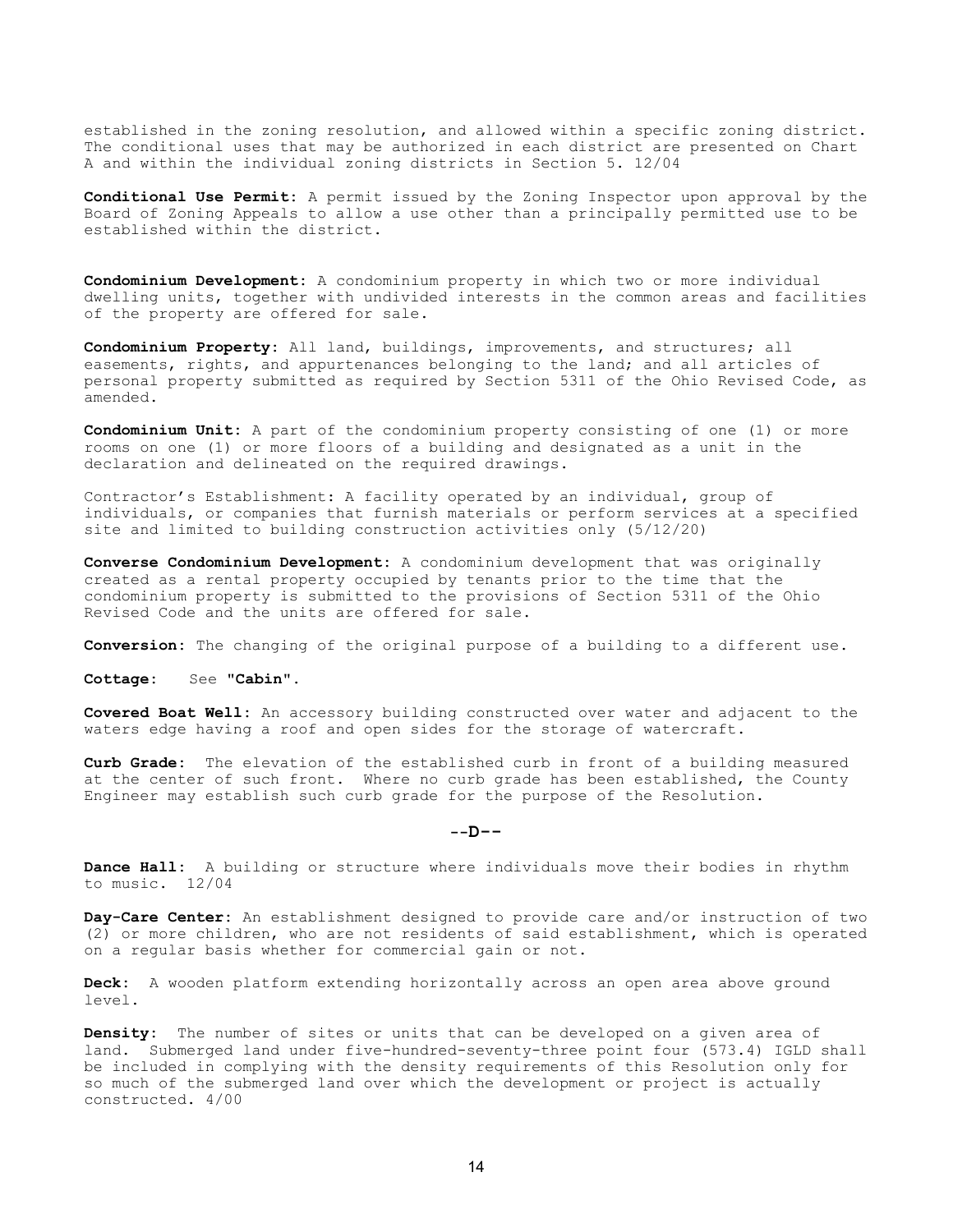Die Cut Products Manufacturing and Processing: A facility where various tools and devices are used for imparting a various shape, form, or finish to a material or for impressing an object or material. 12/04

Dock: A floating or permanent wharf, pier, or bulkhead designed for in-water mooring of watercraft.

Dormitory: A building, other than a hotel or motel or one-family dwelling, used as a group living quarters for students/workers/employee on a seasonal basis with or without meals as an accessory use for a business or institution. No cooking or dining facilities are provided nor permitted in the individual rooms. 08/10

Drive-In Food Establishment: A building or portion thereof where food and/or beverages are sold in a form ready for consumption and where all or a significant portion of the consumption takes place or is designed to take place in motor vehicles on the site, or off-site.

Drug, Proprietary, and Variety Store: A retail establishment where the primary business is the filling of medical prescriptions, and the sale of other drugs and non-prescription medicines and other items of merchandise of low unit value. 12/04

Dwelling: A building or portion thereof, designed exclusively for permanent residential occupancy, which meets Ohio Basic Building Codes, including one (1) family and multiple-family dwellings and manufactured housing meeting all of the requirements of this Resolution, but not including tree houses, clubs, hotels, motels, tents, tent trailers, trailer coaches, house trailers, automobile trailers, mobile coaches, and all other structures originally designed for and/or constructed with wheels, whether or not said wheels remain attached to the structure or are separated therefrom. 4/00

Dwelling, Employee Housing: A one-family dwelling designed or intended for occupancy by one (1) family but to be used by students/workers/employees of the owner on a seasonal basis after obtaining a conditional use permit. This dwelling may be rented by the owner to employees for a minimum of ninety-one (91) consecutive days. 08/10

Dwelling, One-Family, Permanent Use: A detached building designed for occupancy by one (1) family only and always used by the same occupants for a continual period of not less than  $\texttt{ninety-one}$  (91) days.  $(Rv.7/02)$  (Rv.  $4/09$ )

Dwelling, One-Family, Temporary Use: A detached building designed for occupancy by one (1) family only and used by the same occupants, who are not the owners, for periods of not less than seven (7) consecutive days and not more than ninety (90) consecutive days. (Rv.7/02) (Rv. 4/09)

**Dwelling, Multiple-Family:** One (1) or more buildings designed for permanent occupancy by two (2) or more families, living independently of each other.

Dwelling, Two Family: A building or portion thereof designed, used, or intended to be used for the permanent occupancy by two (2) or less families living independently of each other. 4/00

**Dwelling, Units:** One (1) or more rooms in a dwelling or apartment hotel designed for permanent occupancy by one family for living purposes and having cooking facilities.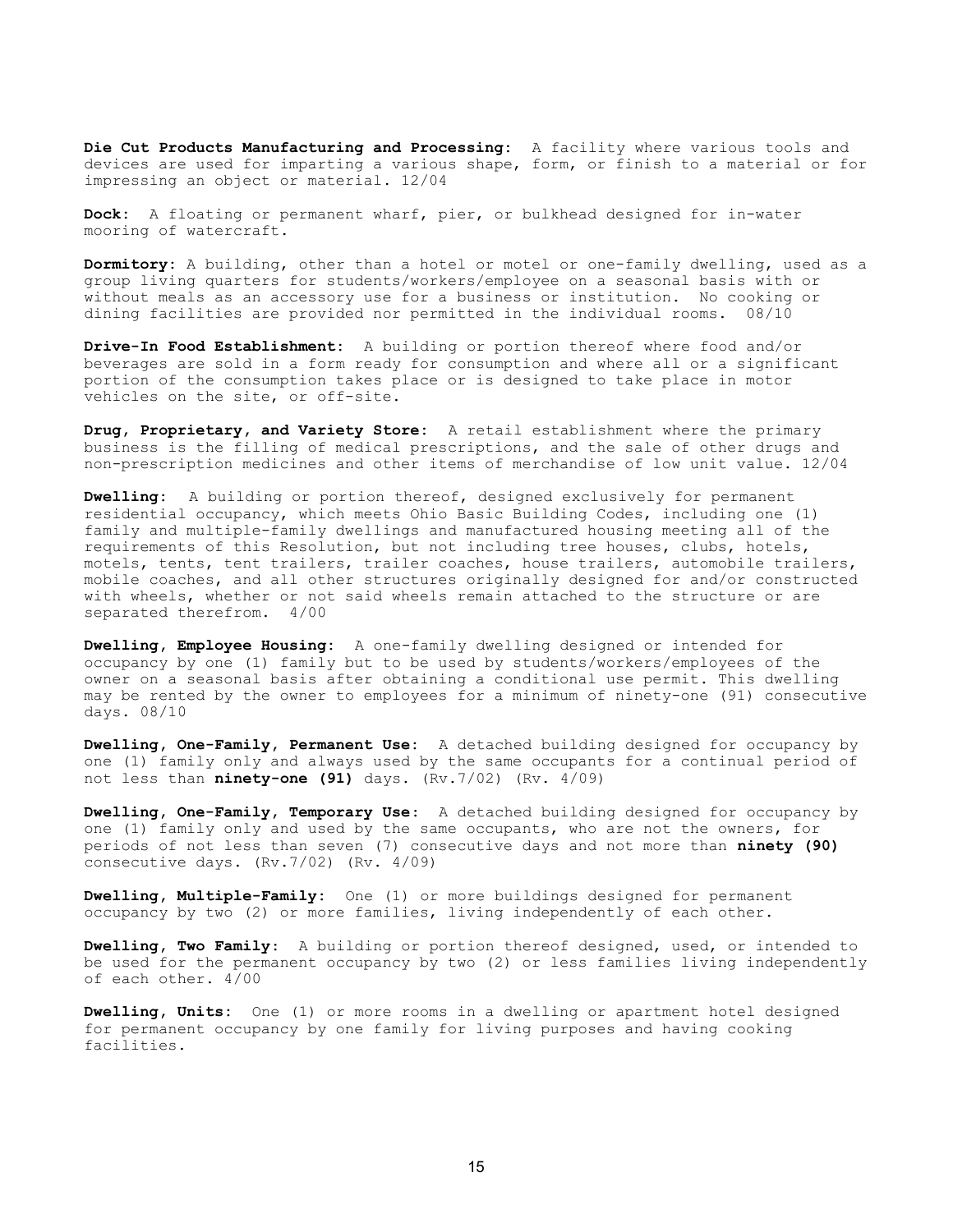Easement: Authorization by a property owner for the use by another, and for a specific purpose, of any designated part of his property.

Electrical, Appliance, Upholstery, Carpentry, Roof, Sheet Metal, and Plumbing Shops: Any of the above mentioned facilities located in a building or portion thereof, where the art or science of working with tools and machinery is used to provide goods and services to the general public. 12/04

### $--F--$

Family: Up to five (5) persons above the age of eighteen (18) and up to six (6) persons below the age of eighteen (18) who are related by blood, adoption, marriage or guardianship to any of the first five (5) above eighteen (18) years of age, but excluding students/workers/employees who are living together for seasonal job purposes, except as permitted by conditional use for Employee Housing. 04/00, 08/10

Fence: A barrier intended to prevent intrusion or escape, or to mark a boundary; constructed of posts and wire, boards, metal, vegetation, and/or plastic or similar durable material. Fence gates controlling access to areas occupied by persons shall be so constructed that emergency personnel can have access quickly and easily at all times without requiring special devices. 4/00

Fiber and Clothing Goods & Materials Manufacturing: A building where the raw materials are combined together to be used in the production of articles of clothing. 12/04

Flea Market: An occasional or periodic market held in an open area or structure where groups of individual sellers offer goods for sale to the public.

Floor Area: The sum of the gross horizontal area of all floors, excluding basement areas and other areas not used for permanent occupancy or use.

Food Products Manufacturing & Processing: The preparation, storage, or processing of food products including bakeries, dairies, canneries, or other similar businesses.

Freight & Transfer Terminal: A facility where goods are loaded for transportation to a destination or transferred from one type of transportation to another for the same purpose. 12/04

Frontage: The width of the lot at the street right-of-way.

Fuel, Volatile Material Storage & Distribution: A facility where gasoline, oil, natural gas, propane gas, and other similar sources of energy are stored and/or distributed to be used elsewhere. 12/04

### $- - G - -$

Game Room/Arcade: A room in which three (3) or more percentage games, such as pin ball, pool, video, computer and similar devices played on any mechanical or electronic device are located for use by the general public.

Garage, Private: An accessory building or a portion of the main building designed or used for the storage of motor driven vehicles owned and used by the occupants of the building to which it is an accessory. Not more than one of the vehicles may be a commercial vehicle which shall not exceed a five (5) ton capacity.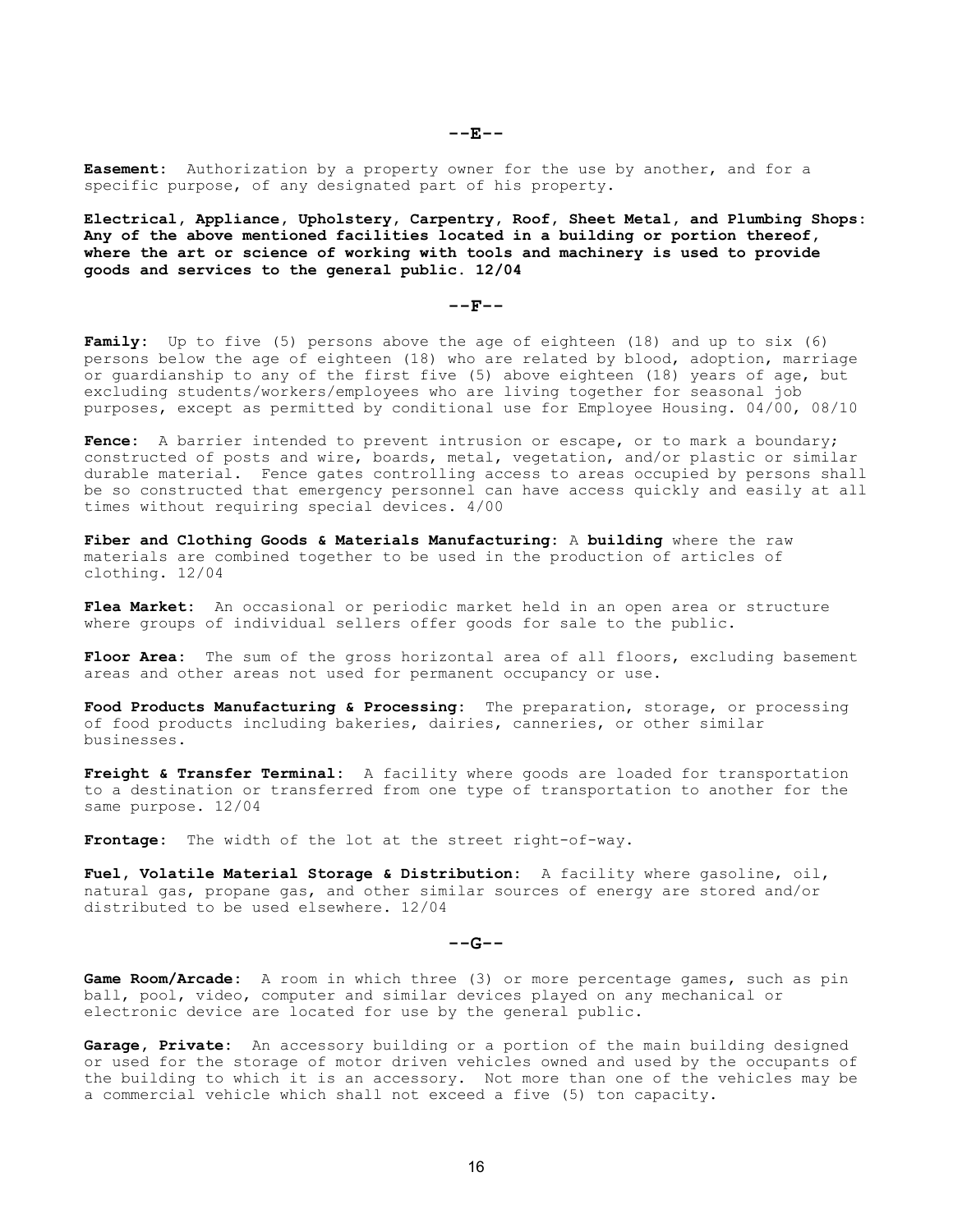Garage, Yard Sale: The sale of three (3) or more used miscellaneous items owned by the owner of the property where the sale occurs and held in a non-commercial<br>district. 12/04 district.

General Merchandise Stores: A retail establishment which deals primarily with food and other goods required by the residents in the immediate vicinity to meet their day to day needs. 12/04

Go-Cart or Commercial Race Track: An open area of land where motorized vehicles are used for recreational or competitive purposes. 12/06

Go-Kart Track: An area of land where electric motorized vehicles are used for recreational or competitive purposes on an enclosed track. 12/06

Golf Course: A public or private area operated for the purpose of playing golf and excluding miniature golf and driving ranges. 12/04

Golf Course, Miniature: An area of land or a building operated for profit or gain as a commercial place of amusement in which facilities are provided to simulate the game of golf or any aspect of the game on a small scale. 12/04

Golf Driving Range: A public or private area operated for the purpose of developing golfing techniques. 12/04

Governmental Service Building: Any structure where services are offered to the public by a unit of government. 12/04

Grade: The elevation of the ground surface in its natural state, before any manmade alterations, shall not be increased by more than three (3) feet. Grade to be set at the front of the property where the structure meets the ground. (Rv.7/02)

Green/Open Space: The open, unobstructed space from ground to sky at a grade on a parcel of land which is suitable for the growth and maintenance of grass, flowers, trees, bushes or other landscaping and includes surfaced walkways, patios, or similar areas. Driveways, ramps, parking areas, and any other open space beneath or within any building or structure shall not be included as open space. (Rv.7/02)

Greenhouses, Nurseries: Land, building, structure, or combination thereof for the storage, cultivation, transplanting of live trees, shrubs, flowers or plants offered for retail or wholesale sale on the premises including products used for gardening or landscaping. 12/04

Grocery, Fish, Meat Food Stores: A retail store for sale of meat, fruit, vegetables, breads, dairy foods, all for use off-premises.

Guest House: Livings quarters within a detached accessory building located on the same parcel for use by temporary, non-paying guests, members of the family, or persons permanently employed on the premises less than one (1) year. Such quarters are not to be rented or otherwise used as a separate dwelling. The guest house shall include a mandatory toilet, sink, and tub/shower. The floor area of a guest house shall not be less than four hundred (400) square feet nor more than six hundred (600) square feet. Only one guest house per lot will be permitted. 12/06

 $---H---$ 

Hardship: A limitation caused by the land or nature that prevents a property owner from the reasonable use of their property. Hardship shall not be determined by finances or the property owner's own acts. (Rv.7/02)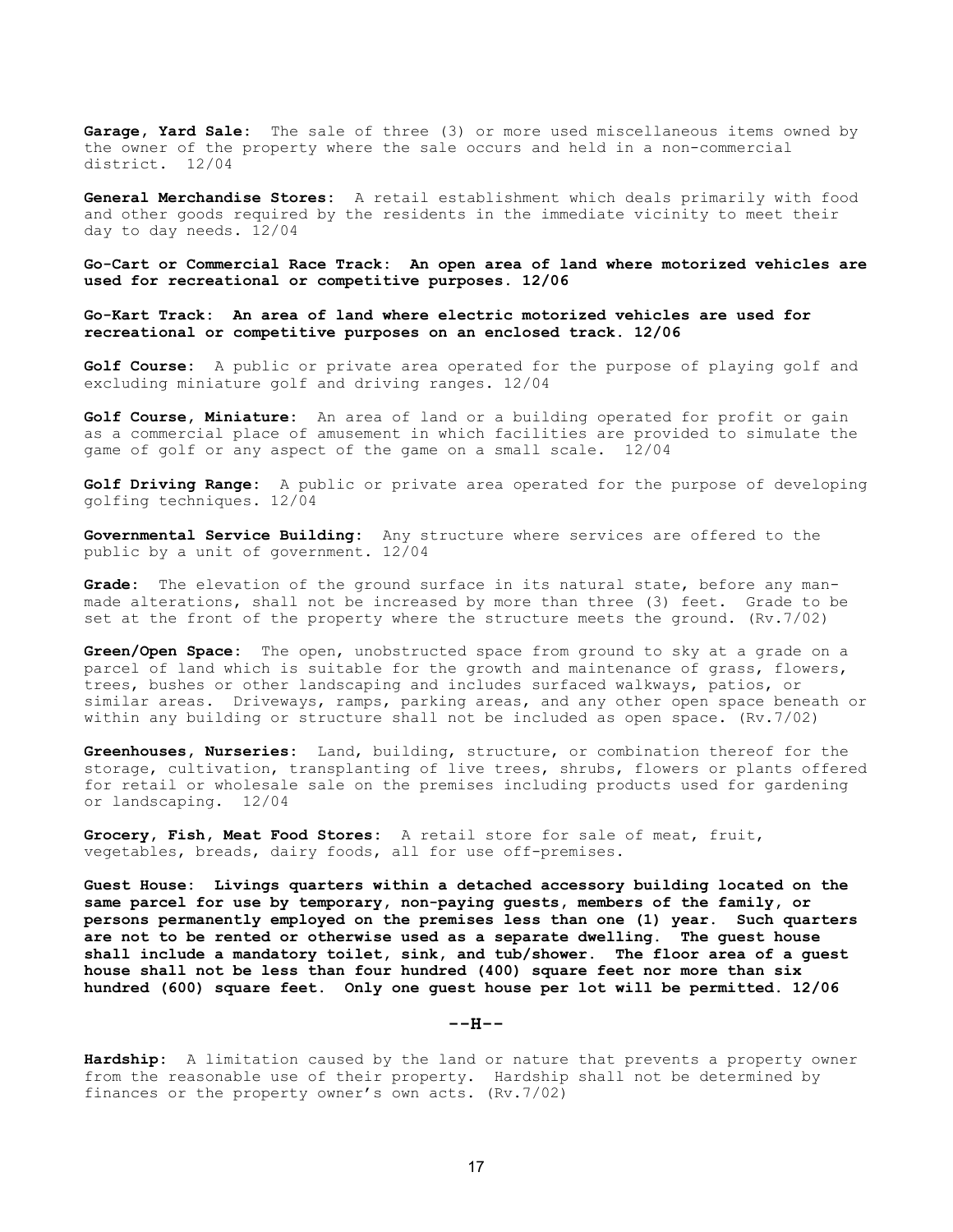Hardware, Paint, Glass, Electrical, Drapery, China, and Appliance Stores: Retail establishments offering goods in the categories listed directly to the general public. 12/04

Heliports: Any landing area used for the landing and taking off of helicopters including necessary accessory uses and services. 12/04 High Impact Wind Powered Electric Generator/Windmill: A wind energy conversion system consisting of a wind turbine, a tower, and associated control or conversion electronics that has a rated capacity greater than 100 kW. 12/06

Historical Sites, Monuments, Building: Any structure or portion thereof, possessing or identifying a significant landmark or historic event. 12/04

Home Occupation: The use of a part of a single-family dwelling or accessory building containing not more than twenty-five (25) percent of the floor area or 600 square feet, whichever is less of the dwelling or accessory building, for pursuits compatible with a domestic household. Such uses include, but are not limited to the following: offices for professionals such as architects, doctors, insurance agents, lawyers, real estate agents, etc.; personal services including barber shops beauty parlors, manicure & pedicure shops, pet grooming, etc.; instructional services such as music, dance, arts & crafts, etc.; babysitting services; studios for artists, musicians, photographers, etc.; workrooms for tailors, dressmakers, carpenters, etc.; and repair services including watch & clock, small appliance, computers, lawnmowers, etc. All of the following conditions must be met:

- a. No more than three (3) person shall be engaged in such occupation conducted in the dwelling or accessory building.
- b. Permitted activities shall include the making, servicing or repairing of goods, wares, or merchandise or the providing of goods or services for hire or gain.
- c. The use of the dwelling unit for the home occupation shall be clearly incidental and subordinate to its use for residential purposes by its occupants.
- d. There shall be no change in the outside appearance of the building or premises or other visible evidence of the conduct of such home occupation other than one (1) sign as permitted by Section 8 of this Resolution;
- e. No external storage of goods or materials outside of the dwelling or garage shall be permitted;
- f. No traffic shall be generated by such home occupation in greater volumes than would normally be expected in a residential neighborhood and any need for parking generated by the conduct of the home occupation shall be met using off-street parking;
- g. No equipment or process shall be used in such home occupation which creates noise, vibration, glare, fumes, odors, or electrical interference detectable to the normal senses off the lot;
- h. The home occupation shall not create or become a public nuisance;
- i. The hours of operation shall commence and conclude as determined by the Board of Zoning Appeals based on the type of home occupation;
- j. Comply with all governmental requirements; and
- k. The Board of Zoning Appeals, after due process including at a minimum an investigation by the zoning inspector and a public hearing, shall have the authority to revoke the authorization of the single-family dwelling or accessory building containing 600 square feet or less as a home occupation if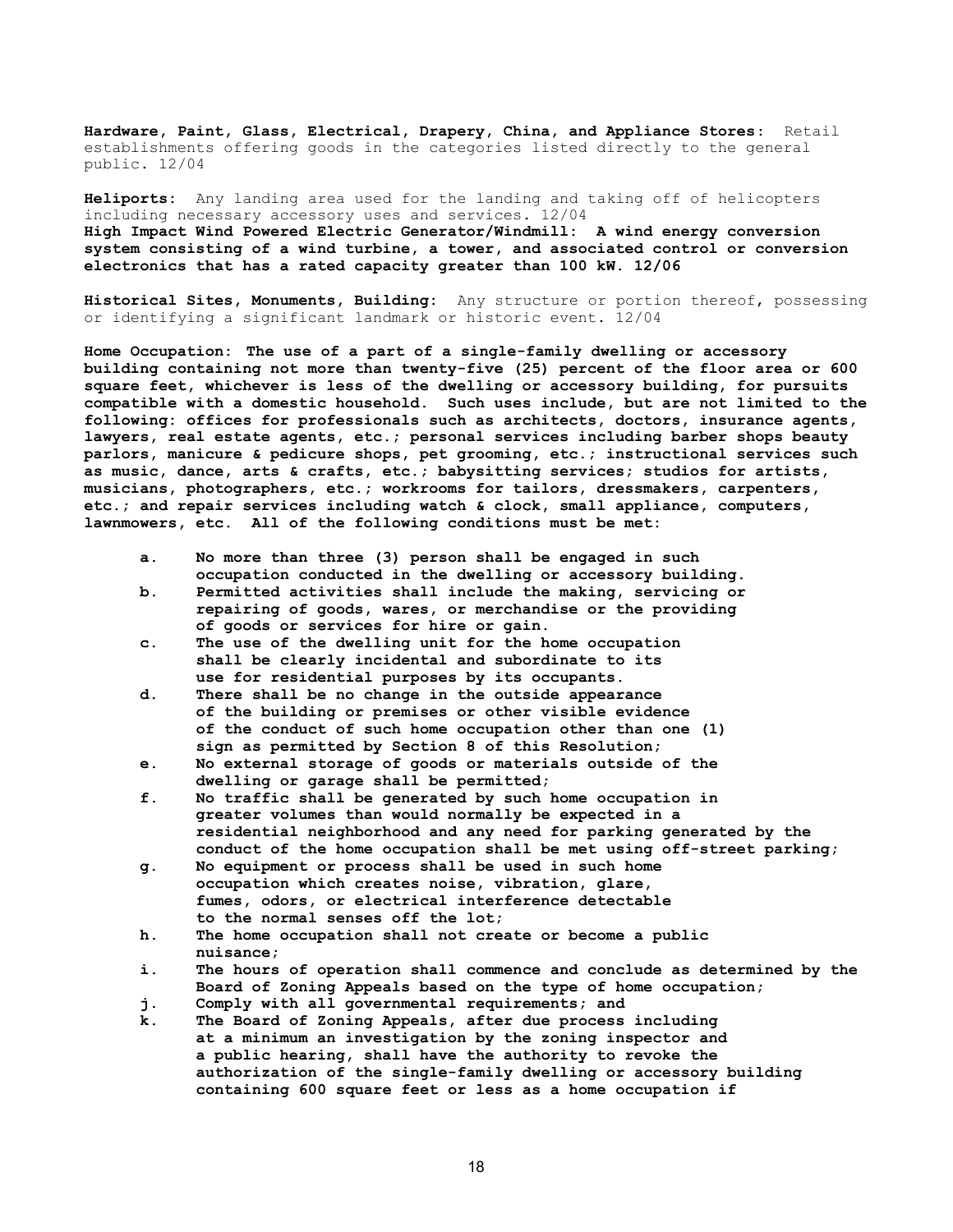#### any of the above conditions are violated.

All of the conditions must be met as per Section 9. 12/06

Home Office: An accessory use in which work for compensation is undertaken within the primary residential structure, including but not limited to, receiving or initiating correspondence such as phone calls, mail, faxes, or e-mails; preparing or maintaining business records; word and data processing; and telephone, mail order, and off-premise sales. No customer/client on-site visitations shall occur. There shall be no non-resident employees and no more than twenty-five (25) percent of the residential floor area shall be used in the conduct of the home office. Delivery trucks used to deliver necessary supplies are limited to passenger vehicles, mail carriers, and express carriers such as UPS. 12/06

Hotel: Any building, or portion thereof, which contains guest rooms which are designed or intended to be used, let, or hired out for occupancy, and which are occupied by ten (10) or more individuals for compensation, whether paid directly or indirectly.

Household Goods Store: A retail facility providing to the general public non-food goods, furnishings, and fixtures normally found in a household and excluding furniture and appliances. 12/04

### $--T$ —

IGLD: International Great Lakes Datum used to determine the water level of Lake Erie. Ordinary high water is based upon a 1985 lake level study and is 573.4 feet. IGLD can be converted to United Stated Geological Datum (U.S.G.S.) or National Geodetic Vertical Datum (N.G.V.D.) by adding .9 feet. 4/00

Incinerator: A device used to burn waste substances and in which all of the combustion factors can be controlled. 12/04

Industrial Unit or Dwelling: A constructed unit that is approved by the Ohio Department of Industrial Relations and meets the requirements of Section 4101: 2-98 of the Ohio Basic Building Code. Verification of whether the unit is an industrial unit or dwelling as approved by the State of Ohio can be made by the Ottawa County Building Inspection Office.

Institution: A building occupied by a non-profit corporation or a non-profit establishment for public use.

--J--

Jewelry & Lapidary Products Manufacturing & processing: A facility where precious semi-precious, and glass stones and gems are joined with metal to form jewelry pieces. 12/04

# $--K--$

Kennel or Cattery: Any lot or premises on which five (5) or more domesticated dogs or cats, more than four (4) months of age are housed, groomed, bred, boarded, trained, or sold and which offers provisions for minor medical treatment.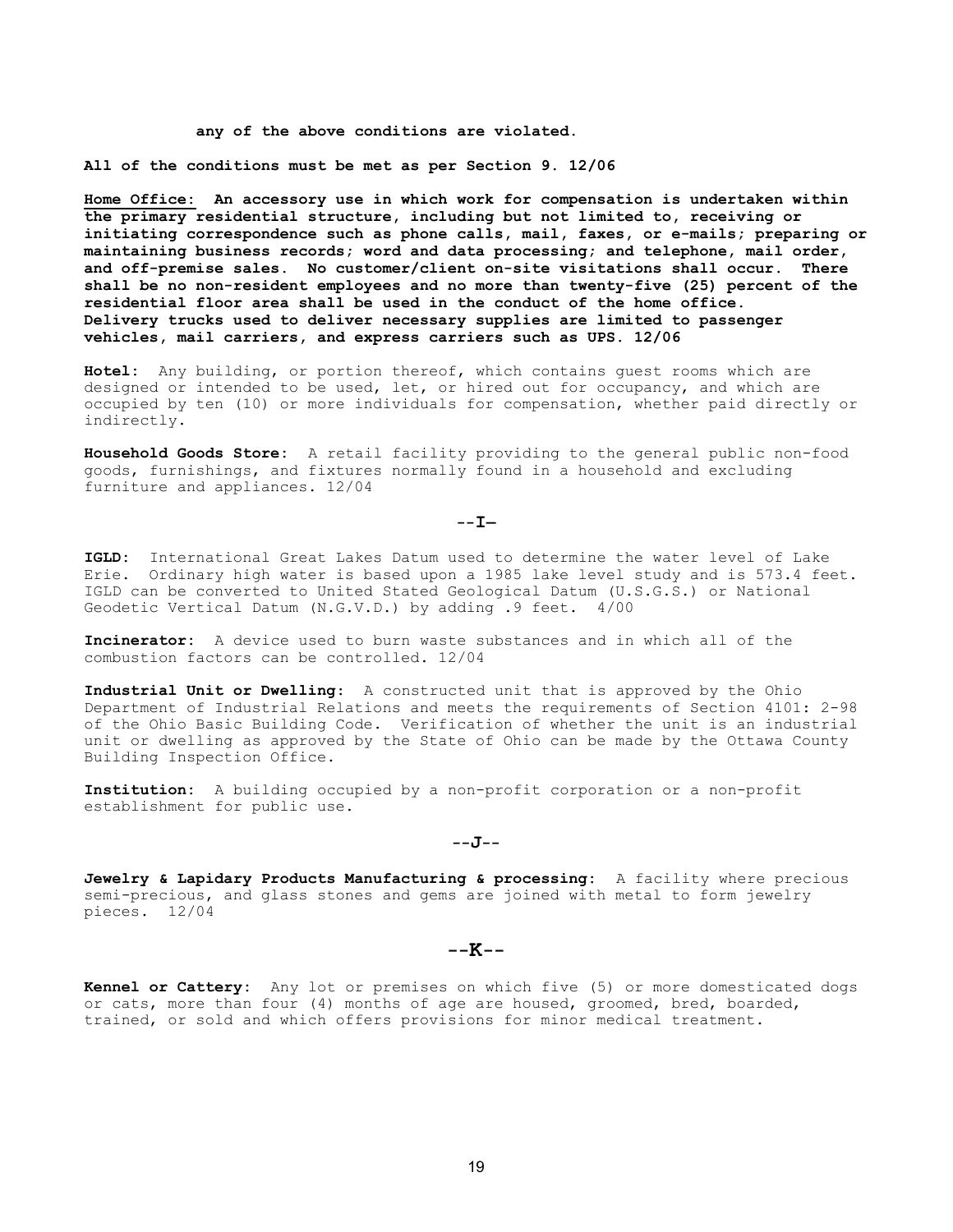$--L--$ 

Landing Field: A strip of land used or capable of being used for the landing and take-off of aircraft. 12/04

Laundry, Commercial, Dry-cleaning & Linen Supply: A building or portion thereof used for the purpose of receiving articles or goods of fabric to be subjected to the process of laundering, dry cleaning, dry dyeing, or cleaning elsewhere and for the pressing and distribution of such articles. 12/04

Laundry, Self Service: A building or portion thereof where coin-operated laundry machines using only water, detergents, and additives are made available to the public. 12/04

Libraries, Museums: A building or portion thereof containing printed, pictorial, ot historic materials for public use, study, reference, and recreation. 12/04

Livable Ground Floor Area: The floor area of the lowest story of a building, approximately at or first above the finished grade level, excluding any basement, cellar, or subcellar, which area is measured between the exterior faces of the exterior walls at the floor level of such story, but excludes any private garage, carport, porch, verandah, or other areas not used as permanent living spaces. 12/06

Loading Space: Space logically and conveniently located for bulk pickup and deliveries, scaled to delivery vehicles expected to be used, and accessible to such vehicles when required off-street parking spaces are filled. All off-street loading spaces shall be located outside of any street or alley right-of-way.

Lot: For the purpose of this Resolution, a lot is a parcel of land of sufficient size to meet the minimum zoning requirements for use, coverage, and area and to provide such yards and other open spaces as are herein required. Such lots shall have frontage on an approved public or private street and may consist of:

- a. A single lot of record.
- b. A portion of a lot of record.
- c. A combination of complete lots of record, of complete lots of record and portions of lots of record, or of portions of lots of record.

Lot Area: The minimum area of a lot is computed exclusive of any portion of the right-of-way of any public or private street or easement of record. 08/10

Lot, Corner: A lot located at the intersection of two (2) or more streets.

Lot, Depth: The horizontal distance between the front and rear lot lines, measured along the median between the two (2) side lot lines.

Lot, Interior: A lot other than a corner lot.

Lot, Lakefront: A lot where at least one property line abuts the lakefront.

Lot Lines: The lines bounding a lot as defined herein.

Lot of Record: A lot which is part of a subdivision recorded in the office of the County Recorder, or a lot or parcel described by metes and bounds, the description of which has been so recorded.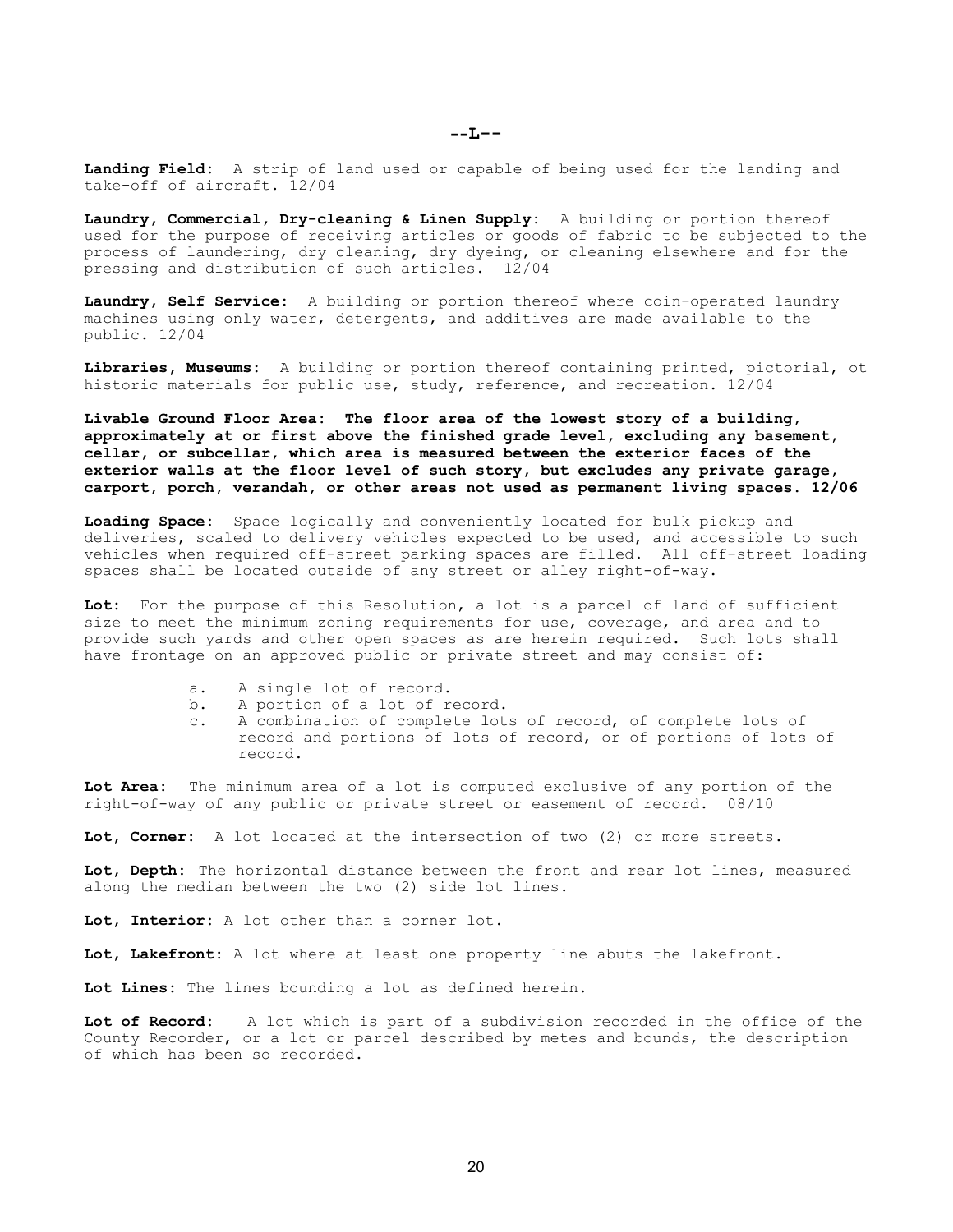Lot, Reversed Corner: A corner lot the side street line of which is substantially a continuation of the front lot line of the lot to its rear.

Lot, Through: An interior lot having frontage on two (2) or more streets.

Lot Width: The horizontal distance between the side lot lines measured at right angles to the lot depth at the legally established building setback line.

Low Impact Wind Powered Electric Generator/Windmill: A wind energy conversion system consisting of a wind turbine, a tower, and associated controls or conversion electronics which has a rated capacity of not more than 100 kW and which is intended to primarily reduce on-site consumption of utility power. 12/06

Lumber Sales, Storage & Mill Work: An area of land and/or building where wood products are produces, stored and sold for use by the consumer. 12/04

#### $--M--$

Mailing Service: A facility where quantities of correspondence are processed for delivery to residential homes and businesses. 12/04

Major Street: A dedicated street within Ottawa County which has been classified as a dual highway, a dominant major street, a secondary major street, a main county road, or State Highway by the Ottawa Regional Planning Commission on an Official Highway Plan.

Manufactured Home: A building unit or assembly of closed construction that is fabricated in an off site facility and constructed in conformance with federal construction and safety standards established by the Secretary of Housing and Urban Development pursuant to the "Manufactured Housing Construction and safety standards Act of 1974," 88 Stat. 700, 42 U.S.C.A. 5401,5403, and has a permanent label or tag affixed to it, as specified in 42 U.S.C.A. 5415, certifying compliance with all applicable federal construction and safety standards. 4/00

Manufacturing: The process of using raw materials to create a product. A productive industry using mechanical power and/or machinery.

Marina: An area, having water access, which is used commercially for boat sales, service, docking, mooring, storage and/or including boat rebuilding and repairing.

Marine Repairs, Enclosed: A building or portion thereof where watercraft of all types are brought for repair and service. 12/04

Marine Sales & Service: An area of land and/or building where watercraft of various types are sold to the public and where minor services can be provided. 12/04

Massage: Any method of exerting pressure on, stroking, kneading, rubbing, tapping, pounding, vibrating, or stimulating, the external soft tissue of the body with the hands, or with the aid of any mechanical or electrical apparatus or appliance. 4/00

Massage Establishment: Any fixed place of business where a person offers massages to patrons for a fee which may be in connection with the provision of another legitimate service. 4/00

Masseur or Masseuse: Any individual who performs massages at a massage establishment. 4/00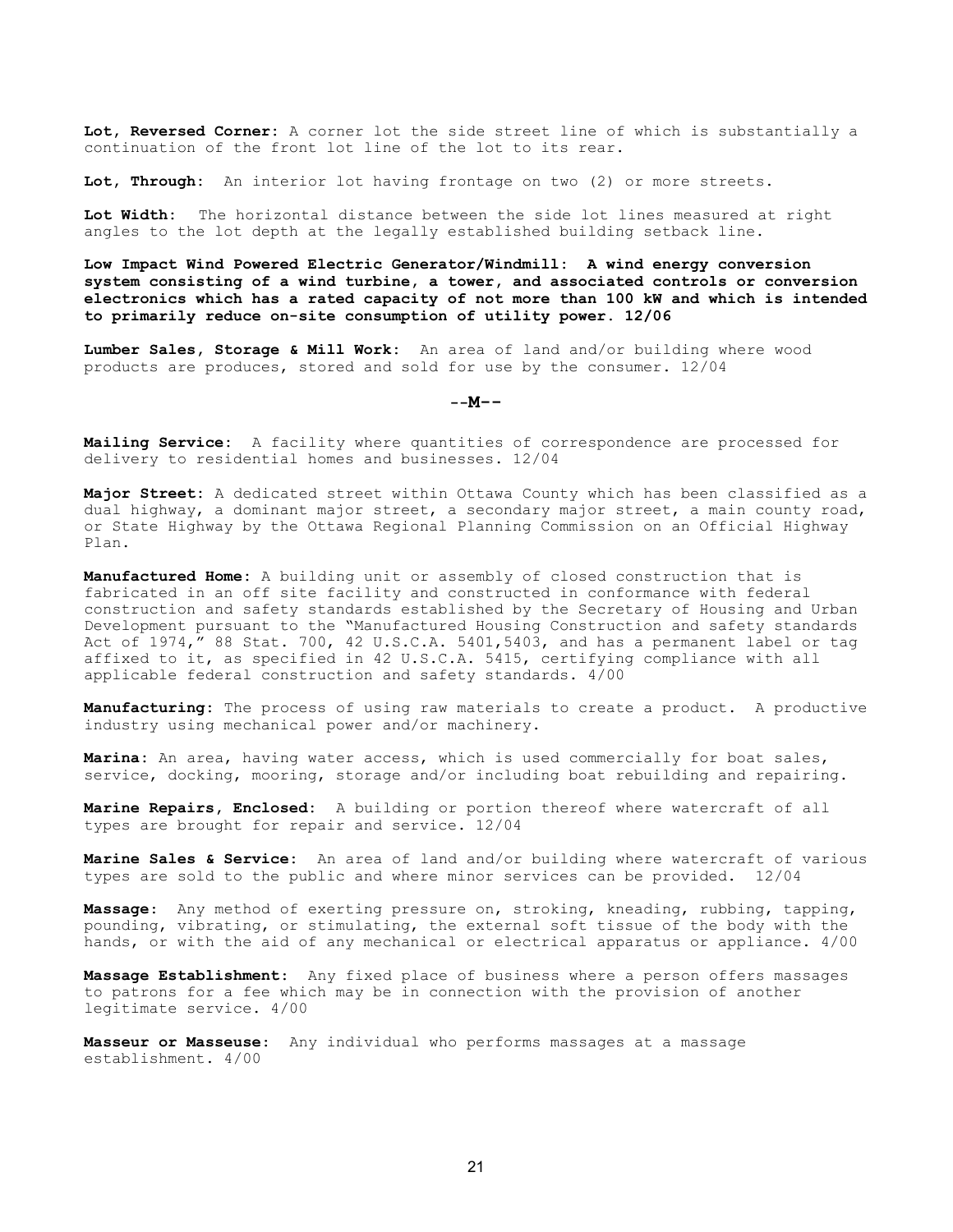Medical Related Services: A building or portion thereof that contain establishments dispensing health services. 12/04

Mini Storage Building: A building providing one or more separate storage spaces of not more than two hundred (200) square feet area each, with individual outside access, for rental to the public for the storage of non-hazardous personal goods. 4/97

Modular Unit and Dwelling Home: Factory built housing certified as meeting the Ohio Basic Building Code which has an Ohio Basic Building Code number and does not have a permanent chassis. Proof of compliance must be made available to the Zoning Inspector prior to issuance of the zoning permit/certificate. 3/93

Mooring Basin: An area having water access, with dockage or mooring for pleasure boats used by residents of adjacent land or subdivision, and where no commercial activities are permitted.

Motel: Any building, or portion thereof, which contains guest rooms which are designed or intended to be used, let, or hired out for occupancy, and which are occupied by ten (10) or more individuals for compensation, whether paid directly or indirectly. 12/06

Motor Vehicle Storage: An accessory use of an area of land or an accessory building or portion thereof where motor vehicles propelled or driven other than by muscular power are stored. 3/18/16

Movie Theaters: A building or portion thereof devoted to showing motion pictures or for dramatic, musical, or live performances. 12/04

 $--N--$ 

Non-Conforming Uses/Buildings: A building, structure, or portion thereof or use of land or building or structure lawfully existing at the time of the enactment of this Resolution and which does not conform to the district or zone in which it is situated.

Nude or Nudity: Showing of either the human male or female genitals, pubic area, or buttocks with less than a fully opaque covering or the female breast with less than a fully opaque covering on any part of the nipple. 4/00

Nursing Home: A home for the aged or chronically ill persons in which three (3) or more persons not of the immediate family are received, kept and provided with food, or shelter, and care for compensation; but not including hospitals, clinics, or similar institutions devoted primarily to the diagnosis and treatment of the sick.

Nursery School: An establishment designed to provide care or instruction of two (2) or more children who are not residents of said establishment which is operated on a regular basis whether for commercial gain or not.

 $- O--$ 

Office, Business & Professional (All Types): The use of space for such services as medical practitioners, lawyers, architects, and the like.

Open/Green Space: See Green/Open Space. (Rv.7/02)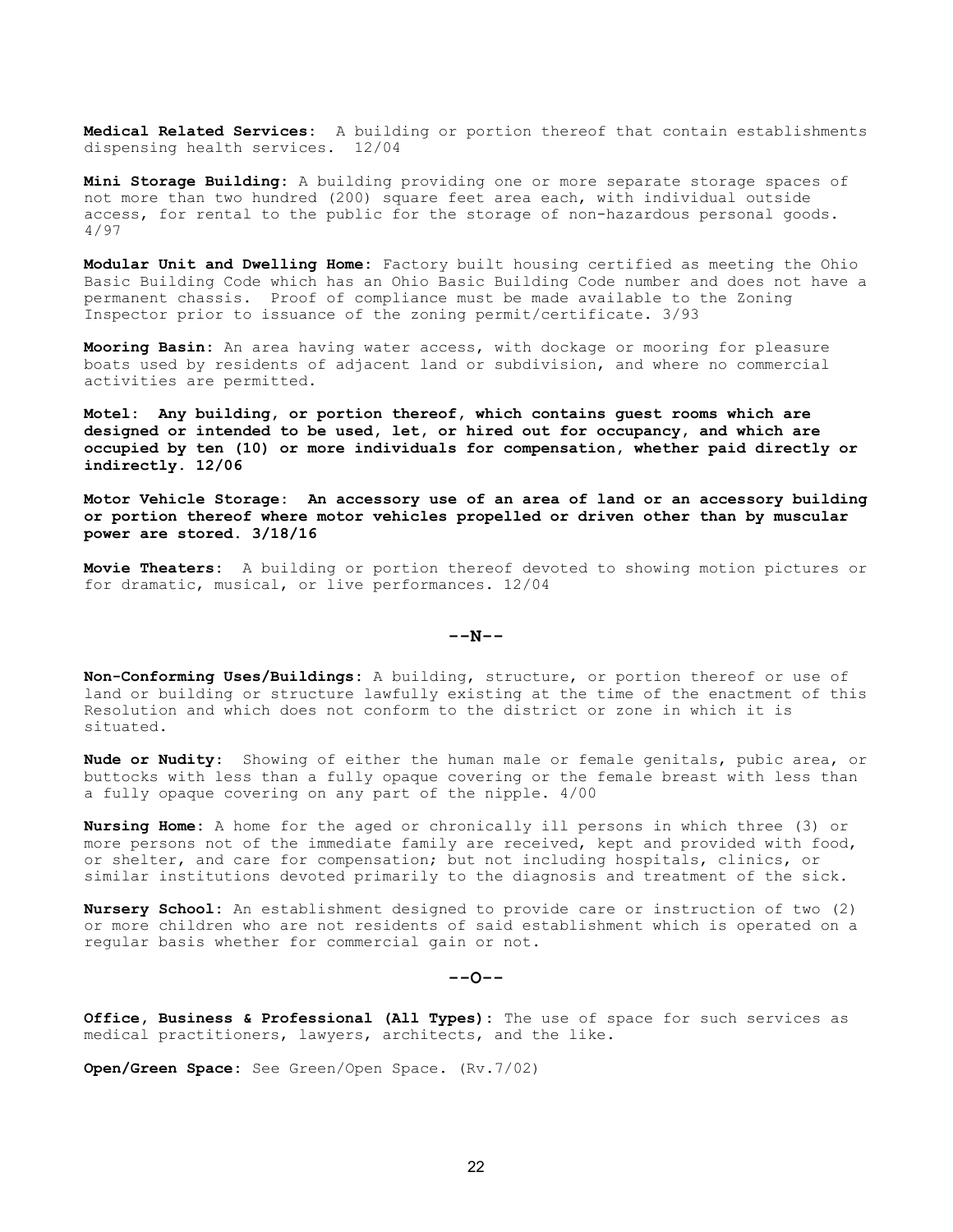**Outdoor Theater:** An open lot devoted primarily to the showing of motion pictures or theatrical productions, usually on a paid admission basis to patrons seated in automobiles, golf carts, or other seating arrangements provided by the operator or the patron. (Rv.7/02)

Owner Occupancy: The requirements that the owner of the property must actually reside in or be the primary users of the facility or structure that sits upon the property. 12/04

 $--P--$ 

Parking Area, Private: An open area, other than a street or alley, used for the parking of the automobile of occupants of a dwelling.

Parking Area, Public or Customer, Free or Pay: An open space area, other than a private parking area, street or alley, used for the parking of automobiles and available for public or quasi-public use.

Parking Space, Automobile: Space within a building or a private or public parking space area for the parking of one (1) automobile.

Parks, Public: An area, consisting largely of open space devoted primarily to passive and active recreational activities. 12/04

Patio: A paved masonry or stone area at ground level used for purposes other than parking.

Personal Service: A business where personal services are provided for gain and where the sale at retail of goods, wares, merchandise, articles or things is accessory to the provision of such services including but not limited to barber shops, beauty shops, tailor shops, shoe repair shops, and similar type facilities. 12/04

Planned Development District: An area of land in which a variety of housing types and secondary commercial and industrial facilities are accommodated on a pre-planned environment under more flexible standards, such as lot size and setbacks, than those restrictions that would normally apply under this Resolution per Section 6.

Plat: A map or drawing showing the plan of a subdivision of a tract or parcel of land.

Playgrounds, Public: An open are of land equipped with children's equipment such as slides, swings, or wading pools. 12/04

Pond/Retention Pond: A man-made water retention structure other than a swimming pool, wading pool or other similar structure less than eighteen (18) inches in depth.

Pool Hall, Bowling Alley: A building or portion thereof where two or more pool tables are located and/or where two or more lanes where pins are knocked down by a rolling ball, both provided for use by the public. 12/04

Porch: A covered structure or recessed area attached or adjacent to a building.

Portable Vendor Equipment: Equipment requiring a person for delivery of the product, such as but not limited to hot dog wagons or ice cream kiosks, will not be considered as either as permanent or accessory structure and no zoning permit will be required. However, the placement of these portable structures must be on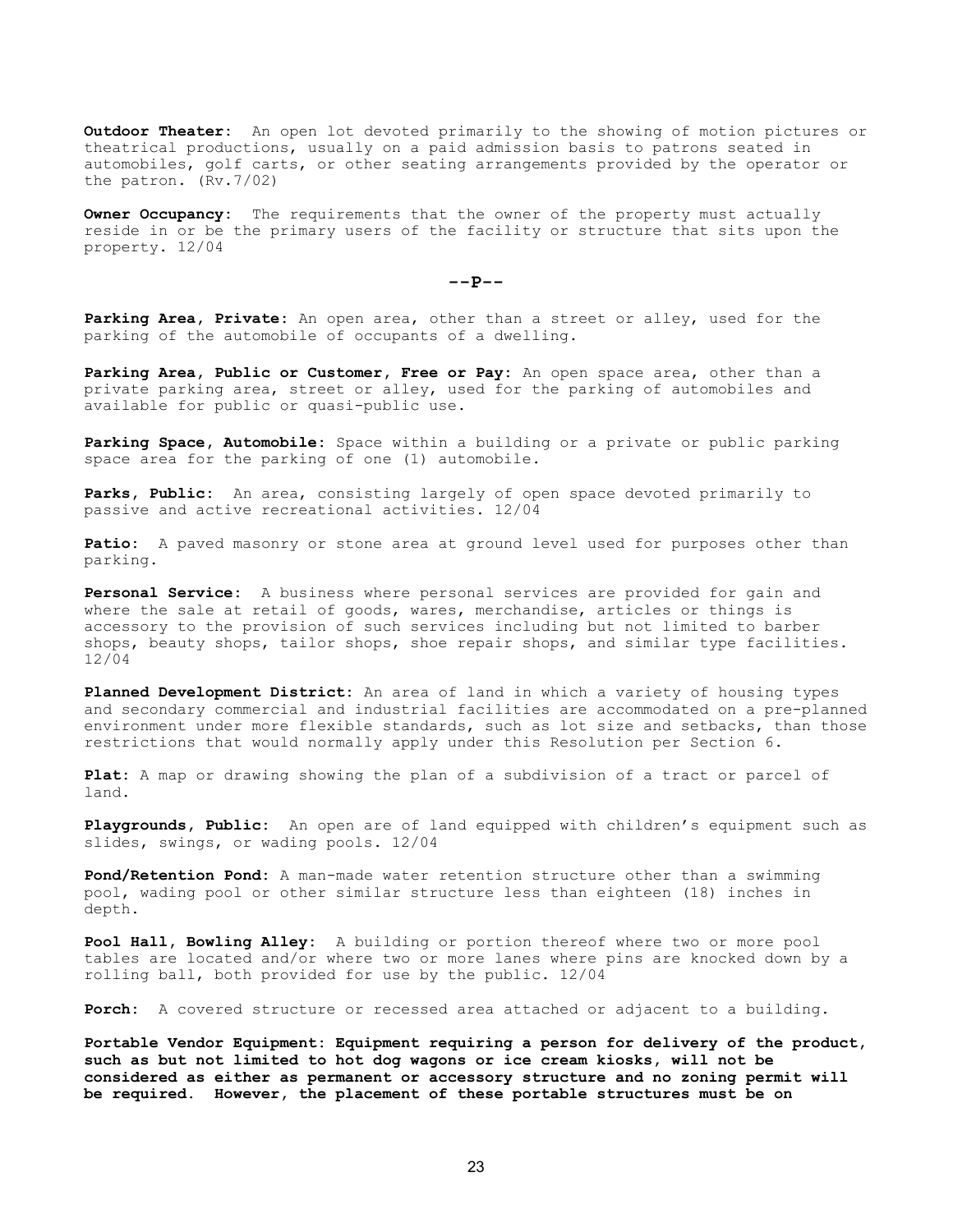property that is zoned commercial and allows for food sales. Permitted in all commercial districts. (10/11/12) Premise: A tract of land with the buildings thereon.

Principal Structure: A building of primary importance for which the land and building clearly exist. 4/97

Principal Use: The main use of the land and building and the main purpose for which the land and building exist. 4/97

 $--R--$ 

Radio Station: An establishment engaged in transmitting oral programs to the public consisting of a studio, transmitter, and antennas. 12/04

Recreational Camp: An area of land on which five (5) or more recreational vehicles, campers, tents or similar temporary recreational structures are regularly or seasonally accommodated with or without charge, including any building, structure, fixture or equipment that is used or intended to be used in connection with providing such accommodations. 3/93

Recreational Vehicle: A vehicle manufactured or modified for travel, recreation, or vacation purposes. This definition shall include, but not necessarily be limited to the following, except to the extent any of the following constitute a Manufactured Home:

- a. Boats and Boat Trailers: Including boats, floats, rafts, and the normal equipment to transport the same on the highway.
- b. Folding Tent Trailer: A canvas folding structure mounted on wheels and designed for travel and vacation use.
- c. Motorized Home: A portable dwelling designed and constructed as an integral part of a self-propelled vehicle which is more than seven (7) feet high and/or more than sixteen (16) feet long.
- d. Pick-up Camper: A structure designed primarily to be mounted on pick-up chassis and with sufficient equipment to render it suitable for use as a temporary dwelling for travel, recreational and vacation uses.
- e. Travel Trailer (including fifth wheels): A vehicular portable structure built on a chassis designed to be used as a temporary dwelling for travel, recreational, and vacation uses.

Rental, Boat Dock Site: An establishment where boat docks are rented on a seasonal or transient basis to the general public and where other services may be provided as an accessory use to the boater. 12/04

Rental Unit: An owner occupied building where a dwelling unit is provided for compensation within the main building.

Rental Vehicle: A motorized or non-motorized vehicle used on land or the water and provided to the general public at a set price and for a specified period of time. 12/04

Restaurant/Eating Places: An eating establishment where food and drink for sale to the general public is prepared, served, and consumed on the premises. All activities, entertainment and music shall be within a fully enclosed building. 5/11

Retail Business: Establishments engaged in selling goods or merchandise to the general public for personal or household consumption and rendering services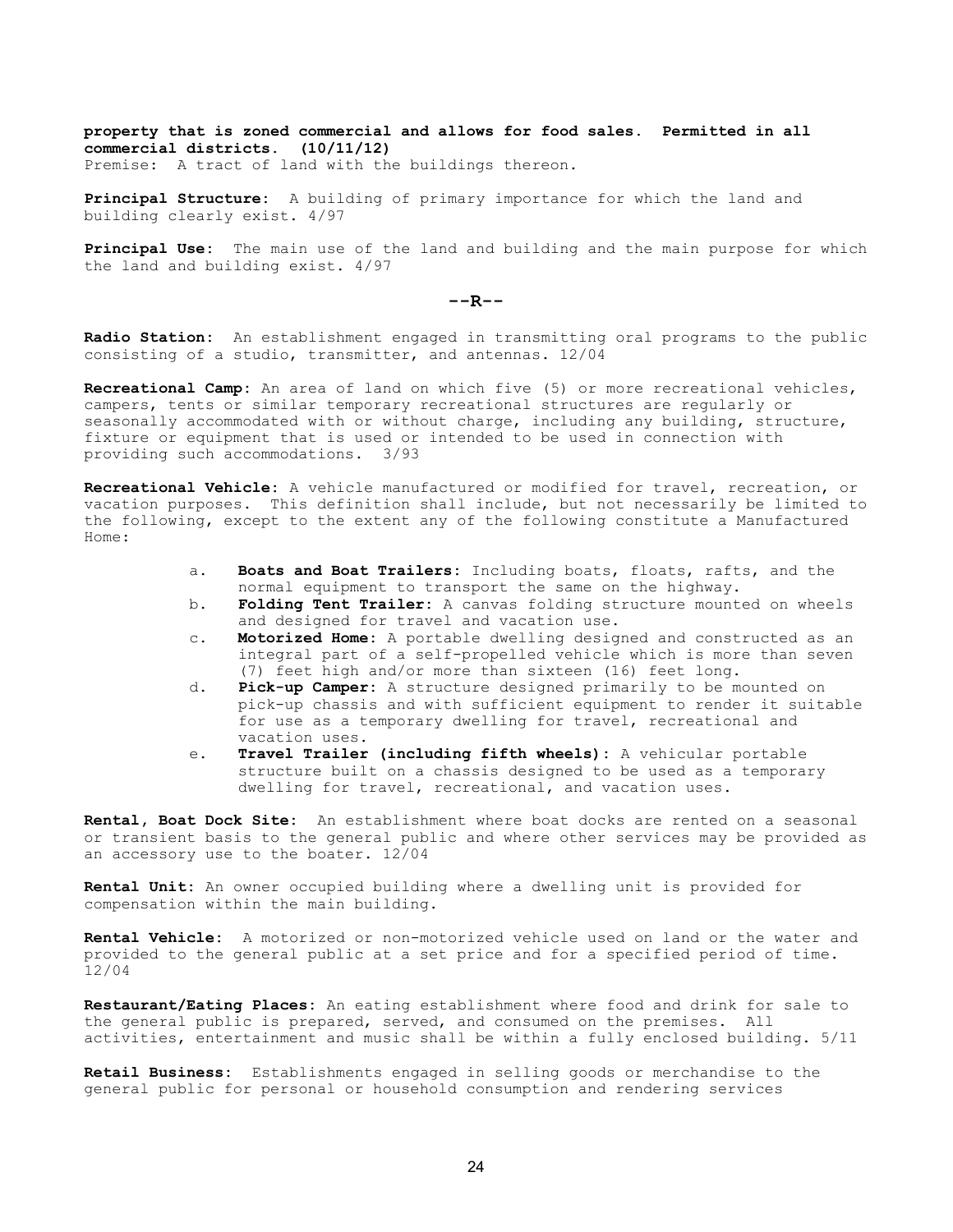incidental to the sale of such goods. Included in this category are the following uses: Antique, Novelty Shop; Bakery, Dairy, Egg, Ice Cream, Candy Retail; Camera, Photo Studio Shop; Clothing, Shoe, Tailor, and Dry Goods Store; Drug, Proprietary & Variety Store; General Merchandise Store; Grocery, Fish, Meat, & Food Store; Hardware, Paint, Glass, Electrical, Drapery, China, & Appliance Store; Household Goods Store; Printing/Publishing; Souvenirs; Watch and Jewelry Repair Store; and other uses of a similar nature meeting the intent and providing similar products as determined by the Zoning Inspector. 12/04, 12/06

Riding Stable: Any land or structure used for the care and grooming of horses including boarding and riding facilities. 12/06

Right-of-Way: A strip of land taken or dedicated for use as a public or private way. In addition to the roadway, it normally incorporates the curbs, lawn strips, sidewalks, lighting, and drainage facilities and may include special features required by the topography or treatment such as grade separation, landscaping, viaducts and bridges.

Roadside Stand: A temporary stand used for the display or sale of agricultural and related products provided some of the products are raised by the owner or person farming the property on which the stand is located.

 $--s--$ 

Saloon: See "Bar".

Salvage Operation & Junkyard: An area where waste and used or second hand materials are bought and sold, exchanged, stored, baled, packed, disassembled or handled, including but not limited to: junk, scrap iron, metals, papers, rags, tires, bottles, and automobiles. 4/97

School: A public facility, private facility, home facility, charter facility, college, or university authorized by the authority having jurisdiction and providing educational opportunities to the residents of the community. 12/04

Screen: A material object intended to provide shelter, protection, or concealment; constructed of post and wire, boards, metal and/or plastic or similar durable material.

Screen Printing: A process through which material, usually in the form of clothing, is imprinted with words and/or images that are more or less permanent.

Setback line: A line established by this Resolution, generally parallel with and measured from the lot line, defining the limits of the yard in which no buildings or structures may be located above ground.

Sexual or Genital Area: Includes the genitalia, pubic area, anus, perineum of any person, and the breasts of a female. 4/00

Sexually Oriented Business: Any of the following: adult arcade, adult bookstore, adult cabaret, adult health club, adult motion picture theatre. 4/00

Sign: 4/00

a. Identification Sign: A sign giving the nature, logo, trademark or symbol, and address of a business, development, subdivision, or establishment on the premises where it is located.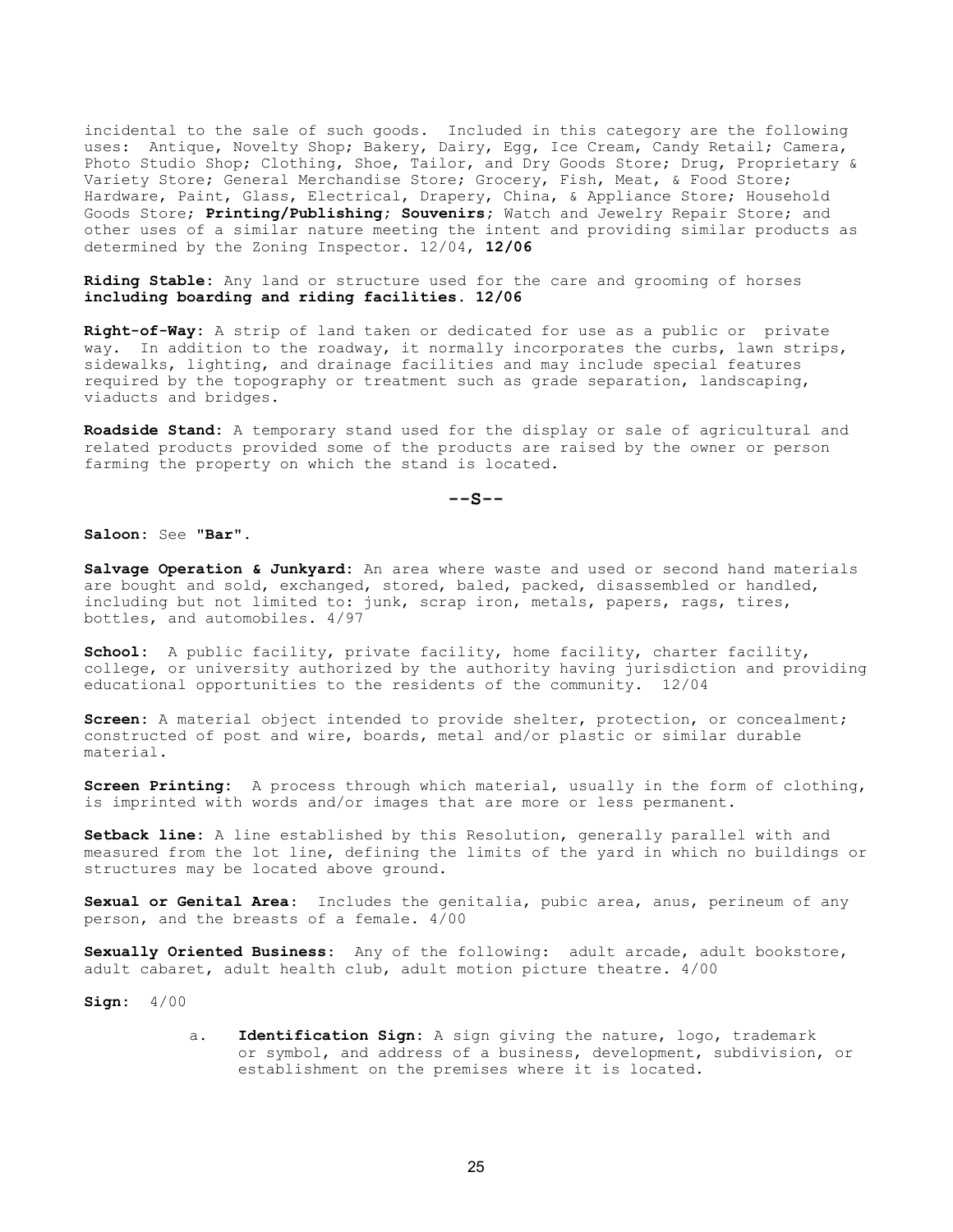- b. **Permanent Sign:** A sign with a message pertaining to a continuously operated business or periodically reoccurring event that can reasonably be expected to continue indefinitely.
- c. Projecting Sign: A sign erected on the outside wall or roof of a building which projects out at an angle therefrom.
- d. Temporary Sign: A sign with a message pertaining to a one (1) time event whose message's utilitarian value becomes zero after the event.
- e. Wall Sign: A sign painted on the surface of an outside wall of a building or attached parallel and close to such surface and not extending beyond it.

Site: An area set aside for some specific use.

Skating Rink: A facility whose primary design is intended to provide the recreational activities of skating on ice or on a hard surface using roller skates. 12/04

Special Event: A temporary social, entertainment, fraternal, athletic, or amusement activity open to the general public and organized, produced, or sponsored by a person or organization. The special event is extraordinary in that it is not ordinarily conducted on a daily or regular normal average use basis as a lawful use on the premises upon which such event is to occur. 12/04

The activity cannot be held completely within the confines of the existing building on such premises and the number of persons attending will, at any time, exceed the maximum occupancy of the existing building on the property. The special event will substantially exceed the regular normal average patronage and traffic generated at such premises as a result of its regular normal average and lawful use. 12/04

A special event conditional use permit is required. Examples of special events include, but are not limited to, carnivals, fly-ins, circuses, revivals, athletic tournaments, auctions, festivals, and flea markets. 12/04

Special Event Permit: A permit issued by the Zoning Inspector upon approval by the Board of Zoning Appeals and valid for a maximum of one (1) year from the date of issue.

Specified Anatomical Areas: Means the male genitals in a state of sexual arousal and/or the vulva or more intimate parts of the female genitals. 4/00

Specified Sexual Activities: Includes any of the following: 1) the foundling or erotic touching of human genital, pubic region, buttock, anus, or female breasts; 2) sexual acts, actual or simulated, including intercourse, oral copulation, or sodomy; 3) masturbation, actual or stimulated; or 4) excretory functions as part of or in connection with any of the activities in 1-3 above. 4/00

Sporting Goods Store: A retail store specializing in a specific types of product line for all types of recreational and athletic activities. 12/04

Stadiums: A large open or enclosed placed used for games and major events and partly or completely surrounded by tiers of seats for spectators. 12/04

Storage Area: Any area, building, lot, or facility designed, adapted, or used for the storage of more than three (3) boats, trailers, campers, recreational vehicles, boat trailers, and/or boat cradles for periods in excess of seven (7) consecutive days.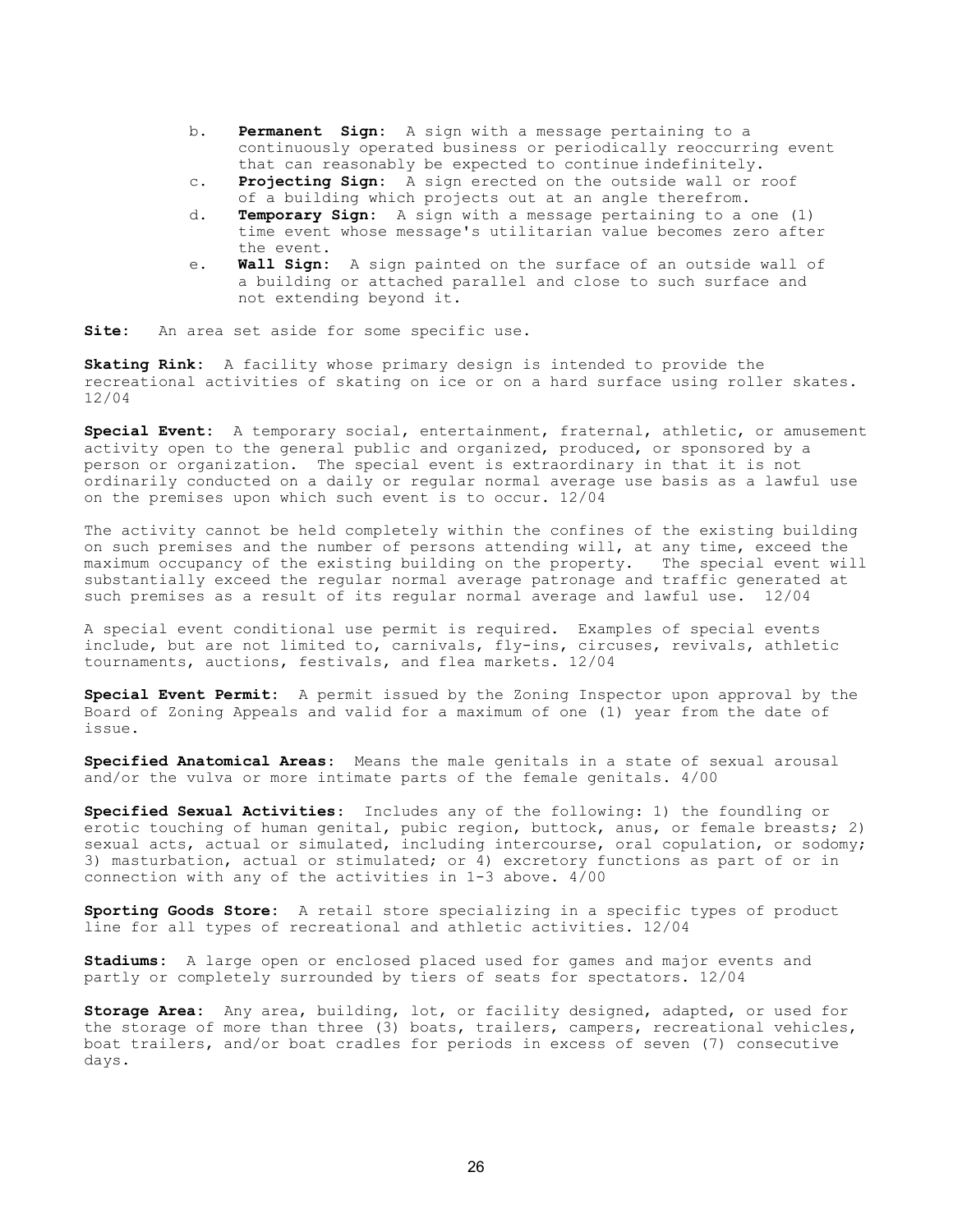Storage Site/Rental: Any area designed, adapted, or used for storage of one item of the type to be stored, on a rental basis, for a period in excess of seven (7) consecutive days.

Story: That portion of a building included between the surface of the floor and the surface of the next floor above it, or if there be no floor above it, then the space between such floor and the ceiling above it.

Story, Half: A story under a gable, hip or gambrel roof, the wall plates of which on at least two (2) opposite walls are not more than two (2) feet above the floor of such story.

Street: The full width between property lines bounding every public or private way with a part thereof used for vehicular traffic and designated as follows: (For the purpose of this Resolution, the word "street" shall include the words "road" and "highway"). 12/06

- a. **Access Street:** An area of land designated to provide ingress and egress to marinas, campgrounds, manufactured home parks, condominiums and similar developments for the exclusive use of the users of that development and maintained and controlled by an individual or group of individuals.
- b. Arterial Street: A general term denoting a highway primarily for through traffic carrying heavy loads and large volumes of traffic, usually on a continuous route.
- c. Collector street: A highway, whether within a residential, industrial, commercial or other type of development, which primarily carries traffic from local streets to arterial streets including the principal entrance and circulation routes within residential subdivisions.
- d. Cul-de-sac: A local street of relatively short length with one end open to traffic and the other end terminating in a vehicular turnaround.
- e. Dead-end Street: A street, temporarily having only one outlet for vehicular traffic and intended to be extended or continued in the future.
- f. Local Street: A street primarily for providing access to residential, commercial, or other abutting property.
- g. Loop Street: A type of local street, each end of which terminates at an intersection with the same arterial or collector street and whose principal radius points of one-hundred and eighty (180) degree system of turns are not more one-thousand (1000) feet from said arterial or collector street, nor more than six-hundred (600) feet from each other.
- h. Private Street: A developed road dedicated to public or private use, maintained and controlled by individuals or other private authority.
- i. Public Street: A developed road dedicated to the public use, and maintained and controlled by any governmental authority.

## Structurally Altered: "See Alteration, Structural".

Structure: Anything constructed, placed, or erected, the use of which requires more or less permanent location on the ground or attachment to something having a permanent location on the ground including advertising signs and billboards, but not including roadways, driveways, or walkways. 4/00

Swimming Pool, All Types: Any structure, other than a pond as defined herein, either above or below the surface of the ground, for the purpose of holding water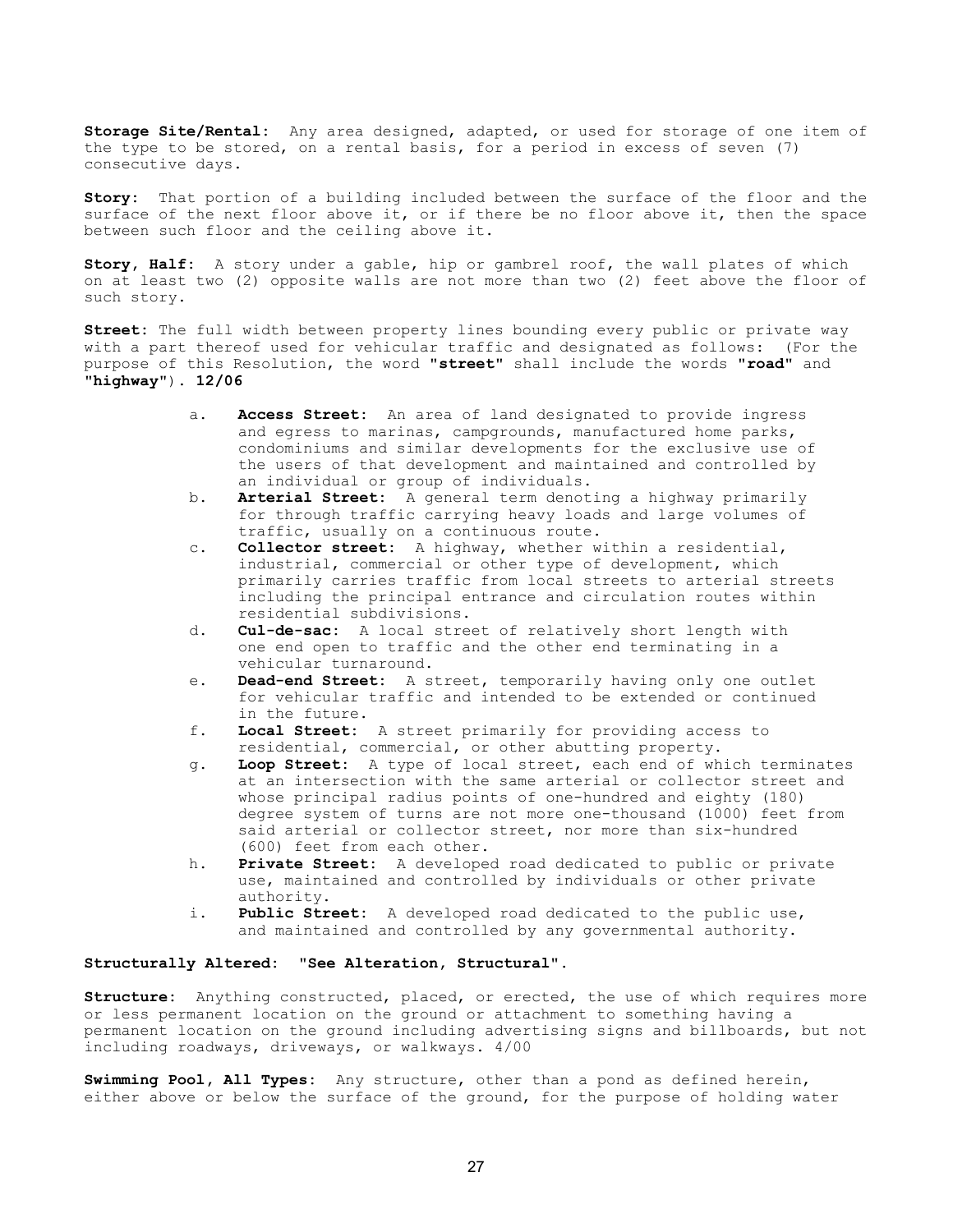for recreation or therapeutic purposes. This definition shall not apply to wading pools or other similar structures less than eighteen (18) inches in depth.

 $-$ -T $-$ 

Tavern: See "Bar".

Television, Radio, & Other Transmission Tower: A structure, usually made of metal, located on a nonresidential lot that is intended for transmitting or receiving communication waves used exclusively for dispatching purposes and not including facilities qualified as public utilities. 12/04

Temporary Structures: A structure not meeting the Ohio Basic Building Code, such as tent type storage, job site storage, job office structures, and like structures, and shall require a Temporary Use Permit. 4/97

Temporary Use: A temporary use other than a principally permitted use which may be allowed within a district, upon approval by the Board of Zoning Appeals and requiring a temporary use permit.

Temporary Use Permit: A permit issued by the Zoning Inspector upon approval by the Board of Zoning Appeals and valid for a maximum of one (1) year from the date of issue.

Tent Camp: Any parcel of land on which two (2) or more tents are regularly or seasonally accommodated with or without charge including any structure or fixture of equipment used in connection with said facility.

Terrace: A raised platform supported on one or more sides by a wall or a bank of earth. 4/97

Townhouse: A building consisting of two (2) or more attached or semi-attached dwelling units divided by common fire walls built to meet or exceed minimum fire and building code specifications, each with ground floor and a separate ownership or condominium.

Trailer Storage: See "Boat Cradle".

Transfer Station: An area open or enclosed where waste, scrap metal, paper, rags or similar materials are temporarily stored prior to transfer for recycling or to landfills. Fencing is required per the Ohio Revised Code.

Transportation Terminal: The use of land, buildings, or structures for the purpose of storing, servicing, repairing, or loading trucks, transport trailers, buses, and/or ferries. 12/04

 $--U$ 

Use: The specific purpose for which land or a building is designated, arranged, intended, or for which it is or may be occupied or maintained.

## $--**v**$

Variance: A variance is a modification of the strict terms of this Resolution, where such modification will not be contrary to the public interest and where owing to conditions peculiar to the property and not the result of the action of the applicant, a literal and strict enforcement of this Resolution would result in an unnecessary and undue hardship. A condition created by the applicant either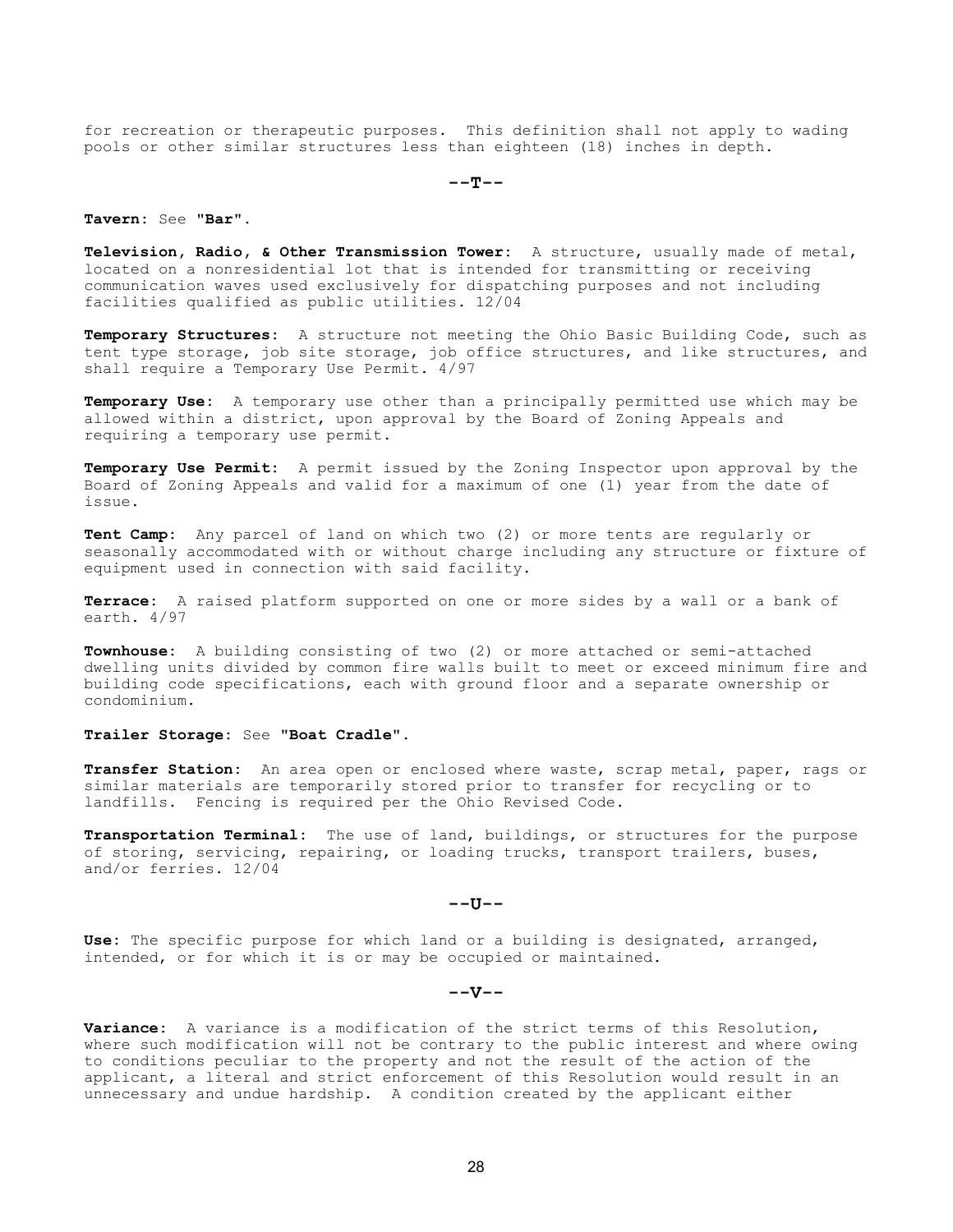knowingly or unknowingly which is a violation of this resolution shall under no circumstances be termed a hardship. 4/97

Vending Machine: A self-service, electronic or mechanical device, that is generally coin operated, where goods or services are provided. Vending machines shall include, but not be limited to, newspaper racks, federal express racks, pop machines, bait machines, etc. but does not include U.S. Mail depository boxes. (Rv.7/02) 12/06

Veterinary Animal Hospital or Clinic: A place used for the care, grooming, diagnosis, and treatment of sick, ailing, infirmed or injured animals, and those who are in need of medical or surgical attention, and may include overnight accommodations on the premises for the treatment, observation, and/or recuperation.

### $--w--$

Warehouse: A storage building which is used for the storage of goods, wares, foods, beverages, merchandise, or other chattels, and includes a building used for the storage of unused new automobiles or aircraft, but does not include a garage or hanger as regulated under Article 2, Section 206, 210, 211, and 212 of the Ohio Basic Building Code.

Watch & Jewelry Repair: An establishment whose primary purpose is the repair of time pieces and other items of jewelry, but who may also provide for sale similar retail items to the general public. 12/04

Wildlife, Forest Preserve: An open area of land where live plants and animals are kept for display purposes in the wild with accessory commercial uses provided that are directly related to the operation of the facility. 12/04

Windmill/Generator: A system of components which converts the kinetic energy of the wind into electrical or mechanical power and comprising all of the necessary storage and support system components to provide electricity or mechanical power for residential, commercial, industrial, utility, or governmental use. 12/04

Wineries & Breweries: Establishments in which beverages containing allowed limits of alcohol are produced and may be offered to the public for consumption on and/or off the site. 12/04

#### $--Y--$

Yard: An open space at grade between a building and the adjoining lot lines unoccupied and unobstructed by any portion of a structure from the ground upward, except as otherwise provided herein.

Yard, Front: A yard extending across the full width of the lot between the nearest front main building and the road right-of-way line. Reference Section 8. 4/00

Yard, Rear: A yard extending across the full width of the lot between the nearest rear main building and one (1) rear lot line. The depth of the required rear yard shall be measured horizontally from the nearest point of the rear lot line, to the rear yard setback line established by the Zoning District. Reference Section 8. 4/00 3/18/16

Yard, Side: A yard between a main building and the side lot line extending from the front yard, or from the front lot line where no front yard is required, to the rear yard. The width of the required side yard shall be measured horizontally from the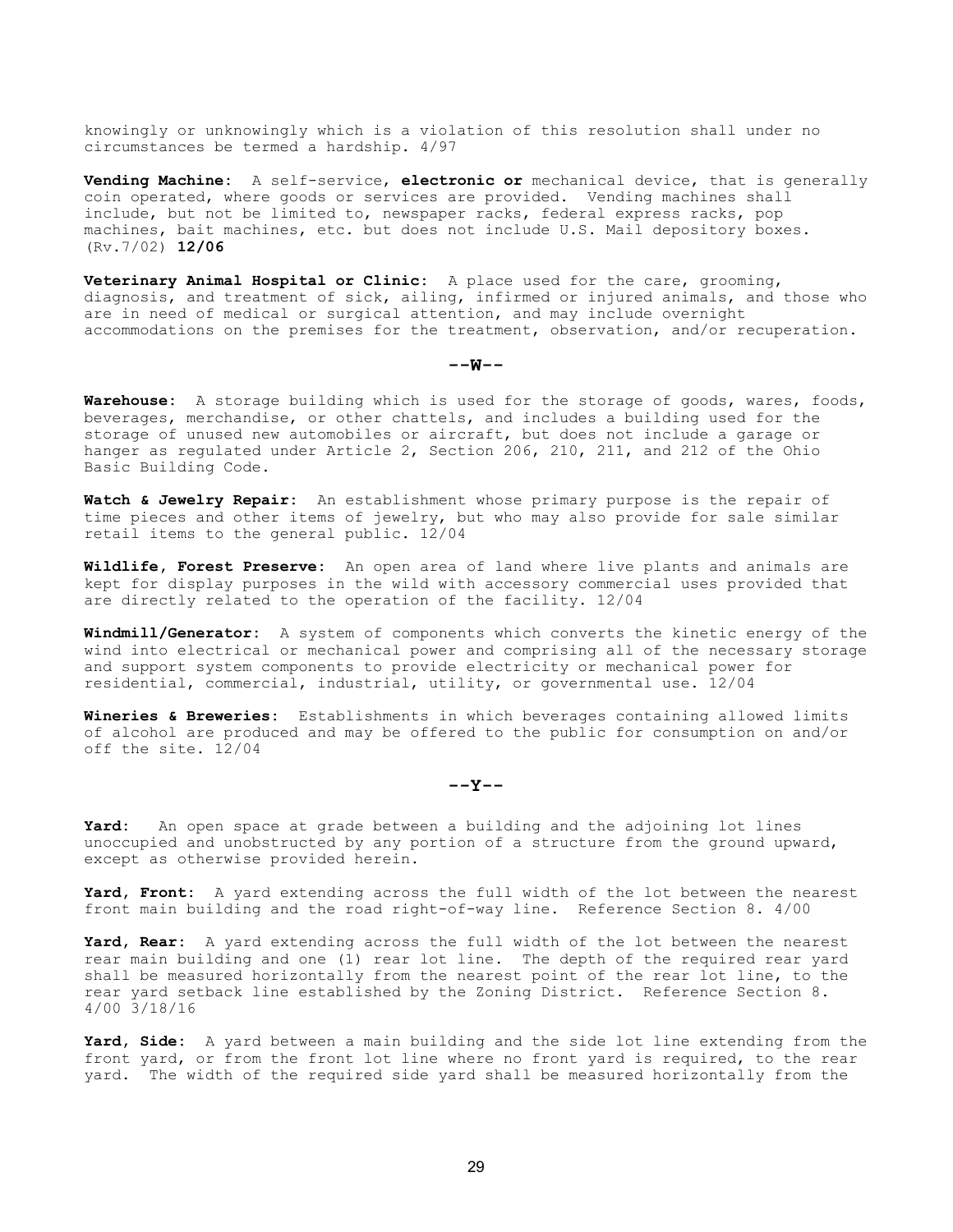nearest point of the side lot line towards the nearest part of the main building. Reference Section 8. 4/00

 $--Z--$ 

Zoning Certificate/Permit: A document issued by the Zoning Inspector authorizing the use of lots, structure, uses of land and structures, and the characteristics of the uses.

Zoning Inspector: The chief enforcement officer of the Zoning Resolution as appointed by the Township Trustees.

Zoning Map of Districts: The Zoning Map or maps of the Township together with all the amendments subsequently adopted.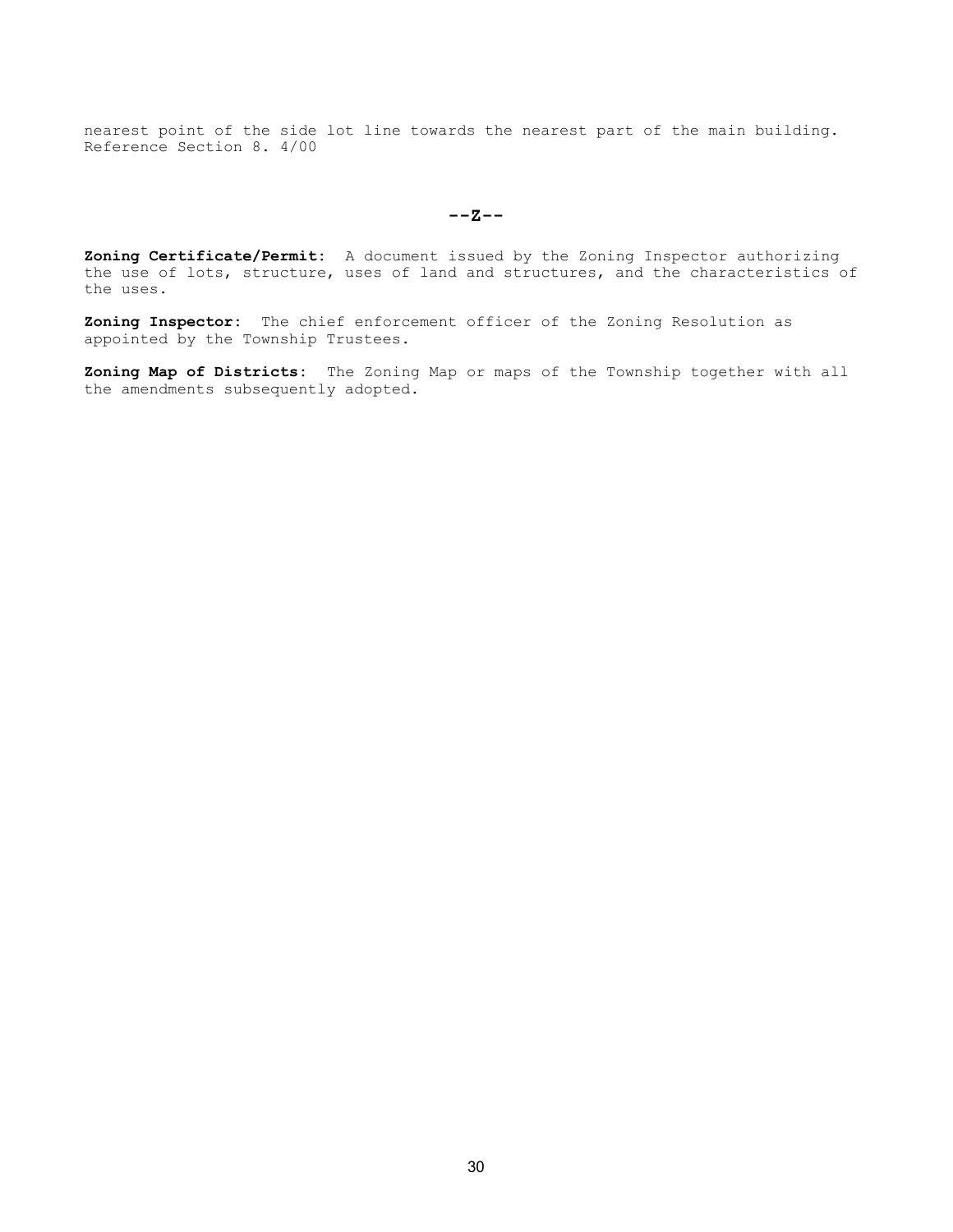# Section 5

# Districts

### I. Agricultural District ("A").

The following regulations shall apply in the "A" District:

- 1. Uses Permitted: The following uses are permitted after obtaining a valid zoning certificate in accordance with Section 10 of this Resolution. 4/00
	- a. Agriculture
	- b. Boat, Cradle/Trailer/Rack Storage, Rental Sites, (Enclosed, Four (4) or Less) 12/06
	- c. Boat Launching Ramp (Private)
	- d. Home Office 12/06
	- e. Dwelling, One-Family, Permanent Use (Rv.7/02)
	- f. Motor Vehicle Storage (Enclosed, Four (4) or Less) 12/06
	- g. Parks, Public
	- h. Playgrounds, Public
	- i. Ponds, as Defined
	- j. Rental Boat Dock Sites (Seasonal, Four (4) or Less)
	- k. Riding Stables
	- l. Schools 12/06
	- m. Skating Rinks, (Outdoor) Private
	- n. Swimming Pools, Private
	- o. Wildlife, Forest Preserves
- 2. Conditional Uses: Subject to approval as provided for in Section 13 of this Resolution. 4/00
	- a. Airplane Storage Site, Rental (Enclosed)
	- b. Airplane Storage Site, Rental (Open)
	- c. Athletic Fields, Tennis Courts 12/06
	- d. Bed and Breakfast
	- e. Boat, Cradle/Trailer/Rack Storage, Rental Sites (Enclosed, Five (5) or More)
	- f. Cave Tours
	- g. Cemeteries and Mausoleums
	- h. Community Buildings, Recreation Fields, Swimming Pools, and Community Facilities (Privately Owned and Operated by Neighborhood Organizations)
	- i. Day Care Facilities
	- j. Dwelling, Employee Housing 08/10
	- k. Dwelling, One-Family, Temporary Use (Rv.7/02)
	- l. Dwelling, Rental Unit as Defined (Rv.7/02) 12/06
	- m. Emergency Medical Services, Non-Governmental
	- n. Golf Courses
	- o. Greenhouses, Nurseries
	- p. Guest House 12/06
	- q. Heliports
	- r. High Impact Wind Powered Electric Generator/Windmill 12/06
	- s. Historical Sites, Monuments, Buildings
	- t. Home Occupations
	- u. Kennels
	- v. Landing Fields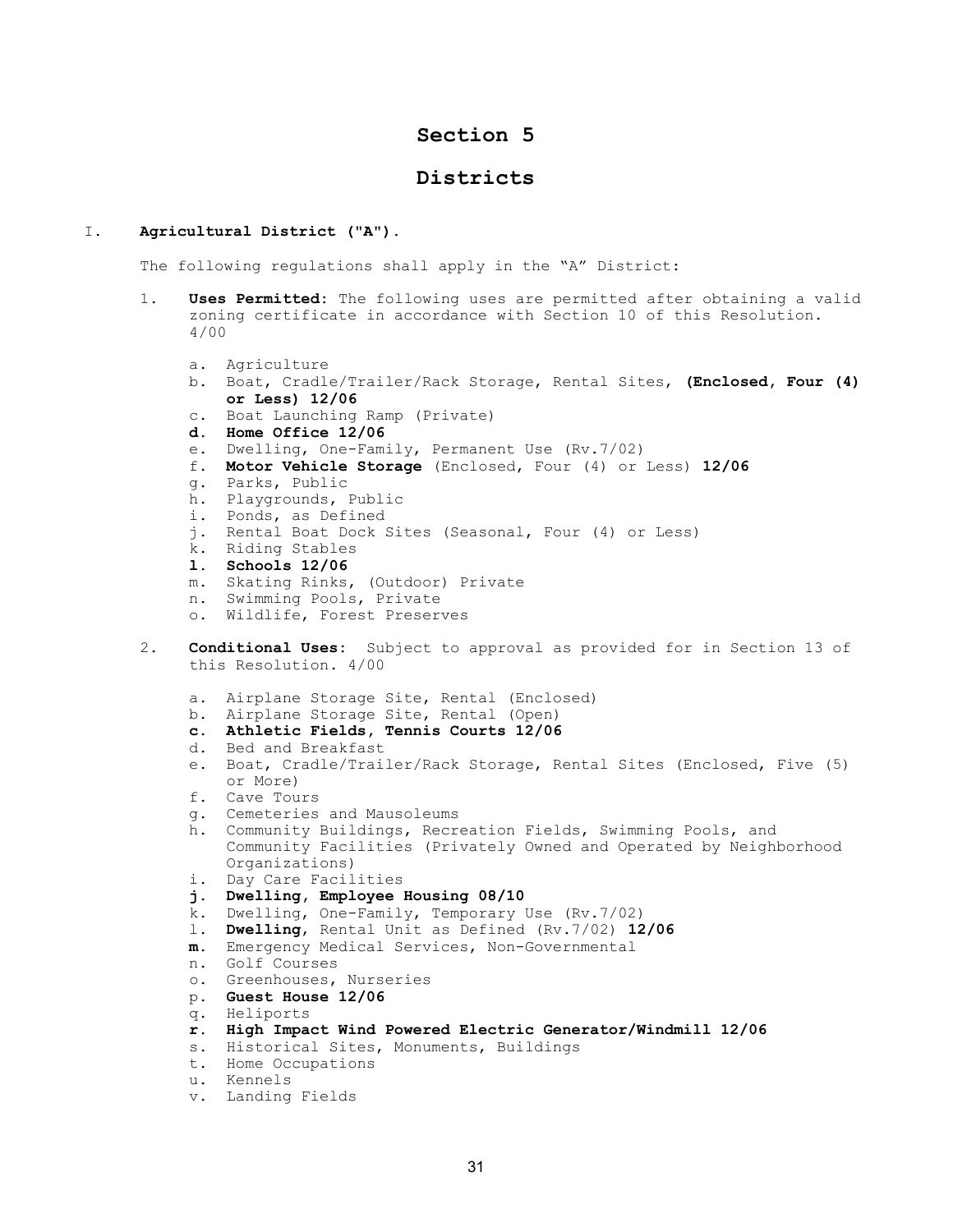- w. Libraries, Museums x. Low Impact Wind Powered Electric Generator/ Windmill 12/06 y. Motor Vehicle Storage (Enclosed, Five (5) or More) 12/06 z. Offices, Veterinarian aa. Parking, Public, Free, as Defined bb. Parking, Public, Pay, as Defined cc. Rental, Boat Dock Sites (Seasonal, Five (5) or More) dd. Skating Rink (Outdoor) Public ee. Special Events, as Defined ff. Storage Site/Rental 12/06 gg. Television, Radio, and Other Transmission Towers hh. Temporary Use, as Defined ii. Warehousing and Storage Directly Related to Retail Outlets
- 3. Lot Area, Width, and Depth: Each lot shall have a minimum width of one hundred and twenty-five (125) feet and a minimum depth of one-hundred and twenty-five (125) feet and it shall have a minimum area of not less than forty-three thousand, five hundred and sixty (43,560) square feet.
- 4. Front Yard: There shall be a front yard of not less than fifty (50) feet in depth. See Section 8. 4/00
- 5. Side Yard: There shall be a side yard on each side of a building of not less than ten (10) feet. See Section 8. 4/00
- 6. Rear Yard: There shall be a rear yard of not less than thirty-five (35) feet in depth. See Section 8. 4/00
- 7. Dwelling Size: As specified in Section 8.
- 8. Height Limit: No building, shall be erected or enlarged to exceed thirty-five (35) feet in height to the highest point of the roof. 4/00
- 9. Off-Street Parking: Shall be provided as required by Section 7.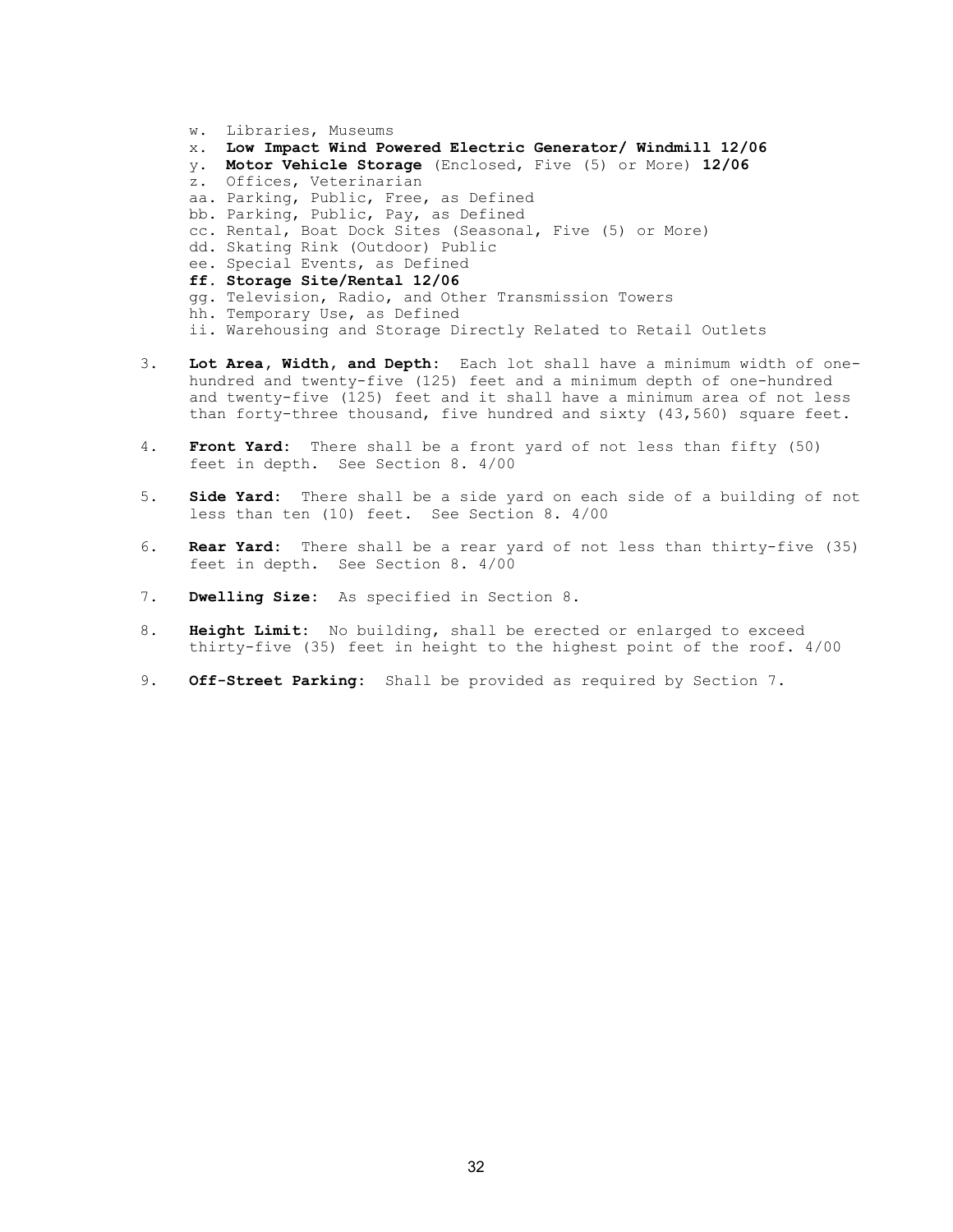#### II. Special Residential District ("R-1)".

The following regulations shall apply in the "R-1" District.

- 1. Uses Permitted: The following uses are permitted after obtaining a valid zoning certificate in accordance with Section 10 of this Resolution. 4/00
	- a. Agriculture
	- b. Boat, Cradle/Trailer/Rack Storage, Rental Sites (Enclosed, Four (4) or Less)
	- c. Boat Launching Ramp, Private
	- d. Dwelling, One-Family, Permanent Use (Rv.7/02)
	- e. Home Office 12/06
	- f. Motor Vehicle Storage (Enclosed, Four (4) or Less) 12/06
	- g. Parks, Public
	- h. Playgrounds, Public
	- i. Rental, Boat Dock Sites (Seasonal, Four (4) or Less)
	- j. Schools 12/06
	- k. Skating Rinks, (Outdoor) Private
	- l. Swimming Pools, Private
	- m. Wildlife, Forest Preserves
- 2. **Conditional Uses:** Subject to approval as provided in Section 13 of this Resolution. 4/00
	- a. Bed and Breakfast
	- b. Community Buildings, Recreational Fields, Swimming Pools, and Community Facilities (Privately Owned and Operated by Neighborhood Organizations)
	- c. Dwelling, Employee Housing 08/10
	- d. Dwelling, One-Family, Temporary Use (Rv.7/02)
	- e. Dwelling, Rental Unit as Defined (Rv.7/02) 12/06
	- f. Emergency Medical Service, Non-Governmental
	- g. Guest House 12/06
	- h. Historical Sites, Monuments, Buildings
	- i. Home Occupations
	- j. Parking, Public, Free, as Defined
	- k. Rental, Boat Dock Sites (Seasonal, Five (5) or More)
	- l. Temporary Use, as Defined
- 3. Lot Area, Width, and Depth: Each lot shall have a minimum width of onehundred twenty-five (125) feet, a minimum depth of one-hundred twentyfive (125) feet and shall have a minimum area of not less than twentyeight thousand, one hundred, twenty-five (28,125) square feet. 4/00
- 4. Front Yard: There shall be a front yard of not less than forty (40) feet in depth. See Section 8. 4/00
- 5. **Side Yard:** There shall be a side yard on each side of a building of not less than ten (10) feet. See Section 8. 4/00
- 6. Rear Yard: There shall be a rear yard of not less than thirty-five (35) feet, except lakefront lots, see Section 8. 4/00
- 7. Dwelling Size: As specified in Section 8.
- 8. Height Limit: No building shall be erected or enlarged to exceed thirty-five (35) feet to the highest point of the roof. 4/00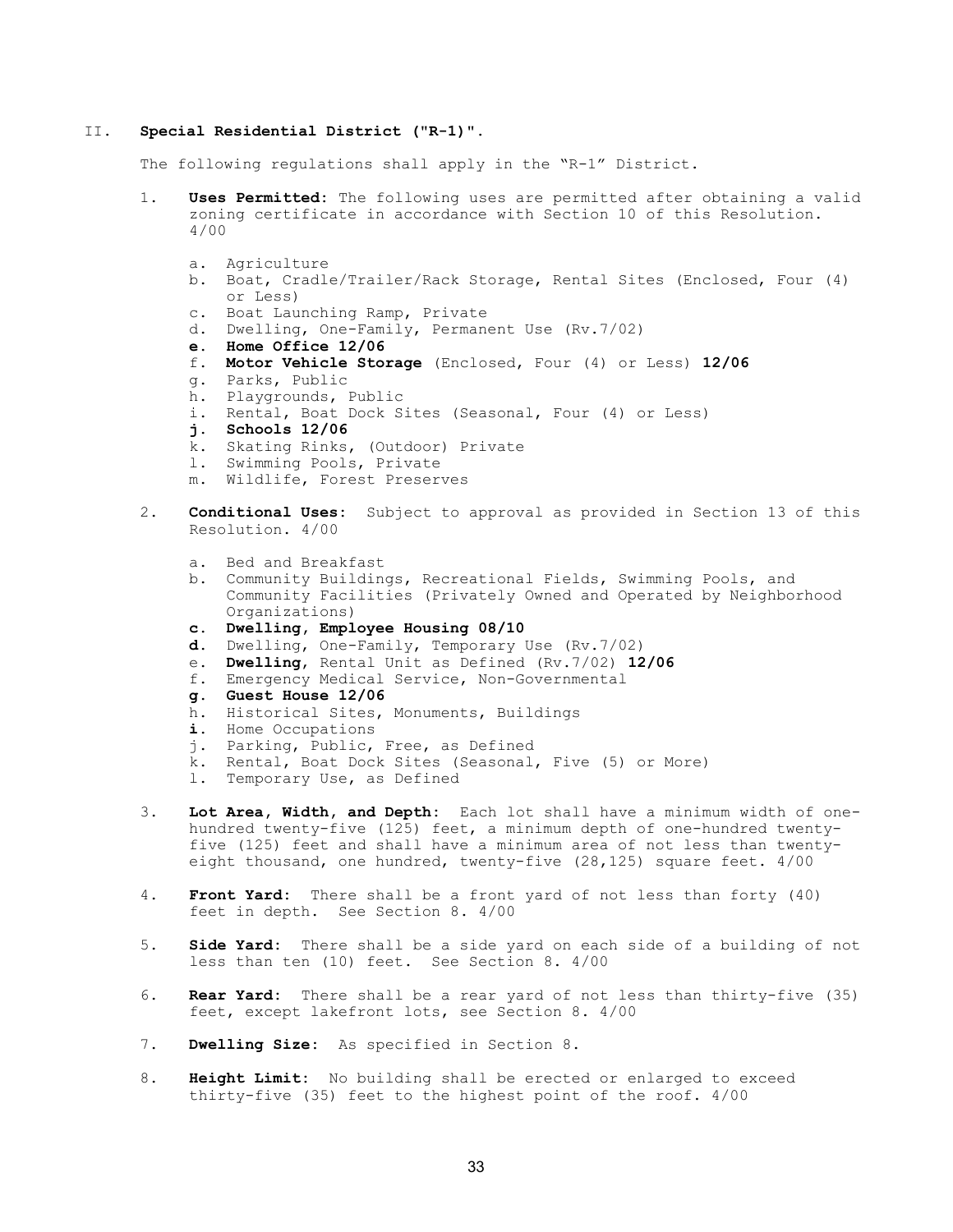9. Off-Street Parking: Shall be provided as required in Section 7.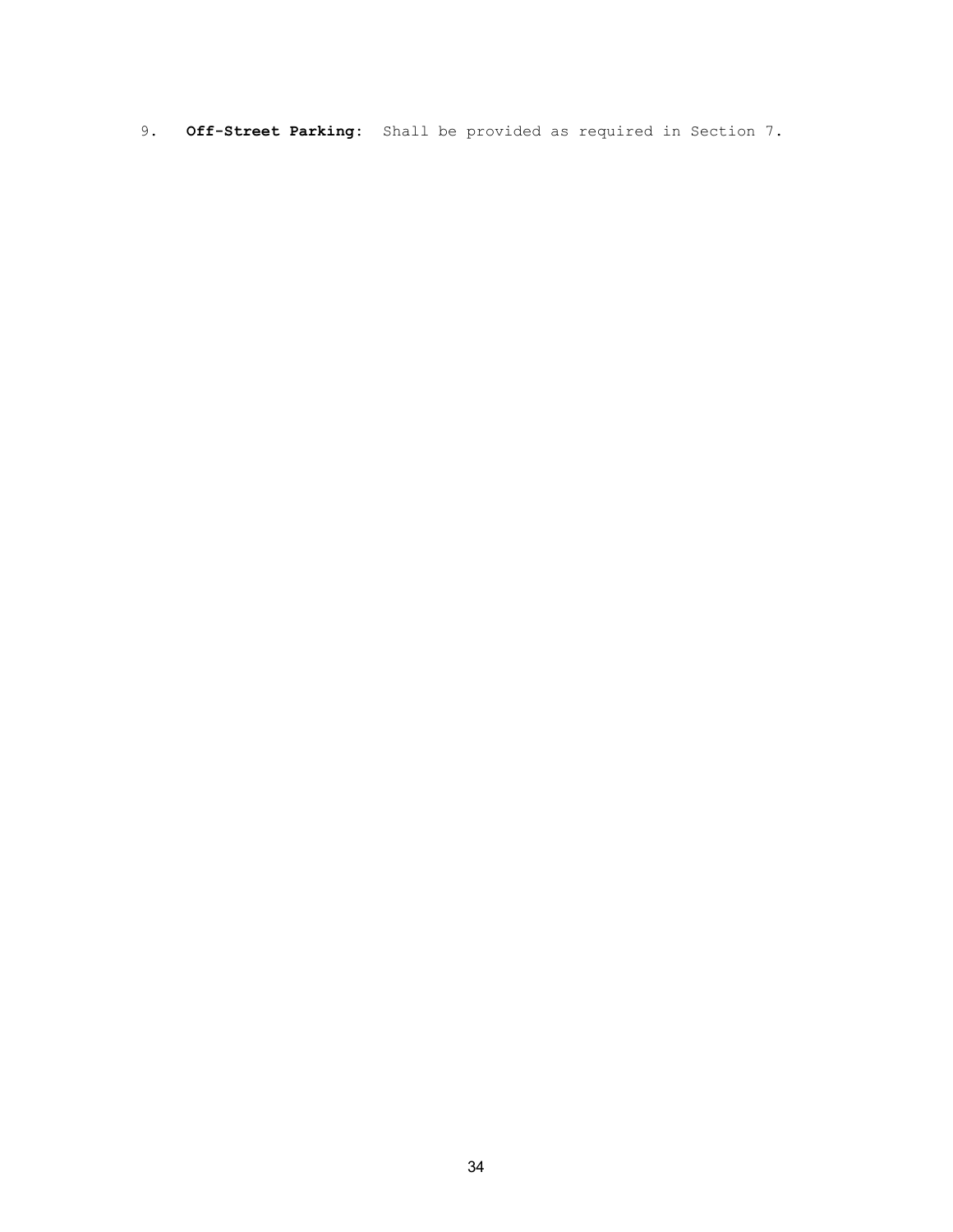#### III. Restricted Residential District ("R-2").

The following regulations shall apply in the "R-2" District.

- 1. Uses Permitted: The following uses are permitted after obtaining a valid zoning certificate in accordance with Section 10 of this Resolution.4/00
	- a. Agriculture
	- b. Boat, Cradle/Trailer/Rack Storage, Rental Sites (Enclosed, Four (4) or Less)
	- c. Boat Launching Ramp (Private)
	- d. Dwelling, One-Family, Permanent Use (Rv.7/02)
	- e. Home Office 12/06
	- f. Motor Vehicle Storage (Enclosed, Four (4) or Less) 12/06
	- g. Parks, Public
	- h. Playgrounds, Public
	- i. Rental, Boat Dock Sites (Seasonal, Four (4) or Less)
	- j. Schools 12/06
	- k. Skating Rink (Outdoor) Private
	- l. Swimming Pools, Private
	- m. Wildlife, Forest Preserve
- 2. **Conditional Uses:** Subject to approval as provided in Section 13 of this Resolution. 4/00
	- a. Community Buildings, Recreational Fields, Swimming Pools, and Community Facilities (Privately Owned and Operated by Neighborhood Organizations)
	- b. Dwelling, Employee Housing 08/10
	- c. Dwellings, Two Family
	- d. Emergency Medical Service, Non-Governmental
	- e. Guest House 12/06
	- f. Historical Sites, Monuments, Buildings
	- g. Home Occupations
	- h. Parking, Public, Free, as Defined
	- i. Rental, Boat Dock Sites (Seasonal, Five (5) or More)
	- j. Temporary Use, as Defined
- 3. Lot Area, Width, and Depth: Each lot shall have a minimum width of one hundred (100) feet and a minimum depth of one-hundred and twenty-five (125) feet and shall have a minimum area of not less than twenty thousand (20,000) square feet. 4/00
- 4. Front Yard: There shall be a front yard of not less than forty (40) feet in depth. See Section 8. 4/00
- 5. Side Yard: There shall be a side yard on each side of a building of not less than ten (10) feet. See Section 8. 4/00
- 6. Rear Yard: There shall be a rear yard of not less than thirty-five (35) feet, except lakefront lots. See Section 8. 4/00
- 7. Dwelling Size: As specified in Section 8.
- 8. Height Limit: No building shall be erected or enlarged to exceed thirty-five (35) feet to the highest point of the roof. 4/00
- 9. Off-Street Parking: Shall be provided as required in Section 7.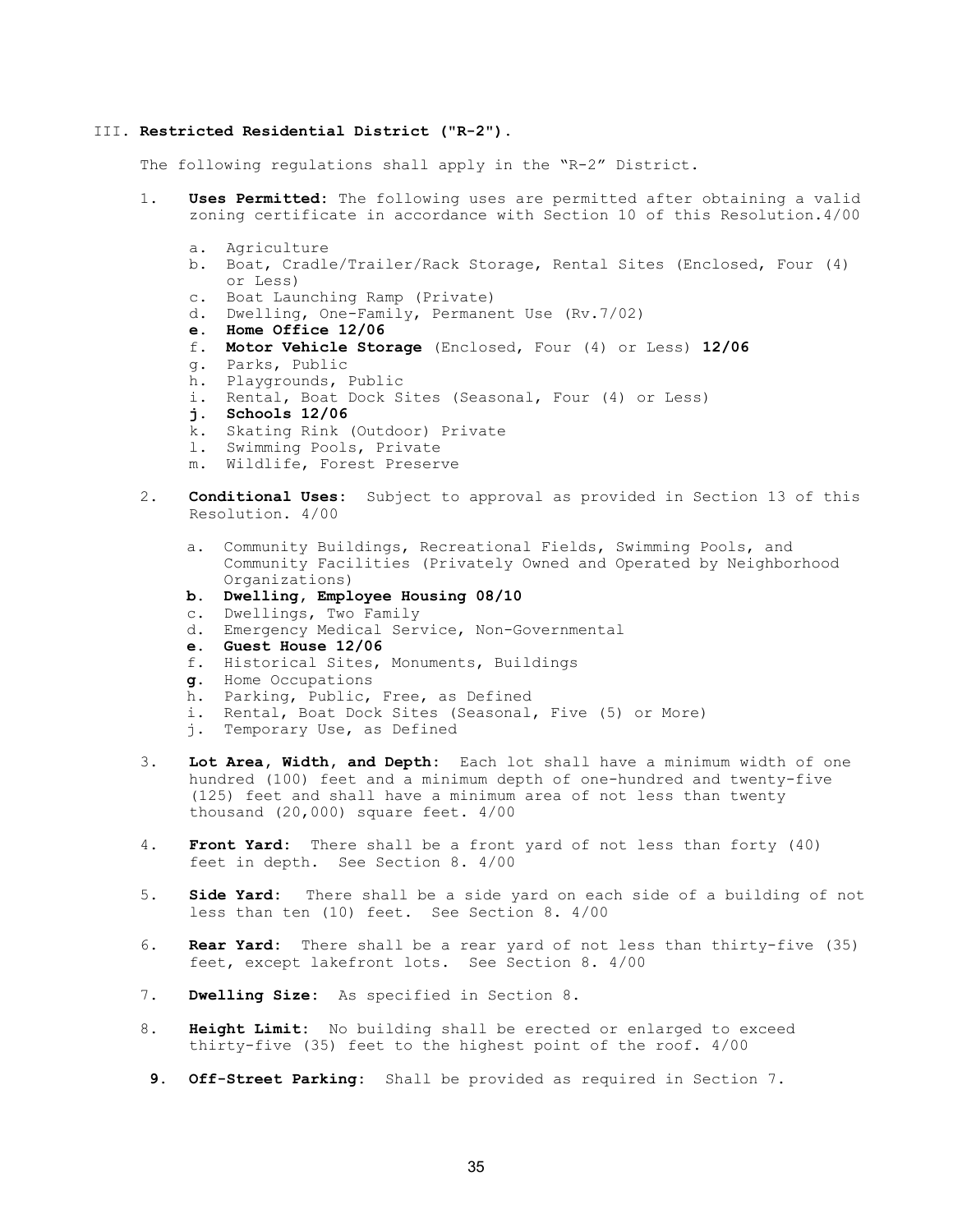#### IV. Limited Residential District ("R-3").

The following regulations shall apply in the "R-3" District.

- 1. Uses Permitted: The following uses are permitted after obtaining a valid zoning certificate in accordance with Section 10 of this Resolution. 4/00
	- a. Agriculture
	- b. Boat, Cradle/Trailer/Rack Storage, Rental Sites (Enclosed, Four (4) or Less)
	- c. Boat Launching Ramp (Private)
	- d. Dwelling, One-Family, Permanent Use (Rv.7/02)
	- e. Dwellings, Two Family
	- f. Home Office 12/06
	- g. Motor Vehicle Storage (Enclosed, Four (4) or Less) 12/06
	- h. Parks, Public
	- i. Playgrounds, Public
	- j. Rental, Boat Dock Sites (Seasonal, Four (4) or Less)
	- k. Schools 12/06
	- l. Skating Rinks, Indoor or Outdoor, Private
	- m. Swimming Pools, Private
	- n. Wildlife, Forest Preserve
- 2. **Conditional Uses:** Subject to approval as provided in Section 13 of this Resolution. 4/00 (10/11/12)
	- a. Community Buildings, Recreational Fields, Swimming Pools, and Community Facilities (Privately Owned and Operated by Neighborhood Organizations)
	- b. Dwelling, Employee Housing 08/10
	- c. Dwelling, Multiple Family including condominiums 12/04
	- d. Emergency Medical Service, Non-Governmental
	- e. Guest House 12/06
	- f. Historical Sites, Monuments, Buildings
	- g. Home Occupations
	- h. Parking, Public, Free, as Defined
	- i. Rental, Boat Dock Sites (Seasonal, Five (5) or More)
	- j. Temporary Use, as Defined
- 3. Lot Area, Width, and Depth (Excluding Multi-Family Dwellings and Condominiums: Each lot shall have a minimum width of one hundred (100) feet and a minimum depth of one-hundred and twenty-five (125) feet and shall have a minimum area of not less than fifteen thousand (15,000) square feet. 4/00

 Lot Area, Width, and Depth for Multi-Family Dwellings and Condominiums: Each lot shall have a minimum width of one hundred and fifty (150) feet and a minimum depth of one hundred and fifty (150) feet and shall have a minimum area of not less than one (1) acre of land per development. The minimum lot area per dwelling unit shall be twenty thousand (20,000) square feet for the first unit and nine thousand (9,000) square feet for each additional unit. 4/00

- 4. Front Yard: There shall be a front yard of not less than thirty-five (35) feet in depth. See Section 8. 4/00
- 5. Side Yard: There shall be a side yard on each side of a building of not less than ten (10) feet. See Section 8. 4/00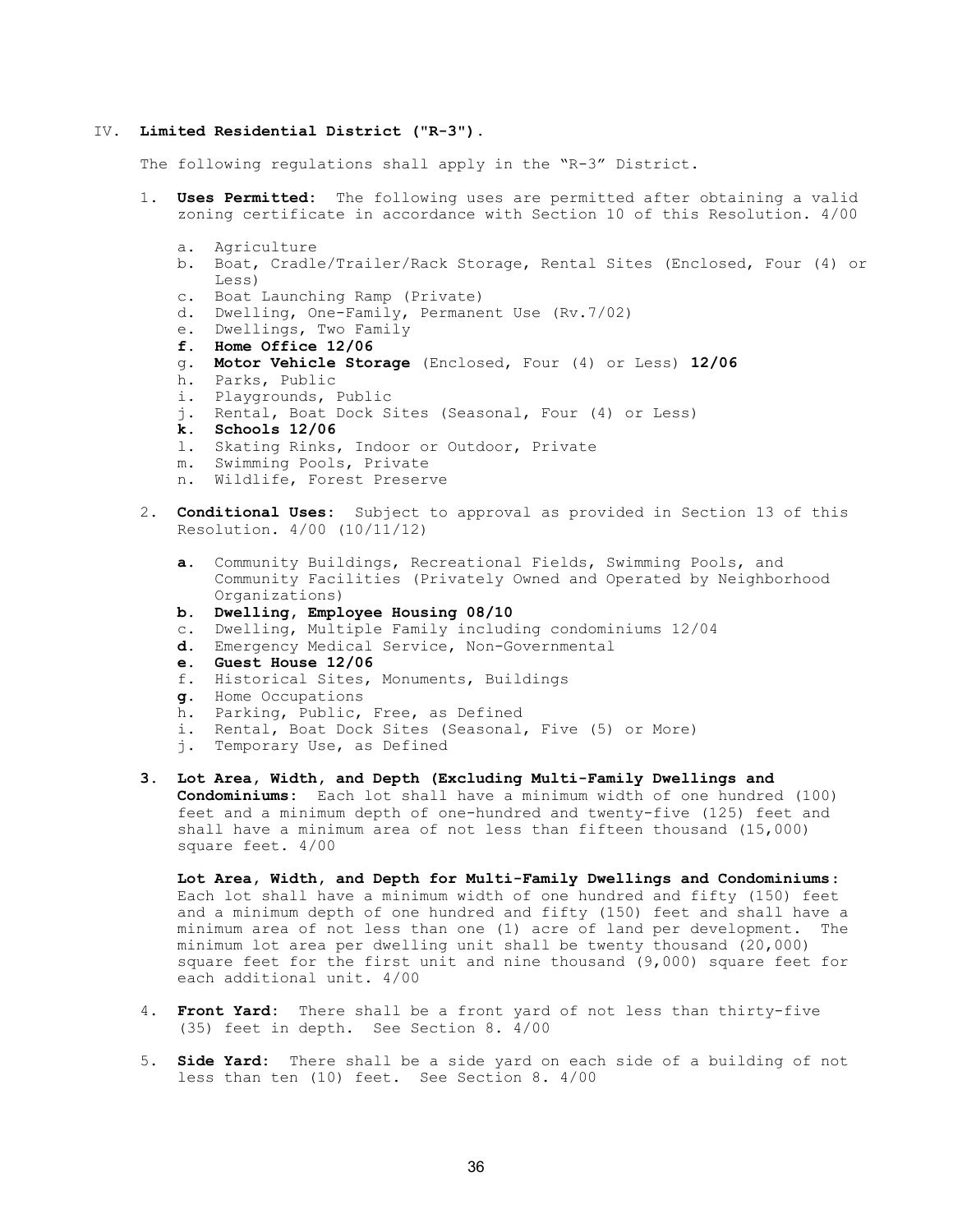- 6. Rear Yard: There shall be a rear yard of not less than twenty-five (25) feet, except lakefront lots, see Section 8. 4/00
- 7. Dwelling Size: As specified in Section 8.
- 8. Height Limit: No building shall be erected or enlarged to exceed thirty-five (35) feet to the highest point of the roof. 4/00
- 9. Additional Requirements: For condominiums and multi-family dwellings. 4/00
	- a. Each building used for living purposes within the development shall be separated from other similar buildings by a minimum distance of twenty (20) feet.
	- b. A minimum of fifteen (15) percent of all land included in the development shall be set aside as open space. Open space shall consist of natural areas including trees, grass, and the like and shall not include recreational facilities or submerged lands.
	- c. An area of land shall be set aside for each building within the development for the purpose of trash and garbage receptacles. Such areas shall be screened, maintained, and centrally located.
	- d. All other requirements of the Residential District ("R-3") shall be met within the development.
	- e. No condominium or multiple-family development may contain more than ten (10) dwelling units.
	- f. Dwelling units may not be built one above the other.
	- g. The minimum floor area shall be no less than five hundred, seventysix (576) square feet per dwelling unit.
- 10. Off-Street Parking: Shall be provided as required in Section 7.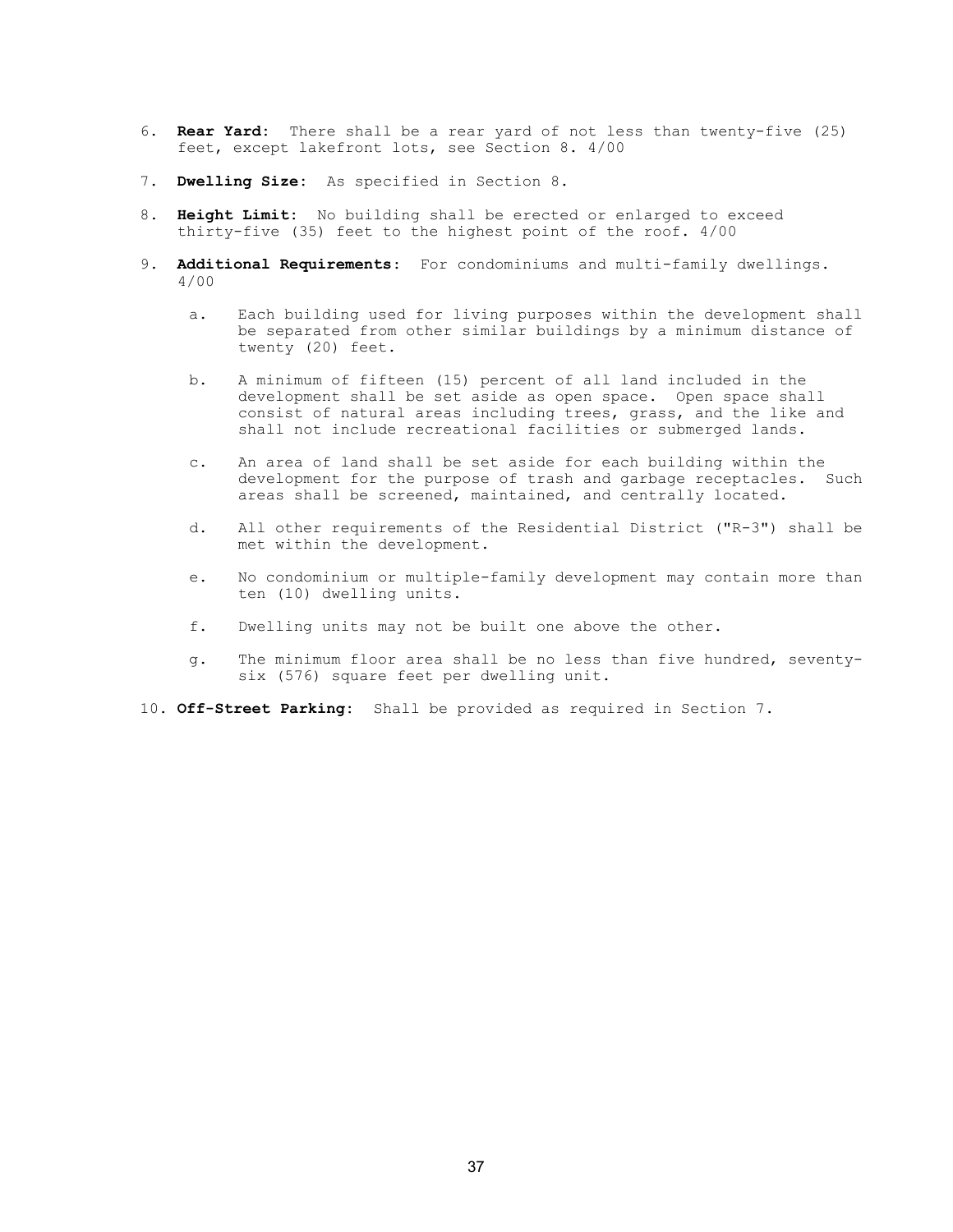#### V. Recreational Commercial District ("R-C")

The following regulations shall apply in the "R-C" District.

- 1. Uses Permitted: The following uses are permitted after obtaining a valid zoning certificate in accordance with Section 10 of this Resolution. 4/00
	- a. Agriculture
	- b. Athletic Fields, Tennis Courts 12/06
	- c. Bed and Breakfast
	- d. Boat, Cradle/Trailer/Rack Storage, Rental Site (Enclosed, Four (4) or Less) or (Enclosed, Five (5) or More) 12/04
	- e. Boat Launching Ramp (Private or Public) 12/04
	- f. Cave Tours
	- g. Community Buildings, Recreation Fields, Swimming Pools, and Community Facilities (Privately Owned and Operated by Neighborhood Organizations
	- h. Dwelling, Employee Housing 08/10
	- i. Dwelling, One-Family, Temporary Use (Rv.7/02)
	- j. Dwelling, One Family, Permanent Use (Rv.7/02)
	- k. Golf Course
	- l. Home Office 12/06
	- m. Mini Storage Buildings
	- n. Motor Vehicle Storage (Enclosed, Four (4) or Less) or (Enclosed, Five (5) or More) 12/04, 12/06
	- o. Parks, Public
	- p. Playgrounds, Public
	- q. Ponds, as Defined
	- r. Rental, Boat Dock Sites (Seasonal, Four (4) or Less) or (Seasonal Five (5) or More) 12/04
	- s. Rental, Boat Dock Sites (Transient, Four (4) or Less) or (Transient, Five (5) or More) 12/04
	- t. Rental Vehicle, Non-Motorized, (Land or Water) 12/04 10/17
	- u. Retail Business 5/11
	- v. Riding Stables
	- w. Schools 12/06
	- x. Skating Rink (Indoor & Outdoor) Public or Private 12/04, 12/06
	- y. Swimming Pools (Private) or (Public) 12/04
	- z. Wildlife, Forest Preserves
- 2. **Conditional Uses:** Subject to approval as provided in Section 13 of this Resolution. 4/00 (10/11/12)
	- a. Airplane Storage Site, Rental (Enclosed)
	- b. Airplane Storage Site, Rental (Open)
	- c. Boat, Cradle/Trailer/Rack Storage, Rental Sites (Open)
	- d. Dance Halls
	- e. Day Care Facilities
	- f. Dormitory 08/10
	- g. Dwellings, Two Family
	- h. Dwellings, Multiple Family 12/06
	- i. Emergency Medical Services, Non-Governmental
	- k. Golf Course, Miniature
	- l. Golf, Driving Ranges
	- m. Guest House 12/06
	- n. Heliports
	- o. Historical Sites, Monuments, Buildings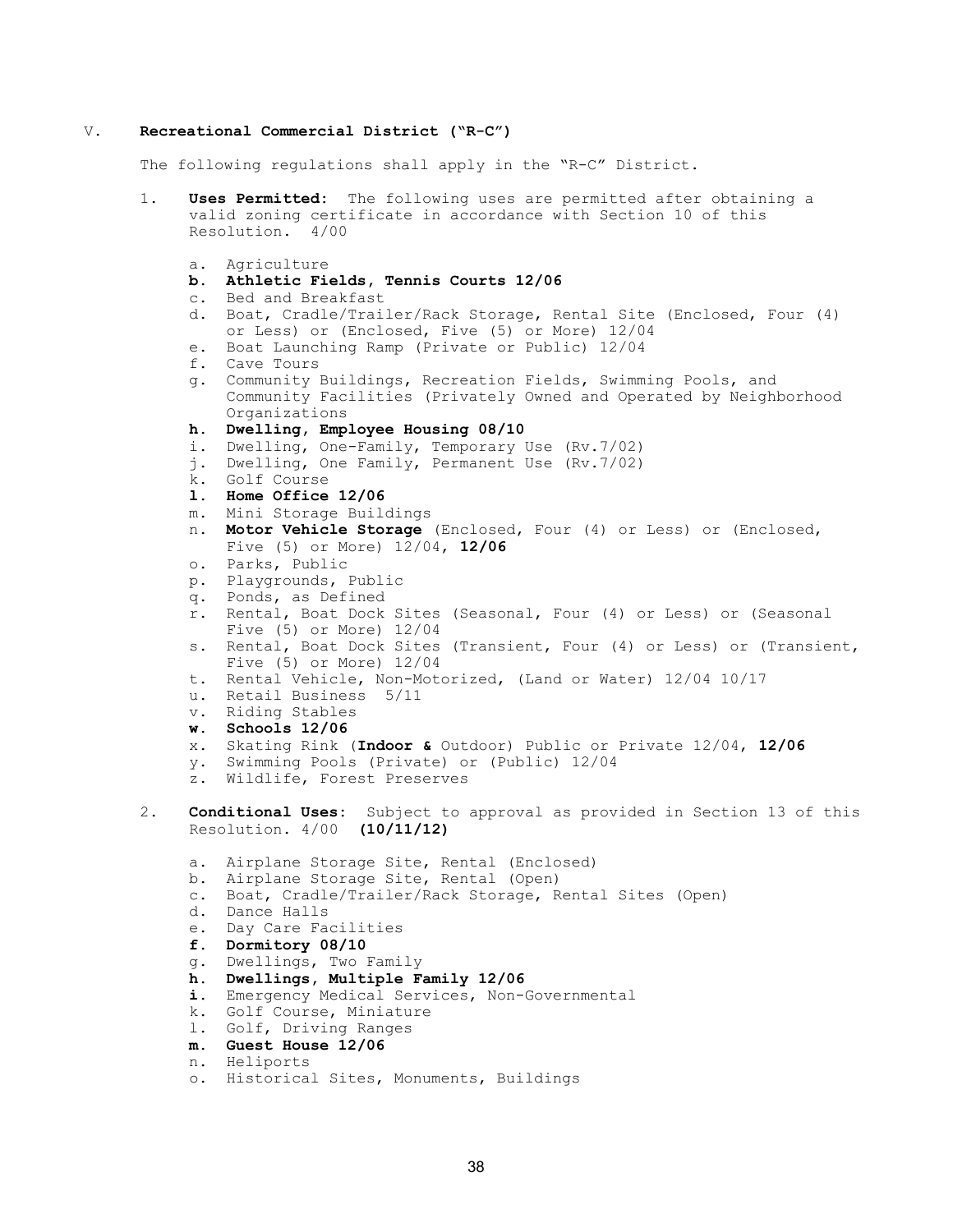- p. Hotels 12/06 q. Landing Fields r. Laundry, Self Service s. Libraries, Museums t. Marine Repair, (Enclosed) u. Marine Sales and Service v. Motels w. Motor Vehicle Storage (Open) 12/06 x. Parking, Public, Free, as Defined y. Parking, Public, Pay, as Defined z. Recreation Camps aa. Restaurants and Eating Places 12/06 bb. Services, Personal cc. Special Events, as Defined dd. Sporting Good Stores
- ee. Temporary Use, as Defined
- ff. Transportation Terminals (Rail, Bus, Air, Marine)
- 3. Lot Area, Width, and Depth: Each lot shall have a minimum width of one hundred (100) feet and a minimum depth of one-hundred and twenty-five (125) feet and shall have a minimum area of not less than fifteen thousand (15,000) square feet. 4/00
- 4. Front Yard: There shall be a front yard of not less than fifty (50) feet in depth. See Section 8. 4/00
- 5. **Side Yard:** There shall be a side yard on each side on a building of not less than fifteen (15) feet. See Section 8. 4/00
- 6. Rear Yard: There shall be a rear yard of not less than twenty-five (25) feet, except lakefront lots, See Section 8. 4/00
- 7. Dwelling Size: As specified in Section 8.
- 8. Height Limit: No building shall be erected or enlarged to exceed thirty-five (35) feet to the highest point of the roof. 4/00
- 9. Off-Street Parking: Shall be provided as required in Section 7.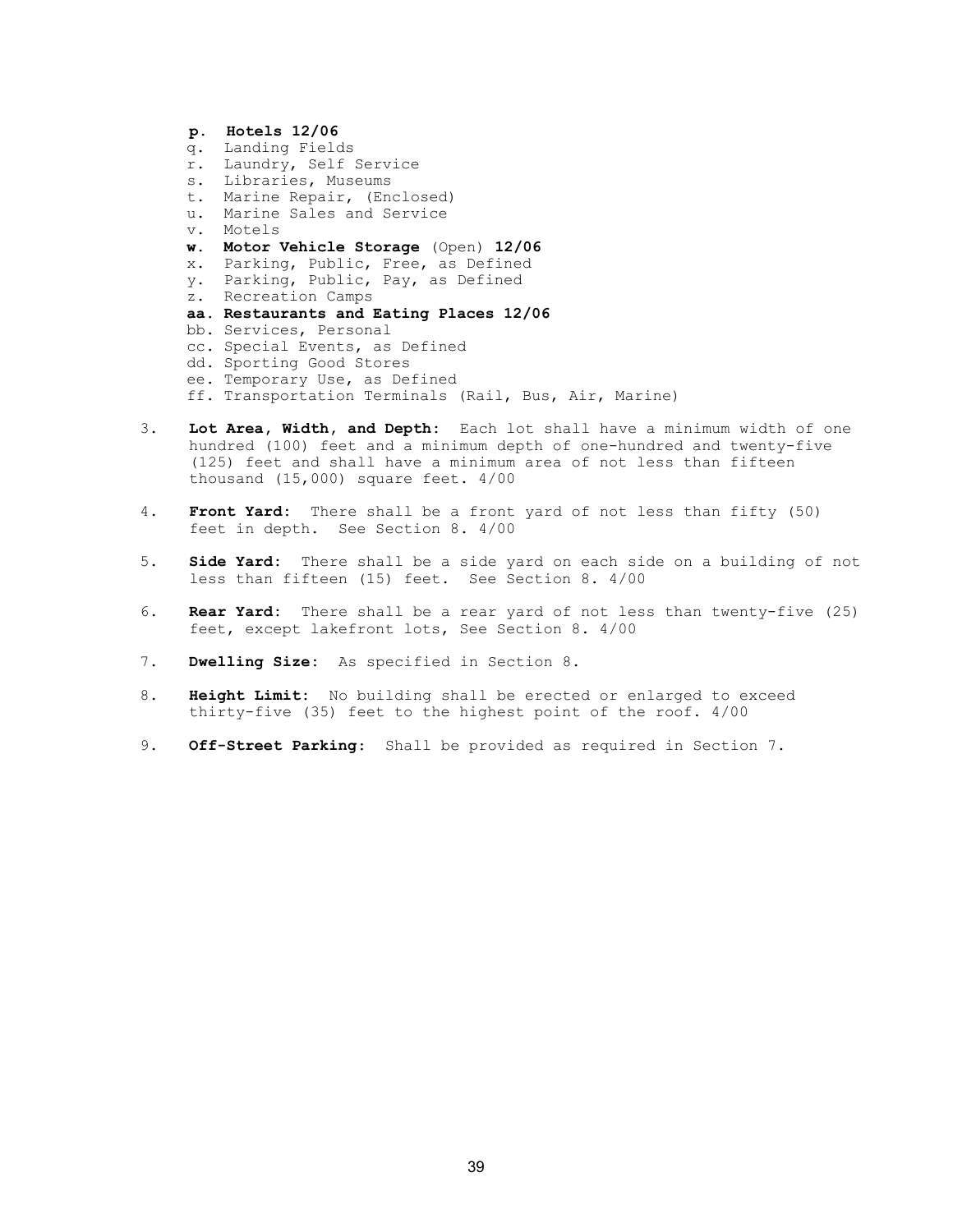#### VI. Neighborhood Commercial District ("C-1").

The following regulations shall apply in the "C-1" District.

- 1. Uses Permitted: The following uses are permitted after obtaining a valid zoning certificate in accordance with Section 10 of this Resolution. 4/00
	- a. Agriculture
	- b. Retail Business: Establishments engaged in selling goods or merchandise to the general public for personal or household consumption and rendering services incidental to the sale of such goods. Included in this category are the following uses: Antique, Novelty Shop; Bakery, Dairy, Egg, Ice Cream, Candy Retail; Camera, Photo Studio Shop; Clothing, Shoe, Tailor, and Dry Goods Store; Drug, Proprietary & Variety Store; General Merchandise Store; Grocery, Fish, Meat, & Food Store; Hardware, Paint, Glass, Electrical, Drapery, China, & Appliance Store; Household Goods Store; Printing/Publishing; Souvenirs; Watch and Jewelry Repair Store; and other uses of a similar nature meeting the intent and providing similar products as determined by the Zoning Inspector. 12/04, 12/06
	- c. Banks, Savings and Loan Institutions
	- d. Beauty and Barber Shops
	- e. Bed and Breakfast
	- f. Blueprint and Photocopy Offices
	- g. Boat, Cradle/Trailer/Rack Storage, Rental Sites (Enclosed, Four (4) or Less)
	- h. Boat Launching Ramp (Private)
	- i. Business Consulting Service
	- j. Cave Tours
	- k. Cleaning Services
	- l. Day Care Facilities
	- m. Dwelling, Employee Housing 08/10
	- n. Dwelling, One-Family, Temporary Use (Rv.7/02)
	- o. Dwelling, One-Family, Permanent Use (Rv.7/02)
	- p. Electrical, Appliance, Upholstery, Carpentry, Roof, Sheet Metal, Plumbing Shops
	- q. Home Office 12/06
	- r. Laundry and Dry Cleaning
	- s. Laundry, Self Service
	- t. Libraries, Museums
	- u. Mailing Services
	- v. Marine Sales and Service
	- w. Mini Storage Buildings
	- x. Motor Vehicle Storage (Enclosed, Four (4) or Less) 12/06
	- y. Offices, Administrative
	- z. Offices, Business & Professional
	- aa. Offices, Sales
	- bb. Parks, Public
	- cc. Parking, Public, Free, as Defined or Pay, as Defined 12/04
	- dd. Parking, Public, Pay, as Defined
	- ee. Playgrounds, Public
	- ff. Rental, Boat Dock Sites, (Seasonal Four (4) or Less)
	- gg. Rental Vehicle, Motorized (Land or Water) or Non-Motorized (Land or Water) 12/04
	- hh. Schools 12/06
	- ii. Screen Printing
	- jj. Services, Personal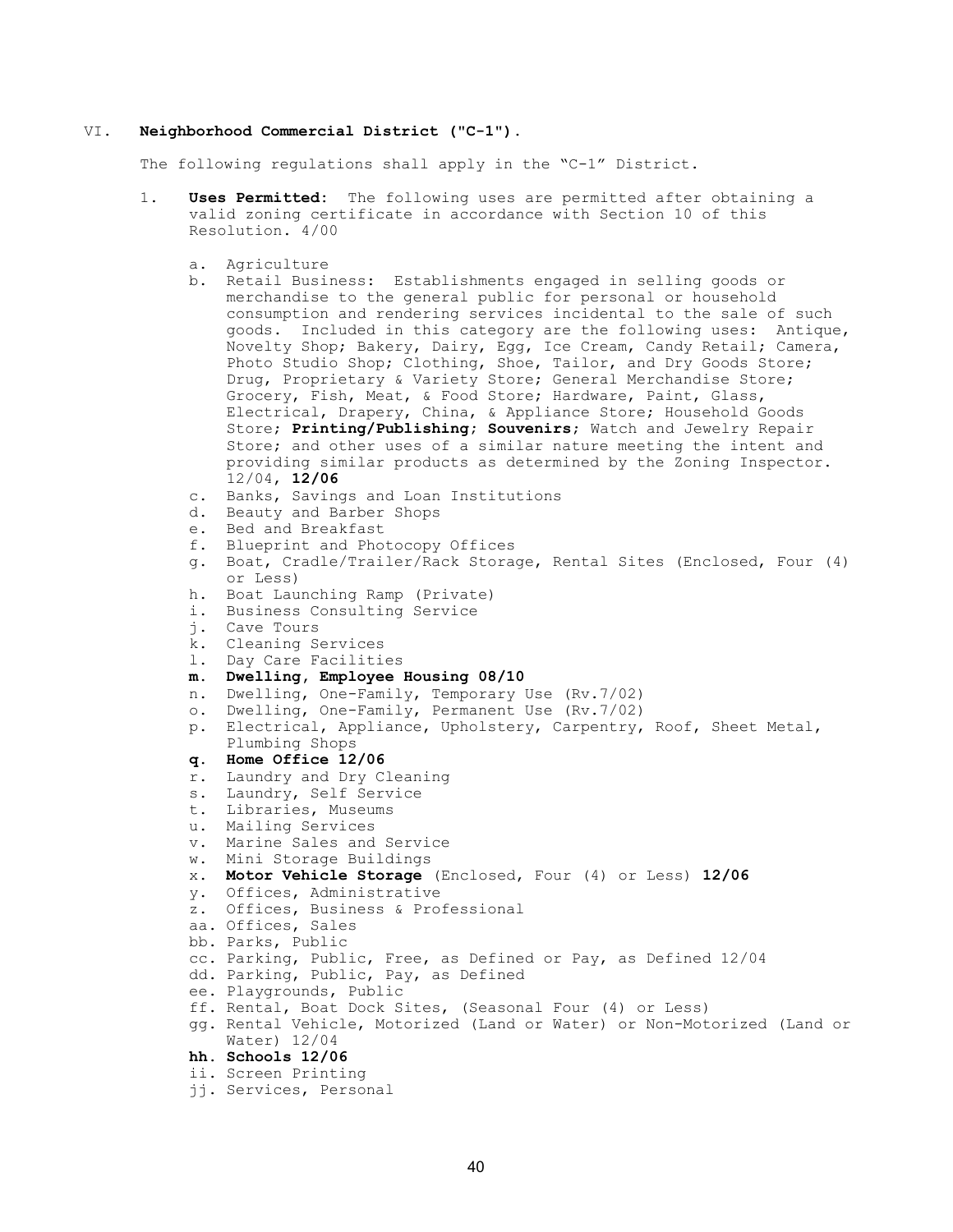kk. Skating Rink (Outdoor) Private ll. Sporting Goods Stores mm. Storage Site/Rental 12/06 nn. Swimming Pools, Public or Private 12/04 oo. Warehousing and Storage Directly Related to Retail Outlets pp. Wildlife, Forest Preserves 2. **Conditional Uses:** Subject to approval as provided in Section 13 of this Resolution. 4/00 a. Airplane Storage Sites, Rental (Enclosed) b. Airplane Storage Site, Rental (Open) c. Athletic Fields, Tennis Courts 12/06 d. Boat, Cradle/Trailer/Rack Storage, Rental Sites (Enclosed Five (5) or More) e. Boat Launching Ramps (Public) f. Cemeteries and Mausoleums g. Clubs h. Community Buildings, Recreation Fields, Swimming Pools, and Community Facilities (Privately Owned and Operated by Neighborhood Organizations) i. Dance Halls j. Dormitory 08/10 k. Drive-In-Movies l. Dwelling, Rental Unit, as Defined (Rv.7/02) 12/06 m. Dwellings, Two Family n. Dwellings, Multiple Family 12/06 o. Emergency Medical Services, Non-Governmental p. Freight and Transfer Terminals q. Golf Course, Miniature r. Governmental Services Building s. Greenhouses, Nurseries t. Heliports u. Historical Sites, Monuments, Buildings v. Hotels 12/06 w. Landing Fields x. Lumber Sales, Storage, and Mill Work y. Medical Related Services z. Motels aa. Motor Vehicle Storage (Enclosed, Five (5) or More) 12/06 bb. Offices, Veterinarian cc. Ponds, as Defined dd. Radio Stations ee. Rental, Boat Dock Sites (Seasonal, Five (5) or More) ff. Rental, Boat Dock Sites (Transient, Four (4) or Less) gg. Restaurants and Eating Places hh. Skating Rinks (Outdoor) Public ii. Special Events, as Defined jj. Television, Radio, and Other Transmission Towers kk. Temporary Use, as Defined ll. Transportation Terminals (Rail, Bus, Air, Marine)

- 3. Lot Area, Width, and Depth: Each lot shall have a minimum width of one hundred (100) feet and a minimum depth of one-hundred and twentyfive (125) feet and shall have a minimum area of not less than fifteen thousand (15,000) square feet. 4/00
- 4. Front Yard: There shall be a front yard of not less than fifty (50) feet in depth. See Section 8. 4/00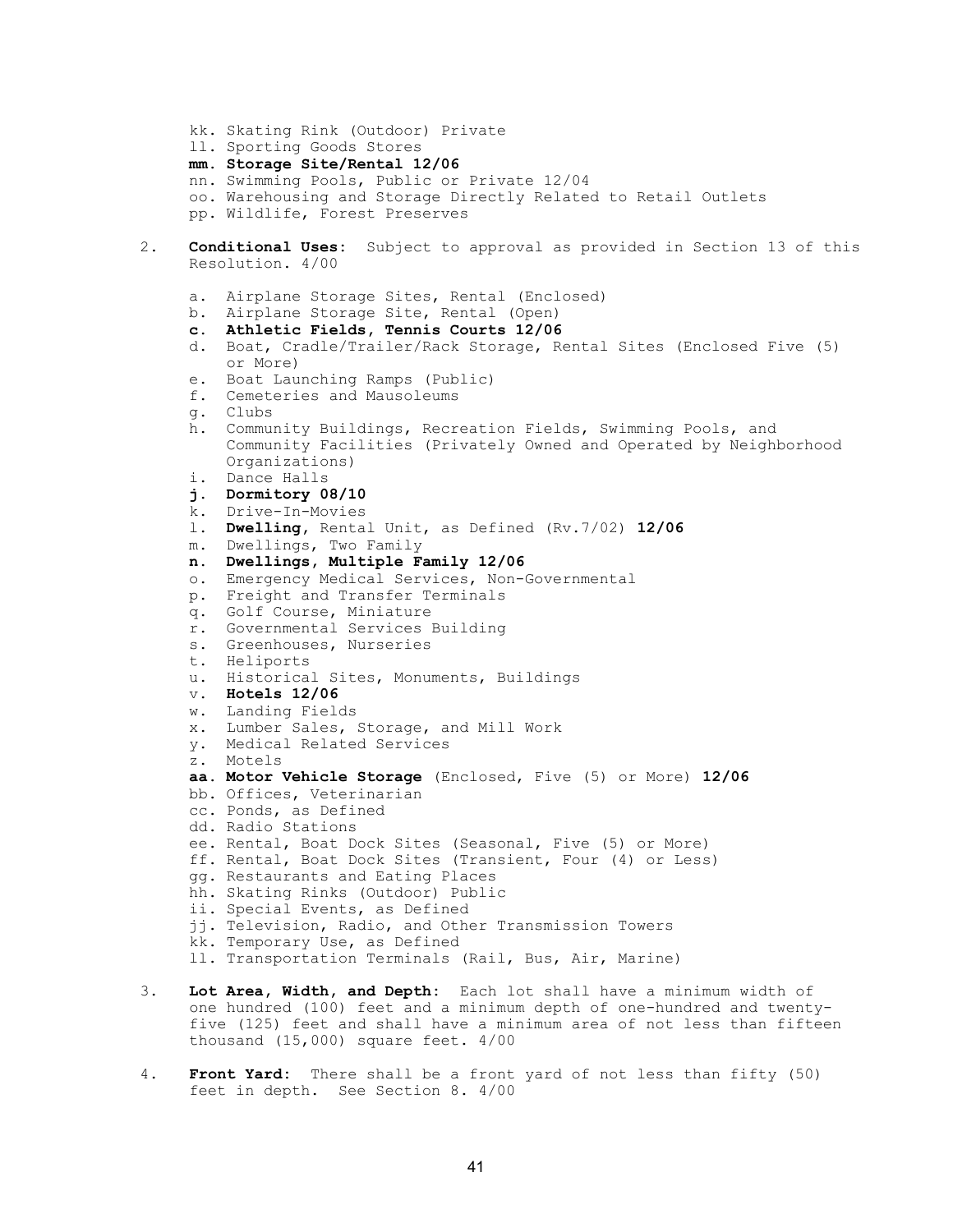- 5. Side Yard: There shall be a twenty-five (25) foot side yard on the side of any lot abutting an agricultural or residential district. No side yard is required in other cases. See Section 8. 4/00
- 6. Rear Yard: There shall be a rear yard of not less than twenty-five (25) feet. See Section 8. 4/00
- 7. Dwelling Size: As specified in Section 8.
- 8. Height Limit: No building shall be erected or enlarged to exceed thirty-five (35) feet to the highest point of the roof. 4/00
- 9. Commercial Building Size: All uses must be located within an enclosed building not to contain more than ten thousand (10,000) square feet.
- 10. Off-Street Parking: Shall be provided as required in Section 7.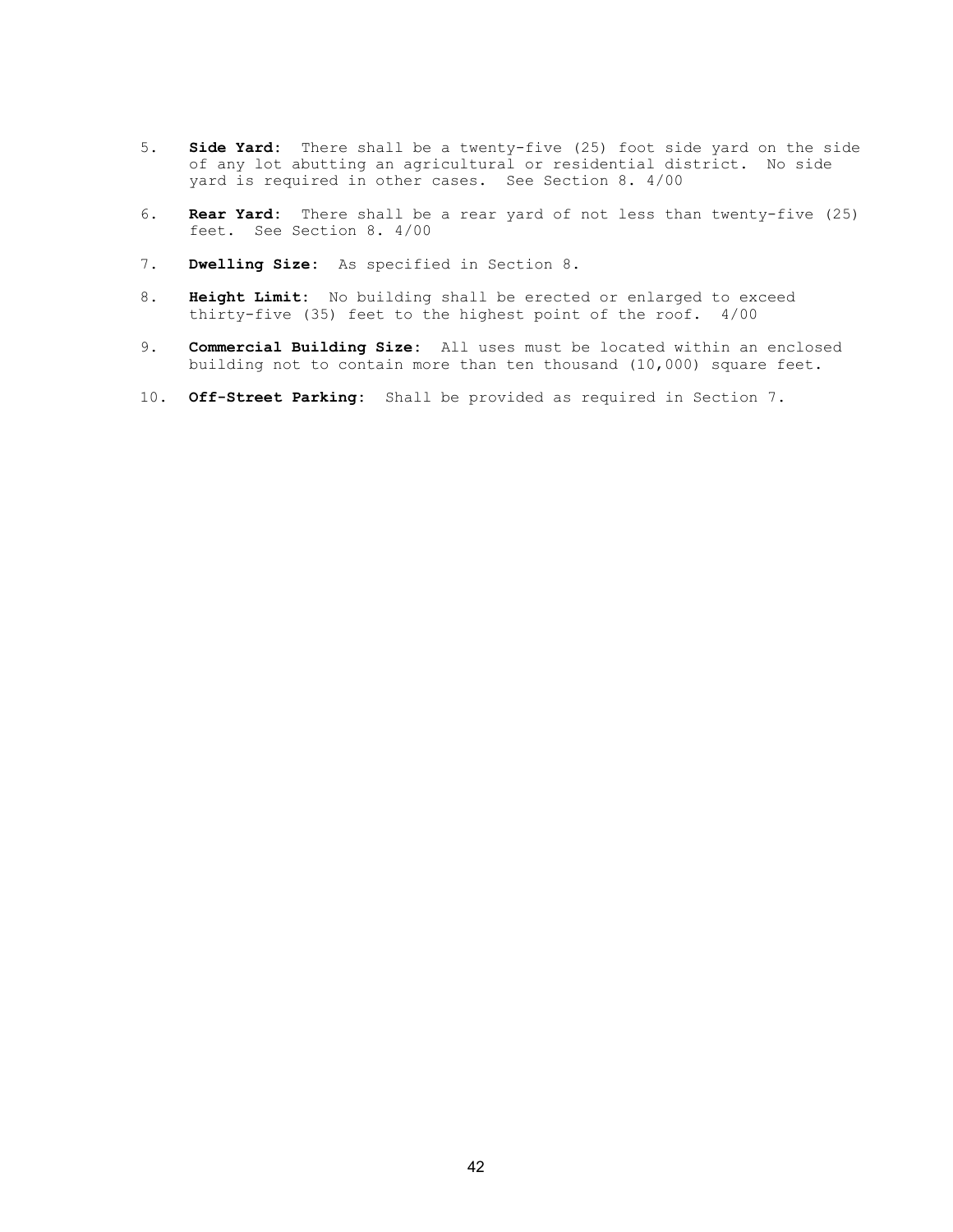#### VII. Central Commercial District ("C-2").

The following regulations shall apply in the "C-2" District.

- Uses Permitted: The following uses are permitted after obtaining a valid zoning certificate in accordance with Section 10 of this Resolution. 4/00
	- a. Agriculture
	- b. Retail Business: Establishments engaged in selling goods or merchandise to the general public for personal or household consumption and rendering services incidental to the sale of such goods. Included in this category are the following uses: Antique, Novelty Shop; Bakery, Dairy, Egg, Ice Cream, Candy Retail; Camera, Photo Studio Shop; Clothing, Shoe, Tailor, and Dry Goods Store; Drug, Proprietary & Variety Store; General Merchandise Store; Grocery, Fish, Meat, & Food Store; Hardware, Paint, Glass, Electrical, Drapery, China, & Appliance Store; Household Goods Store; Printing/Publishing; Souvenirs; Watch and Jewelry Repair Store; and other uses of a similar nature meeting the intent and providing similar products as determined by the Zoning Inspector. 12/04, 12/06
	- c. Auto Repair (Enclosed)
	- d. Auto Sales and Service
	- e. Automats, Self-Serve Car Washes
	- f Banks, Savings and Loan Institutions
	- g Bars, Taverns, Saloons, Liquor Retail
	- h Beauty and Barber Shops
	- i Bed and Breakfast
	- j Blueprint and Photocopy Offices
	- k. Boat, Cradle/Trailer/Rack Storage, Rental Sites (Enclosed, Four (4) or Less) or (Enclosed, Five (5) or More) 12/04
	- l. Boat Launching Ramp (Private)
	- m. Business Consulting Service
	- n. Bus, Motor Freight, Taxi-Cab, Farm Equipment Storage and Repairs (Enclosed)
	- o. Cave Tours
	- p. Cleaning Services
	- q. Dance Halls
	- r. Day Care Facilities
	- s. Dwelling, Employee Housing 08/10
	- t. Dwelling, One-Family, Temporary Use (Rv.7/02)
	- u. Dwelling, One-Family, Permanent Use (Rv.7/02)
	- v. Dwelling, Multiple Family 12/06
	- w. Electrical, Appliance, Upholstery, Carpentry, Roof, Sheet Metal, Plumbing Shops
	- x. Freight and Transfer Terminals
	- y. Golf Course, Miniature
	- z. Governmental Services Building
	- aa. Greenhouses, Nurseries
	- bb. Home Office 12/06
	- cc. Hotels
	- dd. Laundry and Dry Cleaning 12/06
	- ee. Laundry, Self Service
	- ff. Libraries, Museums
	- gg. Lumber Sales, Storage and Mill Work
	- hh. Mailing Services
	- ii. Marine Repair (Enclosed)
	- jj. Marine Sales and Service
	- kk. Medical Related Services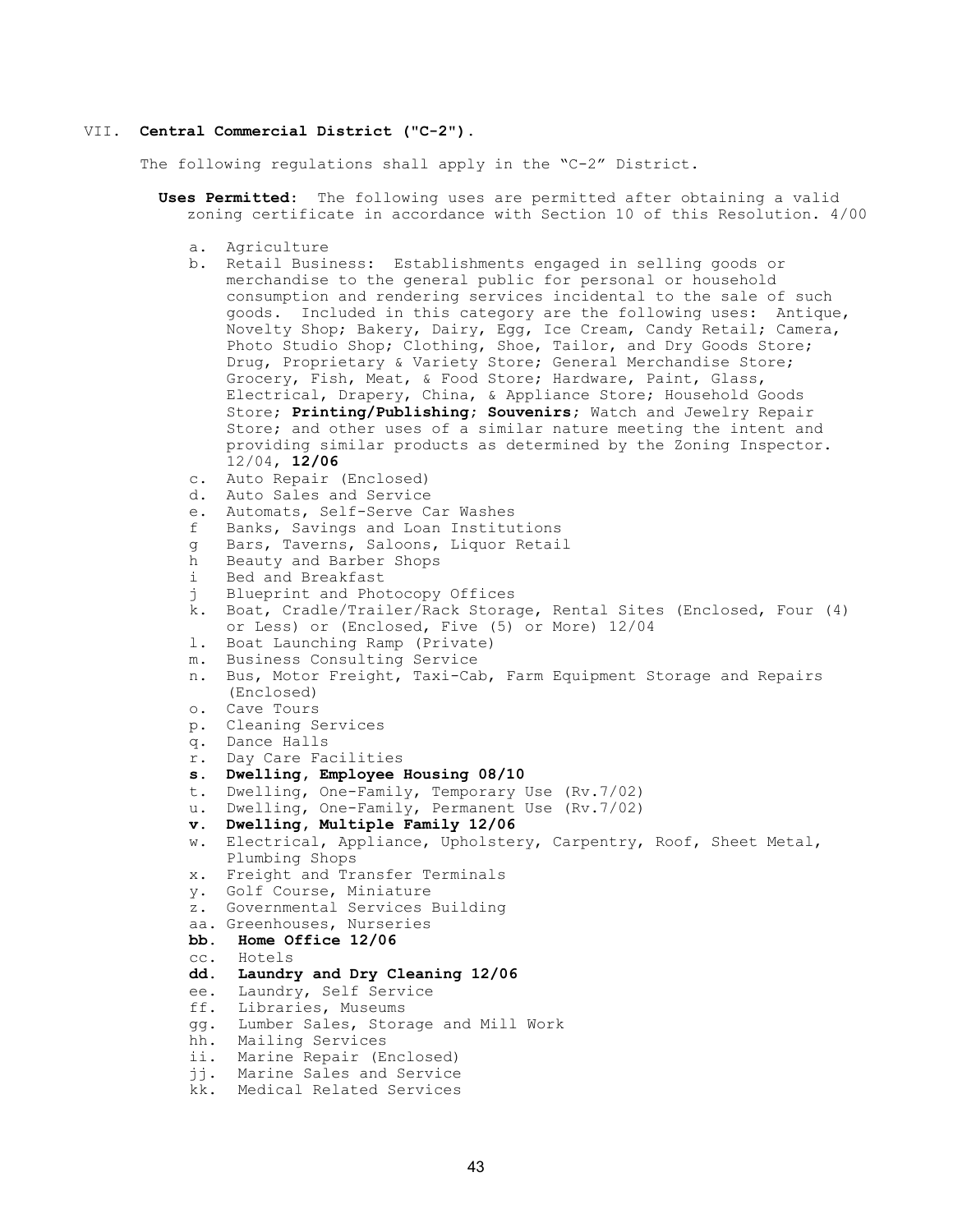```
ll. Mini Storage Buildings 
     mm. Motels 
     nn. Motor Vehicle Storage (Enclosed, Four (4) or Less) or (Enclosed 
        Five (5) or More) 12/04, 12/06
     oo. Movie Theatres 
     pp. Offices, Administrative 
     qq. Offices, Business & Professional 12/04 
     rr. Offices, Sales 
     ss. Parks, Public 
     tt. Parking, Public, Free, as Defined or Pay, as Defined 12/04 
     uu. Playgrounds, Public 
     vv. Pool Halls, Bowling Alleys 
     ww. Rental, Boat Dock Sites, (Seasonal, Four (4) or Less) or (Seasonal 
       Five or More) or (Transient, Four or Less) 12/04 
     xx. Rental Vehicle, Motorized or Non-Motorized (Land or Water) 12/04 
     yy. Restaurants and Eating Places 
     zz. Schools 12/06 
     ab. Screen Printing 
     ac. Services, Personal 
     ad. Skating Rink (Outdoor) Private 
     ae. Sporting Goods Stores 
     af. Storage Site, Rental 12/06 
     ag. Swimming Pools, (Private) or (Public) 12/04 
     ah. Transportation Terminals (Rail, Bus, Air, Marine) 
     ai. Vending Machine (Rv.7/02) 
     aj. Warehousing and Storage Directly Related to Retail Outlets 
     ak. Wildlife, Forest Preserves 
     al. Wineries & Breweries 
2. Conditional Uses: Subject to approval as provided in Section 13 of this
      Resolution. 4/00 
     a. Airplane Storage Sites, Rental (Enclosed) 
     b. Airplane Storage Site, Rental (Open) 
     c. Athletic Fields, Tennis Courts 12/06 
     d. Boat, Cradle/Trailer/Rack Storage, Rental Sites (Open) 
     e. Boat Launching Ramps (Public) 
     f. Cemeteries and Mausoleums 
     g. Community Buildings, Recreation Fields, Swimming Pools, and Community 
        Facilities (Privately Owned and Operated by Neighborhood 
        Organizations 
     h. Dormitory 08/10 
     i. Dwelling, Rental Unit as Defined (Rv.7/02) 12/06
     j. Dwellings, Two Family 
     k. Emergency Medical Services, Non-Governmental 
     l. Heliports 
     m. Historical Sites, Monuments, Buildings 
     n. Jewelry, Lapidary Products Manufacturing and Processing 
     o. Kennels 
     p. Landing Fields 
     q. Motor Vehicle Storage (Open) 12/06
     r. Outdoor Theater (Rv.7/02) 
     s. Ponds, as Defined 
     t. Radio Stations 
     u. Rental, Boat Dock Sites (Transient, Five (5) or More) 
     v. Riding Stables 
     w. Skating Rinks (Outdoor) Public 
     x. Special Events, as Defined
```

```
y. Television, Radio, and Other Transmission Towers
```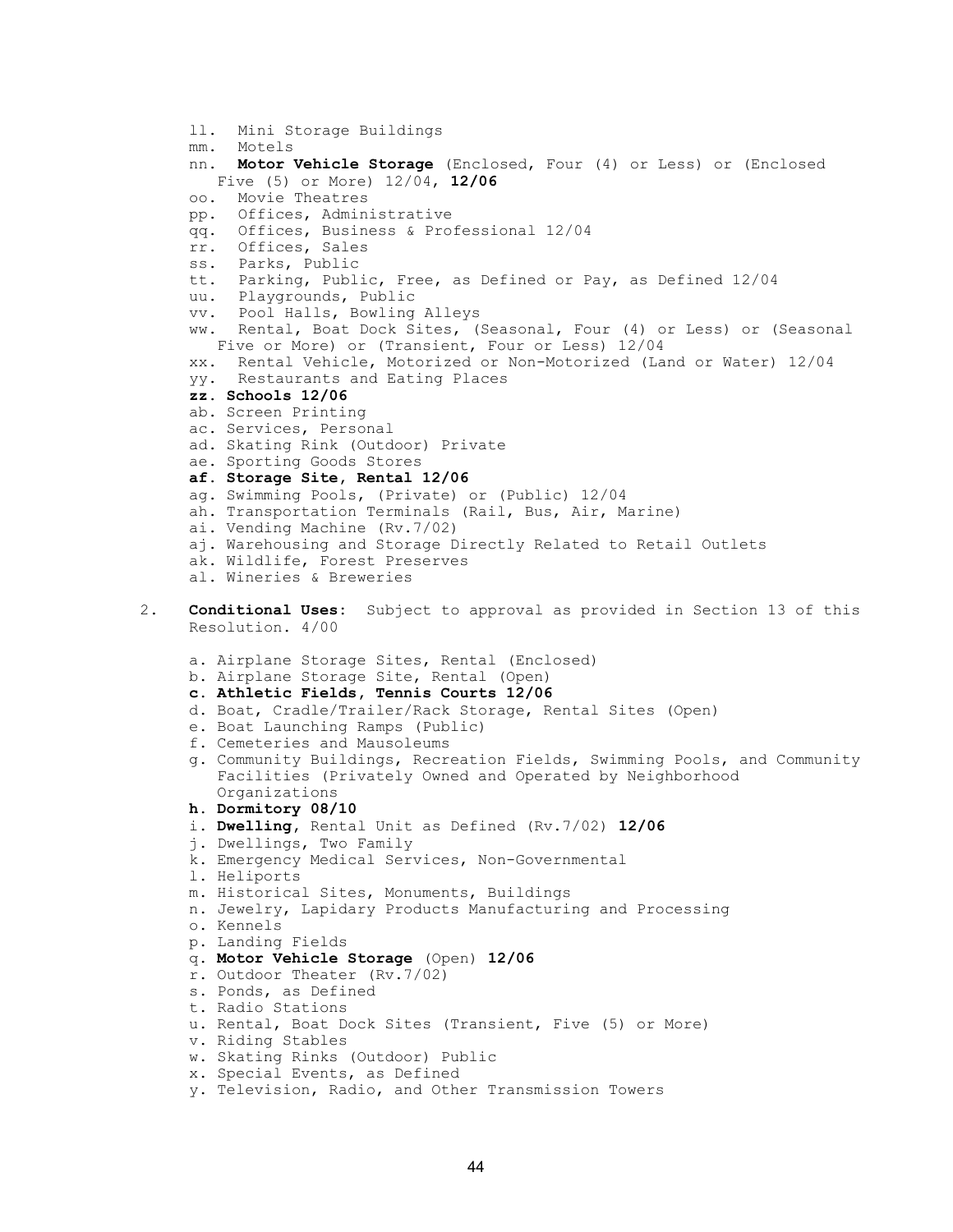z. Temporary Use, as Defined

- 3. Lot Area, Width, and Depth: Each lot shall have a minimum width of one hundred (100) feet and a minimum depth of one-hundred and twenty-five (125) feet and shall have a minimum area of not less than fifteen thousand (15,000) square feet. 4/00
- 4. Front Yard: There shall be a front yard of not less than fifty (50) feet in depth. See Section 8. 4/00
- 5. Side Yard: There shall be a twenty-five (25) foot side yard on the side of any lot abutting an agricultural or residential district. No side yard is required in other cases. See Section 8. 4/00
- 6. Rear Yard: There shall be a rear yard of not less than twenty-five (25) feet. See Section 8. 4/00
- 7. Dwelling Size: As specified in Section 8.
- 8. Height Limit: No building shall be erected or enlarged to exceed thirty-five (35) feet to the highest point of the roof. 4/00
- 9. Off-Street Parking: Shall be provided as required in Section 7.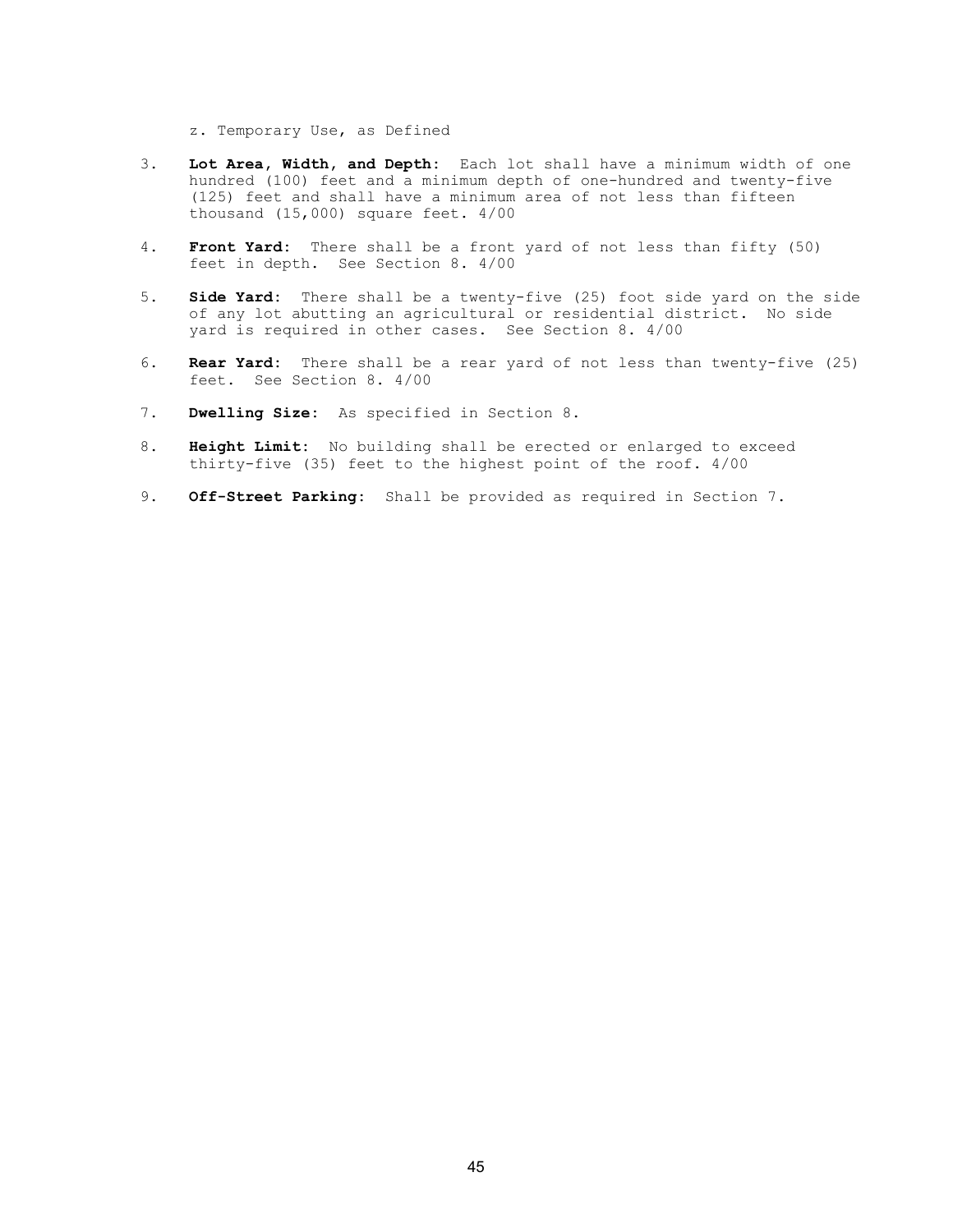#### VIII. Entertainment Commercial District ("C-3"). 4/00

The following regulations shall apply in the "C-3" District.

- 1. Uses Permitted: The following uses are permitted after obtaining a valid zoning certificate in accordance with Section 10 of this Resolution.
	- a. Agriculture
	- b. Pool Halls, Bowling, Stadiums
- 2. **Conditional Uses:** Subject to approval as provided in Section 13 of this Resolution.
	- a. Adult Oriented Businesses
	- b. Airplane Sites, Enclosed
	- c. Airplane Sites, Open
	- d. Go Cart & Commercial Race Tracks 12/06
	- e. Drive-In Movies
	- f. Go-Kart Facility 12/06
	- g. Movie Theatres
	- h. Temporary Use
- 3. Lot Area, Width, and Depth: Each lot shall have a minimum width of one hundred and fifty (150) feet and a minimum depth of one-hundred and twenty-five (125) feet and shall have a minimum area of not less than one (1) acre (forty-three thousand, five hundred and sixty (43,560) square feet).
- 4. Front Yard: There shall be a front yard of not less than fifty (50) feet in depth. See Section 8.
- 5. Side Yard: There shall be a side yard on each side of not less than twenty-five (25) feet and where such side yard abuts an agricultural or residential district, it shall be used for landscaping and grass only. See Section 8.
- 6. Rear Yard: There shall be a rear yard of not less than thirty-five (35) feet and where such rear yard abuts an agricultural or residential district, it shall be used for landscaping and grass only. See Section 8.
- 7. Height Limit: No building shall be erected or enlarged to exceed thirty-five (35) feet to the highest point of the roof.
- 8. Off-Street Parking: Shall be provided as required in Section 7.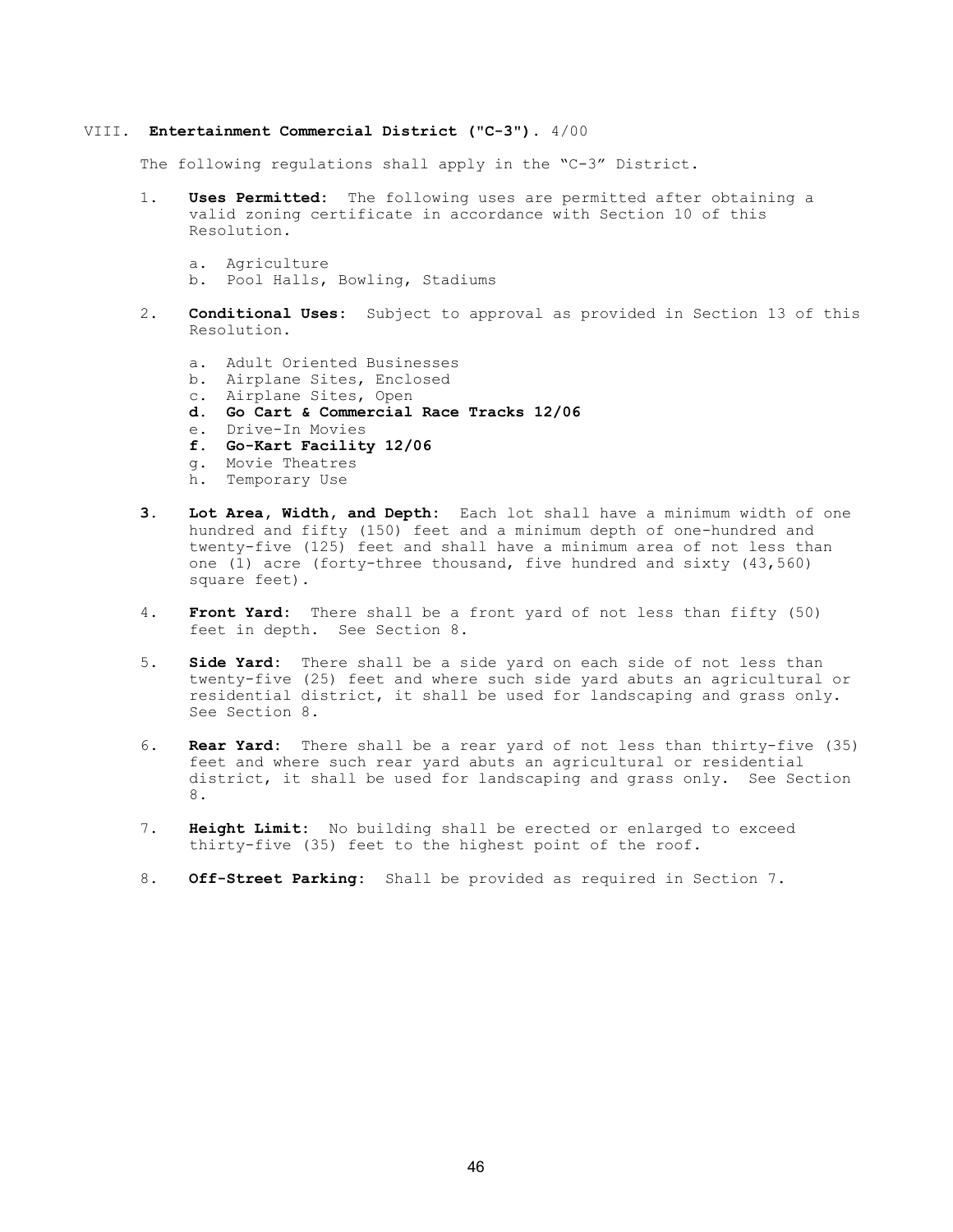#### IX. Industrial District ("I-1").

The following regulations shall apply in the "I-1" District.

- 1. Uses Permitted: The following uses are permitted after obtaining a valid zoning certificate in accordance with Section 10 of this Resolution. 4/00
	- a. Agriculture
	- b. Auto Repair (Enclosed)
	- c. Auto Sales and Service
	- d. Boat, Cradle/Trailer/Rack Storage, Rental Sites (Enclosed, Four (4) or Less)
	- e. Boat Launching Ramp, Private
	- f. Bottling, Soft Drink and Similar Works
	- g. Bus, Motor Freight, Taxi-Cab, Farm Equipment Storage and Repairs (Enclosed)
	- h. Contractor's Establishment (5/20)
	- i. Die-Cut Products, Manufacturing and Processing
	- j. Electrical, Appliance, Upholstery, Carpentry, Roof, Sheet Metal, Plumbing Shops
	- k. Fiber and Clothing Goods and Materials Manufacturing
	- l. Food Products Manufacturing and Processing
	- m. Freight and Transfer Terminals
	- n. Governmental Services Buildings
	- o. Jewelry and Lapidary Products Manufacturing and Processing
	- p. Laundry and Dry Cleaning 12/06
	- q. Lumber Sales, Storage and Mill Work
	- r. Marine Repairs (Enclosed)
	- s. Marine Sales and Service
	- t. Mini Storage Buildings
	- u. Motor Vehicle Storage (Enclosed, Four (4) or Less) 12/06
	- v. Office, Administrative
	- w. Offices, Sales
	- x. Parks, Public
	- y. Parking, Public, Free, as Defined
	- z. Playgrounds, Public
	- aa. Ponds, as Defined
	- bb. Rental, Boat Dock Sites (Seasonal, Four (4) or Less)
	- cc. Rental, Boat Dock Sites (Transient, Four (4) or Less)
	- dd. Screen Printing
	- ee. Storage Site/Rental 12/06
	- ff. Transportation Terminals (Rail, Bus, Air, Marine)
	- gg. Warehousing and Storage Directly Related to Retail Outlets
	- hh. Wildlife, Forest Preserves
	- ii. Wineries and Breweries
- 2. **Conditional Uses:** Subject to approval as provided in Section 13 of this Resolution. 4/00
	- a. Airplane Storage Sites, Rental (Enclosed)
	- b. Airplane Storage Site, Rental (Open)
	- c. Boat Launching Ramp (Public)
	- d. Business Consulting Services
	- e. Fuel, Volatile Materials Storage
	- f. Heliports
	- g. Landing Fields
	- h. Rental, Boat Dock Sites (Seasonal, Five (5) or More)
	- i. Rental, Boat Dock Sites (Transient, Five (5) or more)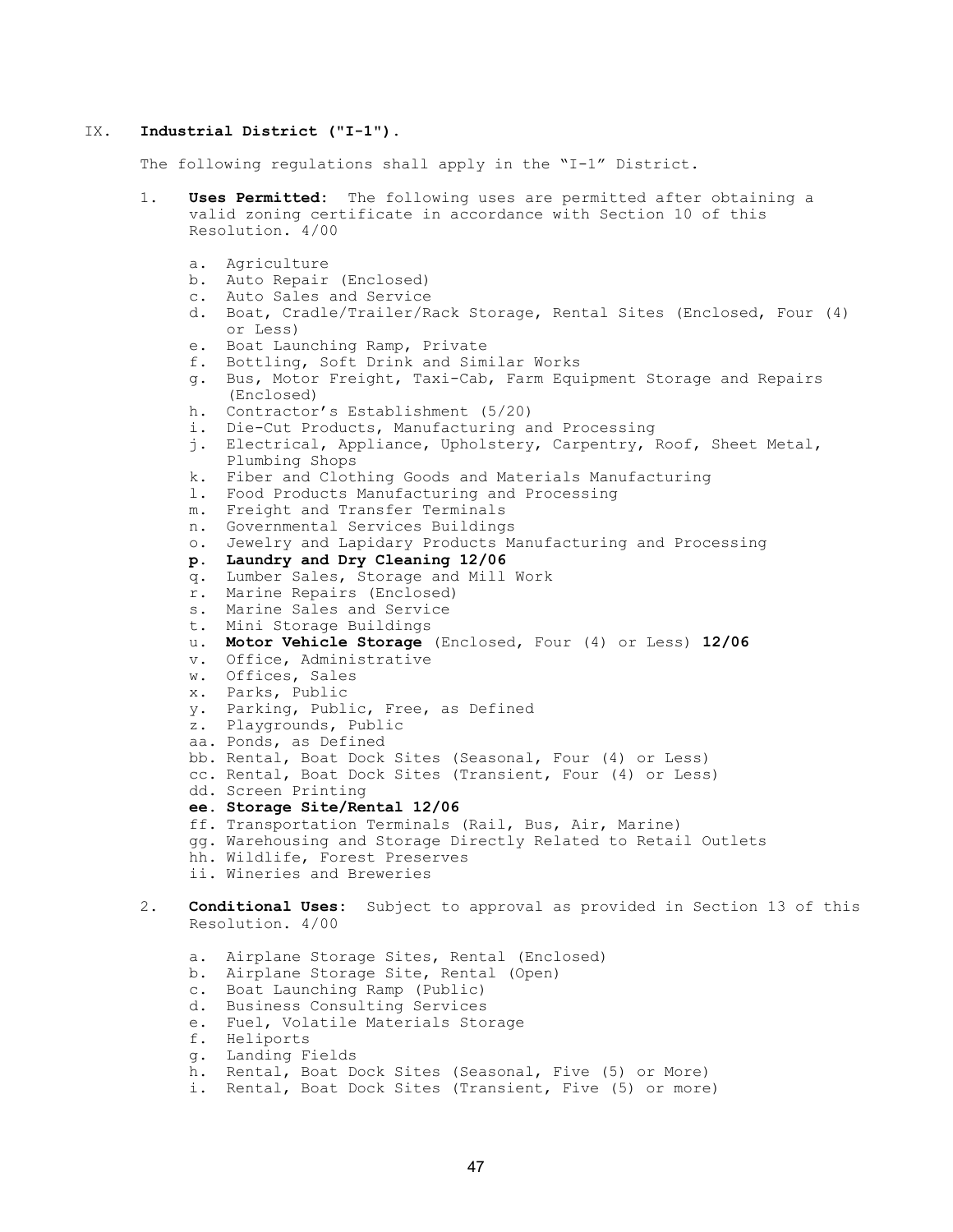- j. Special Events, as Defined
- k. Television, Radio, and Other Transmission Towers
- l. Temporary Use, as Defined
- 3. Lot Area, Width, and Depth: Each lot shall have a minimum width of one hundred and fifty (150) feet and a minimum depth of one-hundred and twenty-five (125) feet and shall have a minimum area of not less than one (1) acre (forty-three thousand, five hundred and sixty (43,560) square feet.)
	- 4. Front Yard: There shall be a front yard of not less than fifty (50) feet in depth. See Section 8. 4/00
	- 5. Side Yard: There shall be a side yard on each side of not less than twenty-five (25) feet and where such side yard abuts an agricultural or residential district, it shall be used for landscaping and grass only. See Section 8. 4/00
	- 6. Rear Yard: There shall be rear yard of not less than thirty-five (35) feet and where such rear yard abuts an agricultural or residential district, it shall be used for landscaping and grass only. See Section 8. 4/00
	- 7. Height Limit: No building shall be erected or enlarged to exceed thirty-five (35) feet to the highest point of the roof. 4/00
	- 8. Off-Street Parking: Shall be provided as required in Section 7. 3/93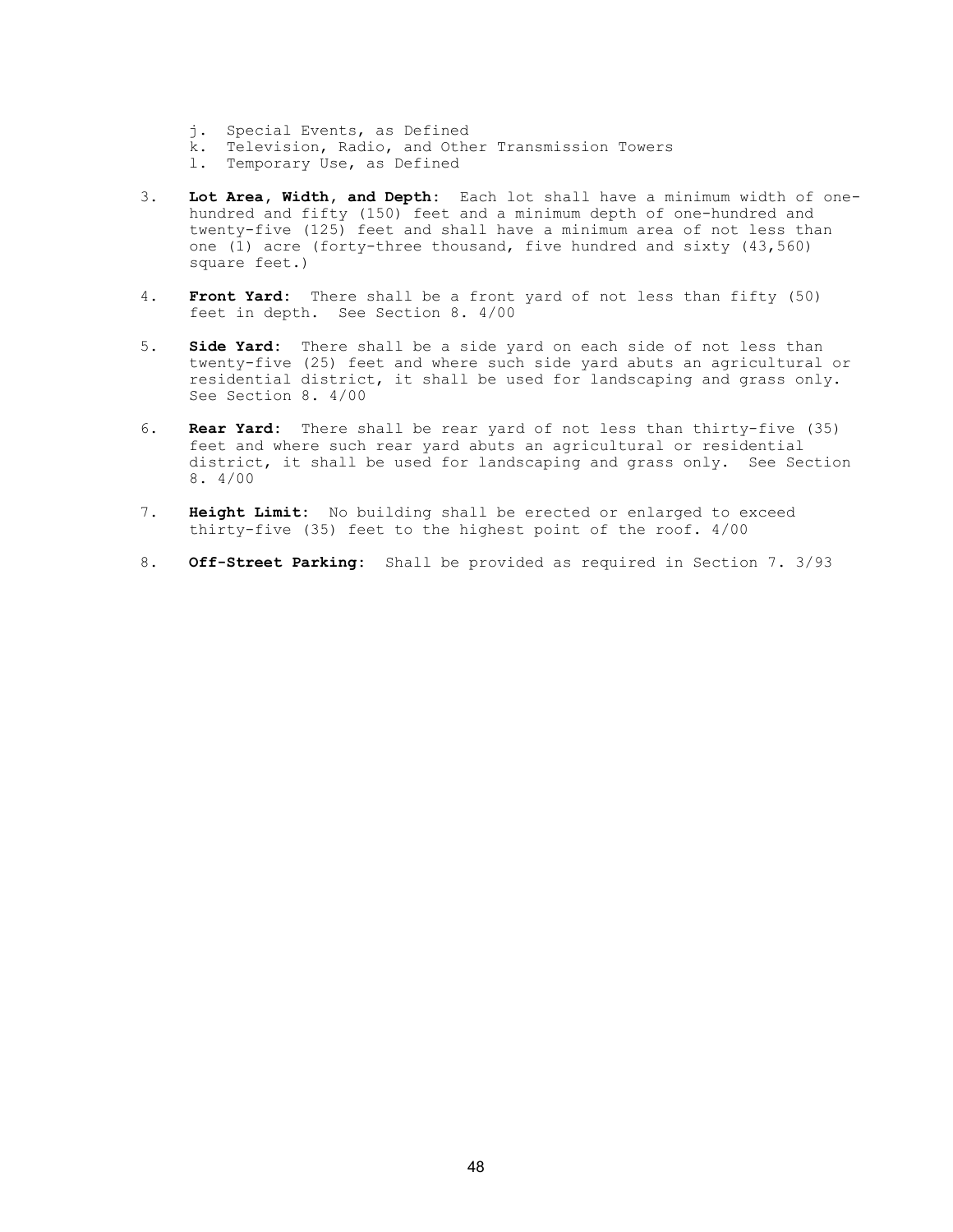## X. Institutional District ("I-2").

The following regulations shall apply in the "I-2" District.

- 1. Uses Permitted: The following uses are permitted after obtaining a valid zoning certificate in accordance with Section 10 of this Resolution. 4/00
	- a. Agriculture
	- b. Airplane Storage Site, Rental (Enclosed) or (Open) 12/04
	- c. Airport
	- d. Boat Launching Ramp (Private)
	- e. Offices, Administrative
	- f. Parking, Public, Free, as Defined
	- g. Schools 12/06
	- h. Church 3/18/16
	- Conditional Uses: Subject to approval as provided in Section 13 of this Resolution. 4/00
		- a. Heliports
		- b. Landing Fields
		- c. Parking, Public, Pay, as Defined
		- d. Temporary Use, as Defined
	- Lot Area, Width, and Depth: Each lot shall have a minimum width of one hundred and fifty (150) feet and a minimum depth of one-hundred and twenty-five (125) feet and shall have a minimum area of not less than one (1) acre (forty-three thousand, five hundred and sixty (43,560) square feet).
- 4. Front Yard: There shall be a front yard of not less than fifty (50) feet in depth. See Section 8. 4/00
- 5. Side Yard: There shall be a side yard on each side of not less than twenty-five (25) feet and where such side yard abuts an agricultural or residential district, it shall be used for landscaping and grass only. See Section 8. 4/00
- 6. Rear Yard: There shall be a rear yard of not less than thirty-five (35) feet and where such rear yard abuts an agricultural or residential district, it shall be used for landscaping and grass only. See Section 8. 4/00
- 7. Height Limit: No building shall be erected or enlarged to exceed thirty-five (35) feet to the highest point of the roof. 4/00
- 8. Off-Street Parking: Shall be provided as required in Section 7. 3/93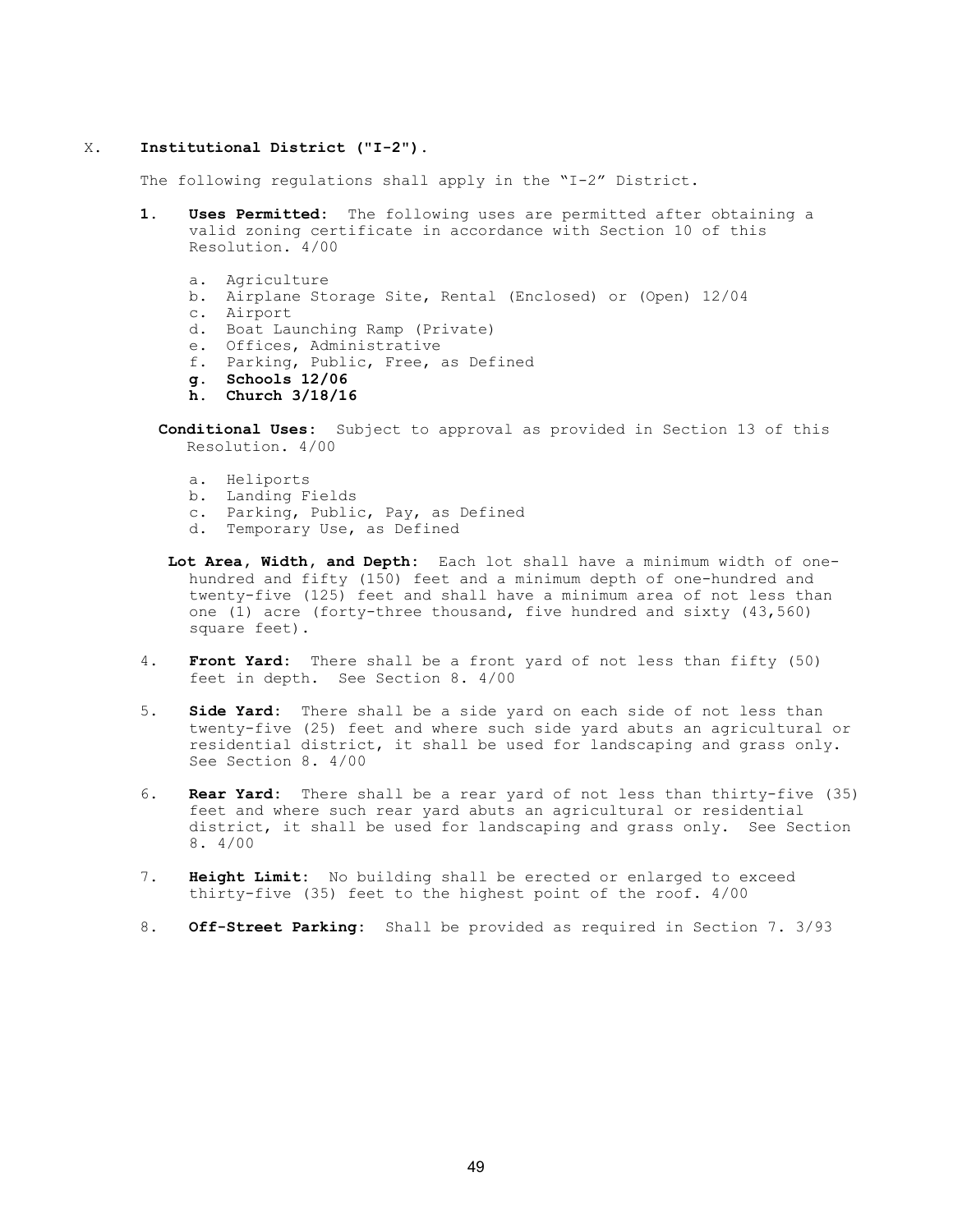### XI. Government District ("G-1").

The following regulations shall apply in the "G-1" District.

Uses Permitted: The following uses are permitted after obtaining a valid zoning certificate in accordance with Section 10 of this Resolution. 4/00

Agriculture Boat Launching Ramp (Private) Government Service Building Incinerator Transfer Stations

- Conditional Uses: Subject to approval as provided in Section 13 of this Resolution. 4/00
	- a. Boat Launching Ramp (Public) b. Temporary Use, as Defined
- 3. Lot Area, Width, and Depth: Each lot shall have a minimum width of one hundred and fifty (150) feet and a minimum depth of one-hundred and twenty-five (125) feet and shall have a minimum area of not less than one (1) acre (forty-three thousand, five hundred and sixty (43,560) square feet).
- 4. Front Yard: There shall be a front yard of not less than fifty (50) feet in depth. See Section 8. 4/00
- 5. **Side Yard:** There shall be a side yard on each side of not less than twenty-five (25) feet and where such side yard abuts an agricultural or residential District, it shall be used for landscaping and grass only. See Section 8. 4/00
- 6 Rear Yard: There shall be a rear yard of not less than thirty-five (35) feet and where such rear yard abuts an agricultural or residential district, it shall be used for landscaping and grass only. See Section 8. 4/00
- 7 **Height Limit:** No building shall be erected or enlarged to exceed thirty-five (35) feet to the highest point of the roof. 4/00
- 8. Off-Street Parking: Shall be provided as required in Section 7.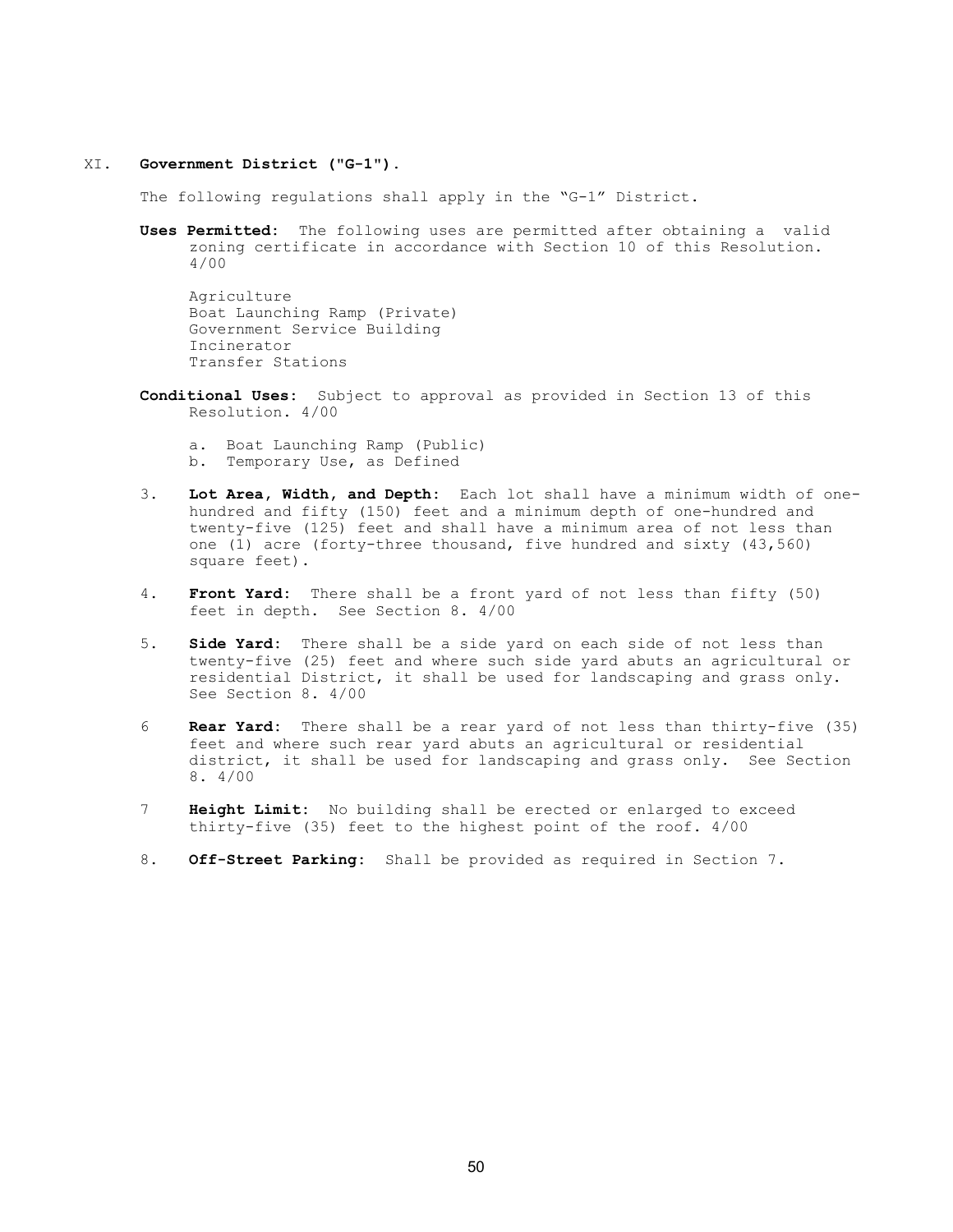# SECTION 5

| District        | Minimum<br>Lot<br>Width | Minimum<br>Lot<br>Depth | Minimum<br>Lot<br>Area  | Minimum<br>Front<br>Yard | Minimum<br>Side<br>Yard | Minimum<br>Rear<br>Yard | Maximum<br>Building<br>Height<br>to Peak |
|-----------------|-------------------------|-------------------------|-------------------------|--------------------------|-------------------------|-------------------------|------------------------------------------|
| ``A''           | 125'                    | 125'                    | 43,560 sq ft            | 50'                      | 10'                     | 35'                     | 35'                                      |
| $"R-1"$         | 125'                    | 125'                    | 28,125 sq ft 4/00 40'   |                          | 10'                     | 35'                     | 35'                                      |
| $W_{R-2''}$     | 100'                    | 125'                    | 20,000 sq ft $4/00$ 40' |                          | 10'                     | 35'                     | 35'                                      |
| $W_{R-3}$       | 100'                    | 125'                    | 15,000 sq ft 4/00 35'   |                          | 10'                     | 25'                     | 35'                                      |
| $"R-C"$         | 100'                    | 125'                    | 15,000 sq ft $4/00$ 50' |                          | 15'                     | 25'                     | 35'                                      |
| $C - 1''$       | 100'                    | 125'                    | 15,000 sq ft $4/00$ 50' |                          | $25'$ **                | 25'                     | 35'                                      |
| $C - 2''$       | 100'                    | 125'                    | 15,000 sq ft $4/00$ 50' |                          | $25'$ **                | 25'                     | 35'                                      |
| $^{\rm w}$ C-3" | 150'                    | 125'                    | 43,560 sq ft $4/00$ 50' |                          | 25'                     | 35'                     | 35'                                      |
| $"I - 1"$       | 150'                    | 125'                    | 43,560 sq ft            | 50'                      | 25'                     | 35'                     | 35'                                      |
| $"I-2"$         | 150'                    | 125'                    | 43,560 sq ft            | 50'                      | 25'                     | 35'                     | 35'                                      |
| $^{\rm w}$ G-1" | 150'                    | 125'                    | 43,560 sq ft            | 50'                      | 25'                     | 35'                     | 35'                                      |

## District Summary Requirements

"PD" To be determined by design criteria submitted and development standards established herein. (See Section 6)

\* Excluding multi-family, apartments, & condominiums. See Section 5, R-3 District. \*\* This requirement applies only when adjacent to a residential district.

Note: In some cases, minimum lot sizes will be greater than the amount established above. This is based on the type of sewage treatment proposed and regulations under the control of the Ottawa County Regional Planning Commission for subdivisions. Prospective developers should contact the Commission to determine if additional lot area will be required.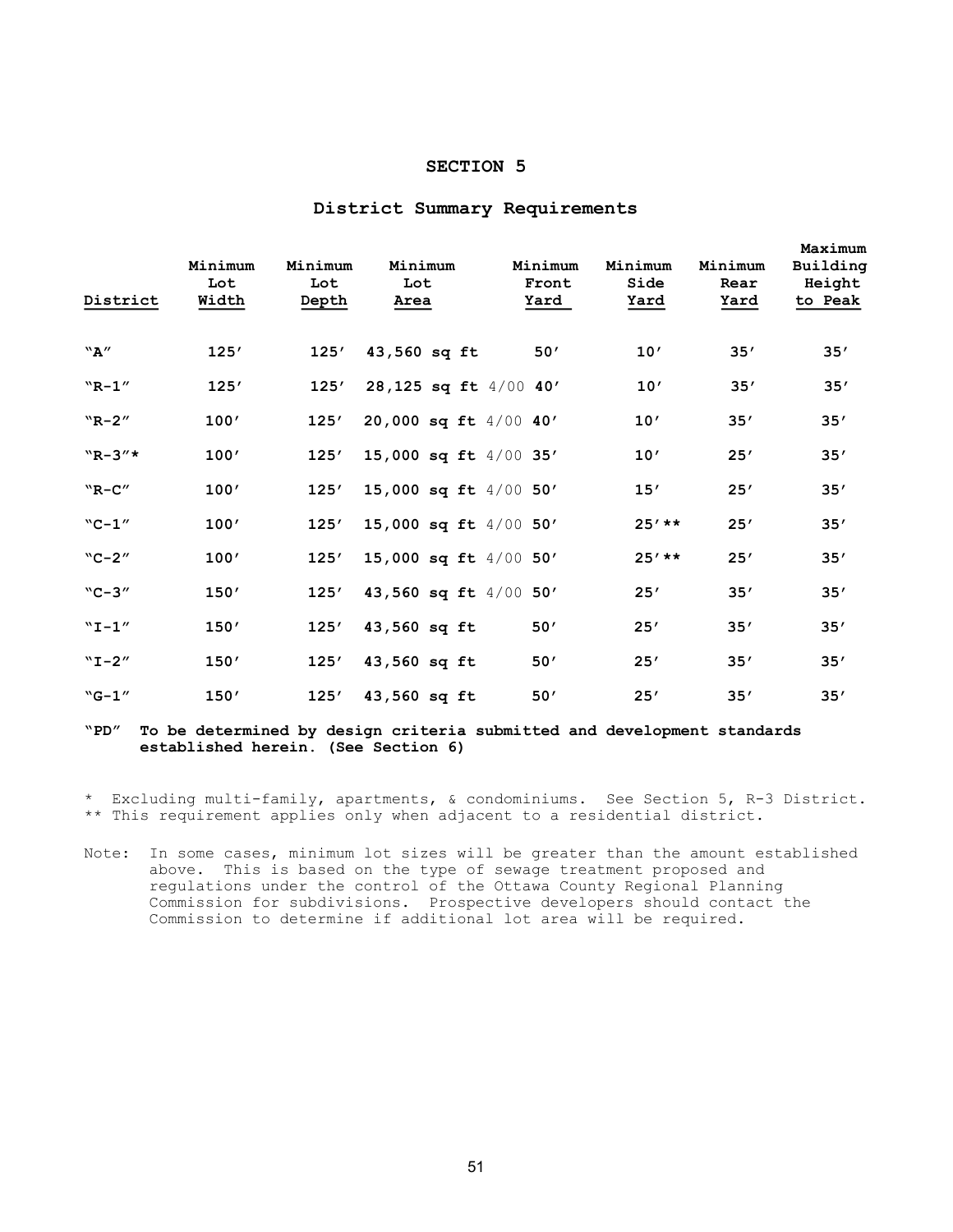## SECTION 6

## PLANNED DEVELOPMENT DISTRICT

#### I. Procedures and Regulations for Planned Development District.

- A. Establishment of a Planned Development District may occur by application in accordance with the provisions of Section 10 and in accordance with the requirements established herein within Section 6.
- B. Regulations pertaining to the use of land and/or structures and the physical development thereof are hereby established and adopted.
- C. The following rules of application shall apply:
	- 1. Identification of Uses: Listed uses are to be defined by their customary names and identification, except where they are specifically defined or limited within this Resolution.
	- 2. Permitted Uses: Only uses designated as a permitted use shall be allowed as a matter of right in a Planned Development and any use not so designated shall be prohibited except when in character with the proposed development and then said use may be approved as a part of the development plan.
	- 3. Procedures: The procedures and conditions set forth for the determination of the Planned Development District and development therein, shall be followed except that a written statement by the applicant shall clearly show that such procedures or conditions do not apply in the specific case. Such statement shall accompany the application and is subject to approval by the Board of Trustees.
	- 4. Development Standards: The development standards set forth shall be the minimums allowed for development in a Planned Development District.

## D. Purpose:

1. General: The Planned Development District is provided as an option to the requirements of the standard residential district. It is intended to promote imaginative, well-designed developments which preserve open space, respect the physical qualities and limitations of the land, and provide improved living environments.

 Opportunities to reduce development costs also may be realized within the District.

- 2. Benefits of the Planned Development District: To achieve these goals, the District provides the potential for public zoning approval of the following:
	- a. Flexibility in required yard areas immediately adjacent to structures.
	- b. Flexibility in structural types.
	- c. Flexibility in minimum lot frontage requirements.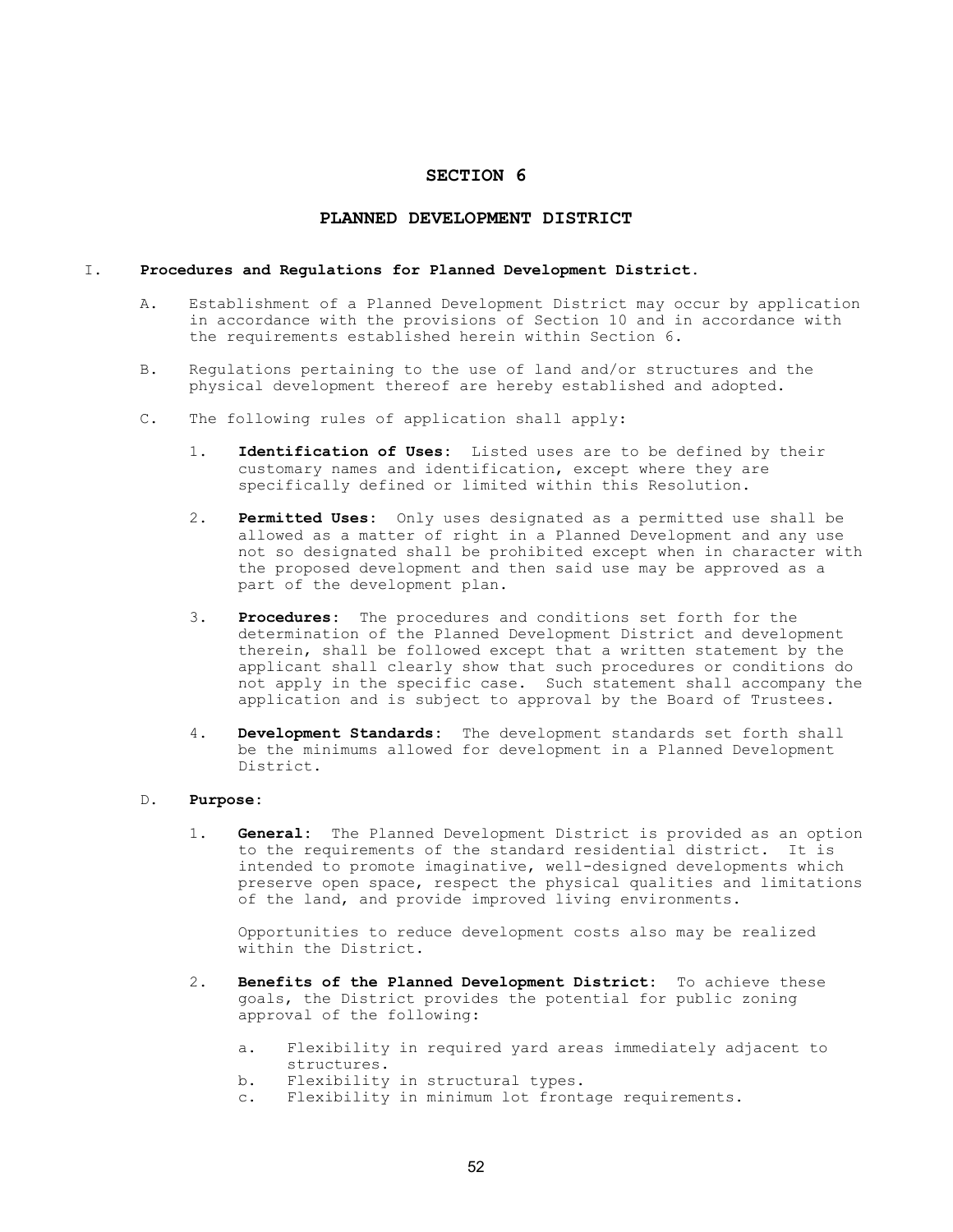- d. Privately maintained streets, open space, and other amenities or improvements.
- e. Consideration of other unique design features.
- 3. Responsibilities of the Applicant: In order to be eligible for consideration under the provisions of the Planned Development District, the applicant is required to provide all information listed herein. If an applicant does not provide all of the required information or meet standards established within this Resolution, it shall be interpreted as forfeiture of the applicant's option to consideration under the terms of the Planned Development District. The applicant retains the option to seek zoning map amendment subject to all requirements of the applicable standard District in which he is located.

## E. Permitted Uses:

- 1. Land and buildings in the Planned Development District shall be limited to one (1) or more of the following uses:
	- a. Detached single family residences.<br>b. Zero (0) lot line, attached twin s
	- Zero (0) lot line, attached twin single, townhouse, or other innovative form of residential development, provided all density criteria and applicable requirements are met.
	- c. Home occupations as described in Sections 4 and 9.
	- d. Public schools offering general educational courses and having no rooms used for housing or sleeping of students.
	- e. Parks, playgrounds and play fields open to the public without fee.<br>f. Publ
	- Public or private golf courses or other similar outdoor recreational facilities and normal accessory buildings and uses, provided all uses and functional characteristics are specifically included in the approved development plan.
	- g. Other residentially oriented uses, which in the opinion of the Township Zoning Commission and Township Trustees, meet the purpose and intent of the Planned Development District and are adequately designed, located, or otherwise provided for by the development plan and other required documents.
	- h. Accessory buildings and use in association with a permitted residential use.

## F. Tract and Density Criteria:

- 1. The owner of a tract of land containing twenty (20) or more acres of land may request that the Zoning District Map be amended to include such tract of land in the Planned Development District.
- 2. The density of development within the Planned Development District shall not exceed a total of three (3) dwelling units per acre.

## G. Procedure:

1. Sketch Plan: In exchange for flexibility, the Planned Development District requires that the applicant provide some details which are traditionally found in the subdivision stage of development approval. It is therefore suggested that the applicant informally discuss his plans with the County Engineer, County Board of Health, and County Regional Planning Commission prior to submitting a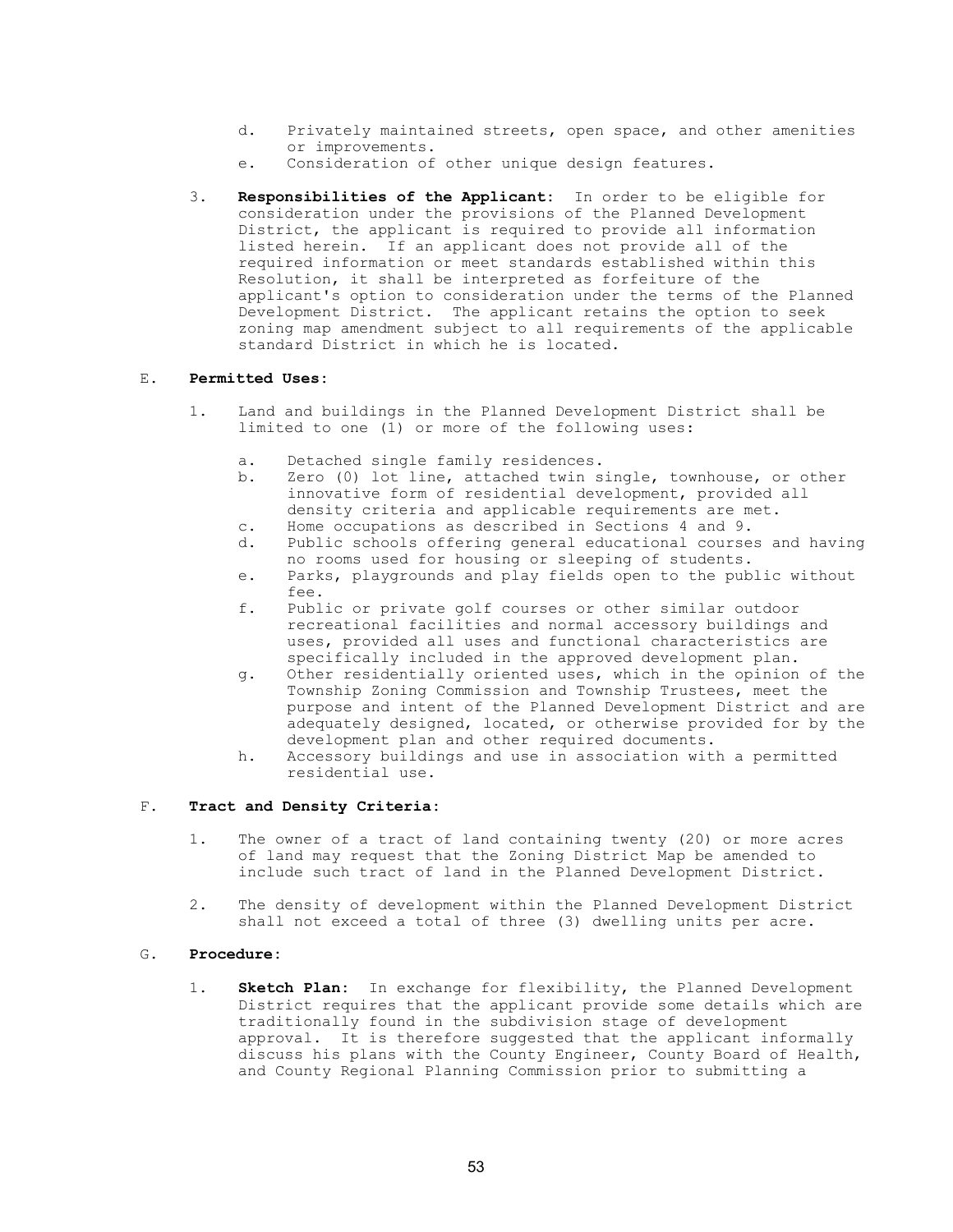formal application. This sketch plan phase is mandatory if public streets are proposed.

- 2. Development Plan Submission: Seven (7) copies of a development plan, signed by a registered engineer, surveyor, or architect, shall be submitted with the application to amend the Zoning District Map. Such development plan shall conform to the following:
	- a. The plan include topographical contours at one (1) foot to two (2) foot intervals, soils information for the site, information on any natural area such as wooded areas, flood plains, and engineering plans for water, sewer, and storm water systems.
	- b. The proposed location and size of areas of residential use, indicating dwelling unit densities, dwelling unit types, the total number of dwellings units for each density area, and the total number of dwelling units proposed in the overall plan.
	- c. The proposed size, location, and use on nonresidential portions of the tract, including usable open areas, parks, playgrounds, school sites, and other areas and spaces with the suggested ownership of such areas and spaces.
	- d. Architectural design concepts to be utilized, landscaping plans, street views of typical improvements, and other information relating to the architectural and landscape themes.
	- e. The proposed traffic circulation patterns, including public and private streets, parking areas, walks, access ways, including their relationship to topography, existing streets, or other evidence of reasonableness.<br>f. The proposed schedule of site develo
	- The proposed schedule of site development, construction of structures, and associated facilities including sketches and other materials indicating design principles and concepts to be followed in site development, construction, landscaping, and other features. Such schedule shall include the proposed use or reuse of existing features such as topography, structures, streets, and easements.
	- g. The relationship of the proposed development to existing and future land use in the surrounding area, the street system, the community facilities, services, and other public improvements.
	- h. Evidence that the applicant has sufficient control over the land to effectuate the proposed development plan. Evidence of control includes property rights and the engineering feasibility data which will be required.
	- i. Deed restrictions, protective covenants, and their legal statements or devices to be used to control the use, development, and maintenance of the land, the improvements thereon, including those areas which are to be commonly owned and maintained.
	- j. Other information, as may be required by the Township Zoning Commission or Trustees, in order to determine compliance with this Resolution.
- 3. Basis of approval: The basis for approval of a Planned Development District application shall be as follows: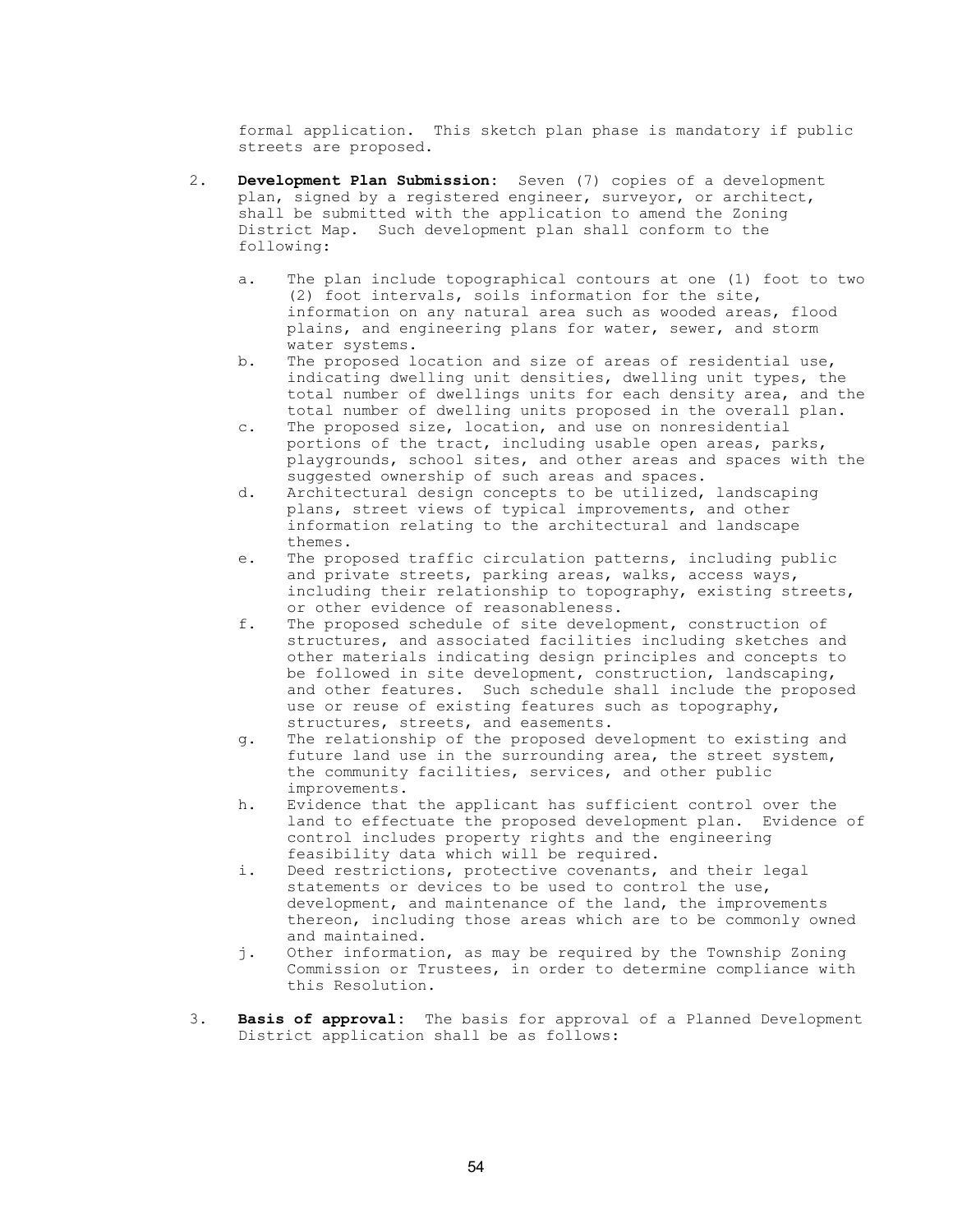- a. That the proposed development is consistent in all respects with the purpose, intent, and applicable standards of the Resolution.
- b. That the proposed development is in conformity with a comprehensive plan or portion thereof as it may apply.
- c. That the proposed development advances the general welfare of the township and the immediate vicinity.
- d. That the benefits, improved arrangement, and the design of the proposed development justify the deviation from standard residential development requirements included in this Resolution.
- 4. **Effect of Approval:** The approval shall be for a period of one (1) years to allow the preparation of the required subdivision plat. Unless the required subdivision plat is submitted and recorded within the one (1) year time limit, the approval shall be voided and the land shall revert to its last previous Zoning District, except if an application for time extension is approved in accordance with the following section.
- 5. Extension of Time or Modification: An extension of the time limit of the approved development plan may be approved by the township trustees. Modifications may be approved according to the normal rezoning procedure. Such approval shall be given upon a finding of the purpose and necessity for such extension or modification and evidence of reasonable effort toward the accomplishment of the original approved development plan if such extension or modification is not in conflict with the general health, safety, and welfare of the public or the development standards of the Planned Development District.

## H. Development Standards:

 The following standards for arrangement and development of land and buildings apply to the Planned Development District. When not specifically supplanted by the following standards, the development standards contained in this Resolution shall also apply.

- 1. Open Space: At least twenty (20) percent of the gross area of the tract included in the development plan shall be designated as open space. Such land shall either be preserved in its natural state or developed for recreational purposes. Up to one-third (1/3) of any land within the tract devoted to public school sites or within the one hundred (100) year floodplain may be included in the open space calculation. The open space shall be of a size, shape, topography, and location to be usable and accessible.
- 2. Lot and Yard Areas: The minimum lot area shall be fourteen thousand five-hundred twenty (14,520) square feet per dwelling unit except in cluster developments where the minimum lot area for each dwelling unit may be reduced to any size which is justified in the approved development plan. However, the overall density of the tract of land covered by the development plan may not exceed three (3) units per acre. Yard areas may also be adjusted accordingly.

 However, yards abutting the boundaries of the entire tract included in the development plan shall not be less than the minimum requirements for the abutting Zoning District. Additionally, the front yard setback for all lots abutting an existing public street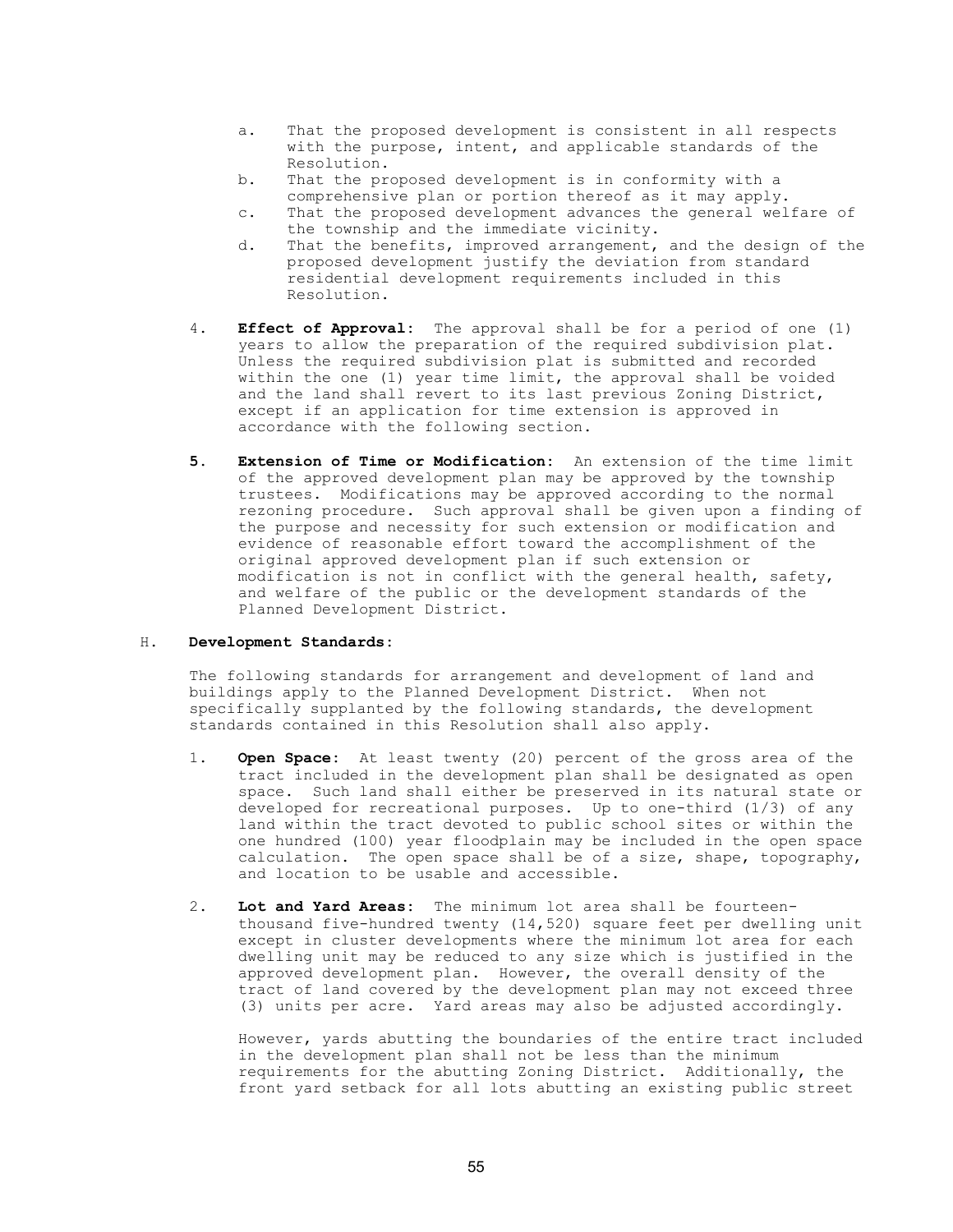shall conform to the requirements of the abutting district along that street or the average if two districts apply for the entire length of the frontage on that street.

- 3. Private Streets: Private streets may be allowed if the requirements of the County Engineer and Ottawa County Subdivision Regulations are met for the streets. Maintenance plans must be identified.
- 4. Parking: Off-street parking shall be provided in accordance with Section 7 of this Resolution for all uses proposed within the development plan. Group garages or parking lots may be utilized within two-hundred (200) feet of the dwelling served.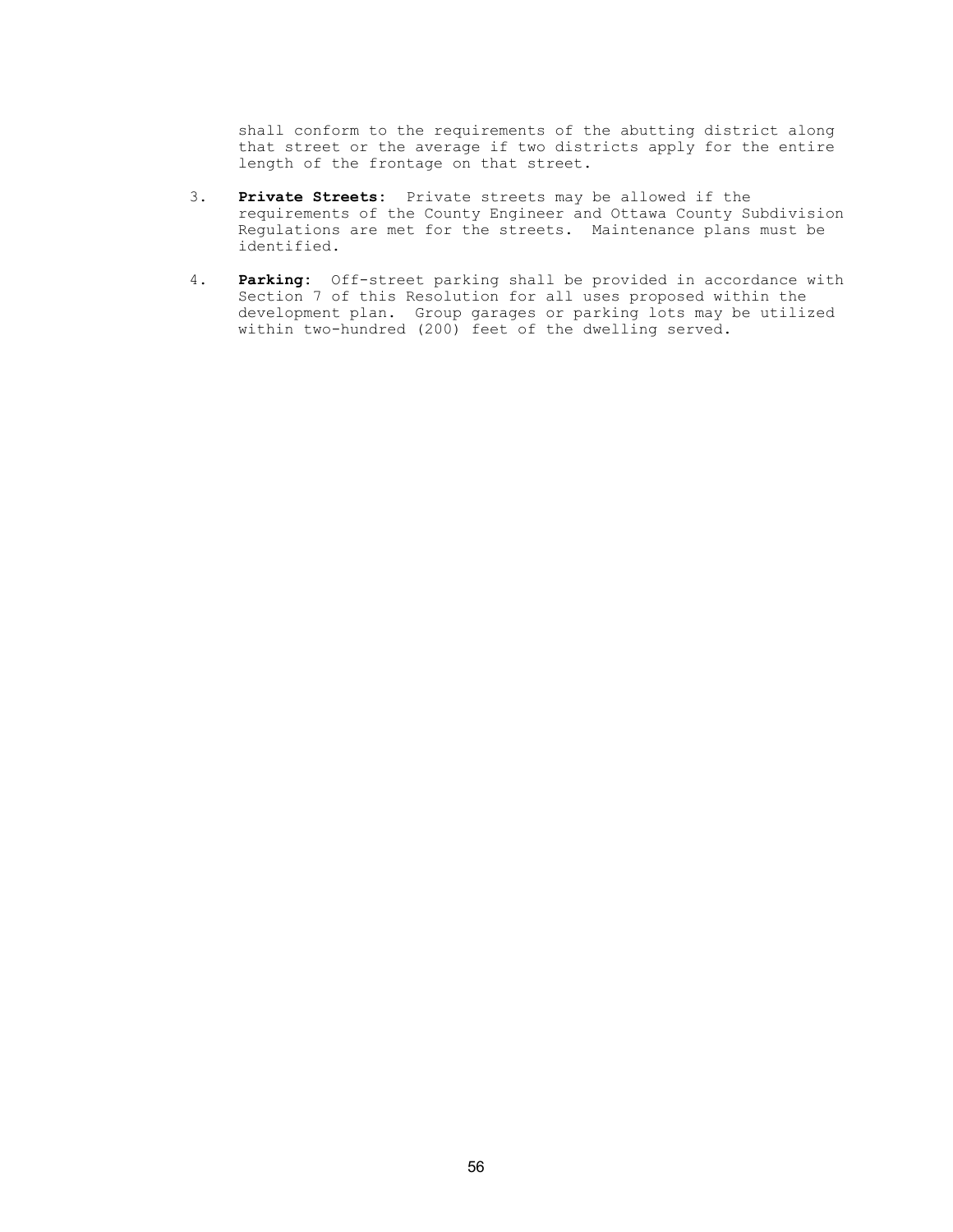# SECTION 7

## PARKING AND LOADING REQUIREMENTS

### I. Automobile Parking Requirements:

- A. **Quantity:** There shall be provided at the time of the erection or enlargement of any building or structure the following permanent off street parking spaces, with a minimum area of one hundred eighty (180) square feet per parking space exclusive of driveways, and with adequate provisions made for ingress and egress to the parking spaces:
	- 1. Dwellings: Two (2) parking spaces per dwelling unit.
	- 2. Auditoriums, Theaters, Churches, Schools, and Other Similar Places of Assembly: One (1) parking space per every five (5) seats.
	- 3. Hospitals and Institutions: One (1) parking space for each eighthundred (800) square feet of floor area.
	- 4. **Commercial buildings:** One (1) parking space per every two-hundred (200) square feet of floor area. In determining required parking, commercial floor area shall include porches, patios, decks and other like structures.
	- 5. Industrial buildings: One (1) parking space per every two (2) employees employed in the largest working shift.
	- 6. Hotels, apartment hotels, and motels: One (1) parking space per every room or suite.

## B. Rules:

- 1. In the case of mixed uses, the parking spaces required shall equal the sum of the requirements of the various uses computed separately.
- 2. No building shall be enlarged, rebuilt, or structurally altered to the extent of more than a fifty (50) percent addition in floor area unless there shall be provided the total number of off-street parking spaces required for the original use and its enlargement.
- 3. All parking spaces required herein shall be located on the same lot with the building or use served except that spaces may be located within three-hundred (300) feet of the lot on which the main building is located if zoned as the main use or within six-hundred (600) feet in the case of required parking spaces for the use of employees if zoned as the main use.
- 4. Parking spaces shall be used for the parking of vehicles only.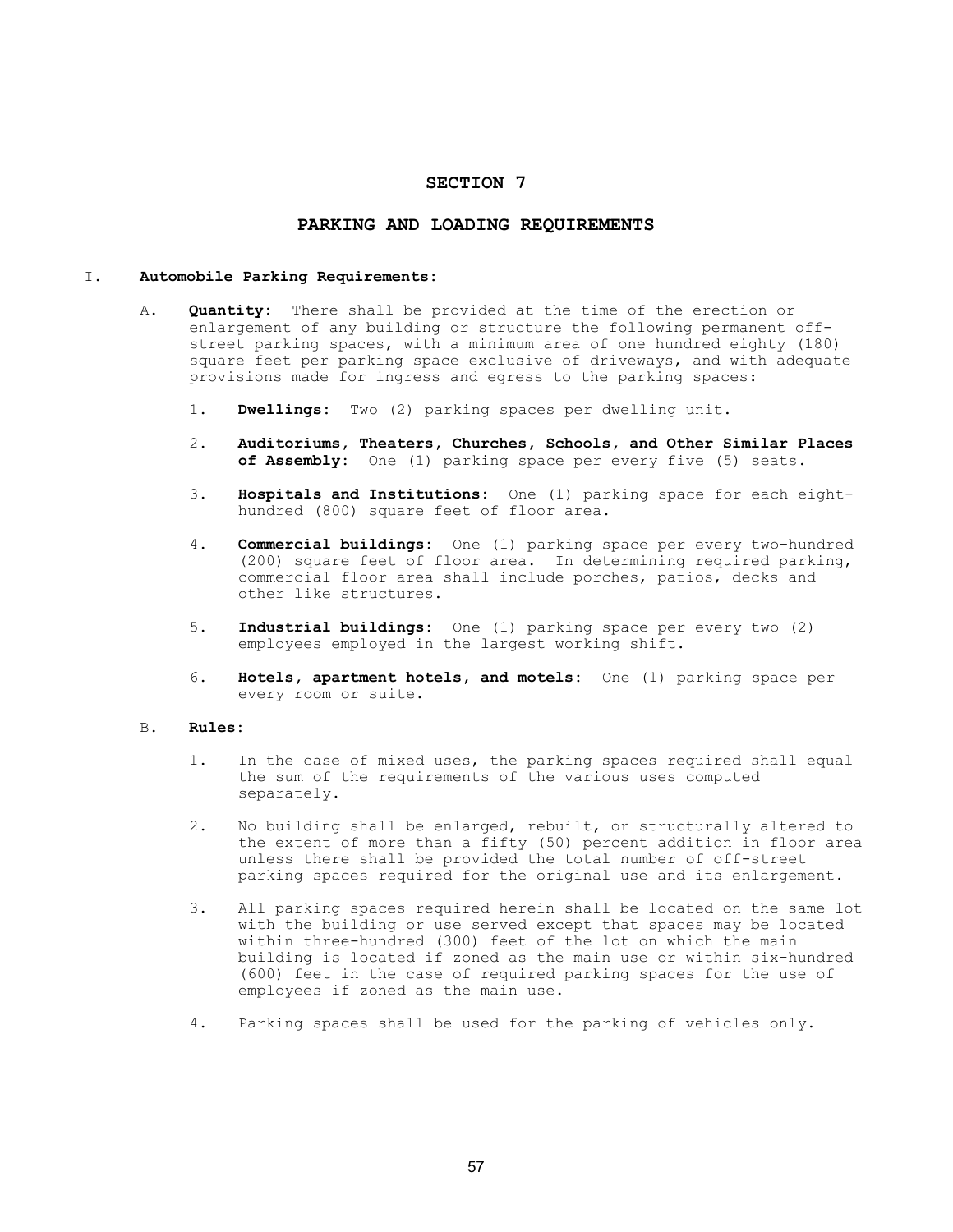#### II. Off-Street Truck Loading Berths:

- A. **Quantity:** Every building of the type described below which is hereafter built, relocated, or expanded more than fifty (50) percent in floor area, shall provide an off-street loading berth or berths in accordance with the following schedule:
	- 1. A building whose dominant use is handling and selling of goods at retail shall provide berths in relation to the floor area used for retail purposes as follows:

AREA BERTHS REQUIRED

| $5,000--10,000$ sq. ft.<br>$10,000--20,000$ sq. ft. | One $(1)$<br>Two (2) |  |
|-----------------------------------------------------|----------------------|--|
| Over 20,000 sq. ft.                                 | Three (3)            |  |

 2. Manufacturing, repair, wholesale, trucking terminal, or warehouse uses shall provide berths in relation to total floor area as follows:

## AREA BERTHS REQUIRED

| $5,000--40,000$ sq. ft. | One $(1)$ |
|-------------------------|-----------|
| Over 40,000 sq. ft.     | Two (2)   |

 3. Other buildings not posted above, but having over ten-thousand (10,000) square feet in floor area, shall provide one (1) berth, including offices, hotels, mortuaries, etc.

#### B. Rules:

- 1. Each space shall be easily accessible from a street or alley without substantial interference with traffic.
- 2. All required loading berths shall be on the same lot as the use served and if such berths abut an "A" or "R" District, they shall be suitably screened or fenced from view.<br>3. No loading berth shall be located in a rea
- No loading berth shall be located in a required front or side yard.

## III. Improvements to Parking and Loading Areas:

- A. All parking and loading areas shall be surfaced with gravel or crushed stone with adequate dust treatment, or with permanent surfacing.
- B. Where the parking area adjoins an "A" or "R" District, such lots shall be protected by the erection and maintenance of a permanent fence, screen, and/or planting approved by the Zoning Inspector. Such protection shall not extend into the front yard required on a lot on which the parking area is located.
- C. Any lights used to illuminate parking areas shall be so arranged as to reflect the light away from adjoining premises in an "A" or "R" District.
- D. Bumper guards shall be provided for proper operation of the parking area and to protect any fence, screen and/or planting from damage.
- D. When a parking area is located wholly or partly in an "A" or "R" District, the following regulations shall apply in addition to the above.
	- 1. No commercial enterprise of any kind shall be established on the area.
	- 2. No fee shall be charged for parking thereon.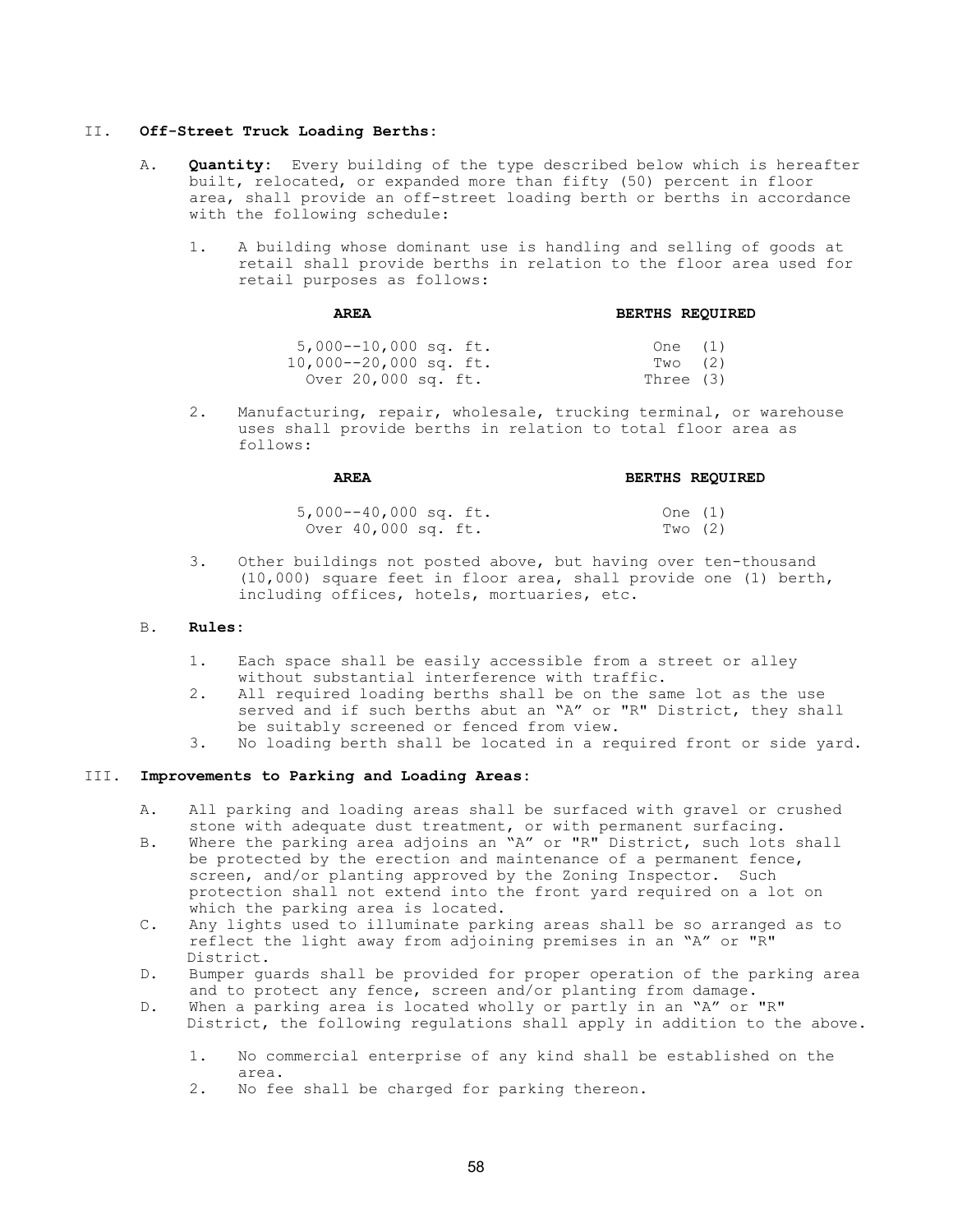- 3. No signs of any kind shall be erected, except those necessary for the orderly parking thereon.
- 4. No parking spaces shall encroach upon or isolate residential structures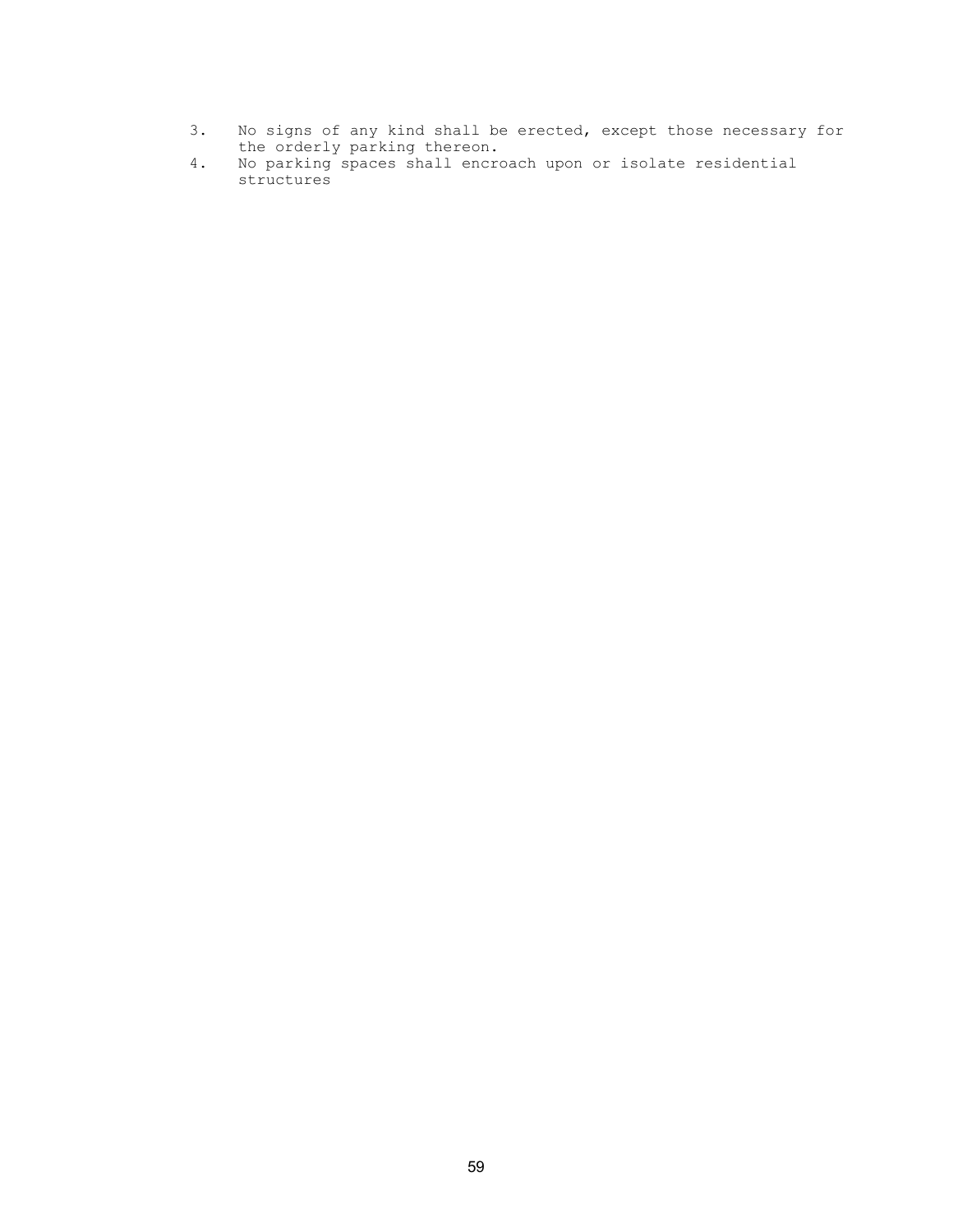## SECTION 8

#### GENERAL DEVELOPMENT STANDARDS

### I. Yard Requirements for Principal Buildings:

- A. Front Yard: The following shall apply to front yards in all Districts.
	- 1. The front lot line shall in all instances be considered as the road right-of-way. The front yard setback shall be measured from that line.
	- 2. Interior lots having a frontage on two (2) streets shall provide the required front yard on both streets.<br>3. Corner lots shall provide the required f
	- Corner lots shall provide the required front yard on all streets. 4/00
	- 4. Where a lot is situated between two lots, each of which has a main building which projects beyond the established front yard line and has been so maintained since this Resolution became effective, the front yard requirements of such lot may be the average of the front yards of said existing buildings.
	- 5. Where a lot adjoins one (1) lot having the conditions described above, the front yard requirements of such lot may be the average of the front yard of the existing building and the established front yard requirement of the District in which it is located. The front yard setback for all existing lots that are one hundred (100) feet or less in depth shall not be less than twenty-five (25) feet to any road right-of-way line. All other restrictions are to apply. 4/97 12/04
	- 7. Boats, boat trailers, docks, recreational vehicles, commercial vehicles, construction equipment, campers or like units shall not be stored within the front yard. 08/10
- B. Side Yards: For existing lots of record recorded prior to the adoption of this Resolution, the following requirements shall apply for side yards for residential uses:

#### EXISTING LOT WIDTH SIDE YARD REQUIREMENT

| 50' or less  | 5'  |
|--------------|-----|
| $51' -- 60'$ | 6'  |
| $61' -- 70'$ | 71  |
| $71' -- 80'$ | 8'  |
| 81' and more | 10' |

## C. Rear Yards:

- 1. For lakefront lots, the rear yard setback shall be the same as the front yard setback requirement for the zoning district in which the lot is located. 12/04<br>2. For lakefront lots that
- For lakefront lots that are two hundred (200) feet or less in depth, the rear yard setback shall be the same as the front yard setback requirement for the zoning district in which the lot is located, or the average setback already existing based upon the existing principal buildings on the adjoining lots, whichever is greater. 12/04
- 3. For lakefront lots where the lot lines abut the waters edge, the yard requirements shall be measured from a point where the land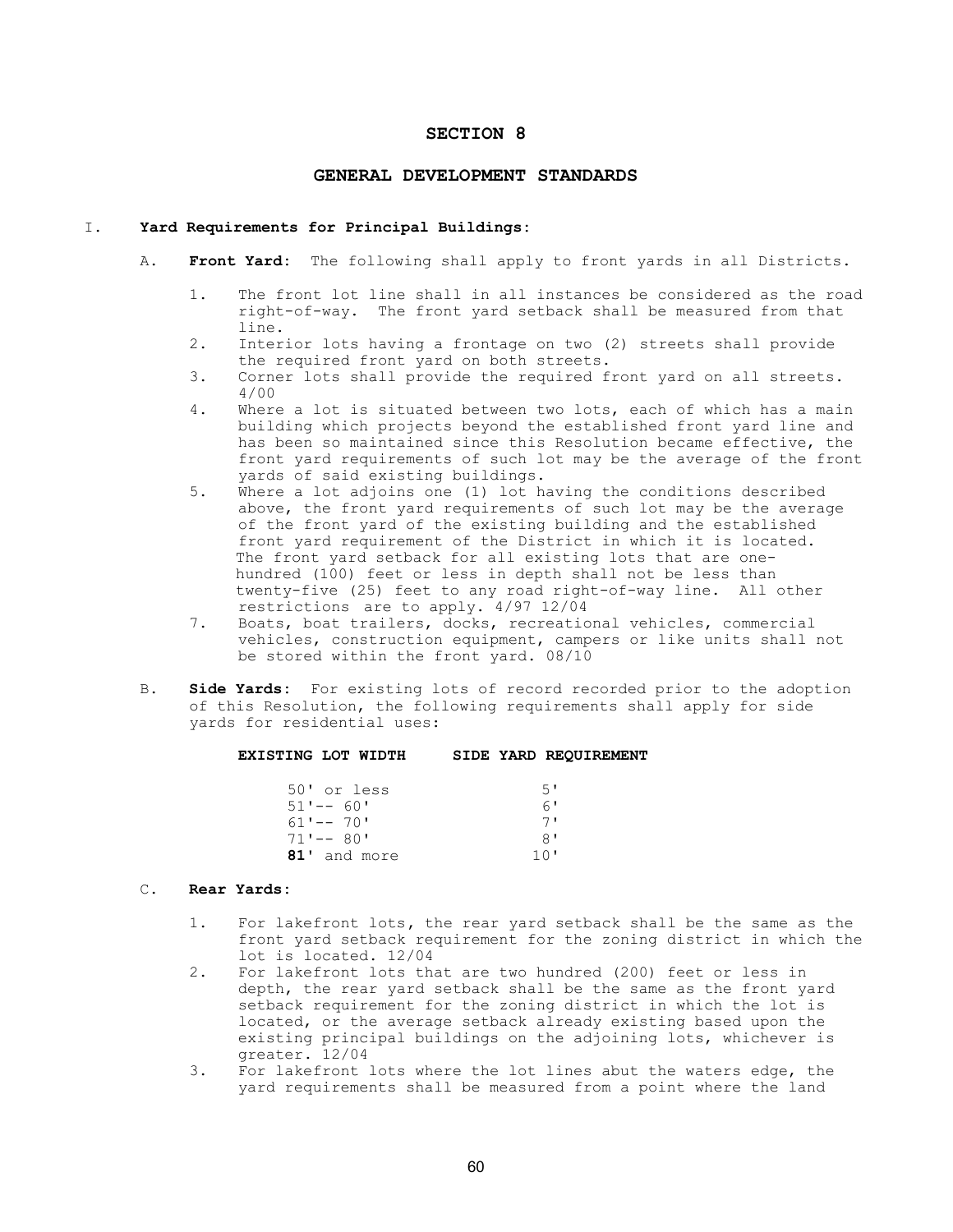elevation at the water's edge is five-hundred seventy-three, point four (573.4) feet IGLD above sea level. 4/00

## D. Building Projections into Required Yards:

- 1. Every part of a required yard shall be open to the sky, unobstructed by a building, except for accessory buildings in a rear yard.
- 2. Terraces, decks, porches, balconies, fire escapes, fire places, awnings, gazebos, hot tubs and like projections may not project into a required yard.
- 3. Patios, driveways, and like items at ground level are permitted in the required yard.
- E. Parking in Required Yards: Parking shall be permitted in all required yards except as follows:
	- 1. Whenever any commercial or industrial district adjoins a residential district, the off-street parking for the commercial or industrial development shall not be located within the required front yard for a distance of not less than fifty (50) feet from the boundary of the residential district, nor shall the off-street parking be located within seven (7) feet of the boundary of the side yard of the residential district.
	- 2. Only one (1) automotive vehicle of any kind or type without current license plates shall be parked or stored on property in any zoning district other than commercial zoning districts, other than in a completely enclosed building. Parking or storage of unlicensed vehicle must be in the rear yard. 12/06
- F. Outside Storage in Required Yards: Outside storage or piles of material may not project into the required yard.
- G. All Yards: No use shall be made and no living quarters shall be maintained nor any business practiced in such units as boats, boat trailers, docks, recreational vehicles, commercial vehicles, construction equipment, campers or like units. 08/10

## II. Accessory Buildings and Uses:

 All accessory buildings must be located in the side or rear yard of the lot on which they are located. They may not be located in front of the main building or closer to the road right-of-way than the main building that is located on the lot, except as otherwise provided in this Section. 12/04

## A. All Districts:

- 1. Boat docks shall be considered structures accessory to the principal use of the premises on which they are built and shall not be less than fifteen (15) feet from the side lot line. 3/93
- 2. Boat houses shall be considered structures accessory to the principal use of the premises on which they are built. Their area shall be included in the total area permitted for accessory buildings.
- 3. Any structure designed or intended to be used for residential use or for transporting materials on the highway shall not be used as an accessory building.<br>4. For lakefront lots, th
- 4. For lakefront lots, the front lot line shall in all instances be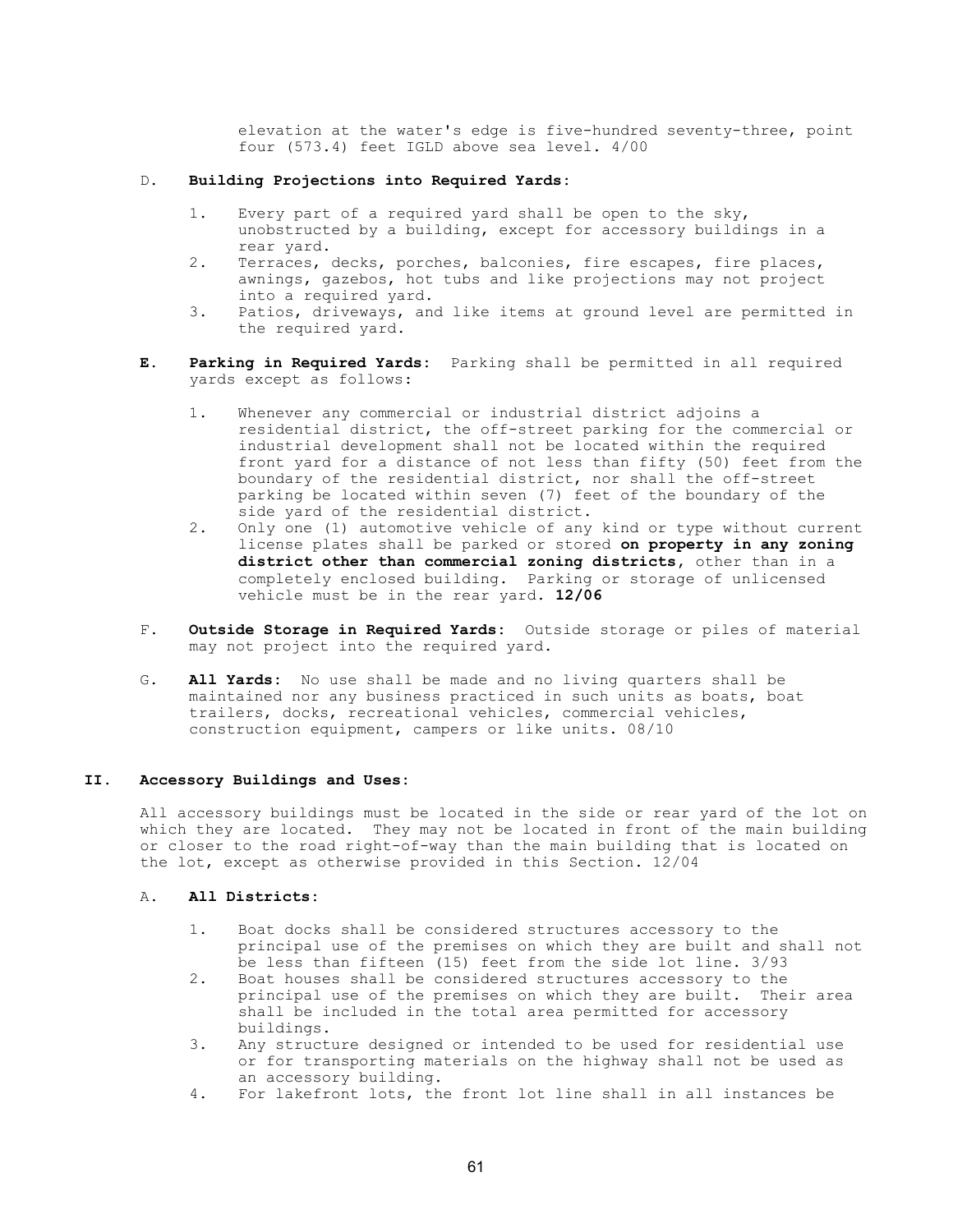considered as the road right-of-way. An accessory building may be placed in the front yard of a lakefront lot. No living quarters may be located in the accessory building and all other restrictions shall apply. 12/04

 For a lot with a depth of two hundred (200) feet or less, the accessory building may not be closer than twenty-five (25) feet to any road right-of-way and may not exceed fifteen (15) feet in height. 12/04

 For a lot with a depth greater than two hundred (200) feet, the accessory building may not be closer to the road right-of-way than permitted by the front yard setback requirement for the zoning district in which the lot is located. The accessory building may not exceed twenty-five (25) feet in height. 12/04

 5. For lakefront lots where the accessory building is to be located in the rear yard, the setback for the accessory building from the rear lot line shall be equal to or exceed the front yard setback requirement for the zoning district in which it is located. 12/04

#### B. Agricultural District and Residential Districts:

Except as noted in Item II, A above, the following shall apply. 12/04

- 1. An accessory building shall not exceed twenty-five (25) feet in height. 4/97 (Rv.7/02) 12/04 3/18/16<br>2. An accessory building may occupy not
- 2. An accessory building may occupy not more than thirty percent (30%) of a rear yard, but the cumulative total of all accessory buildings shall not exceed 2,000 square feet.  $(4/97)$   $(12/04)$   $(3/16)$   $(7/17)$ <br>3. The accessory building shall be no closer to the front lot line
- The accessory building shall be no closer to the front lot line than the main building, shall be a minimum of five (5) feet from the main building, and shall be a minimum of seven and one-half (7.5)feet from the side and rear lot lines. On existing lots of record that are seventy (70)feet wide or less, the side yard setback specified in Section 8, I, B, shall apply.
- 4. An accessory building on a lot not containing a main dwelling, but contiguous to or directly across the street containing a main dwelling, and under the same ownership, shall not exceed twenty five (25) feet in height. The front setback line shall be established using the criteria contained in Section 8, I, A, 4&5 of this Resolution. It shall not be closer than fifteen (15) feet to the rear lot line and not closer than ten (10) feet to the side lot lines The structure shall not be used as a dwelling or for lodging. 4/97 12/04 7/17<br>5. Not more than of
- Not more than one (1) accessory building of less than two hundred (200) square feet area shall be allowed on any one lot.

## C. All Other Districts: ("R-C", "C-1", "C-2", "C-3", "I-1", "I-2", and  $\sqrt{G-1''}$ )

## The following shall apply in all other districts

- 1. An accessory building shall not exceed twenty-five (25) feet in height.
- 2. An accessory building may occupy not more than thirty percent (30%) of a rear yard, but the cumulative total for all accessory buildings shall not exceed 2,000 square feet. (7/17)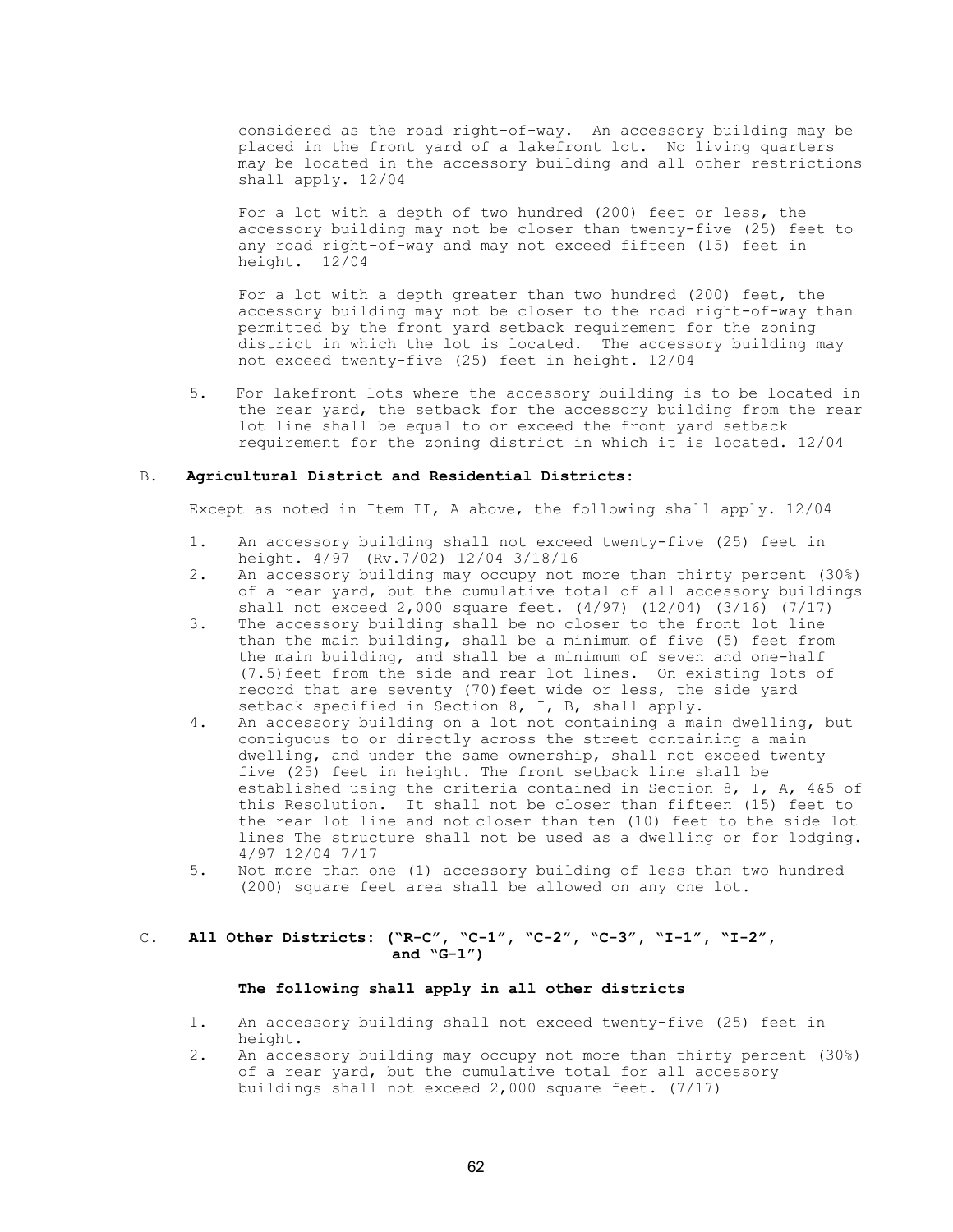3. An accessory building shall be a minimum of fifty (50) feet from the front lot line, shall be a minimum of five (5) feet from the main building, and shall be a minimum of twenty-five (25) feet from the side yard when the side yard abuts an "R-1","R-2", or "R-3" Zoning District. When a lot abuts property in the "A" or "R-C" District, the minimum side yard setback shall be fifteen (15) feet. No side yard setback is required when abutting property in any other zoning district. 3/18/16

### III. Signs:

- A. Intent: The purpose of this section is to protect property values, create a more attractive economic and business climate, enhance and protect the physical appearance of the community and preserve the scenic and natural beauty of the township.
- B. Temporary Signs: Signs of a temporary nature such as election signs, garage sale signs, for sale or rent signs and the like shall be removed within a period of fourteen (14) days after the identified event is completed or concluded. This is the responsibility of the owner of the property. 12/04
- C. Excluded Signs: Traffic, governmental, legal, railroad and danger signs are not restricted. In addition, signs such as memorial tablets and names of buildings built into the walls of the building as an integral part of the building and signs erected within buildings, not visible to the public, are also excluded.

 Signs six (6) square feet or less which indicate the private right of usage of roadways are permitted. (Rv.7/02)

- 1. Agricultural and Residential Districts: In all agricultural and residential districts, non-illuminated signs may be erected as follows: 4/00 12/04
	- a. For one (1) family dwellings, one (1) name plate not exceeding one and one-half (1.5) square feet in area, including the name and address of the occupant and one (1) sign not exceeding (9) square feet in area indicating the name and permitted home occupation of the occupant.
	- b. Multiple-family dwellings and for buildings other than dwellings in residential districts, a single identification sign not exceeding twelve (12) square feet in area and indicating only the name and address of the building and the name of the management thereof, but not to be located in a required front yard. 4/00
	- c. Not to exceed thirty-two (32) square feet of advertising of roadside stands as permitted in Section 5; or directory signs indicating services, commodities, or facilities available within a distance of ten (10) miles.
- 2. All Other Districts: The following shall apply in all other Zoning Districts not previously discussed:
	- a. Advertising signs located at the place of business may be erected provided their total area does not exceed two (2) square feet in area for each lineal foot of frontage occupied by the business for which the sign is erected, and provided they do not exceed sixty-four (64) square feet in total area.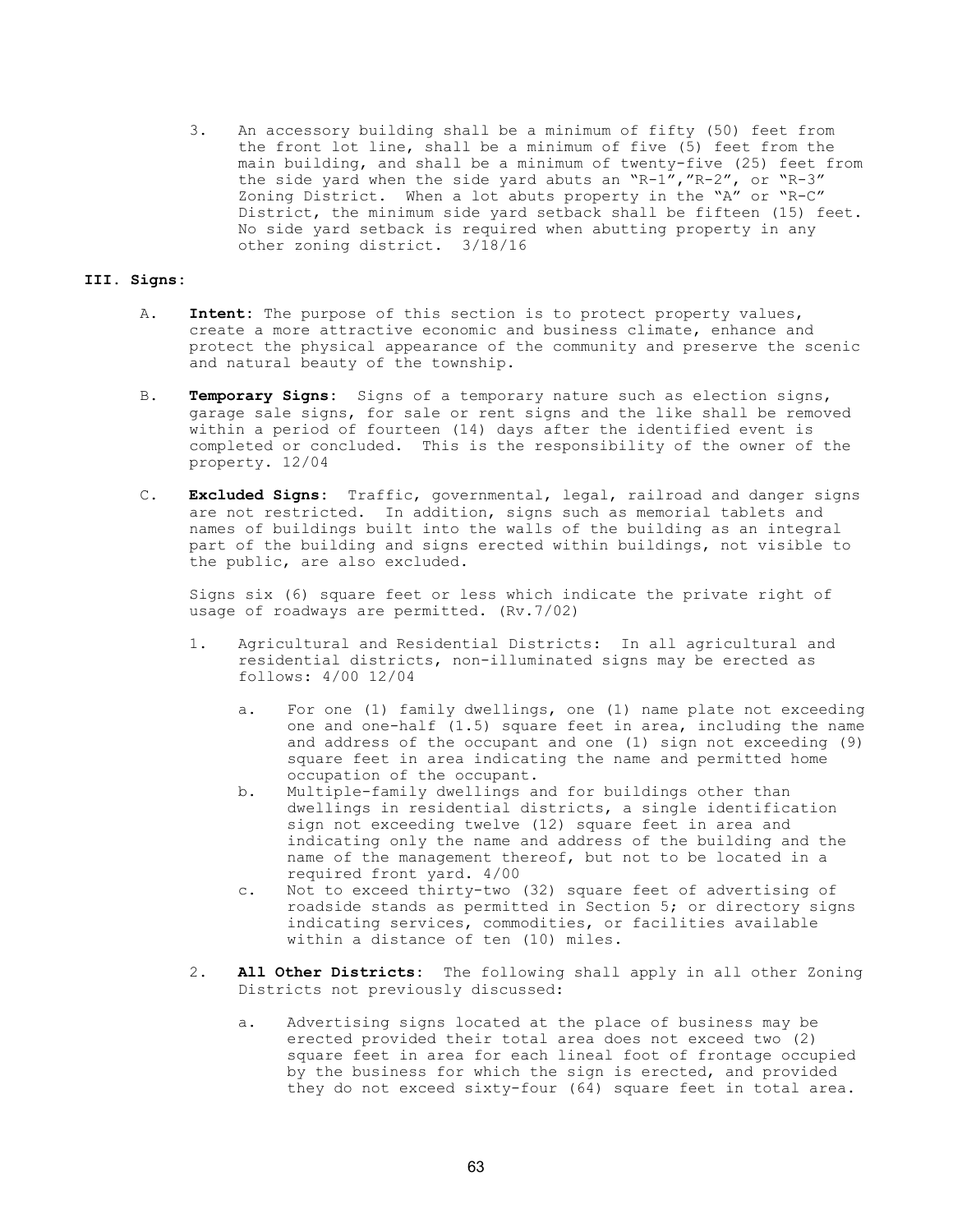- b. Advertising signs for businesses not located at the place of business shall not exceed twenty-four (24) square feet in total area.
- c. Signs suspended from any building shall not project more than forty-two (42) inches from the building and the bottom of such sign shall be not less than nine (9) feet above the finished grade, or extend beyond the lowest portion of any main roof.
- d. On lots abutting any residential district, signs may not be located closer to the side lot lines than the required side yard for the specific residential district.
- e. For churches, one (1) church bulletin board not exceeding fifteen (15) square feet in area and one (1) identification sign not exceeding thirty-two (32) square feet in area, including the supporting structure.
	- 3. Commercial Outdoor Advertising: Commercial outdoor advertising signs, billboards, and etc., and their structures, are not permitted in Residential, Institutional and Governmental Districts and must meet the yard setbacks in all districts. 4/00

## IV. Fences:

- A. The following conditions shall apply to fences:
	- 1. In any district, except as otherwise stipulated herein, no fence or hedge shall exceed six (6) feet in height and no barbed wire fences shall be permitted. (Rv.7/02)<br>2. On property located at street
	- 2. On property located at street and/or highway intersections in any District established by the Resolution, no fence, wall, hedge, shrubbery or other structures or planting which obstructs the view of motorists and thereby creates a traffic hazard shall be erected, placed, planted or maintained within the triangular area formed by connecting with a straight line two (2) points located on the respective right-of-way, twenty-five (25) feet distance from their point of intersection. 12/04

## V. Swimming Pool Requirements

- A. Private: No private swimming pool shall be allowed in any commercial or residential district, except as an accessory use and unless it complies with the following conditions and requirements:
	- 1. The pool is intended to be and is used solely for the enjoyment of the occupants of the property on which it is located.
	- 2. It may not be located closer than the required setback line for the District in which it is located.
	- 3. The swimming pool, or the entire property on which it is located, shall be walled or fenced to prevent uncontrolled access from the street or adjacent properties. Such fence or wall shall be maintained in good condition with a gate and lock.

## Temporary inflatable pools intended for the private use of the property owner shall not be required to meet these requirements. 12/06

B. Public: Any pool other than those intended to be and used solely for the enjoyment of the occupants of the property on which it is located,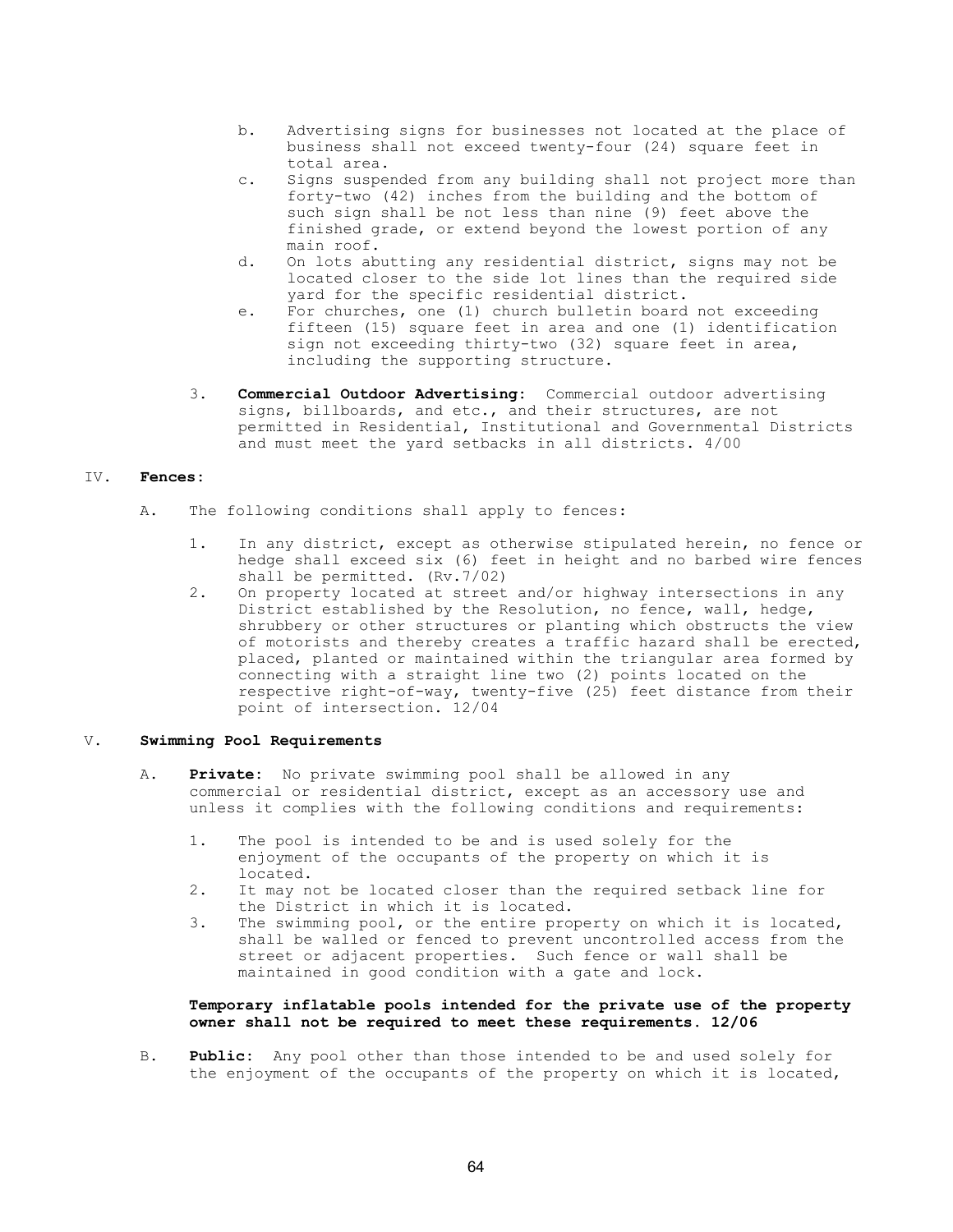or any pool for which a fee is involved in order to have access, shall meet the following conditions and requirements:

- The pool and accessory structures thereto, including any areas accessible to bathers, shall have minimum yard setbacks of: one hundred (100) feet front yard and seventy five (75) feet side and rear yards.
- 2. The pool, its accessory facilities, and all areas accessible to bathers shall be walled or fenced as to prevent uncontrolled access from the street or adjacent properties. Such fence or wall shall be maintained in good condition with a gate and lock. The area surrounding the enclosure, including parking spaces, shall be suitably landscaped and maintained in good condition.
- 3. Exterior lighting shall be so shaded, or directed that it does not cast light directly on adjacent property.
- 4. Such pool facilities shall not operate before the hour of 9:00 A.M. or later than 10:00 P.M. local time.

### VI. Dwelling Size:

- A. In the Districts listed below, stated minimum floor areas shall be provided as specified. Any one-family dwelling shall have a primary **livable floor area** which totals less than the number of square feet indicated: (Rv.7/02) 12/06
- B. A dwelling shall have a minimum building width of twenty-two (22) feet. 4/00
- C. The foregoing areas shall be exclusive of open or enclosed porches, patios, decks, breezeways, and garages.

| <b>DISTRICT</b> |           | NUMBER OF STORIES |             |                 |  |
|-----------------|-----------|-------------------|-------------|-----------------|--|
|                 | One Story | 1.5 Stories       | Two Stories | Multiple Levels |  |
| "A"             | 850       | 900               | 950         | 950             |  |
| $"R-1"$         | 850       | 900               | 950         | 950             |  |
| $"R-2"$         | 650       | 800               | 900         | 900             |  |
| $"R-3"$         | 576       | 800               | 900         | 900             |  |
| $"R-C"$         | 576       | 800               | 900         | 900             |  |
| $"C-1"$         | 576       | 800               | 900         | 900             |  |
| $"C-2"$         | 576       | 800               | 900         | 900             |  |

#### VII. Land Under Water:

 A. All submerged land below five-hundred and seventy-three point four (573.4) feet IGLD are a part of that District to which their abutting natural above-water lands are assigned and shall be bounded by the extension of the boundary lines of each abutting natural above-water property. Two (2) or more adjacent Districts which extend onto submerged lands shall be separated by extension of their above-water common boundary line. 4/00

# Section 9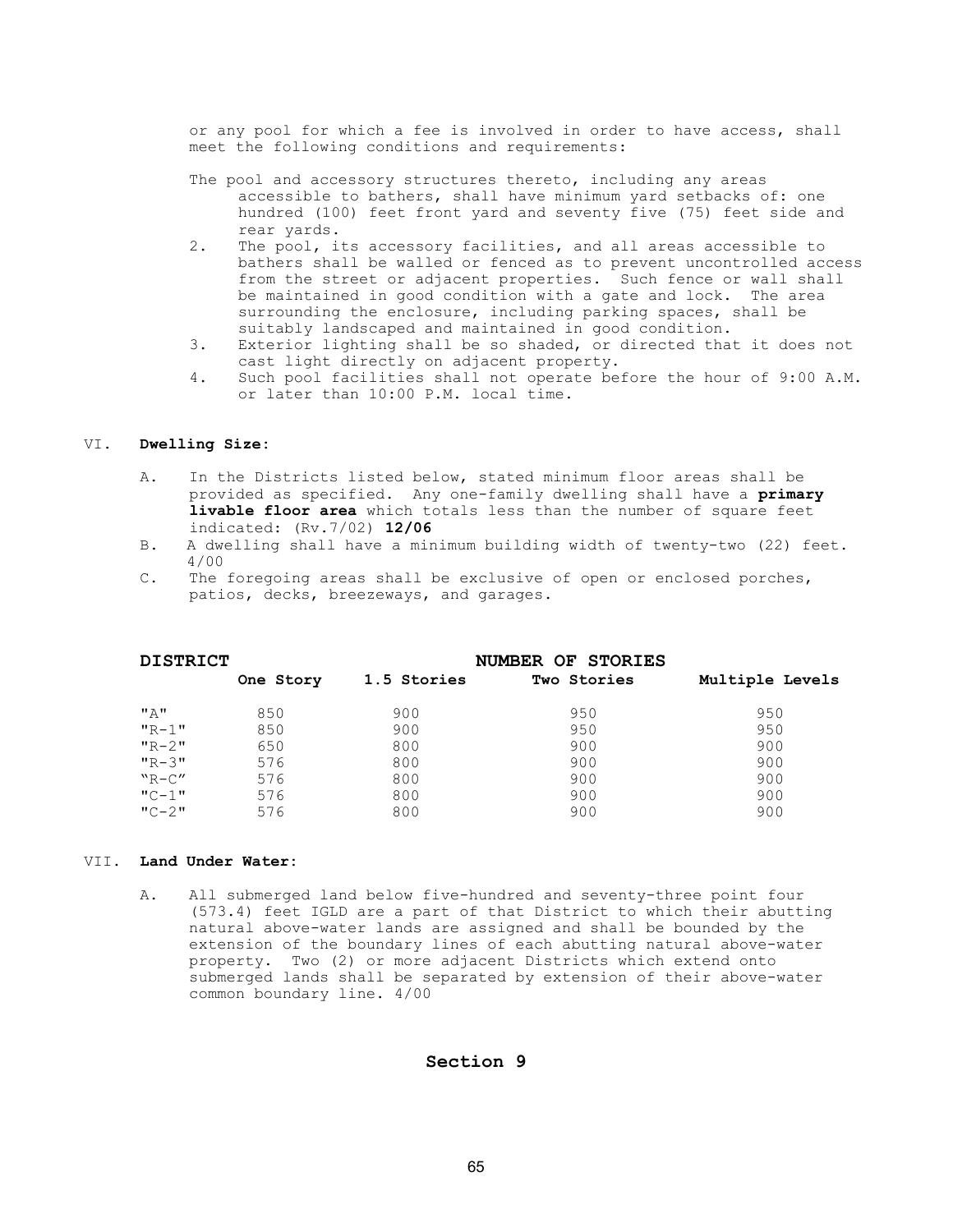## Supplemental Regulations

The uses specified in this section shall require a zoning permit, which may be obtained upon payment of the appropriate fee, from the Zoning Inspector and may require a conditional use permit from the Zoning Board of Appeals.

### I. Recreational Camps: 4/00

- A. Uses Permitted: A tract of land shall be used only for the following purposes, but no such use shall be permitted unless the requirements and conditions described hereafter are met and approval is granted by the Board of Zoning Appeals and a valid zoning permit is obtained.
	- 1. Recreational Camps 4/00
	- 2. Accessory Buildings and Uses

#### B. General Standards for Recreational Camps:  $4/00$

 The Board of Zoning Appeals shall review the particular facts and circumstances of each proposed trailer camp in terms of the following standards and shall find evidence showing that the trailer camp development:

- 1. Will be designed, constructed, operated and maintained as to be harmonious and appropriate in appearance with the existing or intended character of the general vicinity.
- 2. Will not be hazardous or detrimental to existing or future neighboring uses.
- 3. Will be served adequately be essential public services and facilities, such as highways, streets, police and fire protection, drainage and refuse disposal; or that the person(s) or agencies responsible for the establishment of the trailer camp shall be able to provide adequately for such services.
- 4. Will not create excessive additional requirements at public cost for public facilities and services.
- 5. Will be consistent with the intent and purpose of this Resolution.
- 6. Will have vehicular approaches to the property which shall be so designed as not to create an interference with traffic on surrounding public streets or roads.
- 7. Will not result in the destruction, loss or damage of natural, scenic or historic features of major importance.
- 8. Will meet all the requirements of the Ohio Revised Code, Ohio Administrative Code, and other governmental agencies.
- 9. If problems are created or result from the use of the property as a camp, or if the foregoing provisions shall have been violated by the owner thereof, the zoning permit may be revoked by the Zoning Inspector after a review of the circumstances by the Zoning Board of Appeals.
- C. Contents of Application: A written application shall be filed with the Chairman of the Board of Zoning Appeals. At a minimum, the application shall contain the following information:
	- 1. Name, address and phone number of applicant.
	- 2. Legal description of property.
	- 3. Present land use.
	- 4. Present Zoning District.
	- 5. Proposed Zoning District.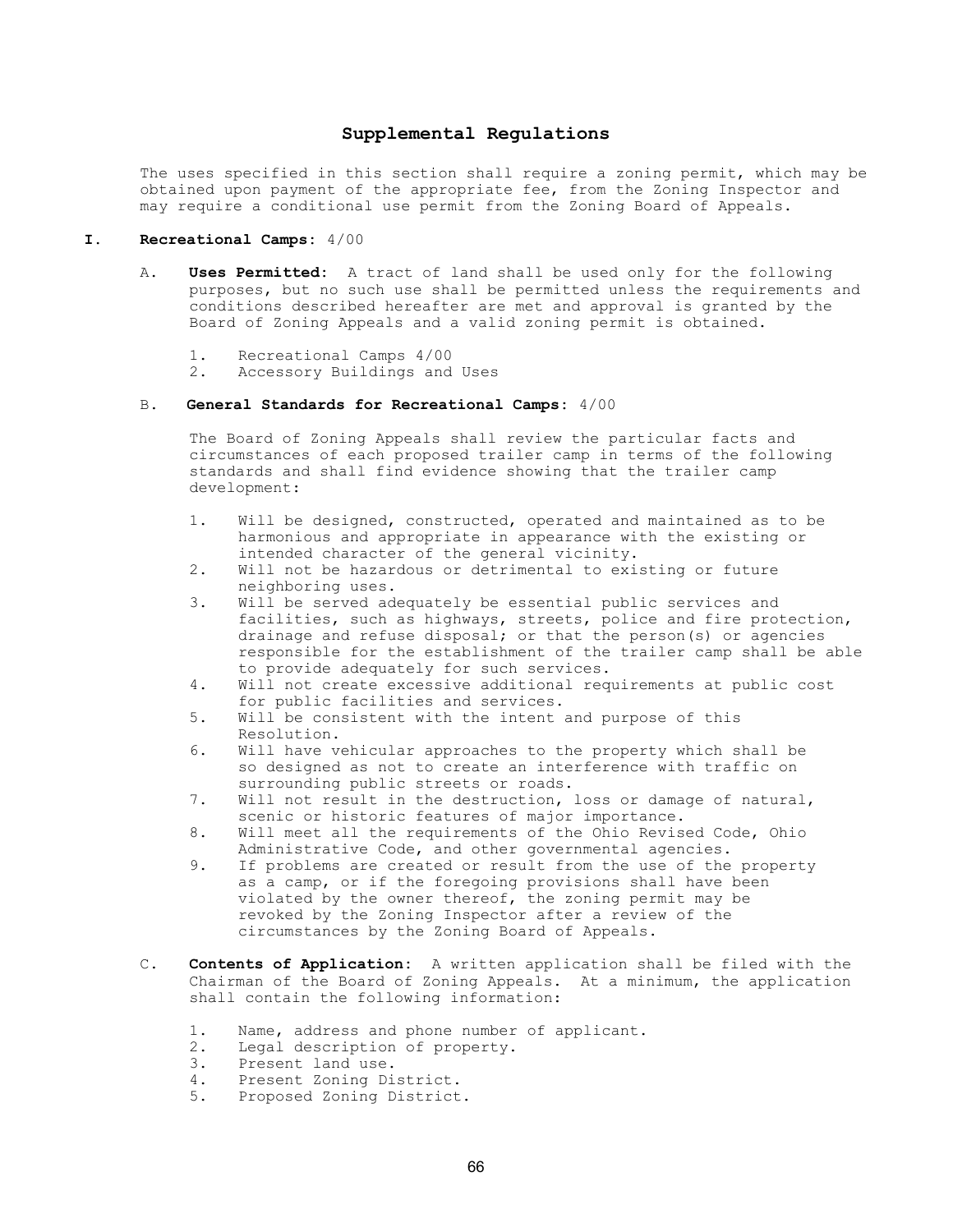- 6. A vicinity map at a scale approved by the Board of Zoning Appeals showing property lines, streets, existing and proposed Zoning Districts and other such items as the Board may require to evaluate the relationship of the proposed development to the surrounding areas.
- 7. A plan at a scale approved by the Board of Zoning Appeals, showing the location and dimensions of street and other roadways; all individual camp sites; improvements; recreation areas; all accessory buildings and parking areas; buffering, screening or fencing; provisions for garbage and trash removal; provisions for restrooms, water supply, etc.; location of utilities including lighting, walkways, etc.; and other such things that the Board deems necessary.
- 8. The fee as established by the Board of Township Trustees.
- 9. The owner shall notify the Zoning Inspector in writing of his intention to use the structure in this manner each year.
- D. Recreational Camp Requirements: All recreational camps shall meet the following requirements: 4/00
	- 1. Size: A recreational camp shall contain a minimum of ten (10) acres and provide a minimum of fifty (50) camp sites upon opening. 4/00
	- 2. Density: The maximum density shall not exceed ten (10) individual camp sites per gross acre nor more than thirty-five (35) persons per gross acre.
	- 3. Width and Depth: The minimum width of a recreational camp shall not be less than three-hundred (300) feet. The ratio of width to depth shall not exceed one to five (1:5) ratio. 4/00
	- 4. Yards: All individual camp sites or accessory buildings shall be located no closer than fifty (50) feet from the front property lines, nor closer than thirty-five (35) feet from the side or rear property lines. If the side or rear property line abuts a public or private right-of-way, the minimum side or rear yard shall be fifty (50) feet.
	- 5. Access: All recreational camps shall have access to adequate collector streets with a right-of-way not less than fifty (50) feet in width. Marginal access roads may be required if deemed necessary for recreational camps that have direct access onto an arterial street. 4/00
	- 6. Streets: The design and construction of the interior streets shall be sufficient to adequately serve the size and density of the development. All interior streets shall be all-weather roads with a right-of-way not less than twenty-five (25) feet and a road surface of not less than twenty (20) feet. Parking on the interior streets shall not be permitted.
	- 7. Walkways: All recreational camps shall have pedestrian walkways at least four (4) feet in width. The location of necessary walkways shall be decided by the Board of Zoning Appeals and may vary relative to location, intensity of use, and location of recreational areas and service facilities. 4/00
	- 8. Recreation and Open Space: At least thirty-five (35) percent of the gross land area shall be reserved for recreational and open space use. This figure is in addition to any other open areas required by yard dimensions or any other sections of this Resolution. Individual camp sites shall not be included in this recreation and open space area.
	- 9. Buffering and Screening: The outer boundaries of the recreational camp shall contain a buffer zone. This buffer zone shall be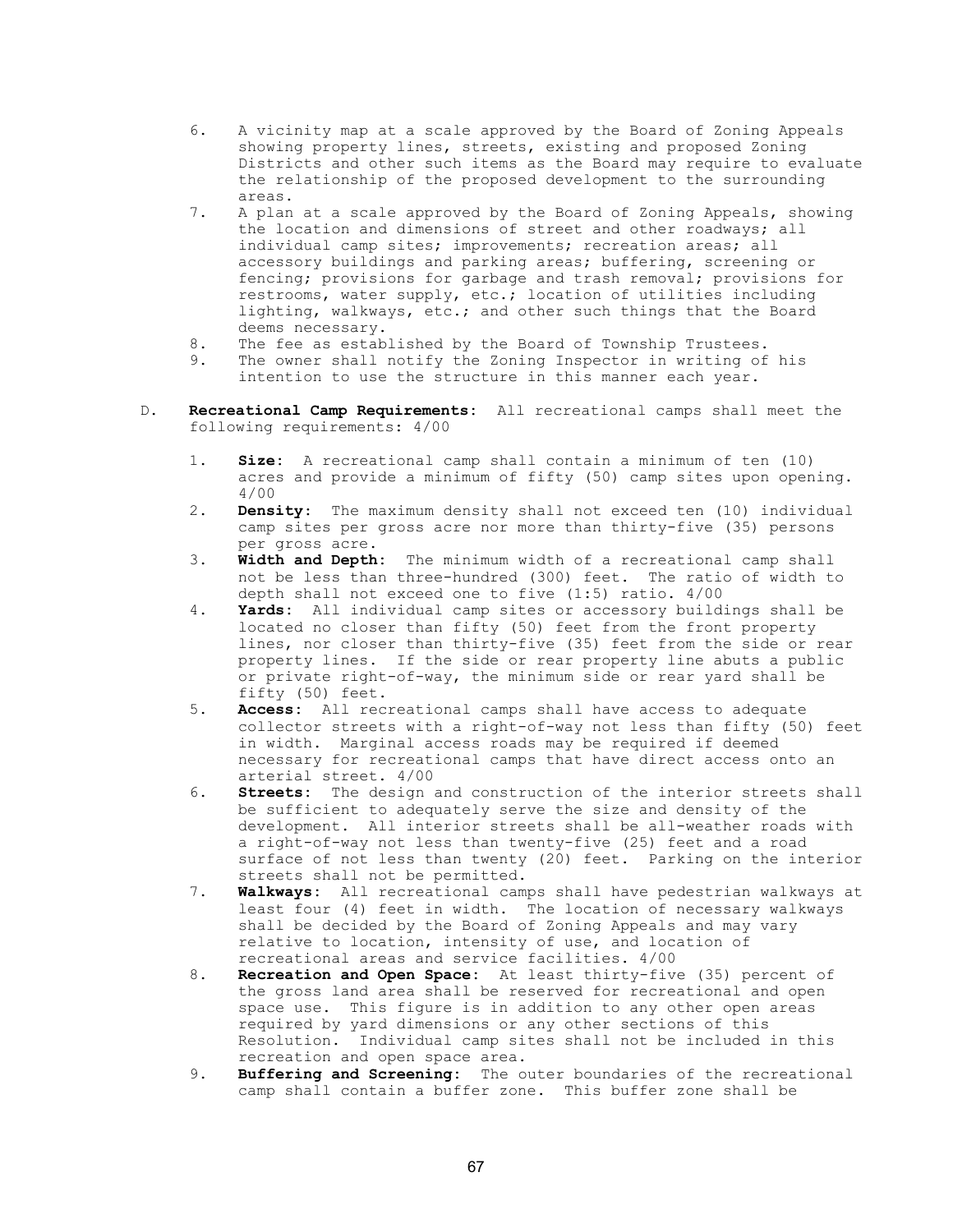composed of a green strip, not less than twenty (20) feet in width, located along all camp boundaries. In addition, all vehicles, tents, and camp sites shall be located no closer than one-hundred (100) feet from any property zoned for residences. Proper buffering shall be determined by the Board of Zoning Appeals and may include fencing, screening, and/or the planting of trees and bushes. 4/00

- 10. Records: The camp owner or operator shall keep a record of occupants, by name, home address, date and duration of stay, and license number which shall be available at all times for inspection by the Zoning Inspector.
- 11. Inspection: The County Board of Health and the Zoning Inspector shall have the right of entry and access to recreational camps at any reasonable time for the purpose of inspecting and investigating conditions relating to the administration and enforcement of the regulations and requirements of the Resolution. 4/00
- 12. Permission to Operate: No person shall operate or maintain a camp unless written authorization for the operation of the camp has been obtained from the Board of Zoning Appeals and the provisions of this Resolution are met. Such written authorization may be required if deemed necessary for each calendar year prior to opening the camp for the calendar year for which the application is made.<br>13. **Sale**
- Sale of Camp Sites: The sale, or long-term lease of individual camp sites shall be prohibited.
- 14. **Campfires:** If campfires are permitted, suitable facilities shall be provided and necessary precautions taken.
- E. Individual Camp Site Requirements. Individual camp sites within recreational camps shall meet the following requirements: 4/00
	- 1. Camp Site Area: Each individual camp site shall be at least two thousand four-hundred (2,400) square feet in area.<br>2. **Camp Site Width:** Each individual camp site shall
	- Camp Site Width: Each individual camp site shall be at least forty (40) feet in width.<br>3. **Camp Site Setbacks:**
	- Camp Site Setbacks: There shall be a minimum of eight (8) feet open space between the vehicle, tent, or structure used for camping purposes and any such camp site boundary line. The width and/or length of the vehicle, tent, or structure shall include all projections, awnings, porches, tip outs, flip outs, slip outs, etc.<br>4. **Corner Markers:** The four (4) corners of each individual camp site
	- Corner Markers: The four (4) corners of each individual camp site shall be marked in a manner acceptable to the Board of Appeals.
	- 5. **Streets:** All individual camp sites shall front on an all-weather road with a right-of-way not less than twenty-five (25) feet and a pavement surface of not less than twenty (20) feet.
- F. Recreational Camp Utilities and Other Services: All recreational camps shall conform to the requirements for utilities and other services as follows: 4/00
	- 1. Storm Drainage: Within each recreational camp, storm drainage shall be provided in accordance with the following requirements: 4/00
		- a. All areas shall be graded in a manner so that there will be no poorly drained areas. Grading shall not obstruct the natural drainage of surrounding properties.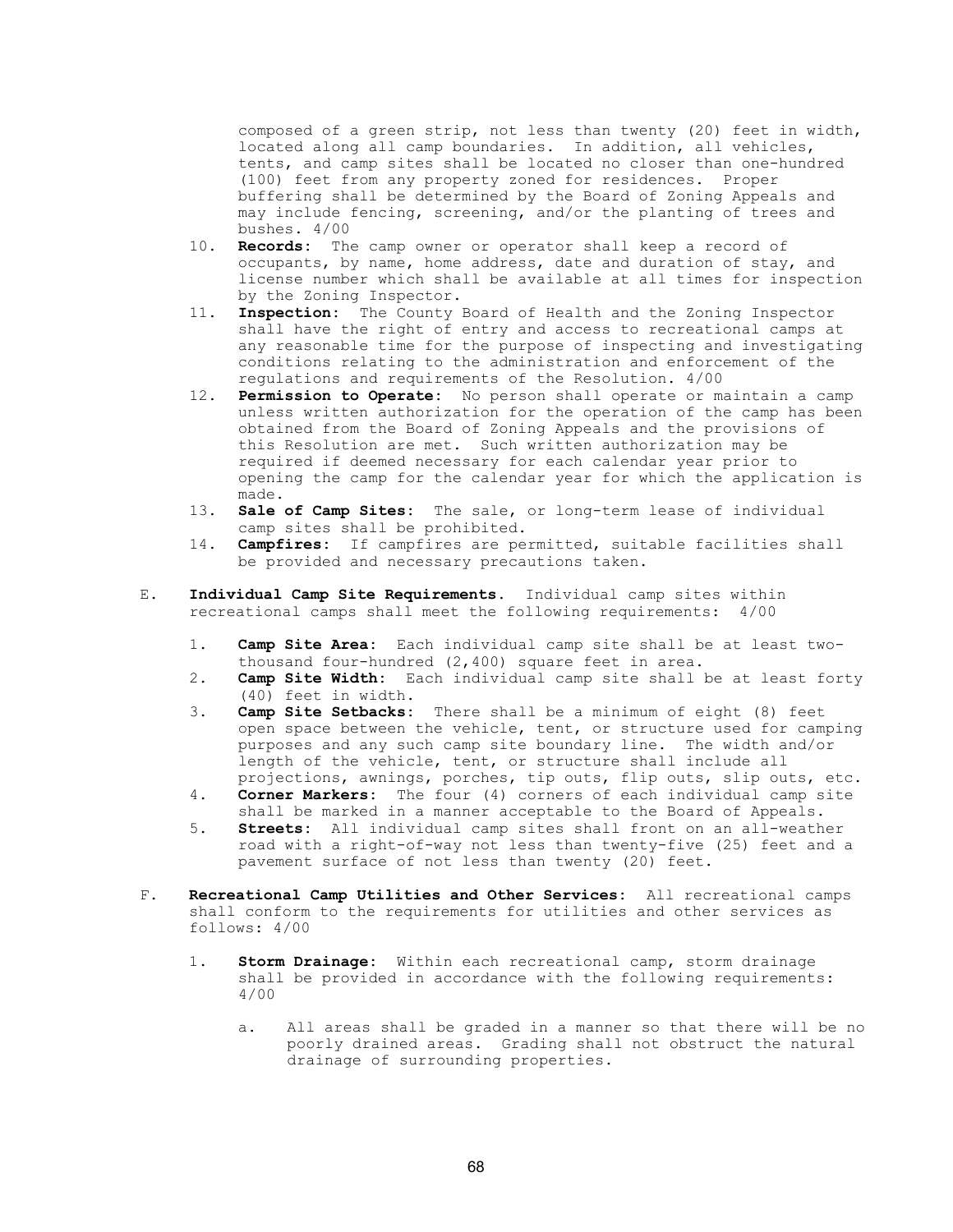- b. Open drainage ditches are prohibited. All drainage systems shall be designed in accordance with, and approved by, the County Engineer.
- 2. Water Supply: The requirements of Section 3701-25-37 of the Ohio Administrative Code shall be met.<br>3. **Sewage:** The requirements of Sect.
- Sewage: The requirements of Section 3701-25-57 of the Ohio Administrative Code shall be met.<br>4. **Toilet Facilities:** The requireme
- Toilet Facilities: The requirements of Section 3701-25-61 of the Ohio Administrative Code shall be met.<br>5. Other Requirements: The requirements
- Other Requirements: The requirements of Sections 3701-25-51 through 3701-25-75 inclusive (Ohio Administrative Code) shall be met.
- E. Penalty for Violation: The violation of any part of this Resolution shall be punishable under Section 10. The appropriate prescription of conditions and safeguards, in conformity with this Resolution, shall be met. Violations of such conditions and safeguards, when made a part of the zoning permit, shall be deemed a violation of this Resolution and punishable under Section 10.

## II. Boat, Boat Trailer, Boat Cradle and Boat Rack Storage: 12/04

- A. Boat, boat trailer, boat cradle and boat rack storage shall meet the following conditions:
	- 1. A valid zoning permit must be obtained.
	- 2. Such areas shall be properly maintained in an orderly fashion. Weeds and grass shall be kept mowed.
	- 3. Such uses, if not confined to a building or structure, shall be kept properly screened from adjacent residential areas. Such screening shall be masonry or solid fence eight (8) feet in height and maintained in good condition and free of any advertising or other signs. Landscaping provided in lieu of such wall or fence shall consist of a strip of land not less than twenty (20) feet in width planted with an evergreen hedge or dense planting of not less than four (4) feet in height at the time of planting with a mature height of at least eight (8) feet.
	- 4. No such storage buildings shall be erected or enlarged to exceed thirty-five (35) feet in height.
	- 5. The proposed storage building shall not be located closer than seventy-five (75) feet from any public right-of-way and such facility shall maintain a twenty-five foot setback from all other lot lines.
	- 6. Such storage uses shall not be in conflict with existing residential areas and shall not create any unreasonable nuisance,
	- hazard, or traffic problem.<br>7. Comply with all governmenta Comply with all governmental requirements. 4/97
	- 8. If problems are created or result from the use of the property as a storage site, or if the foregoing provisions shall have been violated by the owner thereof, the zoning permit may be revoked by the Zoning Inspector after a review of the circumstances by the Zoning Board of Appeals.

## III. Bed and Breakfast: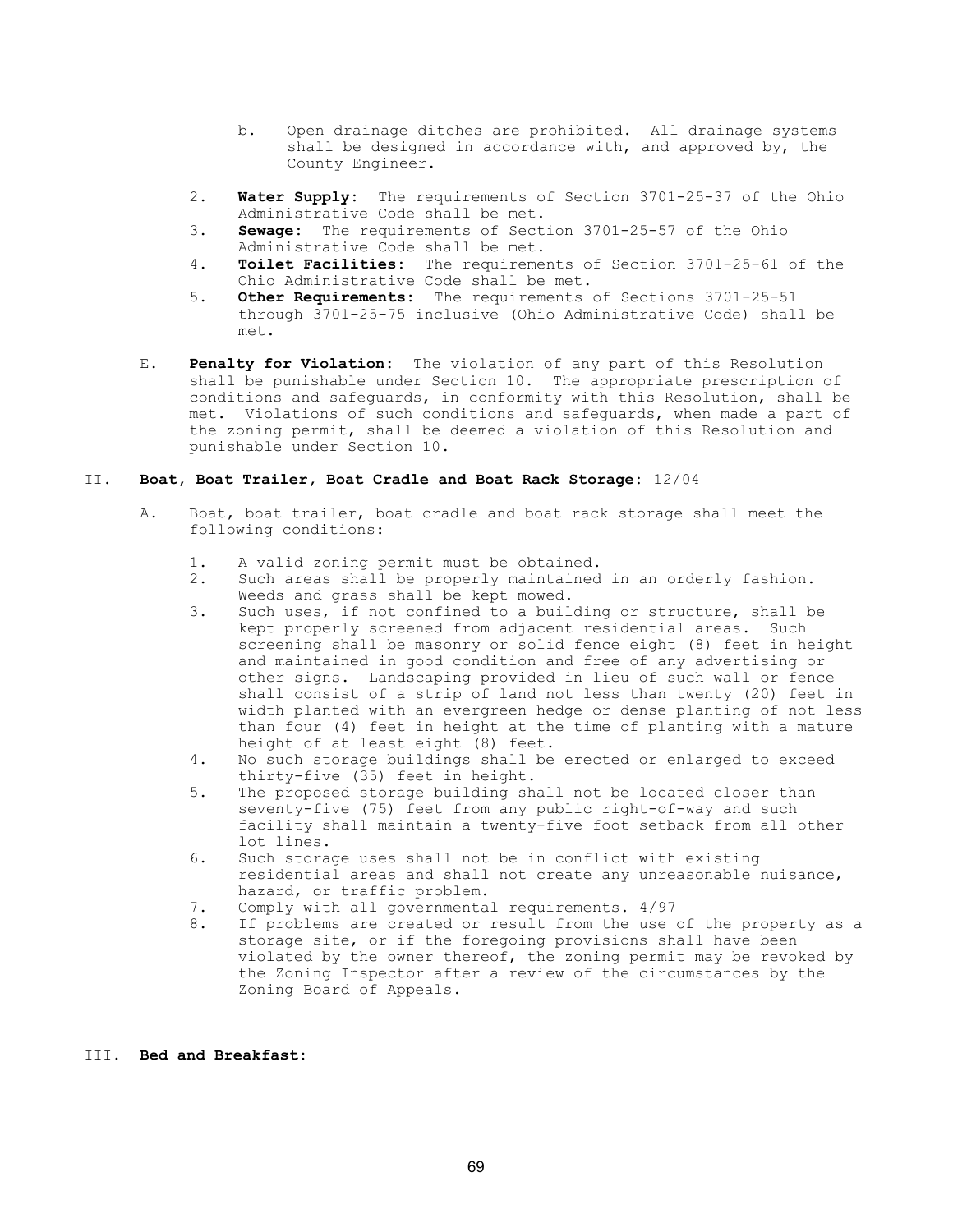- A. A valid zoning permit must be obtained and the following conditions must be met for all bed and breakfast operations: 12/04
	- 1. The Bed and Breakfast must be owner-operated; it must be the principal residence of the owner, and occupied by the owner.<br>2. One (1) individual not residing in the Bed and Breakfast may
	- 2. One (1) individual not residing in the Bed and Breakfast may be employed in its operation.
	- 3. No more than four (4) rooms shall be offered for rent. The Board of Zoning Appeals may permit more rooms in Residential Zoning Districts which permit multi-family dwellings.
	- 4. Each room rented shall contain a minimum of one hundred (100) square feet. No rented room shall have independent outside entrance (emergency fire exits are permitted).
	- 5. Neither any rented room nor the owner's dwelling space shall be located in an accessory structure.<br>6. No cooking facilities of any type
	- No cooking facilities of any type shall be permitted in the rented rooms.<br>7. A mini
	- 7. A minimum of one (1) on-site parking space per room offered for rent, and two (2) spaces for the owner shall be required.
	- 8. The outside appearance of the dwelling shall remain residential in appearance as a result of the operation of the bed and breakfast facility, including any additions thereto. 4/00
	- 9. One (1) sign not exceeding four (4) square feet in area shall be permitted identifying the dwelling as a "Bed and Breakfast".<br>10. Comply with all governmental requirements. 4/97
	- Comply with all governmental requirements.  $4/97$
	- 11. Any other condition or safeguard deemed appropriate by the Board of Zoning Appeals.<br>12. If problems are
	- If problems are created or result from the use of the dwelling as a bed and breakfast, or if the foregoing provisions shall have been violated by the owner thereof, the zoning permit may be revoked by the Zoning Inspector after a review of the circumstances by the Zoning Board of Appeals.
		- The owner may provide a maximum of one (1) golf cart per room for use by or rental to each occupant. 4/00

## IV. Dwelling, One-Family, Temporary Use and Apartment: (Rv.7/02, 12/04, 12/06, 04/09)

- A. A one (1) family dwelling designed or intended to be used by a single family for not more than ninety (90) days. This dwelling may be rented/leased solely by the owner if all of the following conditions are met and a valid zoning permit is obtained. (Rv. 12/06, 4/09)
	- 1. The dwelling is rented solely by the owner for a minimum of one (1) week at a time. (Rv. 04/09)<br>2. The dwelling is not occupied
	- The dwelling is not occupied by more than one (1) family.
	- 3. The owner will provide for the orderly parking of vehicles used by the renters/lessees and insure no damage to adjoining property occurs. (Rv. 04/09)<br>4. Comply with all gove
	- 4. Comply with all governmental requirements. 4/97<br>5. If problems are created or result from the use
	- If problems are created or result from the use of the dwelling as a dwelling, one-family, temporary use or if the foregoing provisions shall have been violated by the owner thereof, the zoning permit may be revoked by the Zoning Inspector after a review of the circumstances by the Zoning Board of Appeals.
	- 6. Individuals wishing to have their conditional use reapproved for another calendar year shall file notice in writing to the zoning inspector before March  $1^{st}$  of the calendar year citing their intent.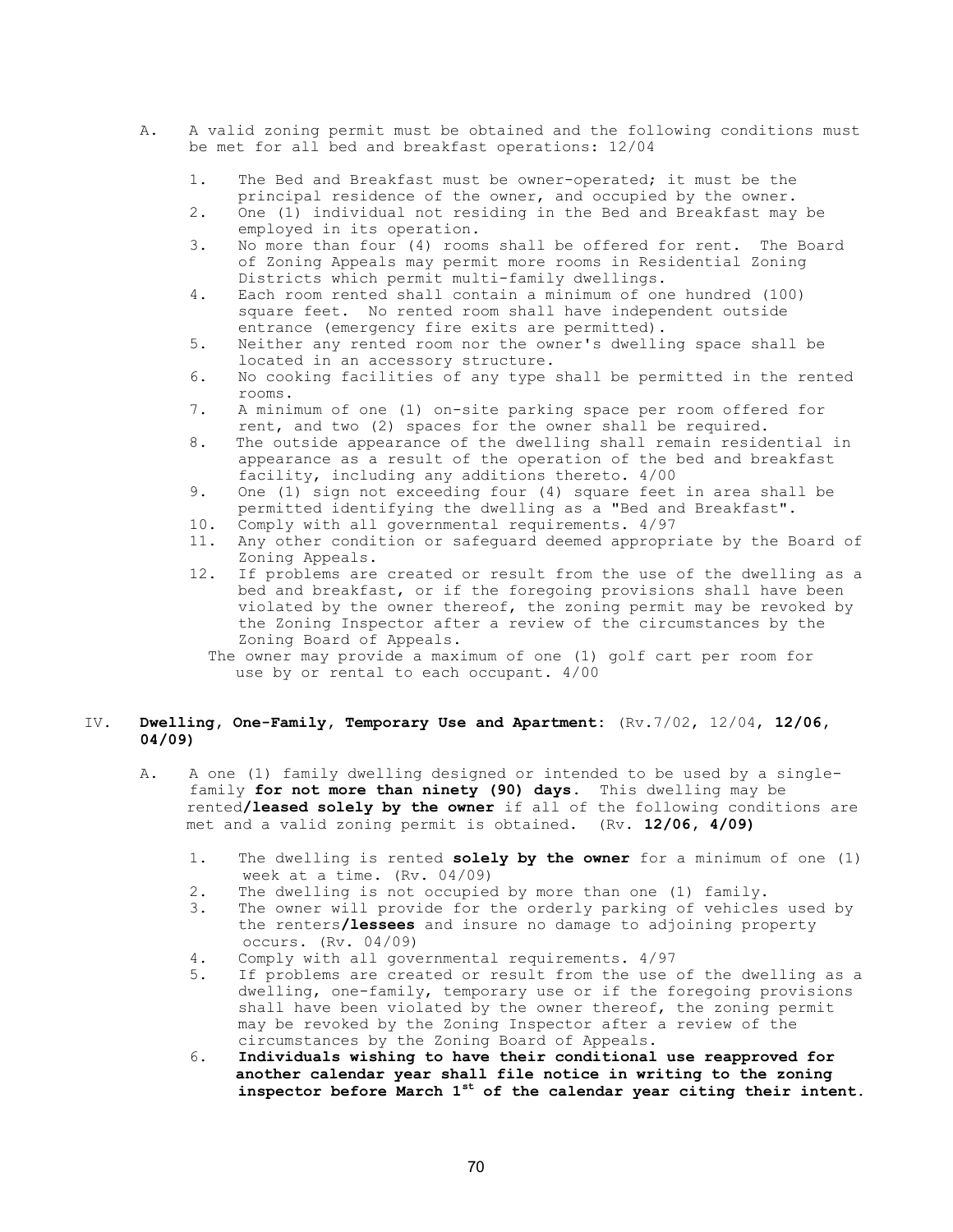All of those individuals with valid permits from the previous calendar year shall be acted upon by the Board of Zoning Appeals in one public hearing. (Rv. 04/09)

 All others will be required to file a new application for a conditional use permit, pay the required fee, and have a separate hearing before the Board of Zoning Appeals. (Rv. 04/09)

#### V. Rental Unit: (Rv.7/02) 12/04

- A. An owner occupied building where a dwelling unit is provided for compensation within the main building. This unit may be rented out if all of the following conditions are met and a valid zoning permit is obtained.
	- 1. The dwelling unit is rented for a minimum of one (1) week at a time.
	- 2. The dwelling unit is not occupied by more than one (1) family.
	- 3. Not more than one (1) dwelling unit may be rented.<br>4. The owner will provide for the orderly parking of
	- The owner will provide for the orderly parking of vehicles used by the renter and insure no damage to adjoining property occurs.<br>5. Comply with all governmental requirements. 4/97
	- 5. Comply with all governmental requirements. 4/97<br>6. If problems are created or result from the use If problems are created or result from the use of the dwelling as a rental unit, or if the foregoing provisions shall have been violated by the owner thereof, the zoning permit may be revoked by the Zoning Inspector after a review of the circumstances by the Zoning Board of Appeals.<br>7. Any other conditions dee
	- Any other conditions deemed necessary by the Zoning Board of Appeals.
- VI. Home Occupation: 4/00 12/04 12/06
	- A. The use of a part of a single-family dwelling or accessory building containing not more than twenty-five (25) percent of the floor area or 600 square feet, whichever is less of the dwelling or accessory building, for pursuits compatible with a domestic household. Such uses include, but are not limited to the following: offices for professionals such as architects, doctors, insurance agents, lawyers, real estate agents, etc.; personal services including barber shops beauty parlors, manicure & pedicure shops, pet grooming, etc.; instructional services such as music, dance, arts & crafts, etc.; babysitting services; studios for artists, musicians, photographers, etc.; workrooms for tailors, dressmakers, carpenters, etc.; and repair services including watch & clock, small appliance, computers, lawnmowers, etc. 12/06

 An occupation wholly within a dwelling unit or accessory building, on the same lot as the residence, requiring a conditional use permit is allowed if the following conditions are met and a valid zoning permit is obtained: 4/97

- 1. No more than three (3) person shall be engaged in such occupation conducted in the dwelling or accessory building.
- 2. Permitted activities shall include the making, servicing or repairing of goods, wares, or merchandise or the providing of goods or services for hire or gain.
- 3. The use of the dwelling unit for the home occupation shall be clearly incidental and subordinate to its use for residential purposes by its occupants.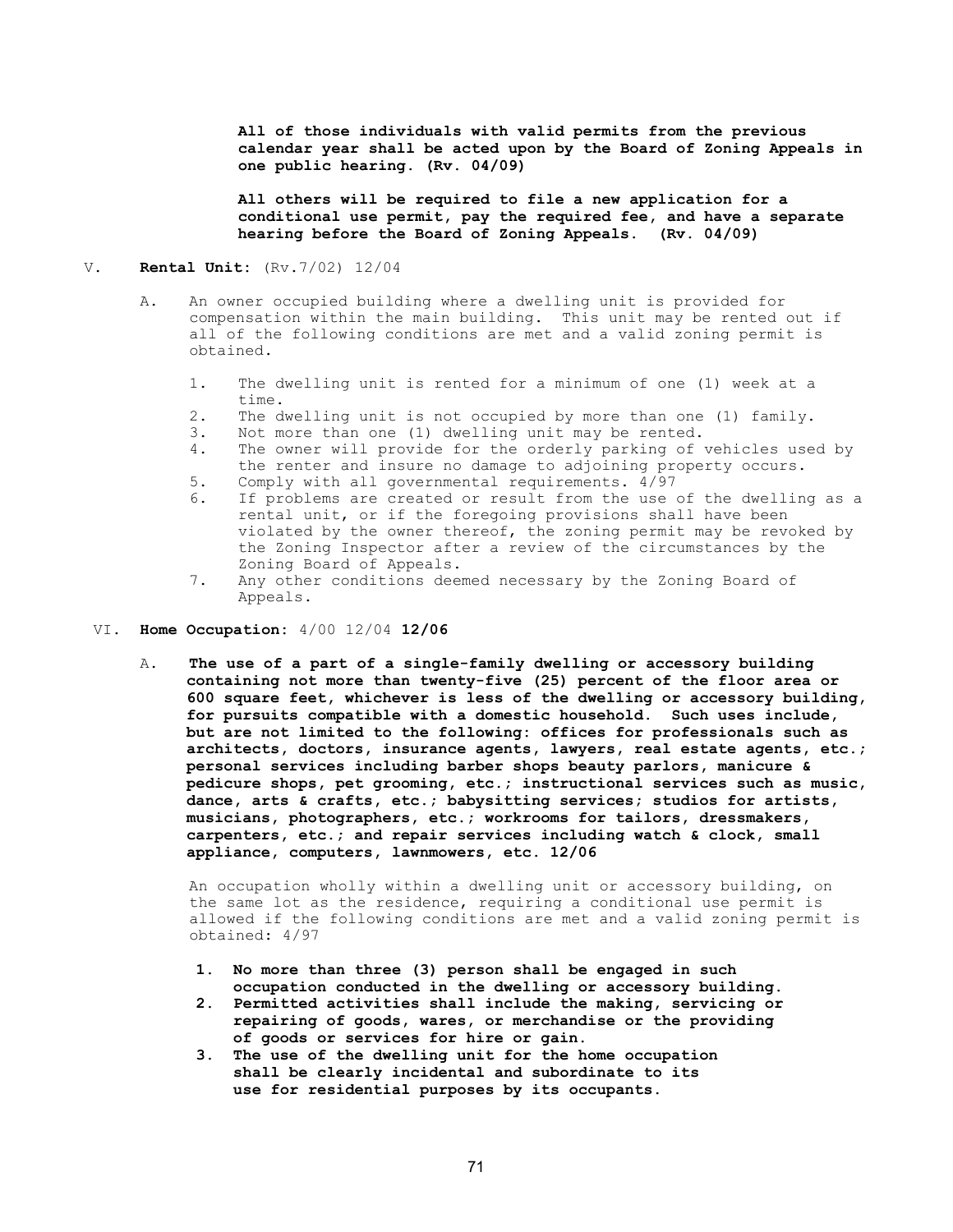- 4. There shall be no change in the outside appearance of the building or premises or other visible evidence of the conduct of such home occupation other than one (1) sign as permitted by Section 8 of this Resolution;
- 5. No external storage of goods or materials outside of the dwelling or garage shall be permitted;
- 6. No traffic shall be generated by such home occupation in greater volumes than would normally be expected in a residential neighborhood and any need for parking generated by the conduct of the home occupation shall be met using off-street parking;
- 7. No equipment or process shall be used in such home occupation which creates noise, vibration, glare, fumes, odors, or electrical interference detectable to the normal senses off the lot;
- 8. The home occupation shall not create or become a public nuisance;
- 9. The hours of operation shall commence and conclude as determined by the Board of Zoning Appeals based on the type of home occupation;
- 10. Comply with all governmental requirements; and
- 11. The Board of Zoning Appeals, after due process including at a minimum an investigation by the zoning inspector and a public hearing, shall have the authority to revoke the authorization of the single-family dwelling or accessory building containing 600 square feet or less as a home occupation if any of the above conditions are violated. 12/06

### VII. Boat Dock Rentals: 4/00 12/04

- A. Boat dock rentals are permitted in districts provided a valid zoning permit is obtained and the following conditions are met:
	- 1. Provide for proper disposal of trash.
	- 2. Provide at least one (1) parking space for each thirty (30) feet of lineal seasonal dockage, ninety (90) feet of lineal transient dockage available. 3/93<br>3. Shall not create traffic
	- Shall not create traffic congestion, noise or similar inconvenience to adjoining property owners.
	- 4. Comply with all governmental requirements. 4/97
	- 5. Any other condition deemed necessary by the Board of Zoning Appeals.
	- 6. Accommodations aboard a boat shall not be rented. 3/93
	- 7. If problems are created or result from the renting of docks, or if the foregoing provisions shall have been violated by the owner thereof, the zoning permit may be revoked by the Zoning Inspector after a review of the circumstances by the Zoning Board of Appeals.
- B. Boat dock rentals on an annual basis shall be considered seasonal. Boat dock rentals other than on an annual basis shall be considered transient.

#### VIII. Pond/Retention Pond: 4/00

- A. Ponds are permitted in districts provided the following conditions are met: 4/00
	- 1. A valid zoning permit is obtained.
	- 2. May only be constructed in the rear yard.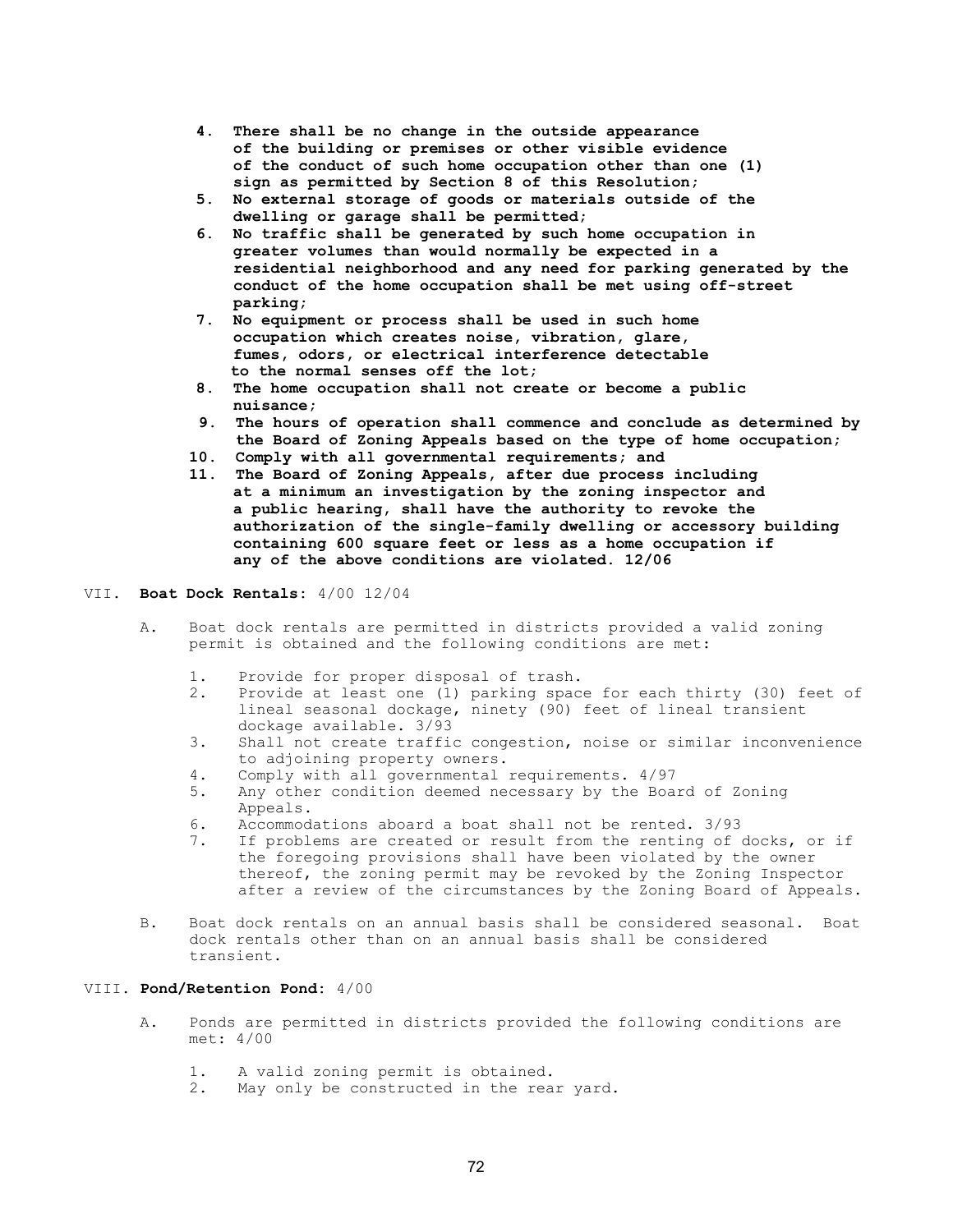- 3. Depth may not exceed fifteen (15) feet.
- 4. Occupy no more than thirty (30%) of the lot on which it is constructed.<br>5. A minimum of
- 5. A minimum of twenty-five (25) foot side yard and thirty-five (35) foot rear yard setbacks measured from the waters edge.
- 6. Be surrounded by earthen levy or bunker to a height not to exceed six (6) feet or less than three (3) feet above the average surrounding finished grade.
- 7. Be fenced to a height not to exceed four (4) feet above the average surrounding finished grade.
- 8. Meet the design specifications for ponds of the Ottawa County Soil and Water Conservation District. Be inspected by and receive written confirmation of inspection by the District Program Administrator.
- 9. Comply with all governmental requirements.  $4/97$

## IX. Other Categories: 4/00

- A. The following categories also require zoning permits and must comply with all state and governmental requirements.
	- 1. Airplane storage rental sites.
	- 2. Hotels.
	- 3. Motels.
	- 4. Motor vehicle storage rental sites.
	- 5. Motorized land or water vehicle rental.
	- 6. Non-motorized land or water vehicle rental.

## X. Special Events: 4/00

- A. All special events require a Special Event Permit and are subject to the following conditions:
	- 1. The special event shall not last longer than seven (7) days, nor occur more than once in each calendar year.<br>2. The special event will not create a level of
	- The special event will not create a level of noise which will interfere with the normal living conditions of adjoining property owners.
	- 3. The required and necessary facilities for the special event such as restrooms, parking and the like are available in adequate amounts
	- for the type of special event planned.<br>4. The special event will not interfere w The special event will not interfere with the traffic flow and the public's safety.<br>5. Comply with all
	- 5. Comply with all governmental requirements. 4/97
	- 6. Other conditions which the Board of Zoning Appeals feels are necessary to protect the public's health, safety and welfare shall be imposed.

## XI. Flammable Fluids & Gas Storage 4/00

- A. The storage of all flammable fluids and gases must be meet or exceed the current standards as set forth by the National Fire Protection Association (N.F.P.A.)
- B. The maximum water capacity per container of liquefied petroleum gases and the number of containers by district shall not exceed the following.
	- 1. Residential Districts: Two thousand (2,000) gallons total capacity, contained in no more than two (2) tanks, not to exceed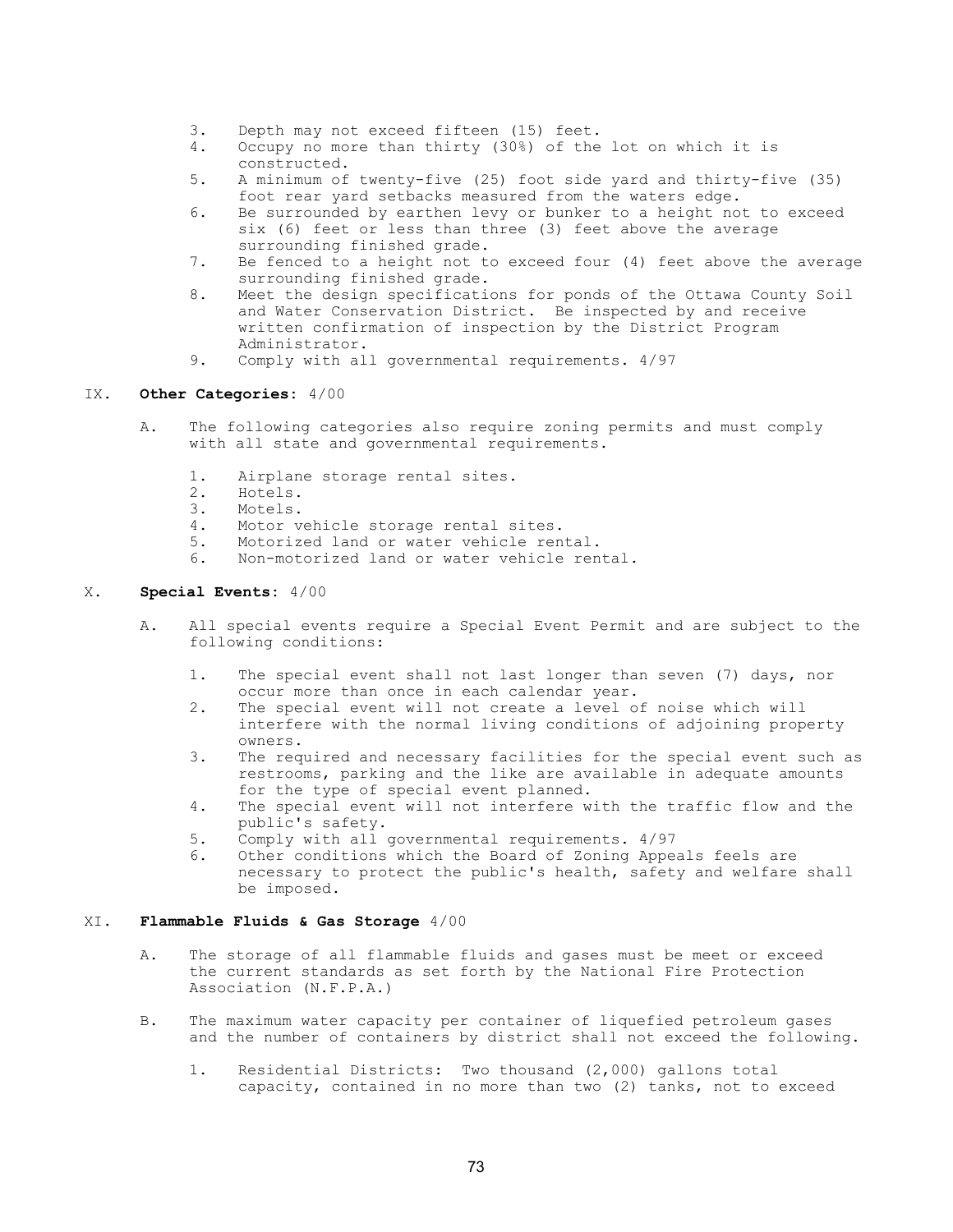one thousand (1,000) gallons each. Containers having a water capacity of one hundred (100) pounds or less are exempt from the two (2) container limit.

- 2. Other Districts: Three thousand (3,000) gallons total capacity, contained in no more than three (3) tanks, not to exceed one thousand (1,000) gallons each. Containers having a water capacity of one hundred (100) pounds or less are exempt from the three (3) container limit. Facilities in the Industrial District, utilized as a propane storage facility for resale, shall be exempt from these requirements.
- 3. Storage tanks may not be kept on lots which are not contiguous to the lot on which the fuel is to be consumed.

## XII. Mini Storage Buildings 4/97 & 4/00

- A. Mini storage buildings are permitted in certain Districts provided a valid zoning permit is obtained and the following requirements are met.
	- 1. The building use is for rental to the public for storage of non-hazardous personal goods. Outside storage on the property is not permitted.
	- 2. The building shall not be more than twenty (20) feet in height nor more than forty (40) feet in depth, with separate storage spaces of not more than two hundred (200) square feet each.
	- 3. No living quarters shall be maintained nor any business/manufacturing practices allowed within the building, or on the property.
	- 4. The building may not contain within, natural gas/propane, water, electricity, or other similar utilities.
	- 5. Exterior security illumination may be permitted but shall be shaded so as to not to project onto adjoining property or thoroughfares.
	- 6. Access to the building shall be limited to the hours between 7:00 a.m. and 9:00 p.m. local time and no equipment shall be used which creates noise, vibration, glare, fumes, odors, or electrical interference.
	- 7. The building must comply with all government requirements.
	- 8. If problems are created or result from the use of the building by its renters or owners, or if the foregoing provisions shall have been violated by the owner, a citation may be issued and/or the zoning permit may be revoked by the Zoning Inspector.

#### XIII. Adult Sexually Oriented Business 4/00

1. This requirement establishes reasonable and uniform regulations to prevent any deleterious location and concentration of sexually oriented businesses within the Township. This requirement has neither the purpose or effect of imposing a limitation or restriction on the content of any communicative materials, including sexually oriented materials. Similarly, it is not the intent nor effect of this requirement to restrict or deny access by adults to sexually oriented materials protected by the First Amendment or to deny access by the distributors or exhibitors of sexually oriented entertainment to their intended market. Neither is it the intent nor effect of this requirement to condone or legitimize the distribution of obscene materials. 4/00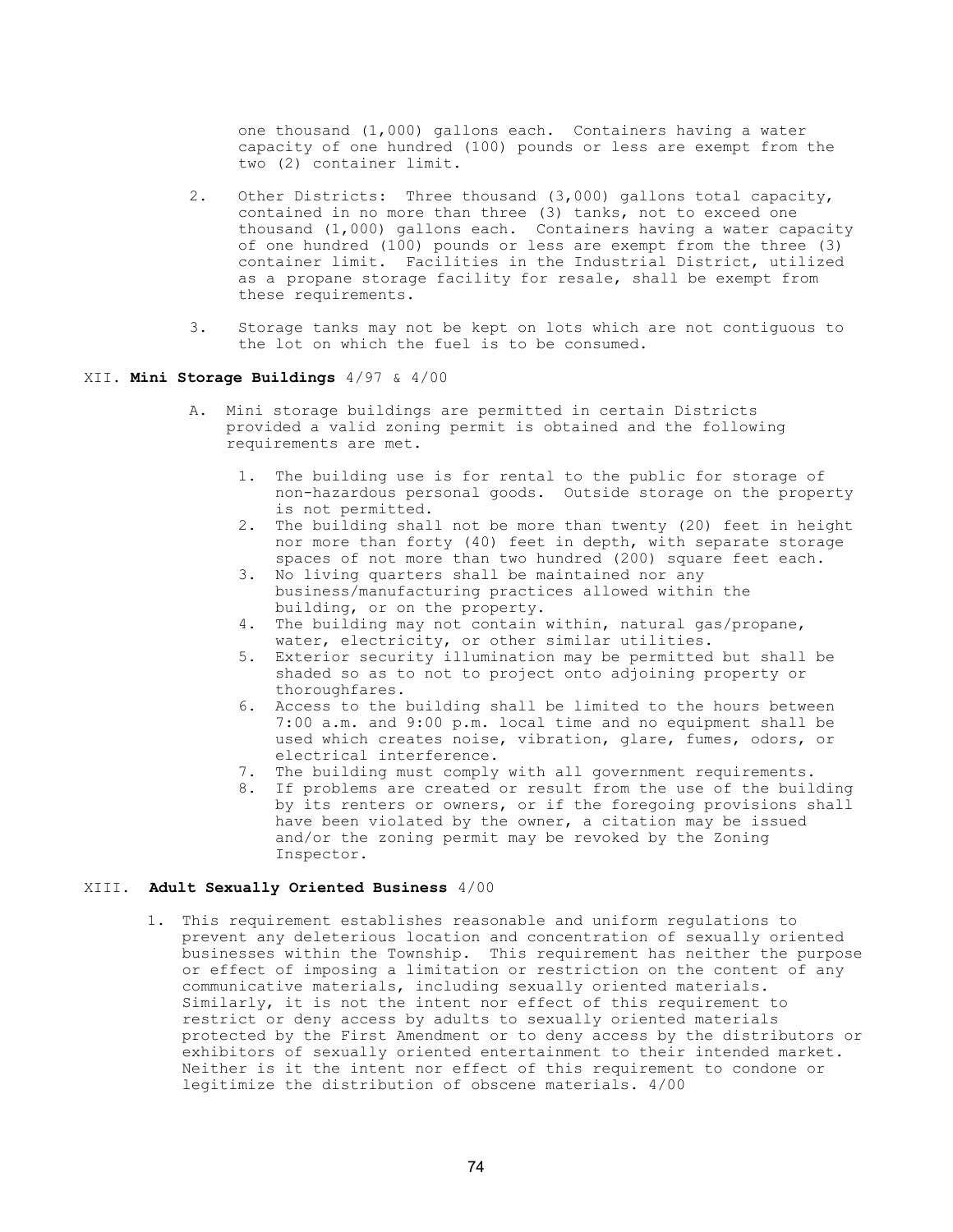- 2. Such uses shall be permitted subject to the following conditions as well as those addressed in Section 6. 4/00
	- a. The applicant shall file in writing a report containing the following information: 4/00
		- 1. The address where the sexually oriented business is operated or is to be operated. 4/00
		- 2. The status of the applicant as an individual, partnership, or limited partnership, domestic or foreign corporation, or other entity; the full name, residence address, date of birth, and social security number of the applicant or the person applying on behalf of a partnership, corporation or other entity. If the applicant is a partnership or limited partnership, the name of the partnership the status of the partnership as a general or limited partnership; the state or other jurisdiction under which it is organized; the address of its principal office in Ohio; its federal identification number; the name and address, date of birth, and social security number of each partner; and the status of each partner as a general or limited partner. If the applicant is a corporation, the name of the corporation; the state or other jurisdiction under which it is organized; the address of its principal office; the address of its principal office in Ohio; its federal identification number; the name and address of its statutory agent in Ohio; and the full name, residence address, date of birth, and social security number of each stockholder holding more than two percent of the applicant's stock. If any shareholder is a corporation or a general or limited partnership, the same information shall be included for such shareholder as is required for an applicant that is a corporation or general or limited partnership. 4/00
		- 3. The application must contain the address where the sexually oriented business is to be located and shall be accompanied by a sketch or diagram showing the configuration of the premises, including a statement of total floor space occupied by the business. The sketch or diagram need not be professionally prepared, but must be drawn to a designated scale or drawn with marked dimensions of the interior of the premises to an accuracy of plus or minus six inches. 4/00
- 4. Applicants for a permit under this section shall have a continuing duty to promptly supplement application information required by this section in the event that said information changes in any way from what is stated on the application. The failure to comply with said continuing duty within thirty (30) days from the date of such change, by supplementing the application on file with the Township, shall be grounds for revocation or non-renewal of a permit. 4/00
	- 5. Any other information determined by the Board to be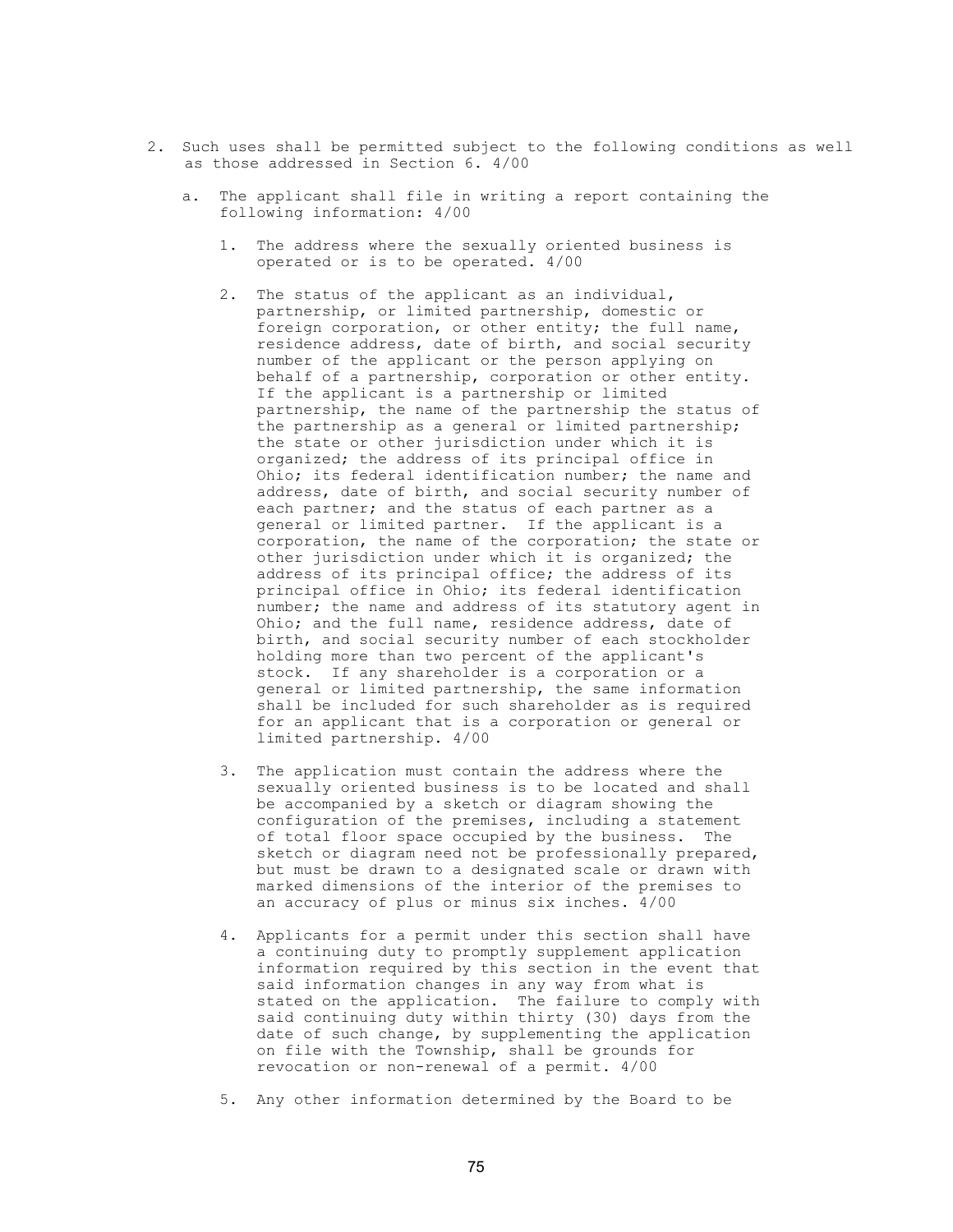necessary. 4/00

- 3. In addition, such uses shall be permitted subject to the following conditions: 4/00
	- Adult sexually oriented business uses shall be located at least one thousand five hundred (1,500) feet from any church, child day care center, library, public park, public or private school, social service facility, neighborhood center, or amusement arcade. 4/00
	- b. Adult sexually oriented business uses shall be located at least one thousand (1,000) feet from any boundary of any residential district in an abutting local unit of government. 4/00
	- c. Adult sexually oriented business uses shall be located at least one thousand (1,000) feet from any other adult entertainment uses. 4/00
	- d. Adult sexually oriented uses shall be located at least one thousand (1,000) feet from a bar, tavern, or other business serving or selling liquor, beer, wine, or other alcoholic beverages. 4/00
- 4. A permit or license issued under this section to an adult sexually oriented business shall expire one year after the date of issuance. An application for a renewal permit shall be filed not later than forty-five (45) days of the expiration of the permit. An application for renewal shall be acted upon within thirty (30) days of receipt of the application. The information contained with the initial application for a permit and the supplementary information stated above shall be used to determine whether or not to renew a permit. Each permit for an adult sexually oriented business shall contain the name of the applicant, the address of the adult sexually oriented business and the expiration date of the permit. 4/00

## XIV. Low Impact Wind Powered Electric Generator subject to the following conditions: 12/06

- 1. The proposed wind powered electric generator/windmill shall be a distance of at least 125% of the height of the total structure to any property line, off-site residence or building, and public or private road right-of-way.
- 2. The maximum tower height shall not exceed one hundred and fifty (150) feet.
- 3. The noise level measured at the closest off-site residence shall not exceed 60 DBA.
- 4. The maximum light used for or on the structure is a low intensity red light as defined by the Federal Aviation Administration.
- 5. The wind powered electric generator/windmill shall have a rated capacity of not more than 100 KW.
- 6. The wind powered electric generator/windmill shall only service one residence.
- 7. All necessary township and County permits shall be obtained. 12/06

XV. High Impact Wind Powered Electric Generator subject to the following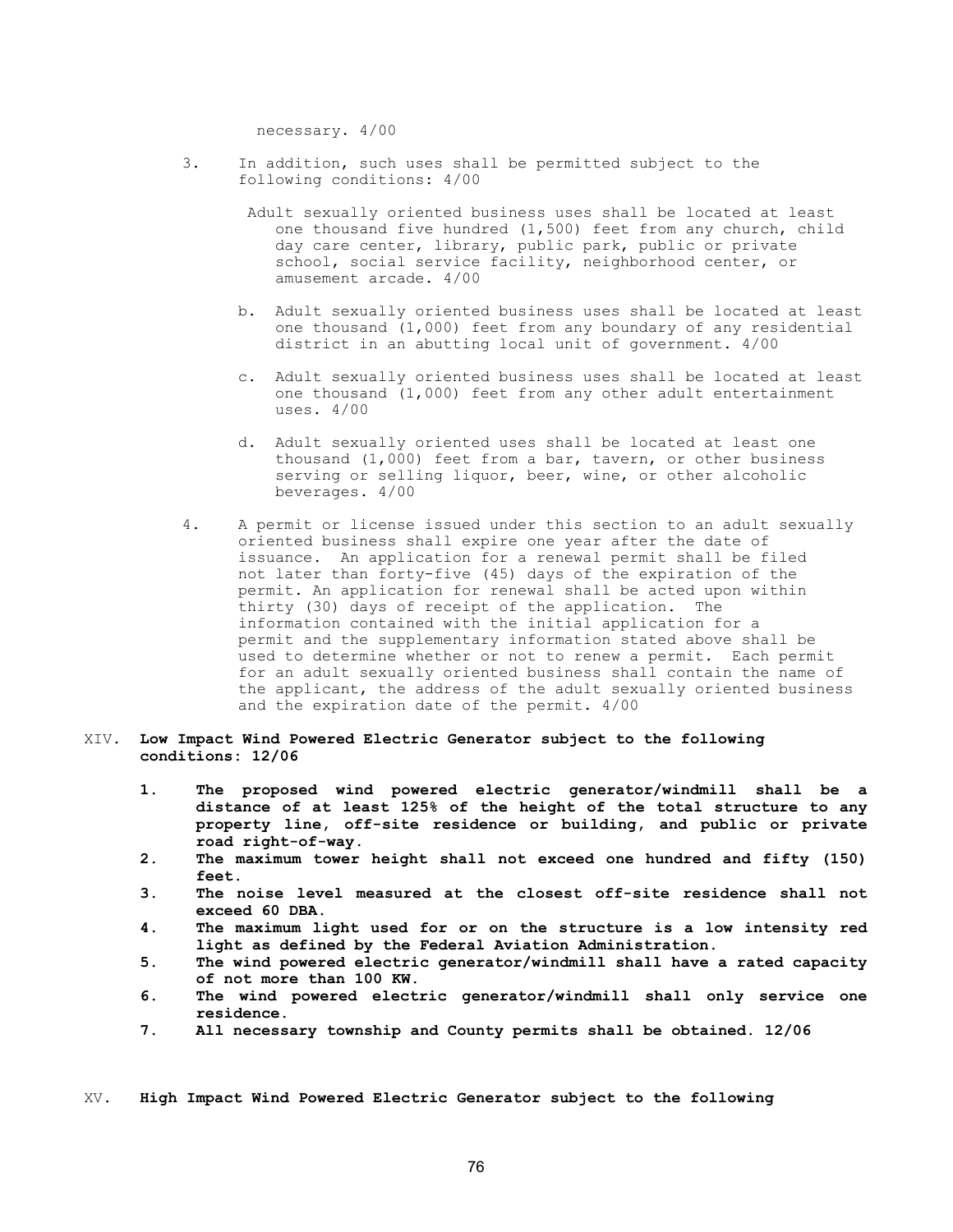conditions: 12/06

- 1. The proposed wind powered electric generator/windmill shall be a distance of at least 150% of the height of the total structure to any property line, off-site residence or building, and public or private road right-of-way.
- 2. The maximum lighting used for or on the structure is a low intensity red light as defined by the Federal Aviation Administration.
- 3. The wind powered electric generator/windmill shall have a rated capacity of more than 100 kW.
- 4. All high impact wind powered electric generator/windmill locations must be pre-approved by that e U.S. Department of Fish and Wildlife and the Ohio Department of Natural Resources based upon their determination on the impact that the proposed windmill will have on eagles, wildlife, and migratory birds.
- 5. All necessary township and County permits shall be obtained. 12/06
- XVI. Dwelling, Employee Housing: A one-family dwelling designed or intended for occupancy by one (1) family but to be used by employees of the owner of a business located in Put-in-Bay Township. This dwelling may be rented by the owner if all of the following conditions are met and a valid zoning permit is obtained: 08/10
	- 1. The dwelling is rented to employees for a minimum of ninety-one (91) consecutive days.
	- 2. The dwelling is not occupied by more than five (5) employees at any one time.
	- 3. The owner will provide for the orderly parking of four (4) vehicles used by the employees and insure no damage to adjoining property.
	- 4. Comply with all governmental requirements.<br>5. If problems are created or result from the
	- If problems are created or result from the use of the dwelling as a Dwelling, Employee Housing use or if the foregoing provisions shall have been violated by the owner thereof, the zoning permit may be revoked by the Zoning Inspector after a review of the circumstances by the Board of Zoning Appeals. 08/10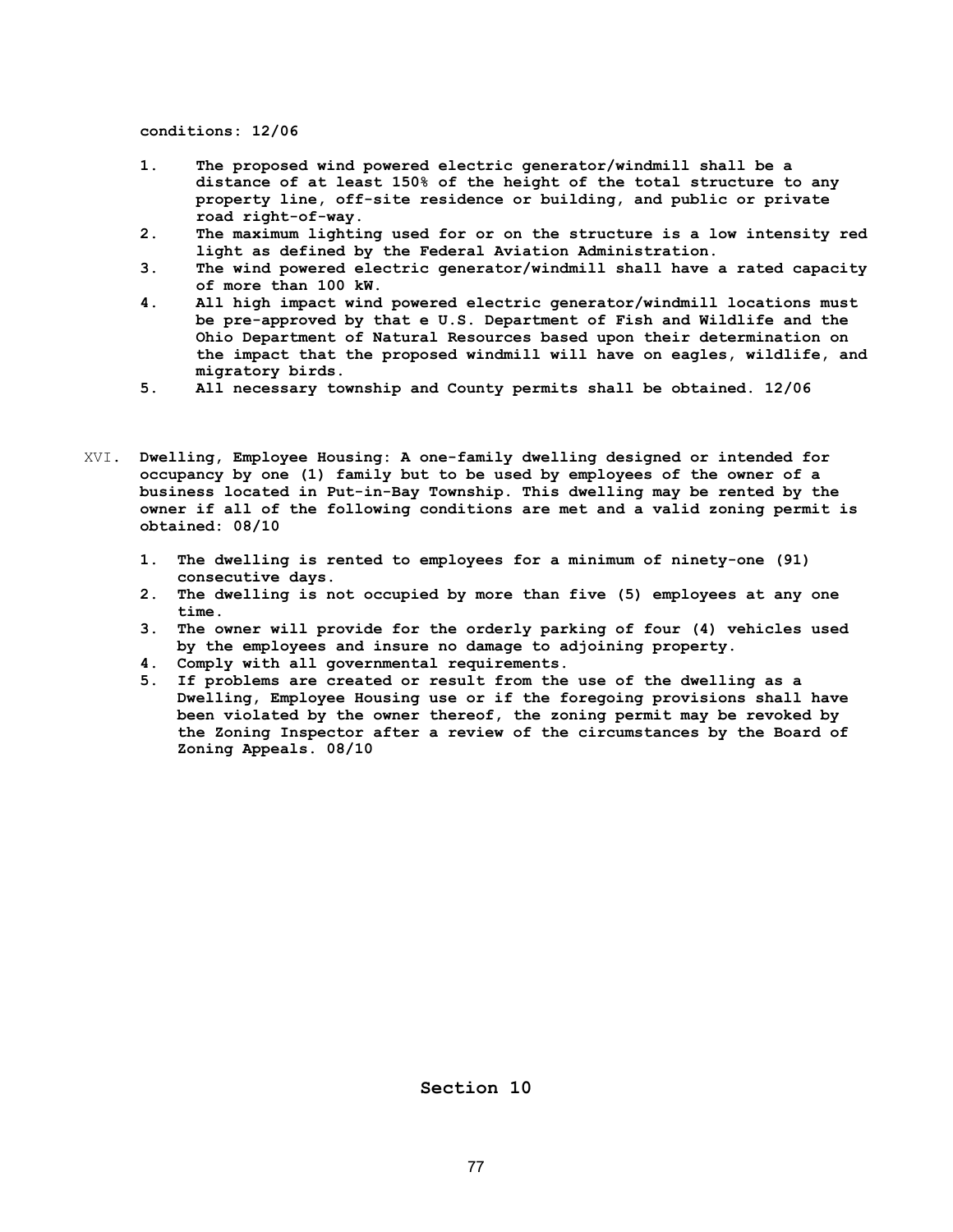## Administration

#### I. Enforcement of Regulations.

- A. Zoning Inspector: This Zoning Resolution shall be administered and enforced by a Zoning Officer or his designated representative who shall be appointed by the Township Trustees as is prescribed by Section 519.16 Ohio Revised Code, and is hereby empowered:
	- 1. Certificate of Zoning Compliance: To issue Zoning Certificates, Special Event, Temporary Uses and Zoning Permits according to the provisions of Section 10,I,B when these regulations have been followed to or refuse to issue the same in the event of non compliance.<br>2. **Collection**
	- Collection of Fees: To collect the designated fees as set forth in the current fee schedule for Zoning Certificates, application for amendment or changes, Appeal or Conditional Use, Special Event, Temporary Use and Zoning Permits.<br>3. **Making and Keeping Records:** To m
	- Making and Keeping Records: To make and keep all records necessary and appropriate to the office, including record of the issuance and denial of all Certificates of Zoning Compliance and of receipt of complaints of violation of this Zoning Resolution and action taken on the same.
	- 4. Inspection of Building or Land: To inspect any building or land to determine whether any violations of this Zoning Resolution have been committed or exist.<br>5. **Enforcement:** To enforce
	- Enforcement: To enforce this Zoning Resolution and take all necessary steps to remedy any condition found in violation by ordering in writing the discontinuance of illegal uses or illegal work in progress, and may request the Ottawa County Prosecuting Attorney to commence appropriate action.
	- 6. Advise Zoning Commission: To keep Put-in-Bay Township Zoning Commission advised of all matters other than routine duties pertaining to the enforcement of this Zoning Resolution and to transmit all applications and records pertaining to supplements and amendments. The Zoning Inspector shall make monthly reports to the Trustees which document all actions taken during that period of time. Copies of the report shall be given to the Zoning Commission and the Board of Zoning Appeals.
	- 7. Advise Board of Appeals: To keep the Board of Zoning Appeals advised of all matters pertaining to Conditional Use Permits, Appeals or Variances and to transmit all applications and records pertaining thereto.<br>8. **Conflict of Interes**
	- Conflict of Interest: The Zoning Inspector shall not officially represent any applicant at any public hearing. If the Zoning Inspector is involved with the property in question as an agent, it shall be so noted in the minutes of the hearing.

 An Assistant Zoning Inspector shall be appointed by the Township Trustees. The Assistant Zoning Inspector shall perform as enforcement officer of the zoning resolution in the event of the unavailability of the Zoning Inspector. (Rv.7/02)

B. Zoning Certificates and Permits: The Board of Township Trustees shall adopt a system of Zoning Certificates and Permits, and may establish and collect reasonable fees therefore, and may amend such fees or adopt new fees, from time to time when necessary.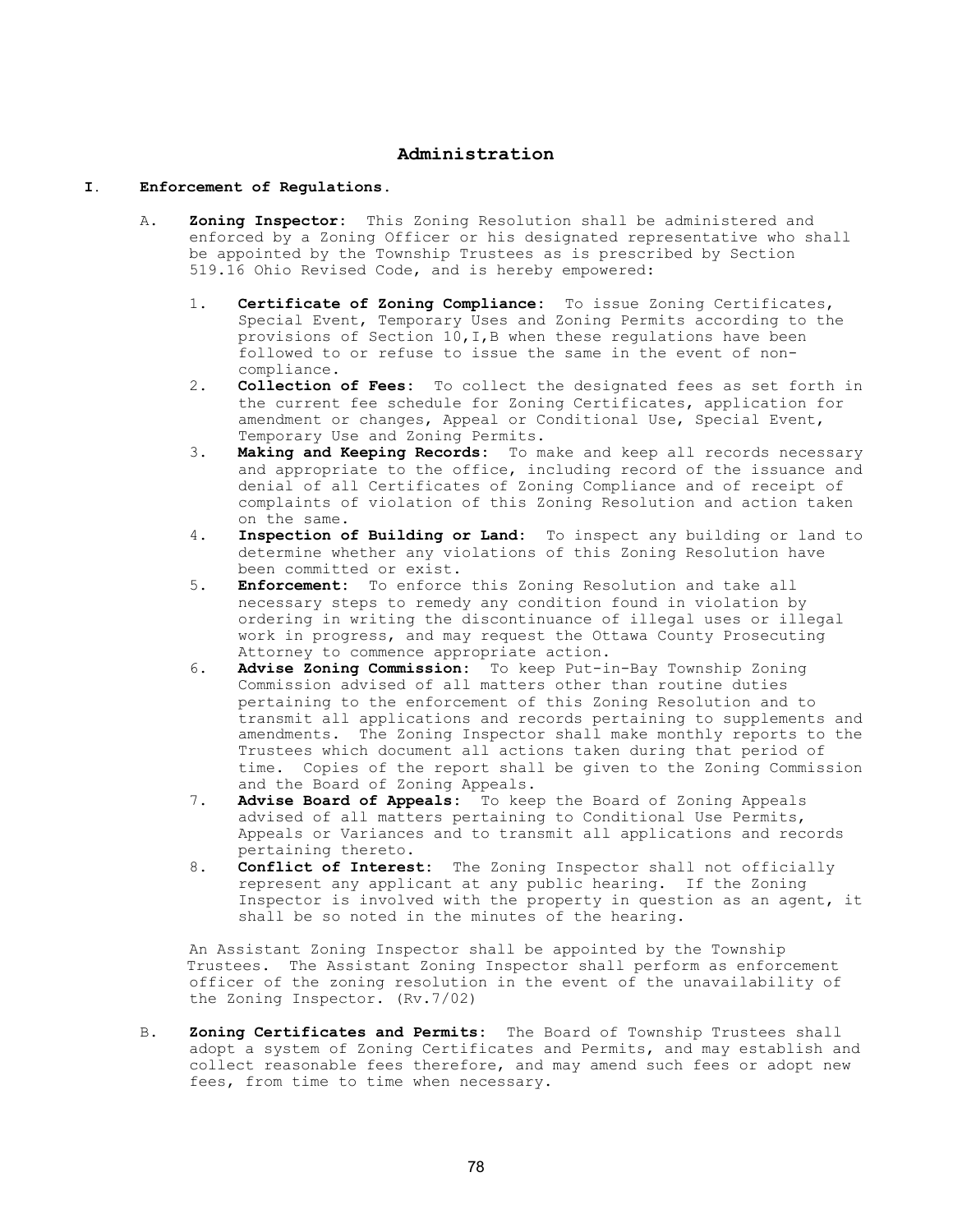No unoccupied or vacant land shall hereafter be changed in its use in whole or part, including any structure as defined by this Resolution, until the Certificate of Zoning Compliance shall have been issued by the Zoning Inspector. No existing or new building shall hereafter be changed in its use in whole or in part until the Certificate of Zoning Compliance shall have been issued by the Zoning Inspector. This section shall in no case be construed as requiring a Certificate of Zoning Compliance in the event of a change in ownership or tenancy only, without a change in use or intended use, providing that no structural alterations or additions are proposed for building.

- 1. Requirements: No person shall locate, erect, construct, convert, add to, moved or structurally alter any building or structure within the Township, or make any change of nonconforming use, without obtaining a Zoning Certificate. No Zoning Certificate shall be issued unless the plans for the proposed building or structure fully comply with the zoning regulations.
- 2. **Applications:** Written application for a Zoning Certificate shall be made to the Township Zoning Inspector. Accurate information shall be supplied by the applicant, with regard to size and location of the lot, the size and location of the buildings and structures proposed or existing on the lot, the dimensions of all yards and open spaces; also, other information necessary for the enforcement of this Resolution, are requested.
- 3. Certificate: Every Zoning Certificate shall state the building, or the proposed use of a building or of land, complies with all provisions of this Resolution. If all of these provisions are met, the Zoning Certificate shall be issued within ten (10) days of the date of application.
- 4. Building Permit: No building permit for the extension, erection or alteration of any building shall be applied for before an application for a certificate of Zoning Compliance has been made and until such certificate is approved.
- 5. If the work described in any Zoning Certificate/permit, including a variance, has not begun within one (1) year from the date of issuance thereof, said permit will expire; it shall be revoked by the Zoning Inspector; and written notice thereof shall be given to the person affected. If the work described in any zoning permit has not been completed within two (2) years to the date of issuance thereof, said permit shall expire and be revoked by the Zoning Inspector and written notice shall be given to the person affected, together with notice that further work as described in the cancelled permit shall not proceed unless and until a new zoning permit has been obtained or an extension is granted by the Zoning Board of Appeals. If a new zoning permit or extension is not obtained within two and one-half (2.5) years of date of issuance, the unfinished structure must be removed, at the owners expense, within the succeeding six (6) months. 4/97

## C. Enforcement and Penalties for Violation:

- 1. Enforcement: This Resolution shall be enforced by the Township Zoning Inspector. In no case shall a Zoning Certificate be issued if the building or use would be in violation of any of the provisions of this Resolution.
- 2. Penalty for Violation of Zoning Resolution: Any person violating any provision of any part of this Zoning Resolution, or who shall violate or fail to comply with any order made thereunder; or who shall falsify plans or statements filed thereunder; or who shall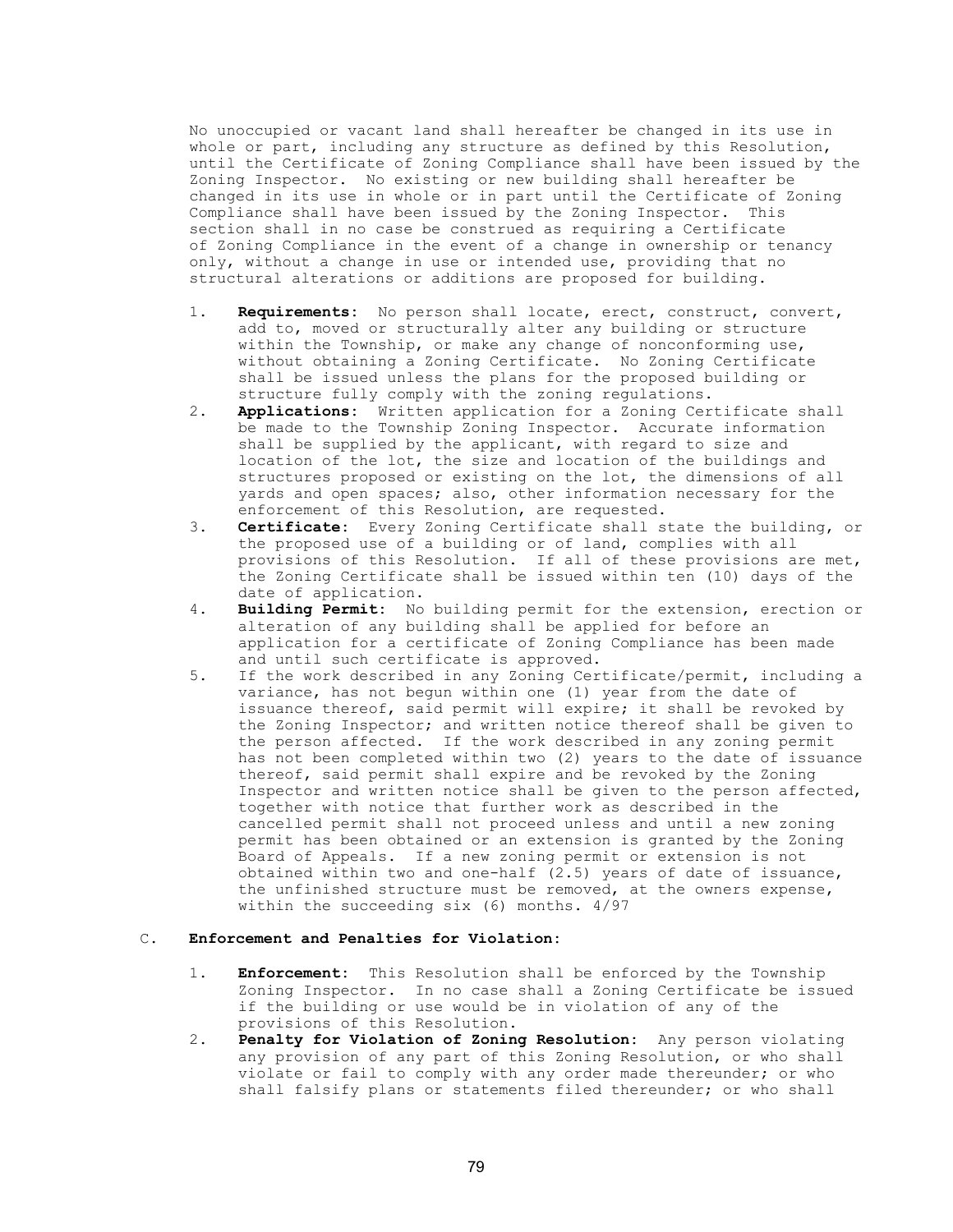continue to work upon any structure after having received written notice from the Zoning Inspector to cease work, shall be guilty of a misdemeanor, and subject to the penalty provided in Section 519 Ohio Revised Code.

Section 11

Zoning Commission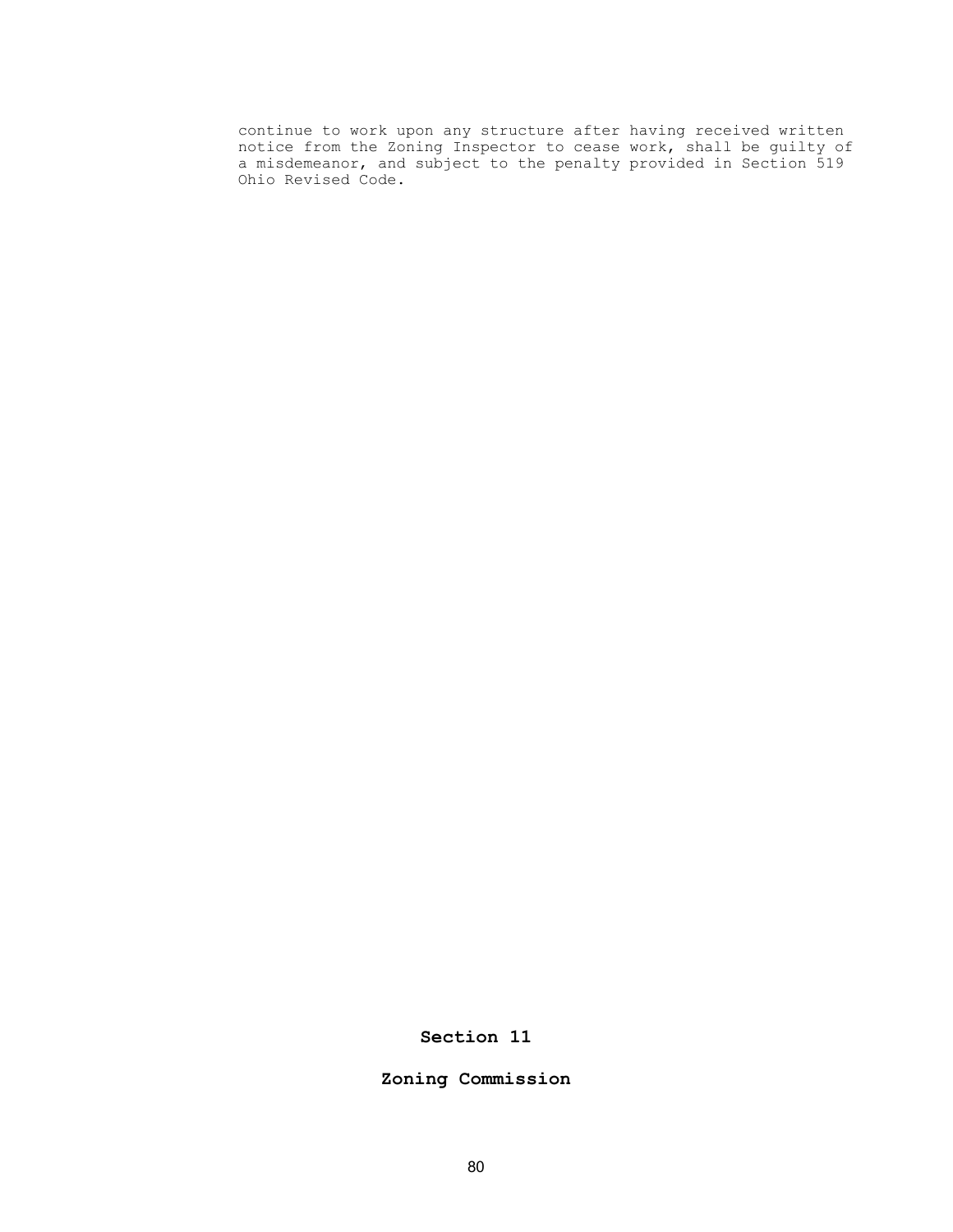#### I. Membership:

- A. The Zoning Commission, hereafter called the Commission, shall be appointed by the Board of Township Trustees and shall consist of five (5) members (none of whom shall be concurrently appointed as a member of the Board of Zoning Appeals) who are residents of the unincorporated area of the Township.
- B. Of the five (5) members of the Commission,
	- 1. One (1) shall serve until the first Monday of the second January following the appointment.
	- 2. One (1) shall serve until the first Monday of the third January thereafter;<br>3. One (1) sha
	- One (1) shall serve until the first Monday of the fourth January thereafter;
	- 4. One (1) shall serve until the first Monday of the fifth January thereafter;<br>5. One (1) sha
	- One (1) shall serve until the first Monday of the sixth January thereafter;

 Their successors shall be appointed on the expiration of their respective terms to serve five (5) years. Each member shall serve until his successor is appointed and qualified. The Board of Township Trustees may remove any member for cause, after public hearing, in accordance with the provisions of Section 519.04, Ohio Revised Code. Vacancies shall be filled for the unexpired term of any member whose place becomes vacant.

The Board of Township Trustees may appoint two (2) alternate members to the Township Zoning Commission for terms as designated by the Board of Township Trustees. An alternate member shall take the place of an absent regular member at any meeting of the Zoning Commission according to procedures prescribed by Resolution of the Board of Township Trustees. All alternate members shall meet the same appointment criteria as a regular member. When attending a meeting on behalf of an absent member, the alternate member may vote on any matter on which the absent member is authorized to vote. 4/00

#### II. Rules of the Commission:

- A. The Commission shall by majority vote of its members elect a Chairman, Vice Chairman and a Secretary, who shall occupy such offices until their successors are duly elected at the next annual meeting of the Commission, which shall be held during the month of January of each year.
- B. Meeting of the Commission shall be at the call of the Chairman and at such other times as the Commission may determine. The Commission shall keep minutes of its proceedings showing the vote of each member upon each question, and of each member's absence or failure to vote, and shall keep records of every official action. Every rule or regulation, every amendment or repeal thereof, and every order, requirement, decision, or determination of the Commission shall be filed in the office of the Commission and shall be a public record.
- C. If any member of the Commission is absent for four (4) consecutive meetings he may be considered, at the option of the Chairman to have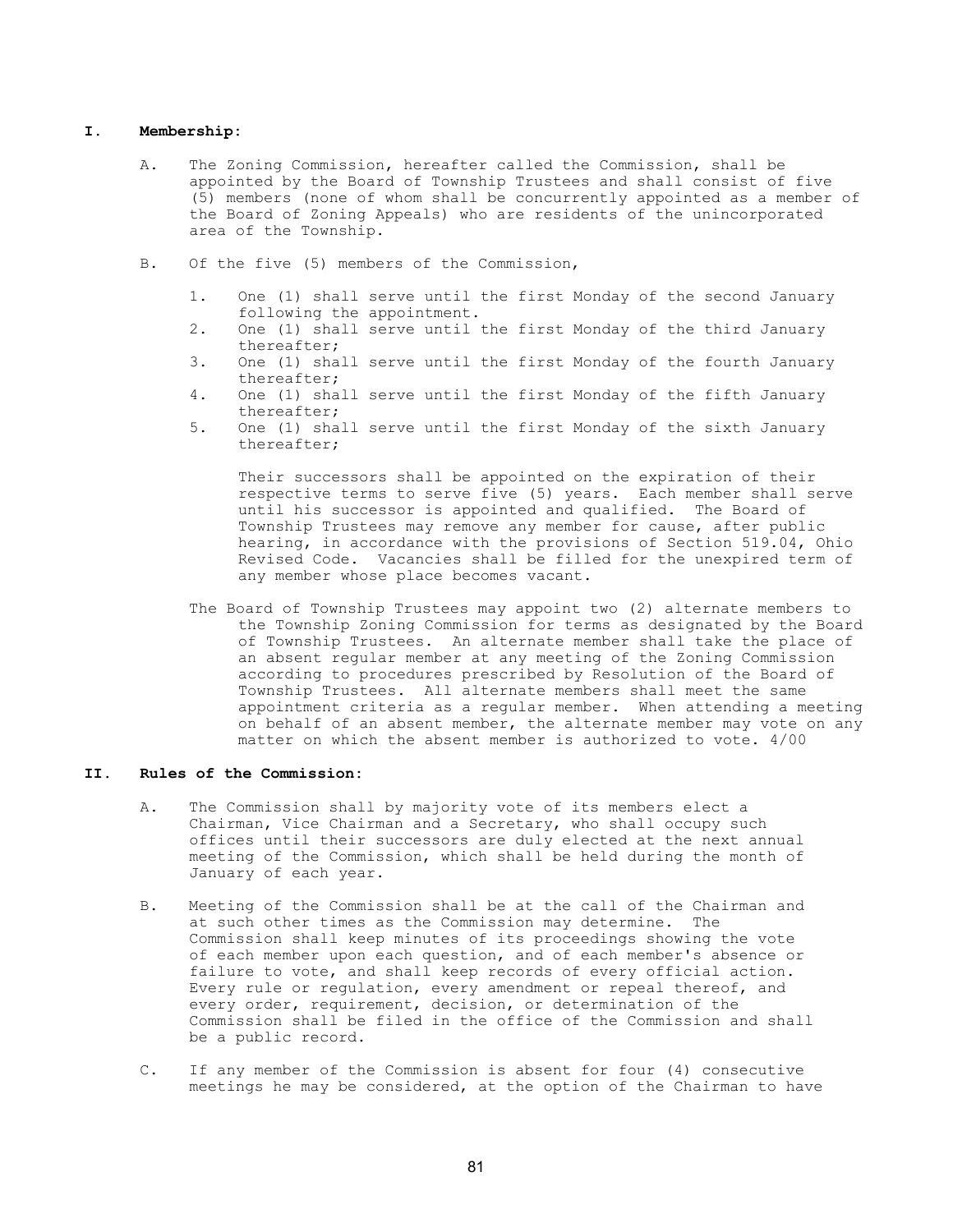resigned and the Chairman may request the Board of Township Trustees to appoint a replacement.

 D. All meetings shall be conducted in accordance with Roberts Rules of Order, Newly Revised, except as otherwise provided in these rules and regulations. A quorum shall consist of three (3) members of the Commission which shall be the minimum number permitted to conduct business. An affirmative vote of a majority of the members in attendance shall be required for action. Failure of an item to receive a majority vote shall constitute disapproval. When a quorum is lacking, staff shall postpone or cancel items requiring a vote and may proceed with items presented for information only. 4/97

#### III. Powers and Duties of the Commission:

- A. Prepare the Zoning Resolution recommended for the unincorporated area of the Township and hold the required public hearings as required by Section 519.06.
- B. Amendments or Supplements to Zoning Resolution:
	- 1. Change or Amendment by Put-in-Bay Township Trustees: The Township Trustees may change or amend the text of this Zoning Resolution or the Zoning District Map.
		- a. Initiation by Resolution: Proposed changes or amendments may be initiated by the Township Trustees by Resolution or by motion of the Township Zoning Commission.
		- b. Initiation by Application: Proposed changes or amendments may be initiated by one or more owners or lessees of land within the area that is proposed to be changed by amendment of the Zoning District Map or by one or more owners or lessees of land to be affected by change or amendment of other provisions of this Zoning Resolution.
	- 2. Initiation of Action by Owner or Lessee of Land: Two (2) copies of a provided application form shall be filed with the Zoning Inspector, together with the fee specified in subparagraph (b) below. Such determination relates to form only and does not reflect on the substantive merits of any application. 4/00
		- a. **Application:** The application for any proposed change or amendment shall contain:
			- 1. A description or statement of the present and proposed provisions of the Zoning District Map.
			- 2. A legal description by map and text of the property to be affected by the proposed change or amendment.<br>3. A statement of the relation of the proposed chan
			- 3. A statement of the relation of the proposed change or amendment to the general health, safety and welfare of the public in terms of need or appropriateness within the area by reason of changed or changing conditions and the relation to appropriate plans for the area. Also approval by the controlling health agency, and where applicable, the county engineer.
			- 4. A list of owners of property within, contiguous to, directly across the street from, and within two-hundred (200) feet of such area proposed to be rezoned. Such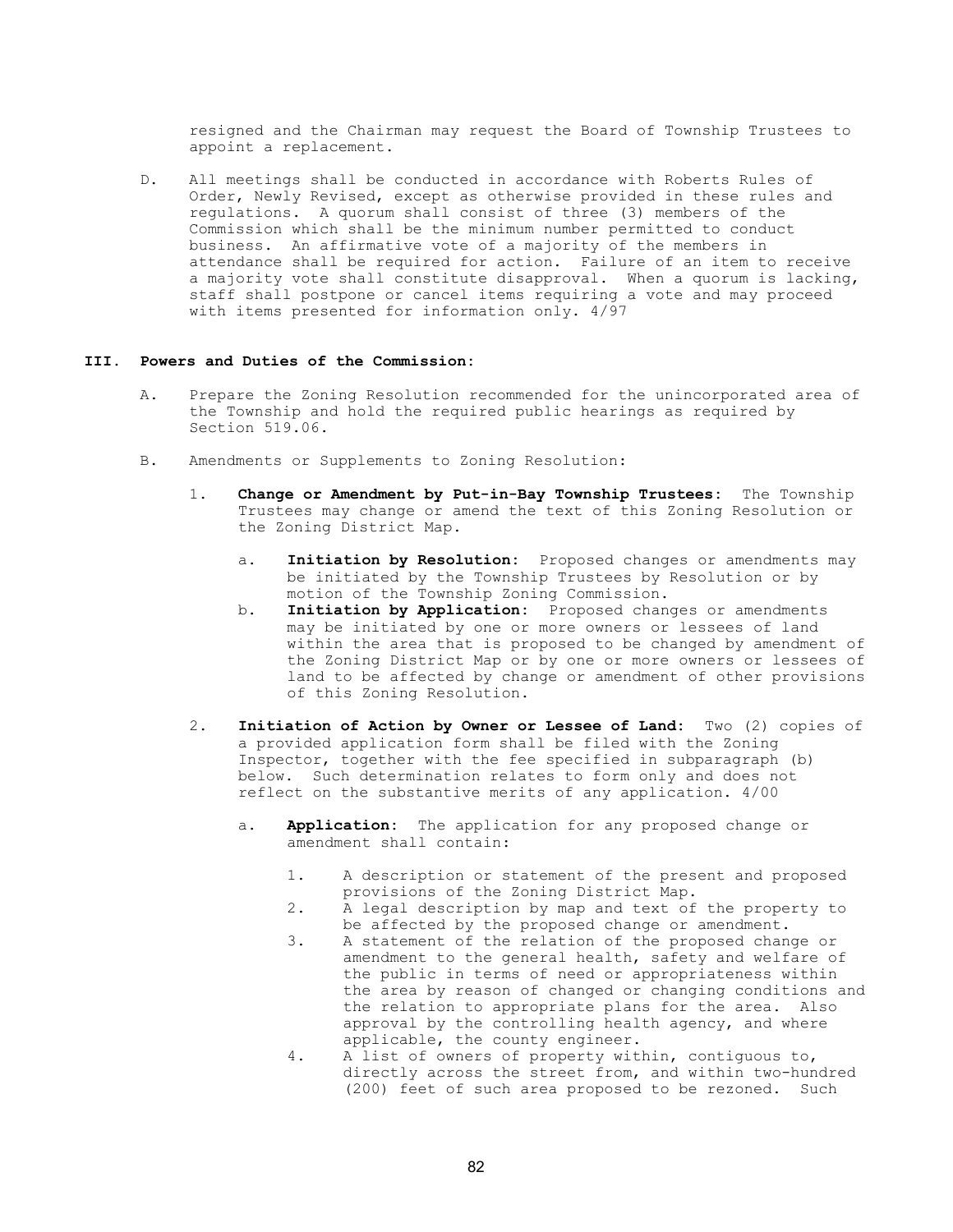list to be in accordance with the Ottawa County Auditor's current tax list, and shall include all owner's addresses.

b. Fees: A fee shall be paid to Put-in-Bay Township for each application for any proposed change or amendment to cover the necessary administrative and advertising costs. Reference the current fee schedule, available from the Township Clerk or Zoning Inspector.

## 3. Procedure for Consideration of Proposed Change or Amendment:

- a. Establishment of Public Hearing: The Put-in-Bay Zoning Commission, upon the certification of a resolution by the Trustees, or the adoption of a motion by the Zoning Commission, or the filing of an application by a property owner(s), shall set a date for a public hearing. Said hearing may not be sooner than twenty (20) days after the filing of said application or the passage of said resolution by the Trustees or Zoning Commission and can not be later than forty (40) days from said date.
- b. Written Notice: Written notice of the public hearing shall be mailed by first class mail by the Zoning Commission at least ten (10) days before the date of the public hearing to all property owners within, contiguous to, and directly across the street and within two hundred (200) feet from such area proposed to be rezoned as shown on the County Auditor's current tax list. The failure of delivery of such notice shall not invalidate any such amendment.
- c. Public Notice: Notice of such hearing shall also be given by the Zoning Commission by one publication in one or more newspapers of general circulation in the township and post such notice in one (1) or more conspicuous places on the island on which the change or amendment is to take place, at least ten (10) days before the date of said public hearing.
- d. Transmittal to Regional Planning Commission: After the adoption of the resolution or the filing of such application, the Zoning Commission shall transmit a copy thereof, together with the text and map, within five (5) days to the Regional Planning Commission. The Regional Planning Commission shall recommend the approval or denial of the proposed amendment, or the approval of some modification thereof, and shall submit such recommendation to the Commission. Said recommendation shall be considered at the public hearing held by the Commission on said proposed amendment or supplement, but shall not be binding upon the Zoning Commission.
- e. Ten or Fewer Parcels: If the proposed amendment intends to rezone or redistrict ten (10) or fewer parcels of land as listed on the county auditor's current tax list, the published and mailed notices shall set forth the time, date, and place of the public hearing, and shall include the following:
	- 1. The name of the zoning commission that will be conducting the public hearing.
	- 2. A statement indicating that the motion, resolution, or application is an amendment to the zoning resolution.
	- 3. A list of the addresses of all properties to be rezoned or redistricted by the proposed amendment and of the names of the owners of these properties, as they appear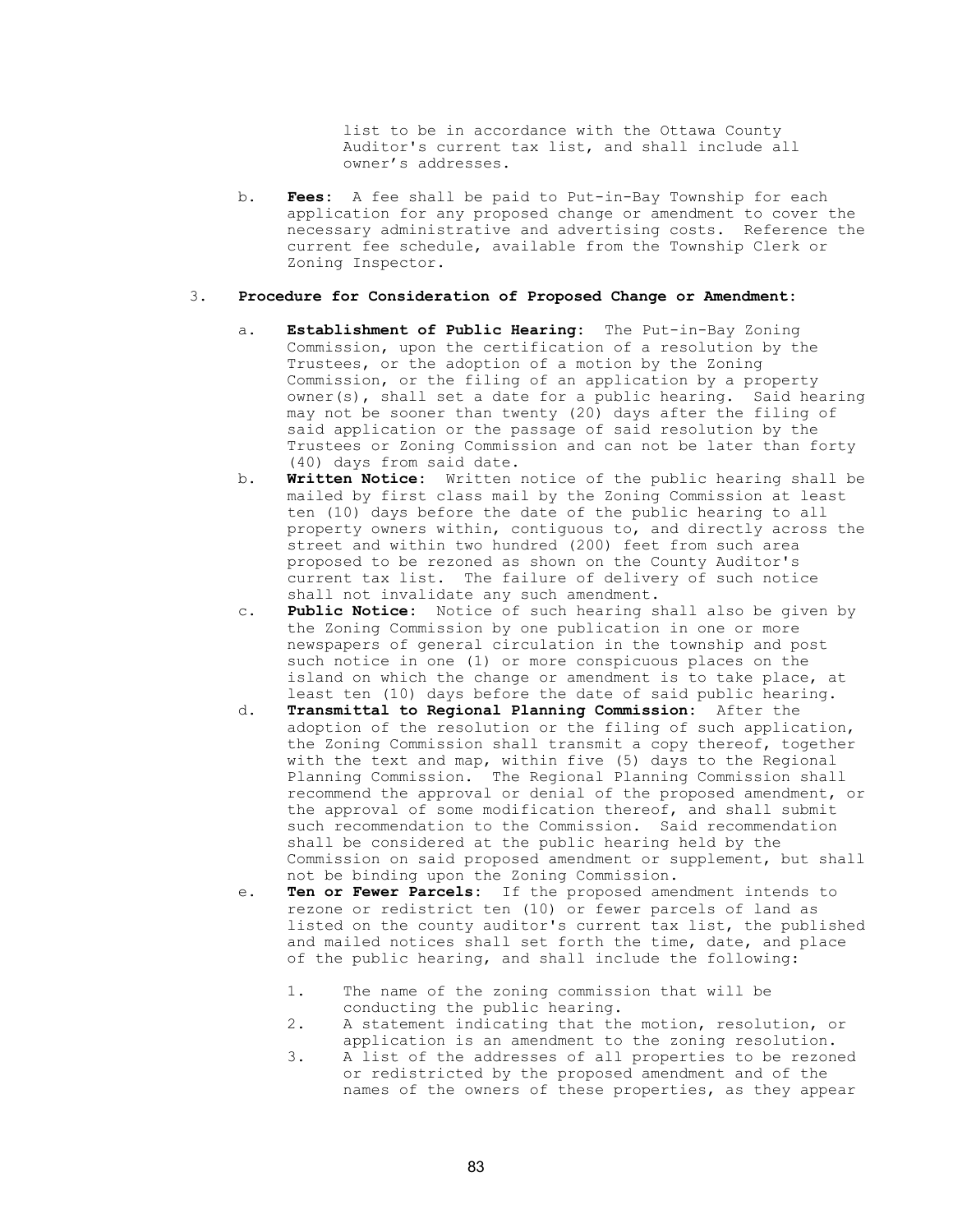on the county auditor's current list.

- 4. The present zoning classification of property named in the proposed amendment and the proposed zoning classification of such property.
- 5. The time and place where the motion, resolution, or application proposing to amend the zoning resolution will be available for examination for a period of at least ten (10) days prior to the public hearing.
- 6. The name of the person responsible for giving notice of the public hearing by publication or by mail, or by both publication and mail.
- 7. Any other information requested by the zoning commission.
- 8. A statement that after the conclusion of such hearing the matter will be submitted to the Board of Township Trustees for its action.
- f. More than Ten Parcels: Put-in-Bay Township zoning officials shall not initiate changes to more than ten parcels of land without notifying the property owners by first class mail, return receipt requested. If the proposed amendment alters the text of the Zoning Resolution, or rezones or redistricts more than ten (10) parcels of land, as listed on the county auditor's current tax list, the published notice shall set forth time, date, and place of the public hearing, and shall include all of the following: 12/06
	- 1. The name of the zoning commission that will be conducting the public hearing on the proposed amendment.
	- 2. A statement indicating that the motion, application, or resolution is an amendment to the zoning resolution.
	- 3. The time and place where the text and maps may be examined for a period of at least ten (10) days prior to the public hearing.
	- 4. The name of the person responsible for giving notice of the public hearing by publication.
	- 5. A statement that after the conclusion of such hearing the matter will be submitted to the Board of Township Trustees for its action.
	- 6. Any other information requested by the zoning commission.
- g. Records: The Commission shall keep minutes of its proceedings showing the vote of each member upon each question and shall keep records of its examination and other official action, all of which shall be filed in the office of the Board of Township Trustees and shall be a public record.
- h. Decision by Commission and Submittal to Board of Township Trustees: The Commission shall study the proposed change in the terms of public necessity, convenience, general welfare and good zoning practice. The Commission shall, within thirty (30) days after such hearing, recommend the approval or denial of the proposed amendment or supplement on this basis, or the approval of some modification thereof, and submit recommendation together with such application or resolution, the text and map pertaining thereto, and the recommendation of the Regional Planning Commission thereon, to the Board of Township Trustees.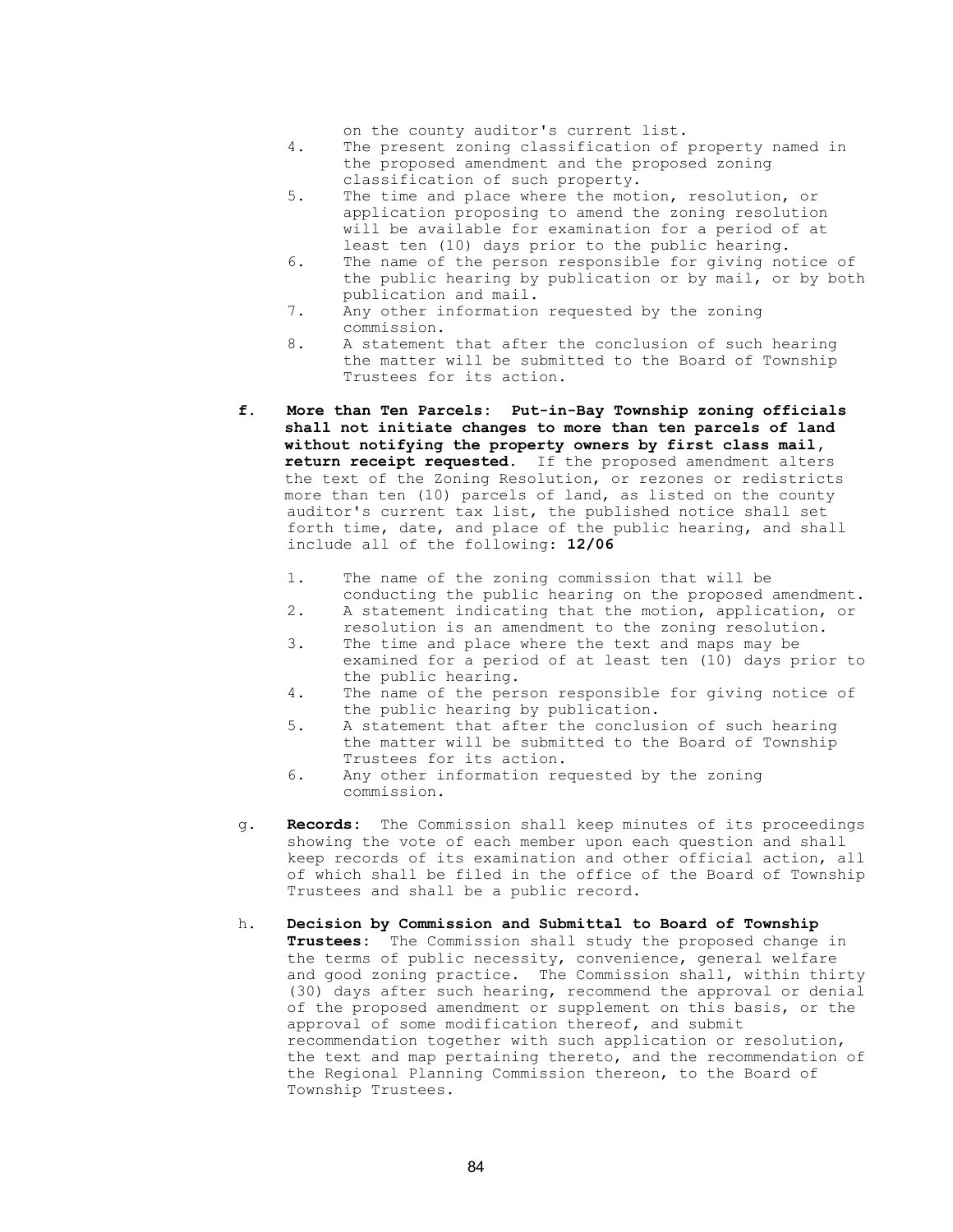Section 12

Board of Township Trustees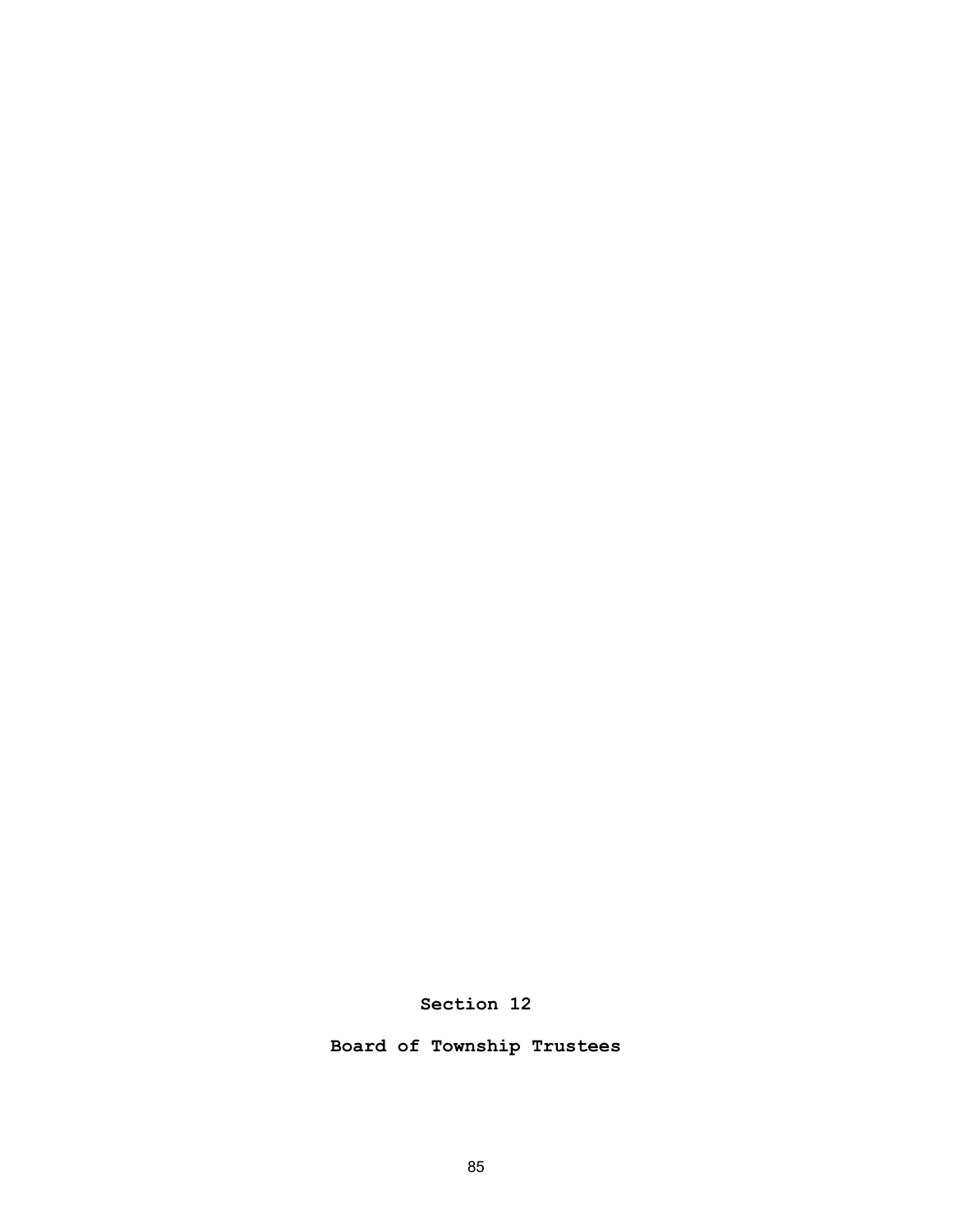- I. Hearing and Notice by Board of Township Trustees: The Board of Township Trustees, upon receipt of such recommendation from the Township Zoning Commission, shall hold a public hearing thereon. The Board of Township Trustees shall set a time for the public hearing on the proposed amendment or supplement not more than thirty (30) days from the date of the receipt of such recommendation from the Commission. Notice of such public hearing shall be given by the Board of Township Trustees by one (1) publication in one (1) or more newspapers of general circulation in the Township, and post such notice in one (1) or more conspicuous places on the island on which the change or amendment is to take place, at least ten (10) days before the date of said public hearing.
- II. Ten or fewer Parcels: If the proposed amendment intends to rezone or redistrict ten (10) or fewer parcels of land as listed on the county auditor's current tax list, the published notice shall set forth time, date, and place of the public hearing and shall include all of the following:
	-
	- A. The name of the board that will be conducting the public hearing.<br>B. A statement indicating that the motion, application, or resolutio A statement indicating that the motion, application, or resolution is an amendment to the zoning resolution.<br>C. A list of the addresses of all prop
	- A list of the addresses of all properties to be rezoned or redistricted by the proposed amendment and of the names of owners of these properties, as they appear on the county auditor's current tax list.
	- D. The present zoning classification of property named in the proposed amendment and the proposed zoning classification of such property.
	- E. The time and place where the motion, application, or resolution proposing to amend the zoning resolution will be available for examination for a period of at least ten (10) days prior to the public hearing.<br>F. The name
	- The name of the person responsible for giving notice of the public hearing by publication or by mail, or by both publication and mail.<br>G. Any other information requested by the board.
	- Any other information requested by the board.
- III. More Than Ten Parcels: If the proposed amendment alters the text of the zoning resolution, or rezones or redistricts more than ten (10) parcels of land as listed on the county auditor's current tax list, the published notice shall set forth the time, date, and place of the public hearing, and shall include all of the following:
	- A. The name of the board that will be conducting the public hearing on the proposed amendment.<br>B. A statement indicat
	- B. A statement indicating that the motion, application, or resolution is an amendment to the zoning resolution.<br>C. The time and place where the text a
	- The time and place where the text and maps of the proposed amendment will be available for examination for a period of at least ten (10) days prior to the public hearing.
	- D. The name of the person responsible for giving notice of the public hearing by publication.<br>E. Any other information re
	- Any other information requested by the board.
- IV. Action by Board of Township Trustees: Within twenty (20) days after such public hearing, the Board of Township Trustees shall either adopt or deny the recommendations of the Commission, or adopt some modification thereof. In the event the Board of Township Trustees denies or modifies the recommendation of the Commission, the majority vote of the Board of Township Trustees shall be required to override the recommendation of the Commission. The action by the Board of Trustees shall be sent to the Ottawa Regional Planning Commission. (Rv. 04/09)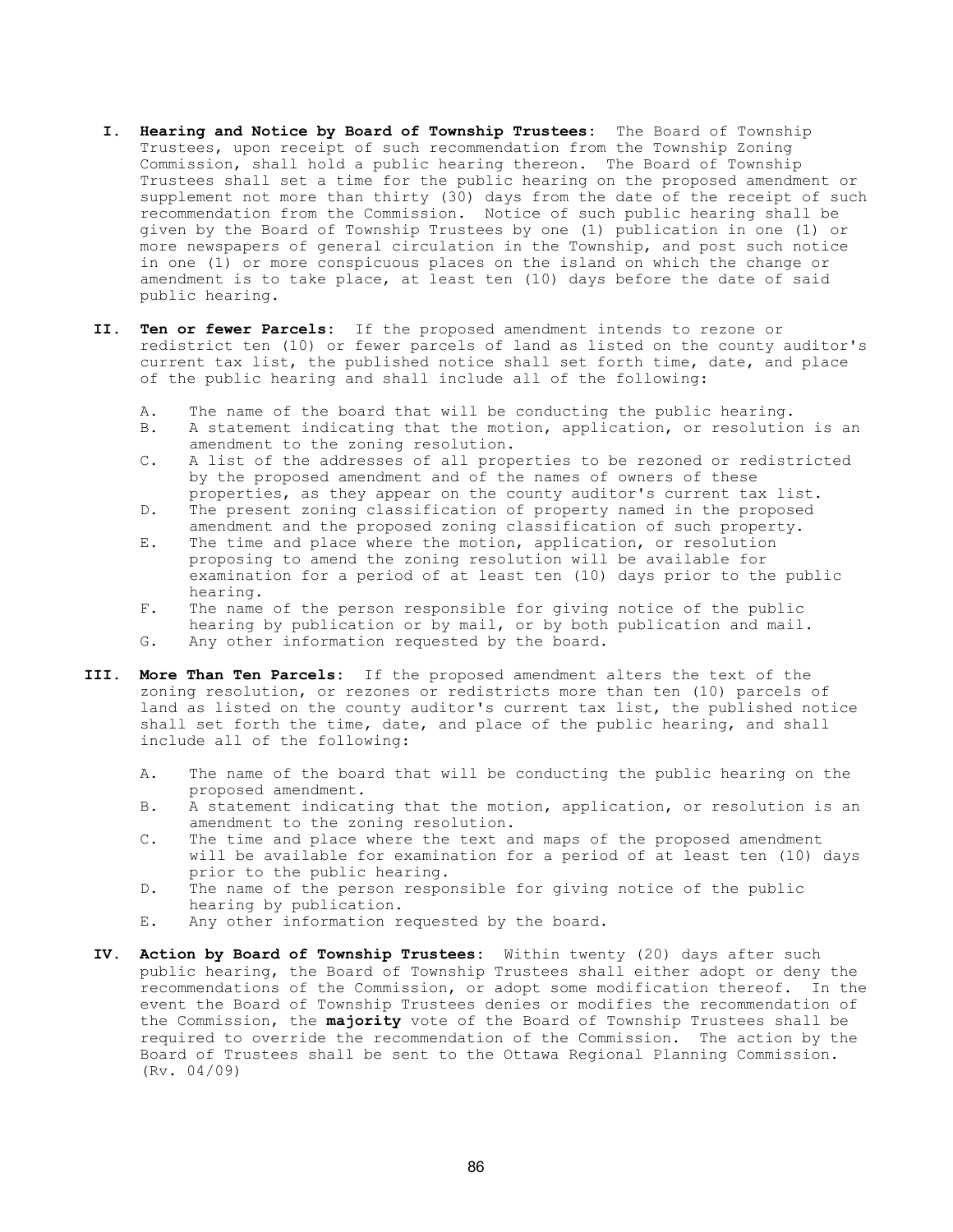V. Effect and Referendum: Such amendment or supplement adopted by the Board of Township Trustees shall become effective in thirty (30) days after the date of such adoption unless within thirty (30) days after the adoption of the amendment or supplement there is presented to the Board of Township Trustees a petition, signed by a number of qualified voters residing in the unincorporated area of the Township, or part thereof included in the zoning plan, equal to not less than eight (8) percent of the total vote cast for all candidates for governor in such area at the last preceding general elections at which a governor was elected, requesting the Board of Township Trustees to submit the amendment or supplement to the electors of such area for approval or rejection at the next primary or general election. All requirements relating to the petition, as specified in Chapter 519.12 Ohio Revised Code shall be complied with. No amendment or supplement for which such referendum vote has been requested shall be put into effect unless a majority of the vote cast on the issue is in favor of the amendment. Upon certification by the Board of Elections that the amendment has been approved by the voters, it shall take effect.

## Section 13

## Board of Zoning Appeals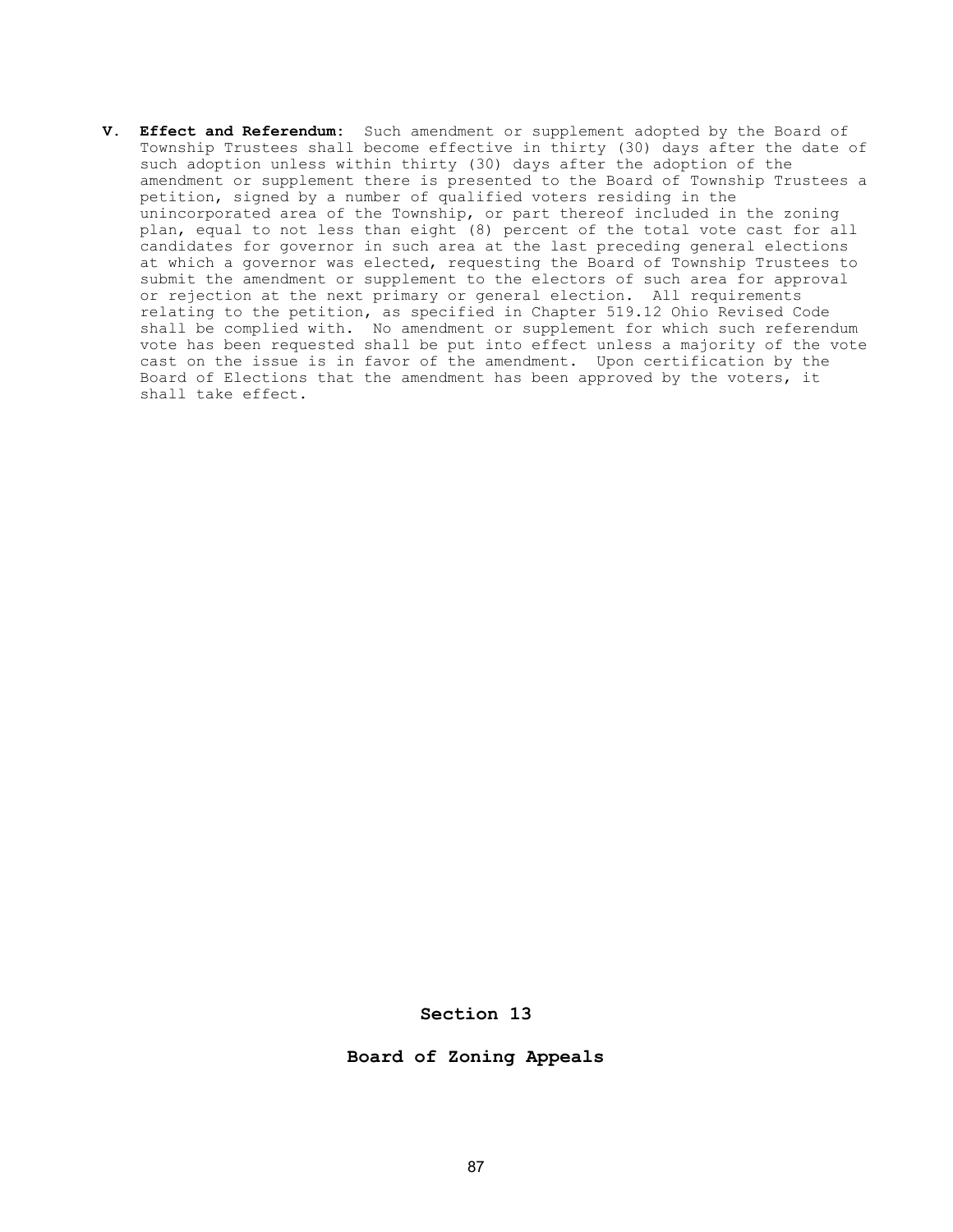#### I. Membership:

- A. The Board of Zoning Appeals, hereinafter called the Board, shall be appointed by the Board of Township Trustees and shall consist of five (5) members (none of whom shall be concurrently appointed as a member of the Township Zoning Commission) who are residents of the unincorporated area of the Township. 4/97
- B. The members of the Board shall serve the same length of terms, and appointments shall be staggered in the same manner as provided for the Township Zoning Commission in Section 11. The Board of Township Trustees may remove any member for cause, after public hearing, in accordance with the provisions of Section 519.04 Ohio Revised Code. Vacancies shall be filled for the unexpired term of any member whose place becomes vacant.
- C. The Board of Township Trustees may appoint two (2) alternate members to the Township Board of Zoning Appeals for terms as designated by the Board of Township Trustees. An alternate member shall take the place of an absent regular member at any meeting of the Board of Zoning Appeals according to procedures prescribed by Resolution of the Board of Township Trustees. All alternate members shall meet the same appointment criteria as a regular member. When attending a meeting on behalf of an absent member, the alternate member may vote on any matter on which the absent member is authorized to vote. 4/00

## II. Rules of the Board:

- A. The Board shall by majority vote of its members elect a Chairman, a Vice Chairman, and a Secretary who shall occupy such offices until their successors are duly elected at the next meeting of the Board, which shall be held during the month of January of each year.
- B. If any member of the Board is absent for four (4) consecutive meetings, he may be considered, at the option of the Chairman, to have resigned, and the Chairman may request the Board of Township Trustees to appoint a replacement.
- C. All meetings shall be conducted in accordance with Roberts Rules of Order, Newly Revised, except as otherwise provided in these rules and regulations. A quorum shall consist of three (3) members of the Board which shall be the minimum number permitted to conduct business. An affirmative vote of a majority of the members in attendance shall be required for action. Failure of an item to receive a majority vote shall constitute disapproval. When a quorum is lacking, staff shall postpone or cancel items requiring a vote and may proceed with items presented for information only. 4/97
- D. The Board shall not grant any variances or conditional use permits not properly processed. The Board does not have the authority to change an application nor grant additional conditional uses or variances not included in the application. (Rv.7/02)

## III. Jurisdiction:

A. **Appeals:** To hear and decide appeals where it is alleged there is an error in any interpretation, order, requirement, decision or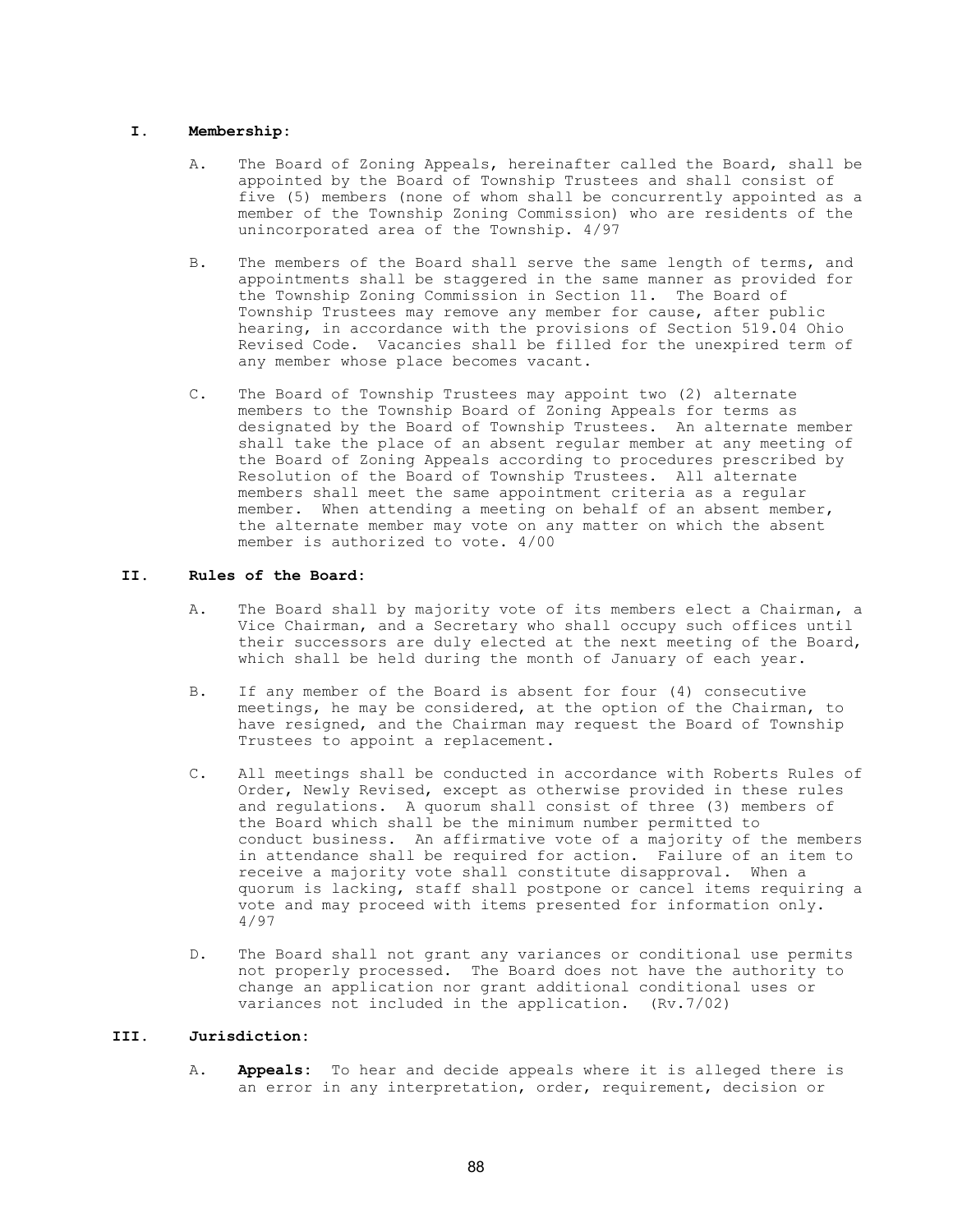determination by the enforcement officer in the administration and enforcement of the provisions of this Resolution.

- B. Variances: To authorize upon appeal, where, by reason of exceptional narrowness, shallowness or shape, practical difficulty, or exceptional topographic conditions, or other extraordinary situation or condition of a lot, the strict application of the terms of this Zoning Resolution would result in peculiar and exceptional difficulties or undue hardship upon the owner thereof, a variance from such strict application to relieve such difficulties or hardship, provided said relief may be granted without substantial detriment to the public good and without substantially impairing the intent of the Resolution. 4/00
- C. Conditional Use permits: As provided for in Section 5 of this Resolution.
- D. Special Event and Temporary Use Permits: As provided for in Sections 5 and 9 of this Resolution.
- E. Exceptions: To authorize, upon appeal, the following exceptions:
	- 1. Permit in districts limiting the height to thirty-five (35) feet or under, schools, hospitals, sanitariums, institutions, churches, and other similar uses allowed under the use regulations of this Resolution, to be erected to a height not exceeding six (6) stories or seventy-five (75) feet, provided that the front and side yard requirements or such buildings
	- are complied with and fire-fighting equipment is available.<br>2. Authorize a permit for a temporary office, construction or Authorize a permit for a temporary office, construction or storage building, in any district, which use is indicated to development of the property of which it is located, such permit to be issued for a period of not more than one (1) year for exceptionally large projects when renewal may be authorized.<br>3. A non-confo
	- A non-conforming use may be:
		- 1. Changed to a use found to be more nearly in character with the Zoning District in which the non-conforming use is located.
		- 2. Expanded within an existing structure arranged or developed for such purposes.
		- 3. Expanded to occupy one or more new or existing structures to be erected or modified for the purpose of accommodating the extension of such non-conforming use , where such structures to be erected or modified are in accordance with the development standards (other than as such standards relate to use) of the Zoning District in which such use is located. 3/18/16
- F. **Conditions:** In approving applications for variances, conditional use, special event and temporary use permits, the Board shall have authority to impose such conditions as it deems necessary to protect the best interests of the surrounding property or neighborhood. 4/97
- IV. Procedures: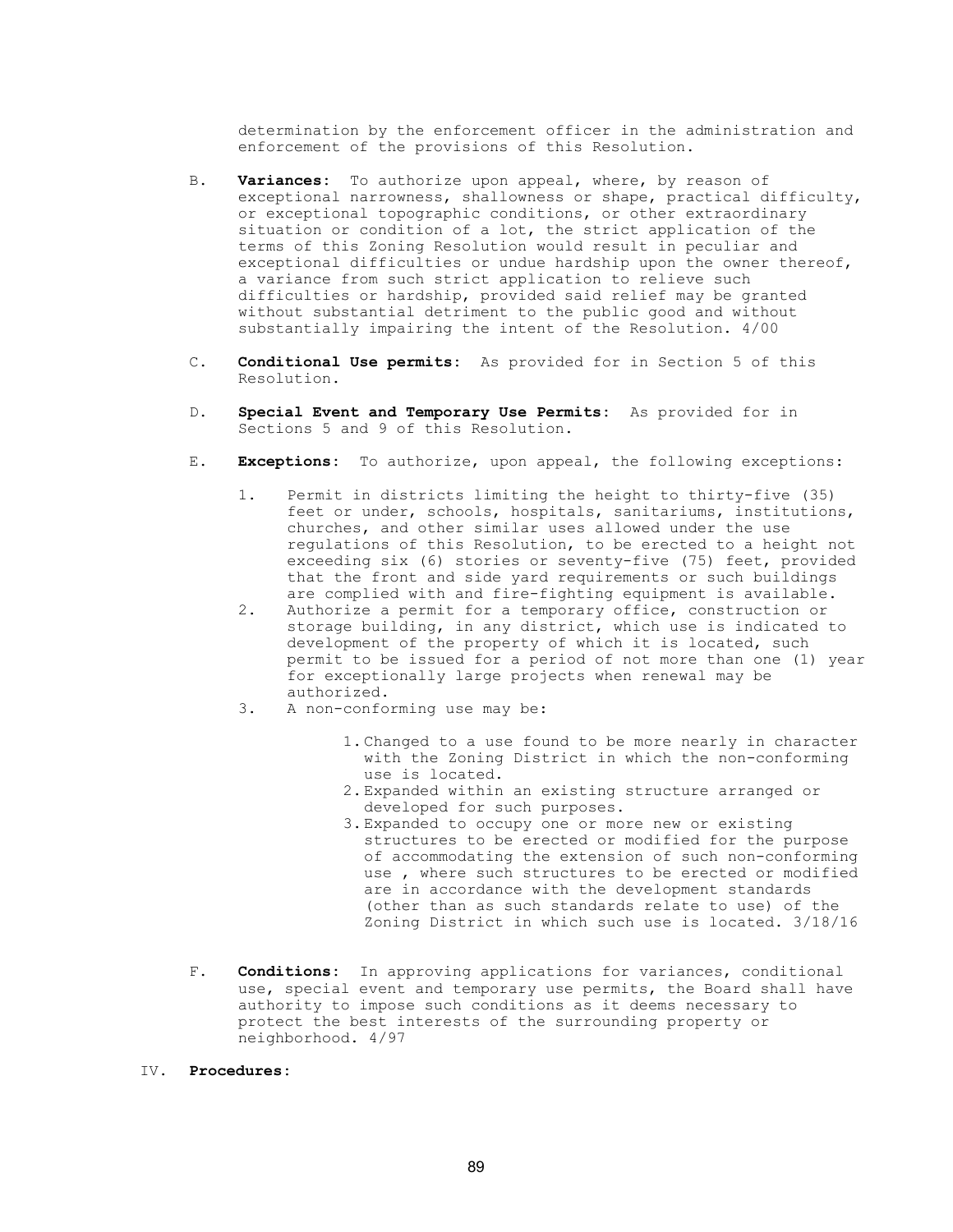- A. Meetings: Meeting of the Board shall be at the call of the Chairman and at such other times as the Board may determine. The Chairman, or in his absence the Acting Chairman, may administer oaths, and the Board may compel the attendance of witnesses. All meeting of the Board shall be open to the public. The Board shall keep minutes of its proceedings showing the vote of each member upon each question, and of each member's absence or failure to vote, and every amendment or repeal thereof, and every order, requirement, decision, or determination of the Board shall be filed in the office of the Board of Township Trustees, and shall be a public record.
- B. Appeals: Appeals to the Board of Zoning Appeals may be taken by any person aggrieved or affected, or by any officer of the Township, regarding any decision of the zoning administrative officer. Such appeal shall be taken within twenty (20) days after the decision by filing with the officer from whom the appeal is taken, and with the Board, a notice of appeal specifying the grounds. A fee shall be paid to the Township Clerk upon the filing of each appeal for the purpose of defraying the costs of the proceedings described herein. A written receipt shall be issued to the person making such payment, and records thereof shall be kept in such a manner as prescribed by law. The officer from whom the appeal is taken shall forthwith transmit to the Board all the papers constituting the record upon which the action appealed from was taken.
- C. Public Hearing and Decision: The Board of Zoning Appeals shall fix a date for a public hearing of the appeal within thirty (30) days from the date of filing, and shall give at least ten (10) days notice in writing, by first-class mail, to the parties in interest, and to all owners of property within, contiguous to and directly across the streets from the property involved in the appeal; this notice shall be mailed to the addresses of such owners appearing on the County Auditor's current tax list of the Treasurer's mailing list. The failure of delivery of such notice shall not invalidate any action taken on the appeal. The Board of Zoning Appeals shall also give notice of such public hearing by one (1) publication in one (1) or more newspapers of general circulation in the township and to post such notice in one (1) or more conspicuous places on the island on which the appeal is being considered, at least ten (10) days before the date of such hearing. Upon the hearing, any person may appear in person or by attorney. The Board shall decide the appeal within thirty (30) days after the date of the public hearing. Every decision of the Board shall be based upon a finding of fact. In addition, the Board shall forthwith transmit a copy of its decision to the applicant and the property owners who were notified of the appeal.
- D. Variances: A public hearing will be required and will follow the procedure described under appeals (Section 13, IV, C).
	- 1. Two (2) copies of a provided application accompanied by a copy of a denied Certificate of Zoning and a statement of the reason of denial shall be filed with the Zoning Inspector not more than twenty (20) days from the date of such denial. The application shall include the following statement: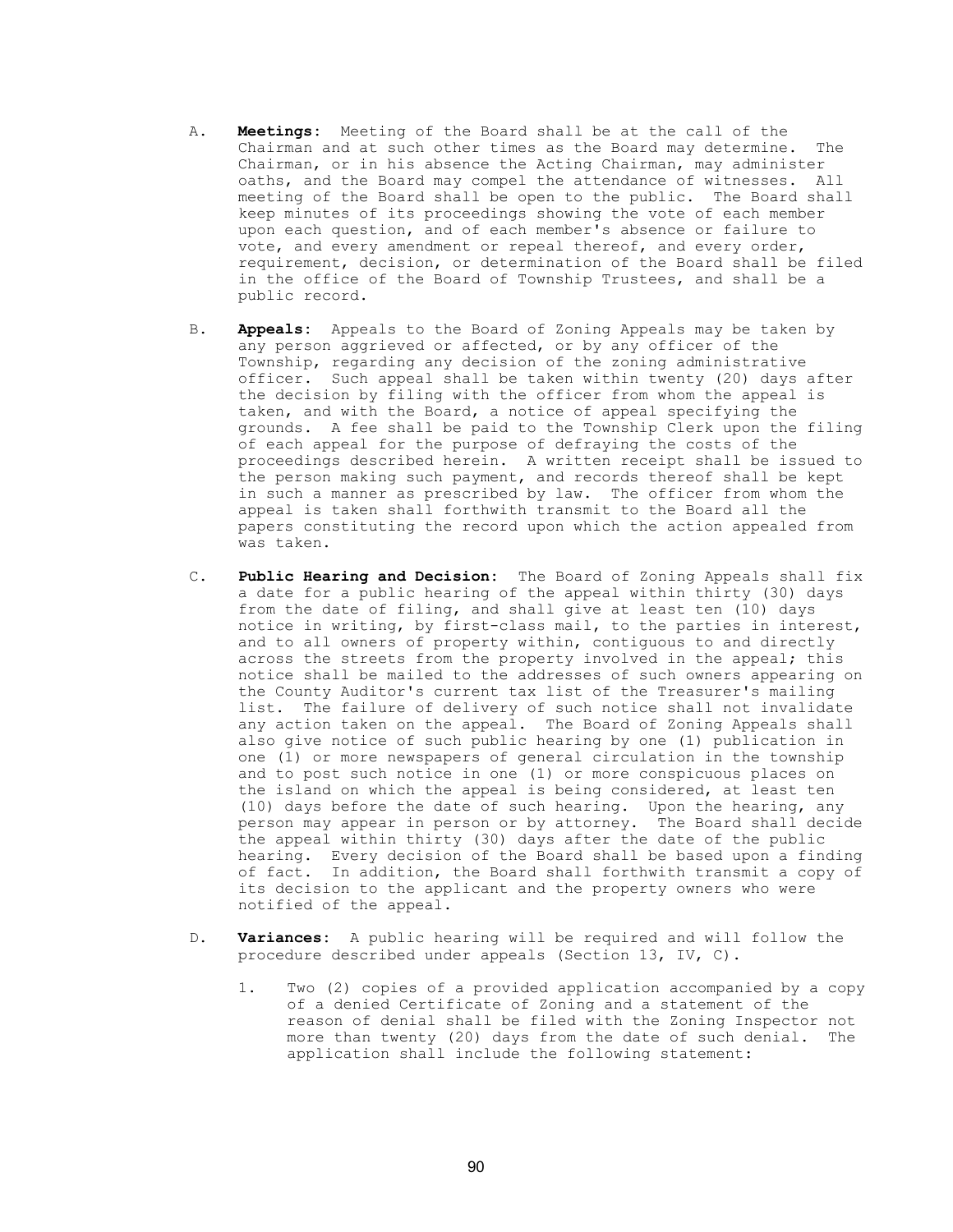- a. The nature of the variance including the specific provisions of the Zoning Resolution upon which the variance is requested.
- b. A legal description of the property.
- c. A statement of the general or special circumstances or conditions applying to the land or structure and not applying in other areas.
- d. A statement showing that the granting of the application is necessary to the preservation and enjoyment of substantial property rights.
- e. A list of property owners within, contiguous to, and directly across the street from the property involved in the application. Such list is to be in accordance with the latest County Auditor's tax list and shall include all owners and addresses.
- f. Such other information regarding the application for variance as may be pertinent or required for action by the Board.
- g. A plot plan showing the boundaries and dimensions of the lot, the size and location of existing structures with measurements shown, the location of adjoining structures, and other features of the parcel in question.
- There are two types of variances which the township may grant: an area variance and a use variance. The factors to be considered by the Board of Zoning Appeals differ for the two types of variances. 4/00

AREA VARIANCE - FINDING OF FACT 12/04

An area variance is a departure from the provisions of the zoning resolution usually relating to setbacks, side yards, height, frontage/lot width, and lot size. These variances relate to the physical characteristics of the property. Strict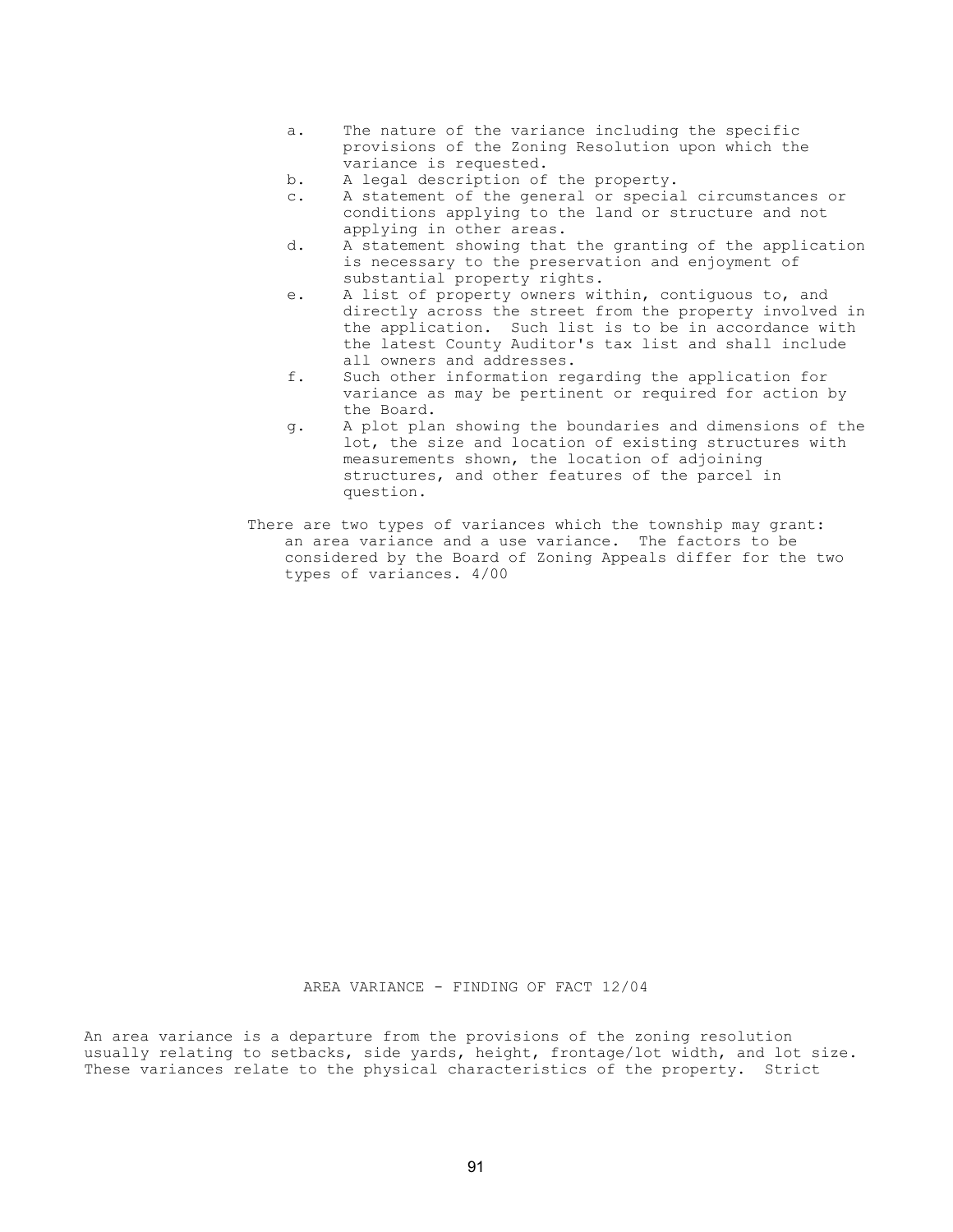enforcement of the zoning requirements for the specific lot would present "practical difficulties", basically making the property unusable.

The factors or standards to be considered and weighed for an area variance include, but are not limited to the following:

1. Whether the property in question will yield a reasonable return or whether there can be any beneficial use of the property without the variance.

 $\overline{\phantom{a}}$  ,  $\overline{\phantom{a}}$  ,  $\overline{\phantom{a}}$  ,  $\overline{\phantom{a}}$  ,  $\overline{\phantom{a}}$  ,  $\overline{\phantom{a}}$  ,  $\overline{\phantom{a}}$  ,  $\overline{\phantom{a}}$  ,  $\overline{\phantom{a}}$  ,  $\overline{\phantom{a}}$  ,  $\overline{\phantom{a}}$  ,  $\overline{\phantom{a}}$  ,  $\overline{\phantom{a}}$  ,  $\overline{\phantom{a}}$  ,  $\overline{\phantom{a}}$  ,  $\overline{\phantom{a}}$ 

 $\overline{\phantom{a}}$  ,  $\overline{\phantom{a}}$  ,  $\overline{\phantom{a}}$  ,  $\overline{\phantom{a}}$  ,  $\overline{\phantom{a}}$  ,  $\overline{\phantom{a}}$  ,  $\overline{\phantom{a}}$  ,  $\overline{\phantom{a}}$  ,  $\overline{\phantom{a}}$  ,  $\overline{\phantom{a}}$  ,  $\overline{\phantom{a}}$  ,  $\overline{\phantom{a}}$  ,  $\overline{\phantom{a}}$  ,  $\overline{\phantom{a}}$  ,  $\overline{\phantom{a}}$  ,  $\overline{\phantom{a}}$ 

 $\mathcal{L}_\text{max}$ 

 $\overline{\phantom{a}}$  ,  $\overline{\phantom{a}}$  ,  $\overline{\phantom{a}}$  ,  $\overline{\phantom{a}}$  ,  $\overline{\phantom{a}}$  ,  $\overline{\phantom{a}}$  ,  $\overline{\phantom{a}}$  ,  $\overline{\phantom{a}}$  ,  $\overline{\phantom{a}}$  ,  $\overline{\phantom{a}}$  ,  $\overline{\phantom{a}}$  ,  $\overline{\phantom{a}}$  ,  $\overline{\phantom{a}}$  ,  $\overline{\phantom{a}}$  ,  $\overline{\phantom{a}}$  ,  $\overline{\phantom{a}}$ 

 $\overline{\phantom{a}}$  ,  $\overline{\phantom{a}}$  ,  $\overline{\phantom{a}}$  ,  $\overline{\phantom{a}}$  ,  $\overline{\phantom{a}}$  ,  $\overline{\phantom{a}}$  ,  $\overline{\phantom{a}}$  ,  $\overline{\phantom{a}}$  ,  $\overline{\phantom{a}}$  ,  $\overline{\phantom{a}}$  ,  $\overline{\phantom{a}}$  ,  $\overline{\phantom{a}}$  ,  $\overline{\phantom{a}}$  ,  $\overline{\phantom{a}}$  ,  $\overline{\phantom{a}}$  ,  $\overline{\phantom{a}}$ 

 $\mathcal{L}_\text{max}$ 

 $\mathcal{L}_\text{max}$ 

 $\overline{\phantom{a}}$  ,  $\overline{\phantom{a}}$  ,  $\overline{\phantom{a}}$  ,  $\overline{\phantom{a}}$  ,  $\overline{\phantom{a}}$  ,  $\overline{\phantom{a}}$  ,  $\overline{\phantom{a}}$  ,  $\overline{\phantom{a}}$  ,  $\overline{\phantom{a}}$  ,  $\overline{\phantom{a}}$  ,  $\overline{\phantom{a}}$  ,  $\overline{\phantom{a}}$  ,  $\overline{\phantom{a}}$  ,  $\overline{\phantom{a}}$  ,  $\overline{\phantom{a}}$  ,  $\overline{\phantom{a}}$ 

 $\overline{\phantom{a}}$  ,  $\overline{\phantom{a}}$  ,  $\overline{\phantom{a}}$  ,  $\overline{\phantom{a}}$  ,  $\overline{\phantom{a}}$  ,  $\overline{\phantom{a}}$  ,  $\overline{\phantom{a}}$  ,  $\overline{\phantom{a}}$  ,  $\overline{\phantom{a}}$  ,  $\overline{\phantom{a}}$  ,  $\overline{\phantom{a}}$  ,  $\overline{\phantom{a}}$  ,  $\overline{\phantom{a}}$  ,  $\overline{\phantom{a}}$  ,  $\overline{\phantom{a}}$  ,  $\overline{\phantom{a}}$ 

 $\mathcal{L}_\text{max}$ 

2. Whether the variance is substantial.

3. Whether the essential character of the neighborhood would be substantially altered or whether adjoining properties would suffer a substantial detriment as a result of the variance.

4. Whether the variance would adversely affect the delivery of governmental services (for example, water, sewer, garbage).

 $\mathcal{L}_\text{max}$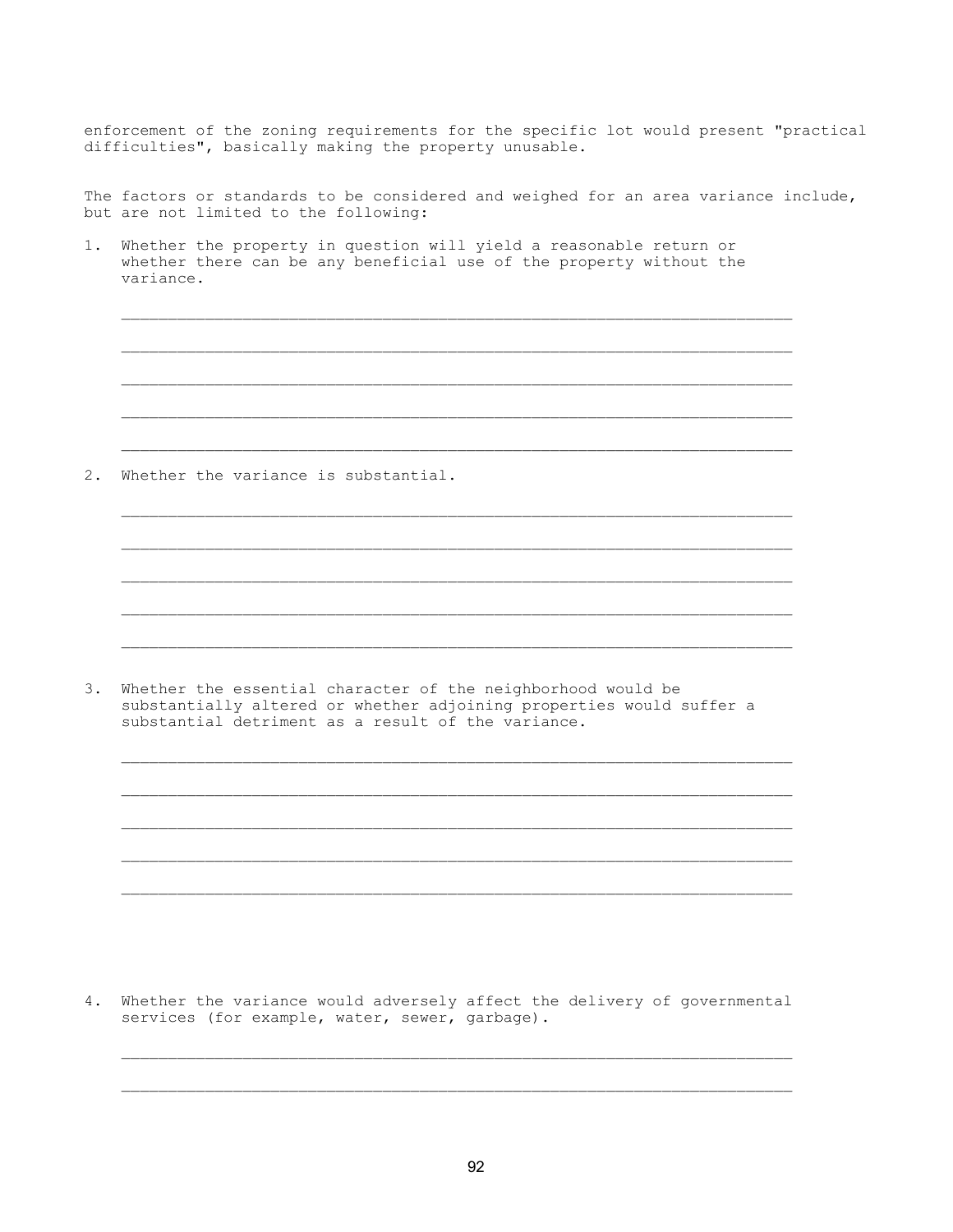| $5.$ | Whether the property owner purchased the property with knowledge of the<br>zoning restriction.                                           |
|------|------------------------------------------------------------------------------------------------------------------------------------------|
|      |                                                                                                                                          |
|      |                                                                                                                                          |
| 6.   | Whether the property owner's predicament feasibly can be prevented<br>through some method other than a variance.                         |
|      |                                                                                                                                          |
|      |                                                                                                                                          |
|      |                                                                                                                                          |
| 7.   | Whether the spirit and intent behind the zoning requirements would be<br>observed and substantial justice done by granting the variance. |
|      |                                                                                                                                          |
|      |                                                                                                                                          |
|      |                                                                                                                                          |
|      |                                                                                                                                          |

## DECISION

It is therefore the decision of the Put-in-Bay Board of Zoning Appeals that this<br>area variance petition is \_\_\_\_\_\_\_\_\_\_\_\_. Any conditions stated in the minutes are<br>conditions incorporated herein by reference and made a part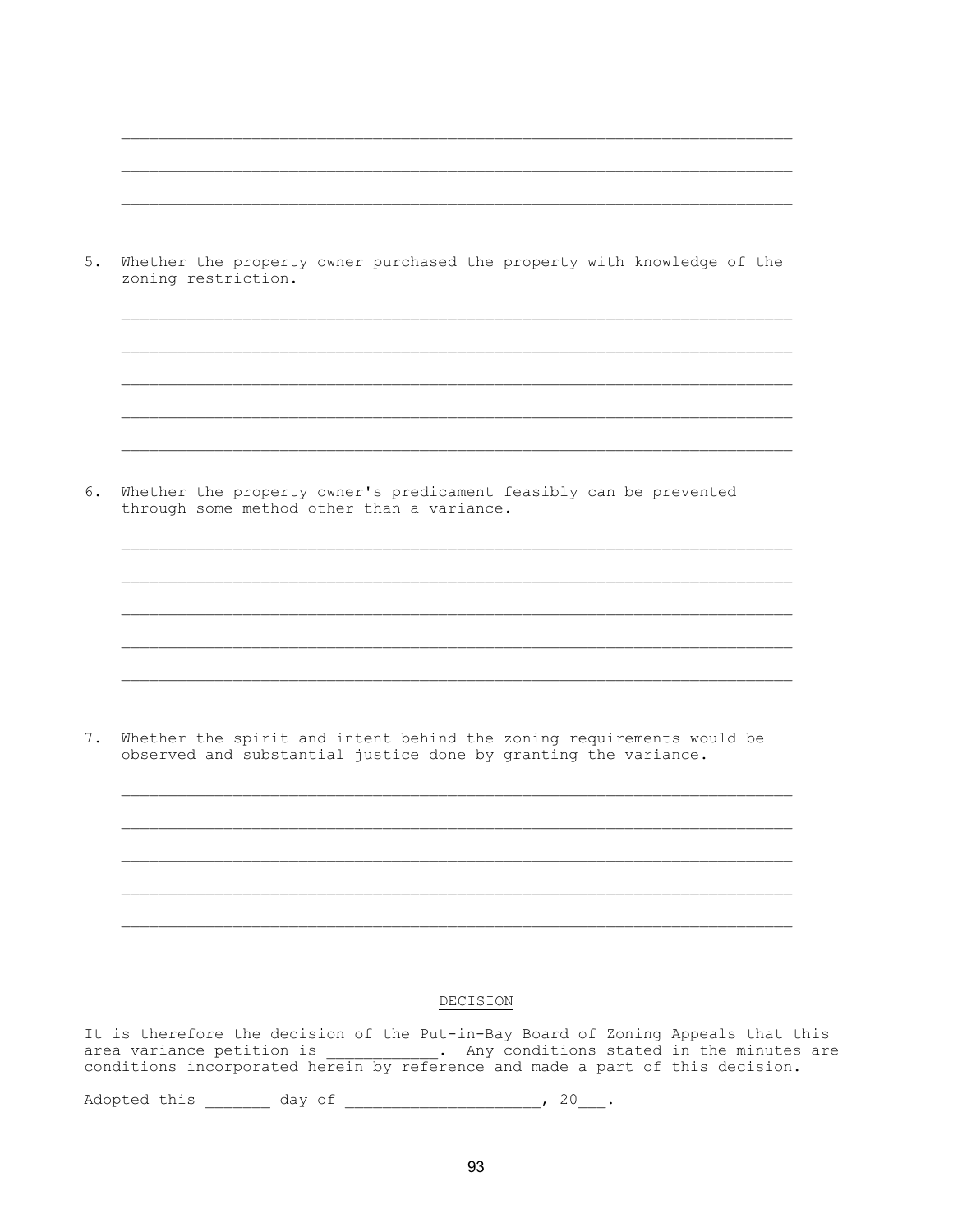USE VARIANCE - FINDING OF FACT 12/04

A use variance involves the development or conversion of land for a use not permitted in the specific zoning district. The factors or standards applied to a use variance are those related to the concept of "unnecessary hardship".

\_\_\_\_\_\_\_\_\_\_\_\_\_\_\_\_\_\_\_\_\_\_\_\_\_\_\_\_\_\_\_\_\_\_\_\_\_ \_\_\_\_\_\_\_\_\_\_\_\_\_\_\_\_\_\_\_\_\_\_\_\_\_\_\_\_\_\_\_\_\_\_\_\_\_

 $\mathcal{L}_\text{max}$ 

 $\mathcal{L}_\text{max}$  and  $\mathcal{L}_\text{max}$  and  $\mathcal{L}_\text{max}$  and  $\mathcal{L}_\text{max}$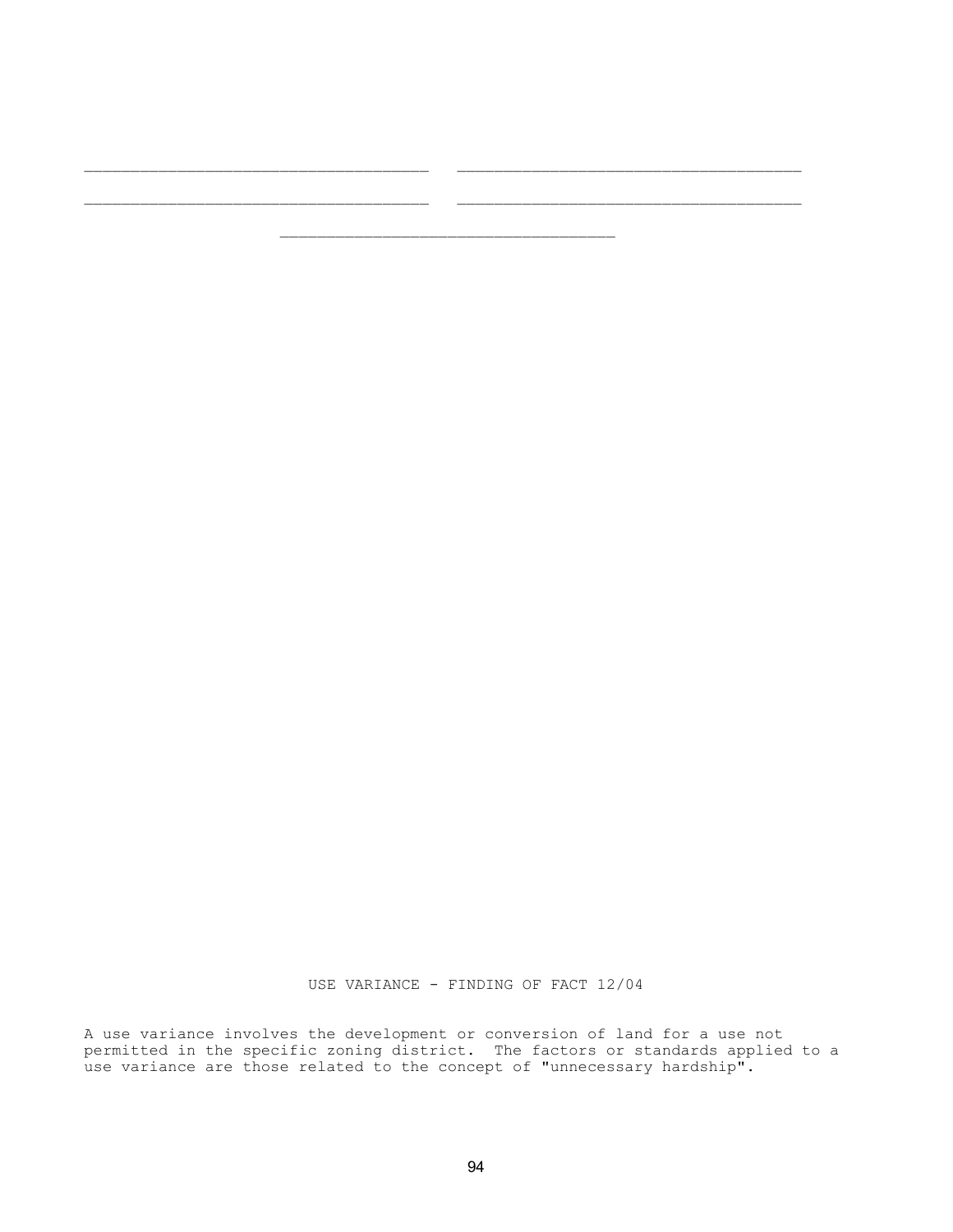A use variance must not be contrary to the public interest and the board of zoning appeals must insure that the spirit of the zoning resolution is observed. In other words, the use requested is consistent and harmonious to the existing uses. In addition, all of the following conditions must also be found to exist:

1. The special circumstances or conditions applying to the building or land in question are peculiar to such lot or property and do not apply generally to other land or buildings in the vicinity and were not created by the applicant.

2. The granting of the application is necessary for the preservation and enjoyment of a substantial property right and not merely to serve a convenience to the applicant.

 $\overline{\phantom{a}}$  ,  $\overline{\phantom{a}}$  ,  $\overline{\phantom{a}}$  ,  $\overline{\phantom{a}}$  ,  $\overline{\phantom{a}}$  ,  $\overline{\phantom{a}}$  ,  $\overline{\phantom{a}}$  ,  $\overline{\phantom{a}}$  ,  $\overline{\phantom{a}}$  ,  $\overline{\phantom{a}}$  ,  $\overline{\phantom{a}}$  ,  $\overline{\phantom{a}}$  ,  $\overline{\phantom{a}}$  ,  $\overline{\phantom{a}}$  ,  $\overline{\phantom{a}}$  ,  $\overline{\phantom{a}}$ 

 $\mathcal{L}_\text{max}$ 

 $\mathcal{L}_\text{max}$ 

 $\overline{\phantom{a}}$  ,  $\overline{\phantom{a}}$  ,  $\overline{\phantom{a}}$  ,  $\overline{\phantom{a}}$  ,  $\overline{\phantom{a}}$  ,  $\overline{\phantom{a}}$  ,  $\overline{\phantom{a}}$  ,  $\overline{\phantom{a}}$  ,  $\overline{\phantom{a}}$  ,  $\overline{\phantom{a}}$  ,  $\overline{\phantom{a}}$  ,  $\overline{\phantom{a}}$  ,  $\overline{\phantom{a}}$  ,  $\overline{\phantom{a}}$  ,  $\overline{\phantom{a}}$  ,  $\overline{\phantom{a}}$ 

 $\overline{\phantom{a}}$  ,  $\overline{\phantom{a}}$  ,  $\overline{\phantom{a}}$  ,  $\overline{\phantom{a}}$  ,  $\overline{\phantom{a}}$  ,  $\overline{\phantom{a}}$  ,  $\overline{\phantom{a}}$  ,  $\overline{\phantom{a}}$  ,  $\overline{\phantom{a}}$  ,  $\overline{\phantom{a}}$  ,  $\overline{\phantom{a}}$  ,  $\overline{\phantom{a}}$  ,  $\overline{\phantom{a}}$  ,  $\overline{\phantom{a}}$  ,  $\overline{\phantom{a}}$  ,  $\overline{\phantom{a}}$ 

 $\mathcal{L}_\text{max}$ 

3. The authorizing of the variance will not impair an adequate supply of light and air to adjacent property or unreasonably increase the congestion in public streets, or increase the danger of fire or imperil the public safety or unreasonably diminish or impair established property values within the surrounding areas, or in any way impair the health, safety, convenience, or general welfare of the inhabitants of the Township.

 $\mathcal{L}_\text{max}$ 

DECISION

It is therefore the decision of the Put-in-Bay Board of Zoning Appeals that this use variance petition is  $\qquad \qquad$  . Any conditions stated in the minutes are conditions incorporated herein by reference and made a part of this decision.

Adopted this \_\_\_\_\_\_\_\_ day of \_\_\_\_\_\_\_\_\_\_\_\_\_\_\_\_\_\_\_\_\_\_\_, 20\_\_\_.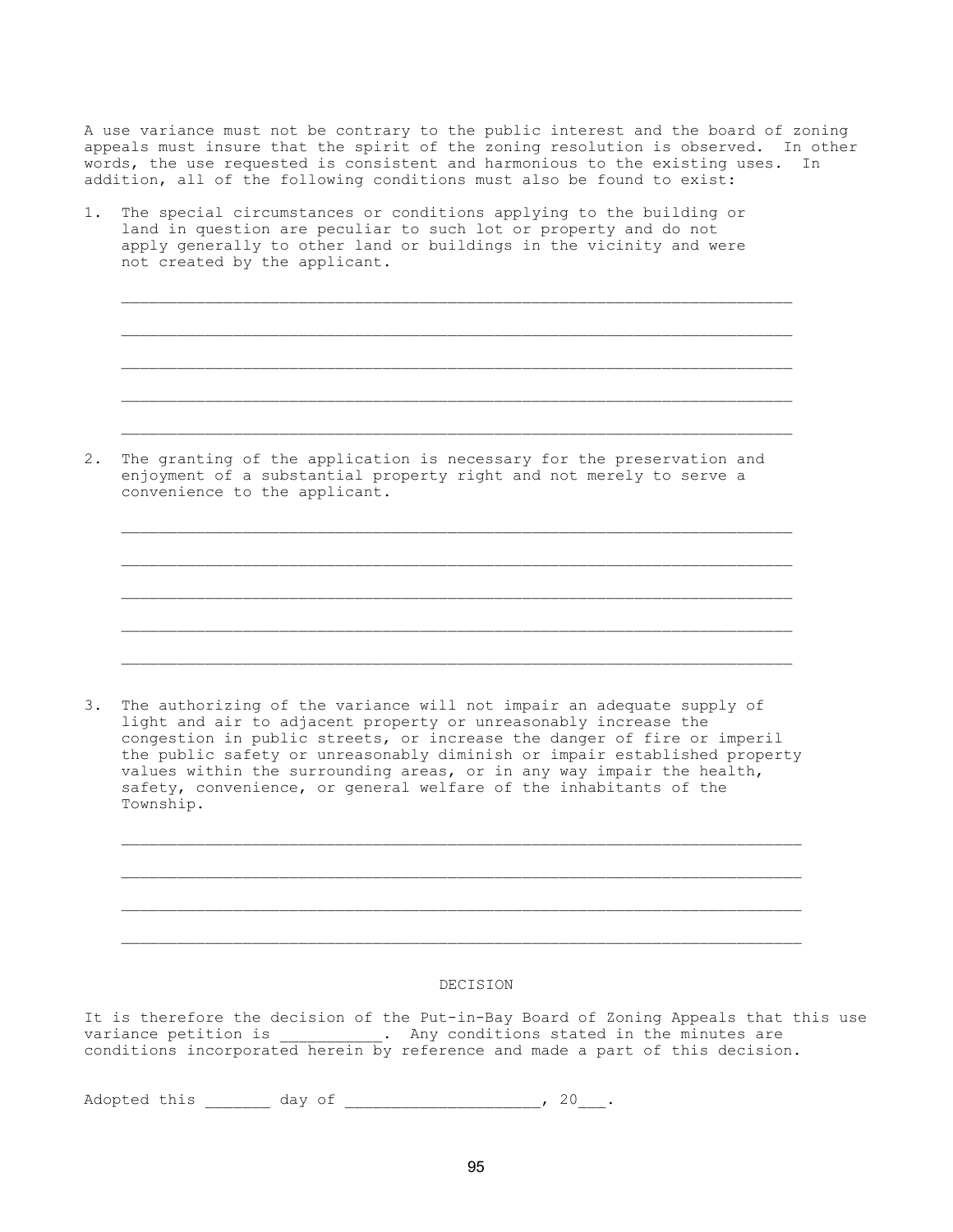3. Notice of Board's Action: Notice of the Board's action shall be sent to the applicant within ten (10) days of the decision stating their approval and/or conditions of same. In either type of variance request, the variance as granted shall be the minimum variance necessary to accomplish the reasonable use of the land or building. The granting of a variance runs with the land and is not approved for the present landowner only. The Board may attach conditions and require such guarantees or bonds as it may deem necessary to assure compliance with

\_\_\_\_\_\_\_\_\_\_\_\_\_\_\_\_\_\_\_\_\_\_\_\_\_\_\_\_\_\_\_\_\_\_\_\_\_ \_\_\_\_\_\_\_\_\_\_\_\_\_\_\_\_\_\_\_\_\_\_\_\_\_\_\_\_\_\_\_\_\_\_\_\_\_

 $\mathcal{L}_\text{max}$ 

 $\mathcal{L}_\text{max}$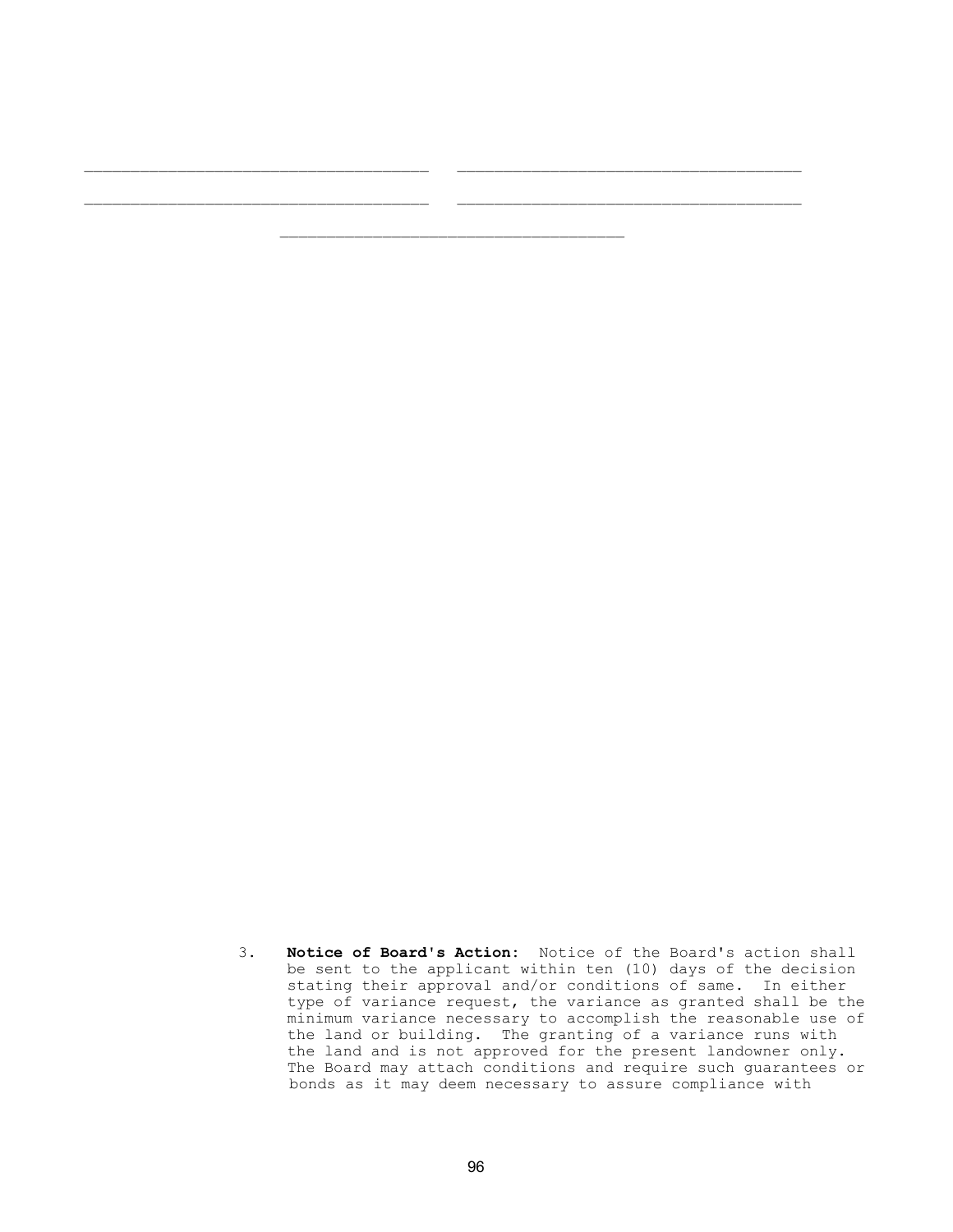the objectives of this Resolution. 4/00

- E. Conditional Uses: A public hearing will be required and will follow the procedure described under appeals (Section 13, IV, C). Specifically listed Conditional Uses are provided for in Section 5 of this Resolution. Although often desirable, these uses will more intensely affect the surrounding area in which they are located and as such require special review.
	- 1. Application Requirements: Written application for a conditional use shall be submitted in duplicate on forms provided by the Township to the Zoning Inspector. The application shall include the following statements:
		- a. A legal description of the property.
		- b. The proposed use of the property.
		- c. A statement concerning the need or desirability of the
		- proposed use to the neighborhood or community.<br>d. A statement concerning how the proposed condit A statement concerning how the proposed conditional use might impact the adjoining properties.
		- e. A list of the adjoining owners of land within, contiguous to and directly across the street from the property involved in the application. The names and addresses shall be obtained from the latest County Auditor's tax list.
		- f. A plot plan including the boundaries and dimensions of the lot, the size and location of existing structures on the lot, the location of structures and/or use on the adjoining land, and other features of the parcel of land involved. Measurement shall be shown and be accurate.
		- g. Such other information regarding the property and the surrounding area as may be pertinent to the application or required by the Board.
	- 2. Conditions Required for Approval: Approval of a conditional use may be granted if the following conditions are met as well as those listed in Sections 5-9 of this Resolution.

CONDITIONAL USE - FINDING OF FACT 12/04

A conditional use is a use authorized in a particular zoning district upon showing that such use in a specified location will comply with all of the conditions and standards for the location or operation of the use as specified in Sections 9 and 13 of the Put-in-Bay Zoning Resolution and as authorized by the Board of Zoning Appeals.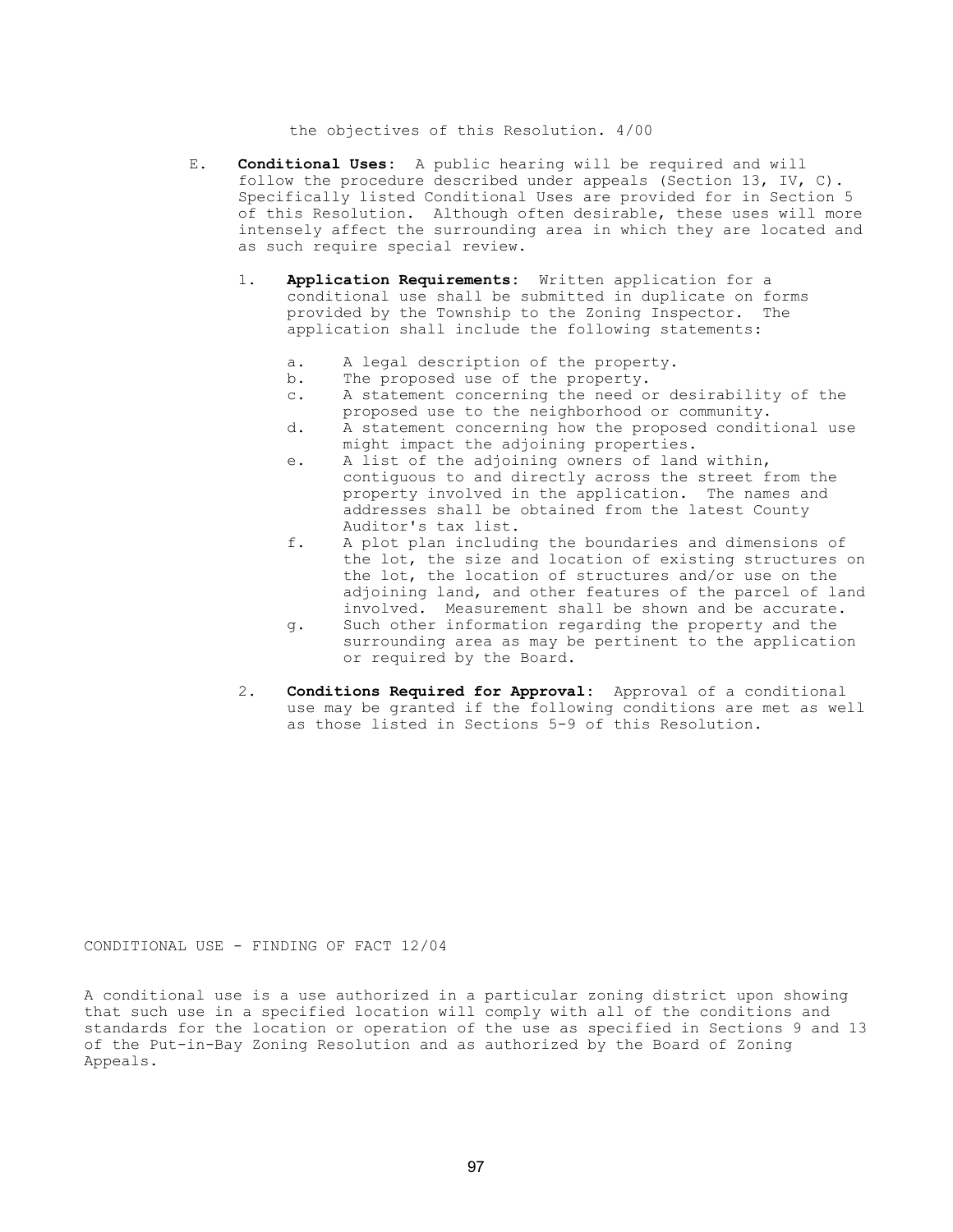The following factors shall be analyzed by the Board of Zoning Appeals: Section 13 Requirements:

1. The location, size and character will be in harmony with the appropriate and orderly development of the surrounding neighborhood and applicable regulations of the Zoning District in which it is to be located.

2. The proposed development is in accord with the overall development plans of the area.

3. The proposed development will be in keeping with the existing land use character and physical development potential of the area.

 $4.$ The necessity or desirability of the proposed use to the neighborhood or community has been proven.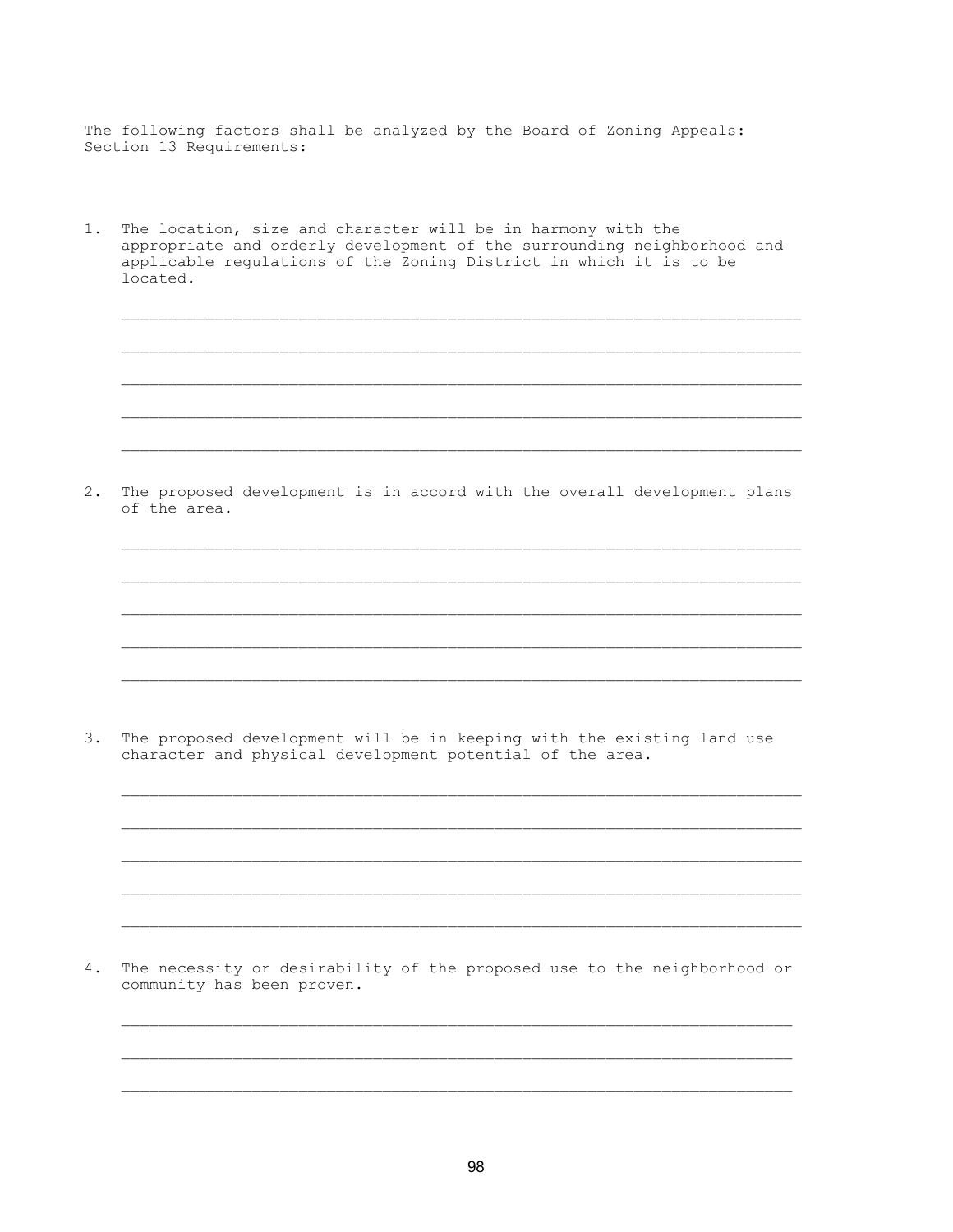5. If permitted, the use will be of a nature that will make vehicular and pedestrian traffic no more hazardous than is normal for the District involved, taking into consideration vehicular turning movements in relation to routes of traffic flow, proximity and relationship to intersections, adequacy of sight distances, location and access of off street parking provisions for pedestrian traffic, with particular attention to minimizing child-vehicle contacts in residential districts.

 $\overline{\phantom{a}}$  ,  $\overline{\phantom{a}}$  ,  $\overline{\phantom{a}}$  ,  $\overline{\phantom{a}}$  ,  $\overline{\phantom{a}}$  ,  $\overline{\phantom{a}}$  ,  $\overline{\phantom{a}}$  ,  $\overline{\phantom{a}}$  ,  $\overline{\phantom{a}}$  ,  $\overline{\phantom{a}}$  ,  $\overline{\phantom{a}}$  ,  $\overline{\phantom{a}}$  ,  $\overline{\phantom{a}}$  ,  $\overline{\phantom{a}}$  ,  $\overline{\phantom{a}}$  ,  $\overline{\phantom{a}}$ 

 $\mathcal{L}_\text{max}$ 

 $\mathcal{L}_\text{max}$ 

 $\overline{\phantom{a}}$  ,  $\overline{\phantom{a}}$  ,  $\overline{\phantom{a}}$  ,  $\overline{\phantom{a}}$  ,  $\overline{\phantom{a}}$  ,  $\overline{\phantom{a}}$  ,  $\overline{\phantom{a}}$  ,  $\overline{\phantom{a}}$  ,  $\overline{\phantom{a}}$  ,  $\overline{\phantom{a}}$  ,  $\overline{\phantom{a}}$  ,  $\overline{\phantom{a}}$  ,  $\overline{\phantom{a}}$  ,  $\overline{\phantom{a}}$  ,  $\overline{\phantom{a}}$  ,  $\overline{\phantom{a}}$ 

 $\overline{\phantom{a}}$  ,  $\overline{\phantom{a}}$  ,  $\overline{\phantom{a}}$  ,  $\overline{\phantom{a}}$  ,  $\overline{\phantom{a}}$  ,  $\overline{\phantom{a}}$  ,  $\overline{\phantom{a}}$  ,  $\overline{\phantom{a}}$  ,  $\overline{\phantom{a}}$  ,  $\overline{\phantom{a}}$  ,  $\overline{\phantom{a}}$  ,  $\overline{\phantom{a}}$  ,  $\overline{\phantom{a}}$  ,  $\overline{\phantom{a}}$  ,  $\overline{\phantom{a}}$  ,  $\overline{\phantom{a}}$ 

6. The use will be designed as to its location, size, intensity, site layout and periods of operation to eliminate any possible nuisances emanating therefrom which might be injurious to the occupants or damaging to their property of any other nearby permitted uses, whether by reason of dust, noise, fumes, vibration, smoke, or lights.

 $\mathcal{L}_\text{max}$ 

 $\overline{\phantom{a}}$  ,  $\overline{\phantom{a}}$  ,  $\overline{\phantom{a}}$  ,  $\overline{\phantom{a}}$  ,  $\overline{\phantom{a}}$  ,  $\overline{\phantom{a}}$  ,  $\overline{\phantom{a}}$  ,  $\overline{\phantom{a}}$  ,  $\overline{\phantom{a}}$  ,  $\overline{\phantom{a}}$  ,  $\overline{\phantom{a}}$  ,  $\overline{\phantom{a}}$  ,  $\overline{\phantom{a}}$  ,  $\overline{\phantom{a}}$  ,  $\overline{\phantom{a}}$  ,  $\overline{\phantom{a}}$ 

7. The use will be such that the proposed location and height of buildings or structures and the location, nature and height of walls, fences and landscaping will not interfere with or discourage the appropriate development and use of adjacent land and buildings or unreasonably affect their value.

 $\mathcal{L}_\text{max}$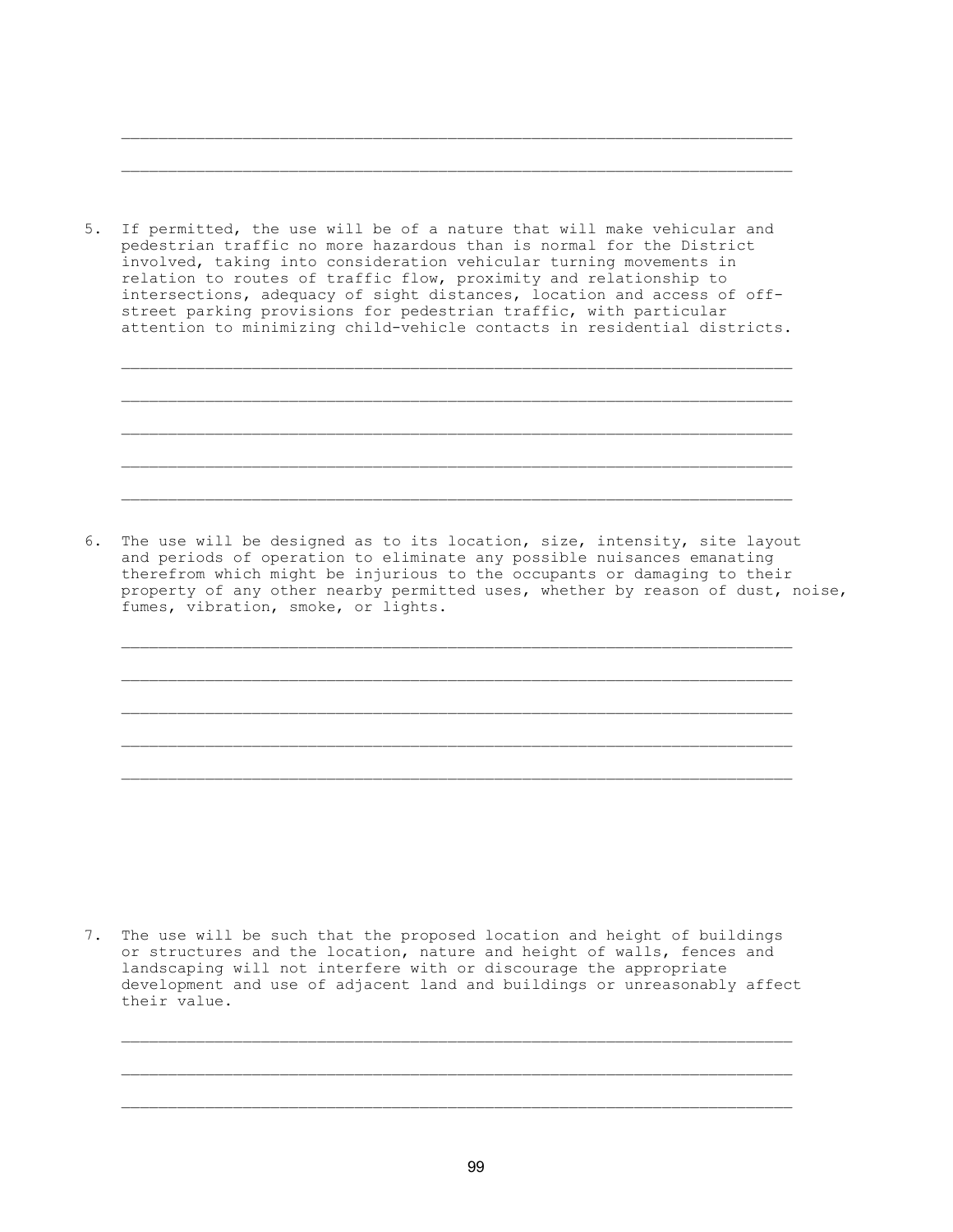| 8. | The use will relate harmoniously with the physical and economic aspects<br>of the adjacent land uses regarding prevailing shopping habits,<br>convenience of access by prospective patrons, continuity of development,<br>and need for particular services and facilities in specific areas of the<br>Township. |
|----|-----------------------------------------------------------------------------------------------------------------------------------------------------------------------------------------------------------------------------------------------------------------------------------------------------------------|
|    |                                                                                                                                                                                                                                                                                                                 |
| 9. | The use is so designed, located, and proposed to be operated that the<br>public health, safety and welfare will be protected.                                                                                                                                                                                   |
|    |                                                                                                                                                                                                                                                                                                                 |
|    |                                                                                                                                                                                                                                                                                                                 |
|    | 10. The use will not cause substantial injury to the value of other property<br>in the neighborhood in which it is to be located.                                                                                                                                                                               |
|    |                                                                                                                                                                                                                                                                                                                 |
|    | Section 9, Specific Supplemental Regulations Requirements                                                                                                                                                                                                                                                       |
|    | All of the specific supplemental regulations for the requested conditional use, as<br>listed in the Put-in-Bay Zoning Resolution, are met and any objections to the<br>contrary have been addressed as noted below for each listed item.                                                                        |
| 1. |                                                                                                                                                                                                                                                                                                                 |

 $\overline{\phantom{a}}$  ,  $\overline{\phantom{a}}$  ,  $\overline{\phantom{a}}$  ,  $\overline{\phantom{a}}$  ,  $\overline{\phantom{a}}$  ,  $\overline{\phantom{a}}$  ,  $\overline{\phantom{a}}$  ,  $\overline{\phantom{a}}$  ,  $\overline{\phantom{a}}$  ,  $\overline{\phantom{a}}$  ,  $\overline{\phantom{a}}$  ,  $\overline{\phantom{a}}$  ,  $\overline{\phantom{a}}$  ,  $\overline{\phantom{a}}$  ,  $\overline{\phantom{a}}$  ,  $\overline{\phantom{a}}$ 

 $\overline{\phantom{a}}$  ,  $\overline{\phantom{a}}$  ,  $\overline{\phantom{a}}$  ,  $\overline{\phantom{a}}$  ,  $\overline{\phantom{a}}$  ,  $\overline{\phantom{a}}$  ,  $\overline{\phantom{a}}$  ,  $\overline{\phantom{a}}$  ,  $\overline{\phantom{a}}$  ,  $\overline{\phantom{a}}$  ,  $\overline{\phantom{a}}$  ,  $\overline{\phantom{a}}$  ,  $\overline{\phantom{a}}$  ,  $\overline{\phantom{a}}$  ,  $\overline{\phantom{a}}$  ,  $\overline{\phantom{a}}$ 

2. \_\_\_\_\_\_\_\_\_\_\_\_\_\_\_\_\_\_\_\_\_\_\_\_\_\_\_\_\_\_\_\_\_\_\_\_\_\_\_\_\_\_\_\_\_\_\_\_\_\_\_\_\_\_\_\_\_\_\_\_\_\_\_\_\_\_\_\_\_\_\_\_\_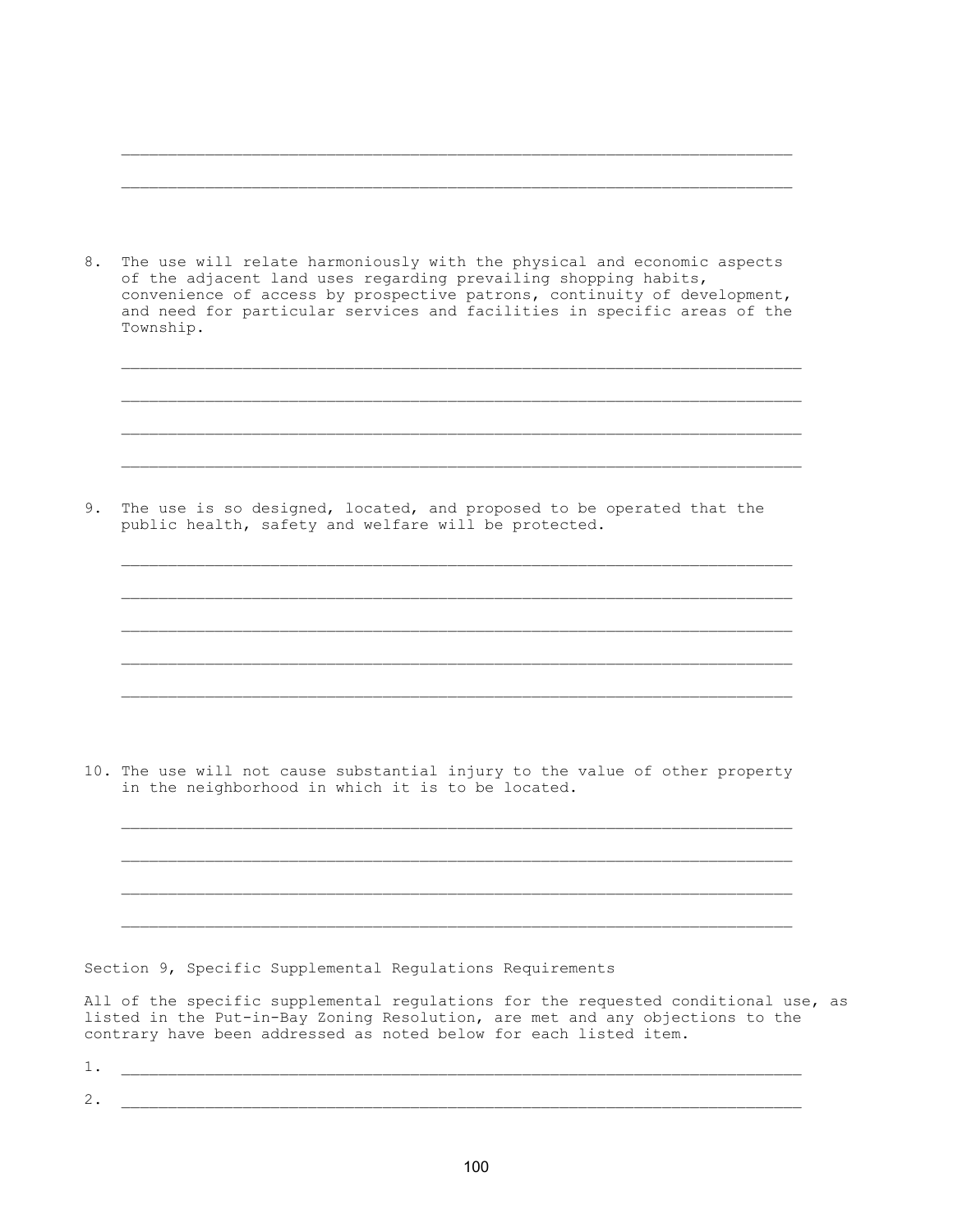| 3. |                                                                                                                                                                                                                                                |  |
|----|------------------------------------------------------------------------------------------------------------------------------------------------------------------------------------------------------------------------------------------------|--|
| 4. |                                                                                                                                                                                                                                                |  |
| 5. |                                                                                                                                                                                                                                                |  |
| 6. |                                                                                                                                                                                                                                                |  |
| 7. |                                                                                                                                                                                                                                                |  |
| 8. |                                                                                                                                                                                                                                                |  |
| 9. |                                                                                                                                                                                                                                                |  |
|    |                                                                                                                                                                                                                                                |  |
|    |                                                                                                                                                                                                                                                |  |
|    |                                                                                                                                                                                                                                                |  |
|    |                                                                                                                                                                                                                                                |  |
|    |                                                                                                                                                                                                                                                |  |
|    | DECISION                                                                                                                                                                                                                                       |  |
|    | It is therefore the decision of the Put-in-Bay Board of Zoning Appeals that this<br>conditional use application is ___________. Any conditions stated in the minutes<br>are incorporated herein by reference and made a part of this decision. |  |
|    | Adopted this ________ day of ______________________, 20___.                                                                                                                                                                                    |  |
|    |                                                                                                                                                                                                                                                |  |
|    |                                                                                                                                                                                                                                                |  |
|    |                                                                                                                                                                                                                                                |  |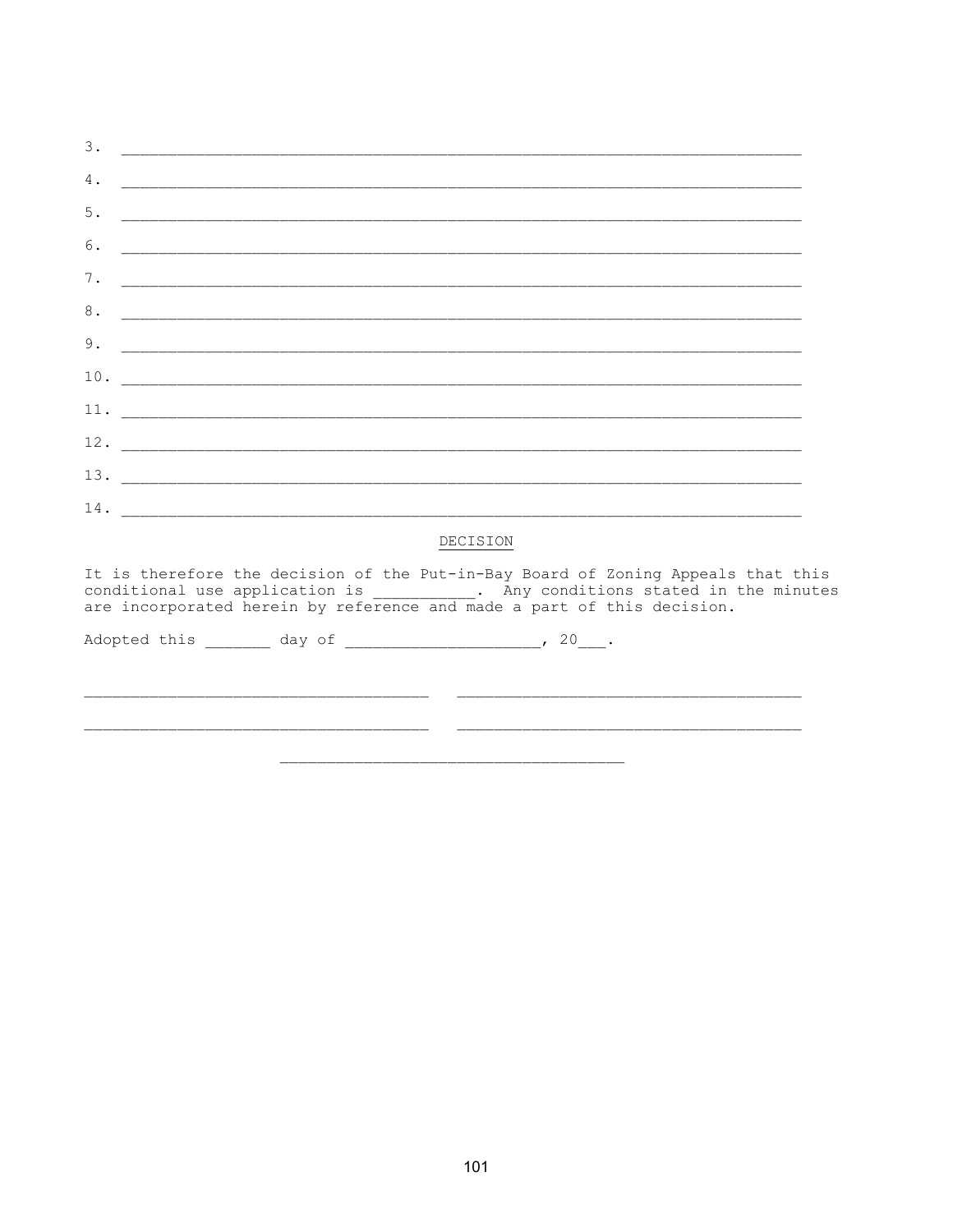- 3. Modifications: If a modified approval of the original request is deemed appropriate, such modification may be a limitation on the extent or intensity of development, a requirement for additional screening by fence or landscaping, a change in the method or plan of lighting, control of access, or other conditions of development deemed appropriate. Recommendations regarding the modification of plans or other appropriate action shall be stated with the reasons for each recommendation.
- 4. Notice of Board's Action: Notice of the Board's action shall be sent to the applicant within ten (10) days of their decision stating their approval and/or conditions of same or disapproval if that be the case. Upon application by the applicant, a certificate of zoning compliance may be issued within one (1) year of the Boards final action. Failure to apply for said zoning certificate within that time frame will require resubmission for the conditional use.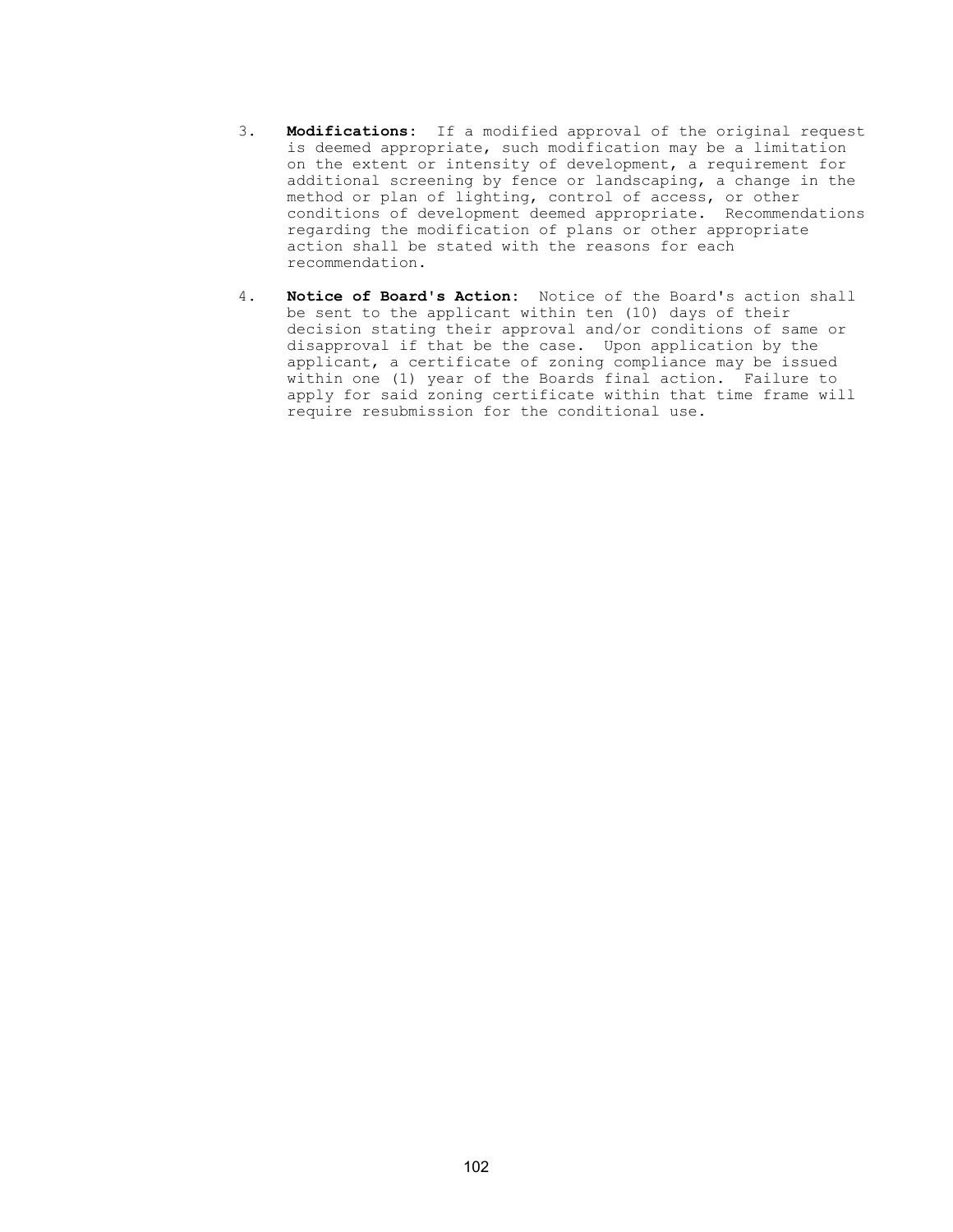## MATRIX

The chart on the following pages is provided as a convenience only. Please refer to Section 5, Individual Zoning Districts.

## DISTRICT

|                                                                              |              |              |   |              |              |              |              |              |              |             | A R-1 R-2 R-3 R-C C-1 C-2 C-3 I-1 I-2 G-1 |
|------------------------------------------------------------------------------|--------------|--------------|---|--------------|--------------|--------------|--------------|--------------|--------------|-------------|-------------------------------------------|
| Adult Oriented Business                                                      |              |              |   |              |              |              |              | C            |              |             |                                           |
| Agriculture                                                                  | $\mathbf{P}$ | $\mathbf{P}$ | Ρ | Ρ            | $\mathbf P$  | Ρ            | Ρ            | $\, {\bf P}$ | Ρ            | Ρ           | Ρ                                         |
| Airplane Storage Site, Rental (Enclosed)                                     | C            |              |   |              | $\mathsf{C}$ | $\mathsf C$  | $\mathsf{C}$ | $\mathsf{C}$ | C            | Ρ           |                                           |
| Airplane Storage Site, Rental (Open)                                         | C            |              |   |              | $\mathsf{C}$ | $\mathsf C$  | $\mathsf{C}$ | $\mathsf{C}$ | $\mathsf{C}$ | $\mathbf P$ |                                           |
| Airport                                                                      |              |              |   |              |              |              |              |              |              | $\mathbf P$ |                                           |
| Antique, Novelty Shops                                                       |              |              |   |              |              | Ρ            | Ρ            |              |              |             |                                           |
| Athletic Fields, Tennis Courts                                               | C            |              |   |              | Ρ            | C            | C            |              |              |             |                                           |
| Auto Repair (Enclosed)                                                       |              |              |   |              |              |              | $\mathbf P$  |              | $\mathbf P$  |             |                                           |
| Auto Sales & Services                                                        |              |              |   |              |              |              | Ρ            |              | $\mathbf P$  |             |                                           |
| Automats, Self-Service Car Washes                                            |              |              |   |              |              |              | Ρ            |              |              |             |                                           |
| Bakery, Dairy, Egg, Ice Cream, Candy<br>Retail                               |              |              |   |              |              | Ρ            | P            |              |              |             |                                           |
| Banks, Saving & Loan Institutions                                            |              |              |   |              |              | Ρ            | P            |              |              |             |                                           |
| Bars, Taverns, Saloons, Liquor Retail                                        |              |              |   |              |              |              | Ρ            |              |              |             |                                           |
| Beauty & Barber Shops                                                        |              |              |   |              |              | Ρ            | Ρ            |              |              |             |                                           |
| Bed and Breakfast                                                            | $\mathsf{C}$ | $\mathsf{C}$ |   |              |              | Ρ            | P            | Ρ            |              |             |                                           |
| Blueprint & Photocopy Offices                                                |              |              |   |              |              | Ρ            | $\, {\bf P}$ |              |              |             |                                           |
| Boat, Cradle/Trailer/Rack Storage, Rental<br>Sites (Enclosed, Four or Less)  | $_{\rm P}$   | P            | Ρ | $\mathbf P$  | Ρ            | P            | P            |              | P            |             |                                           |
| Boat, Cradle/Trailer/Rack Storage, Rental<br>Sites (Enclosed, Five and More) | С            |              |   |              | $\, {\bf P}$ | $\mathsf{C}$ | $\mathbf P$  |              |              |             |                                           |
| Boat, Cradle/Trailer/Rack Storage, Rental<br>Sites (Open)                    |              |              |   |              | C            |              | C            |              |              |             |                                           |
| Boat Launching Ramp (Private)                                                | P            | Ρ            | Ρ | $\, {\bf P}$ | Ρ            | $\, {\bf P}$ | $\, {\bf P}$ |              | Ρ            | $\mathbf P$ | Ρ                                         |
| Boat Launching Ramp (Public)                                                 |              |              |   |              | P            | $\mathsf C$  | $\mathsf C$  |              | $\mathsf C$  |             | $\mathsf{C}$                              |
| Bottling, Soft Drink & Similar Works                                         |              |              |   |              |              |              |              |              | $\, {\bf P}$ |             |                                           |
| Business Consulting Services                                                 |              |              |   |              |              | Ρ            | Ρ            |              | C            |             |                                           |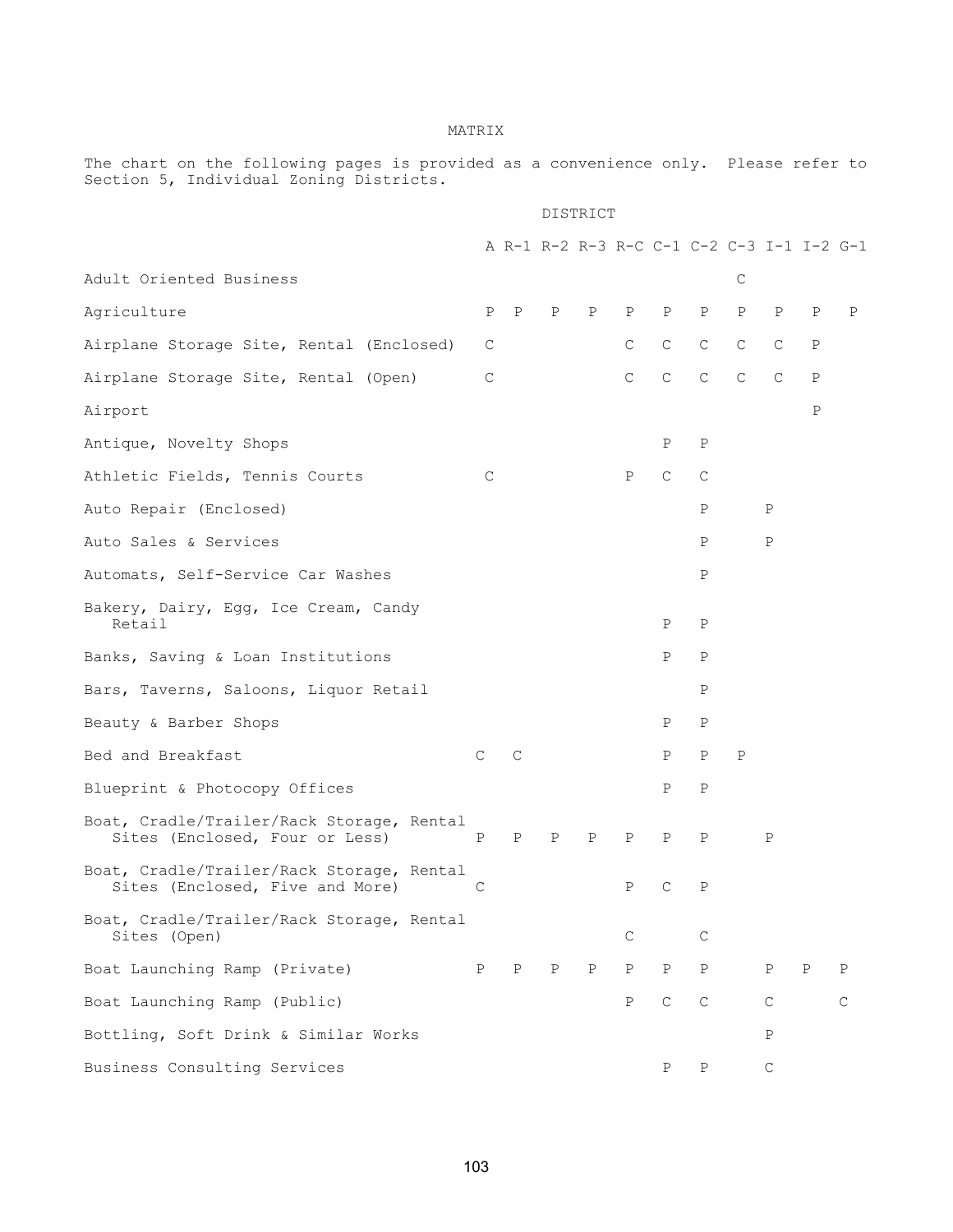# Bus, Motor Freight, Taxi-cab, Farm Equipment Storage & Repairs (Enclosed) P P Camera, Photo Studio Shops P P P Cave Tours C P P P Cemeteries & Mausoleums C C C

Cleaning Services P P

Clothing, Shoe, Tailor & Dry Goods Store P P P Clubs Changes and Changes and Changes and Changes and Changes and Changes and Changes and Changes and Changes and Changes and Changes and Changes and Changes and Changes and Changes and Changes and Changes and Changes and

Community Buildings, Recreational Fields Swimming Pools & Community Facilities (Privately Owned & Operated by Neighborhood Organizations) C C C C P C C

Day Care Facilities Care Communications Care P P

Contractor Establishment **P** 

Dance Halls Care Contract Care Present Care Care Present Care Present Care Present Care Present Care Present Care Present Care Present Care Present Care Present Care Present Care Present Care Present Care Present Care Pres

Die-cut Products Mfg. & Processing Physics and Physics and Physics and Physics and Physics and Physics and Physics and Physics and Physics and Physics and Physics and Physics and Physics and Physics and Physics and Physics

Dormitory C C C C C

Drug, Proprietary & Variety Stores The P P P P Dwelling, Employee Housing The C C C C P P P P Dwelling, One-Family, Permanent Use P P P P P P P

Dwelling, One-Family Temporary Use C C P P P Dwelling, Rental Unit, as Defined C C C C C C C C Dwelling, Multiple-Family/condominiums C C C P

Dwelling, Two-Family C P C C C Electrical, Appliance, Upholstery, Carpentry, Roof, Sheet Metal, Plumbing Shops P P P Emergency Medical Services, Non-Govt. C C C C C C C

Fiber & Clothing Goods & Materials Mfg. P Food Products Manufacturing & Processing Products Analysis and Products Analysis and Products Products Analysis

Freight & Transfer Terminals C P P

A R-1 R-2 R-3 R-C C-1 C-2 C-3 I-1 I-2 G-1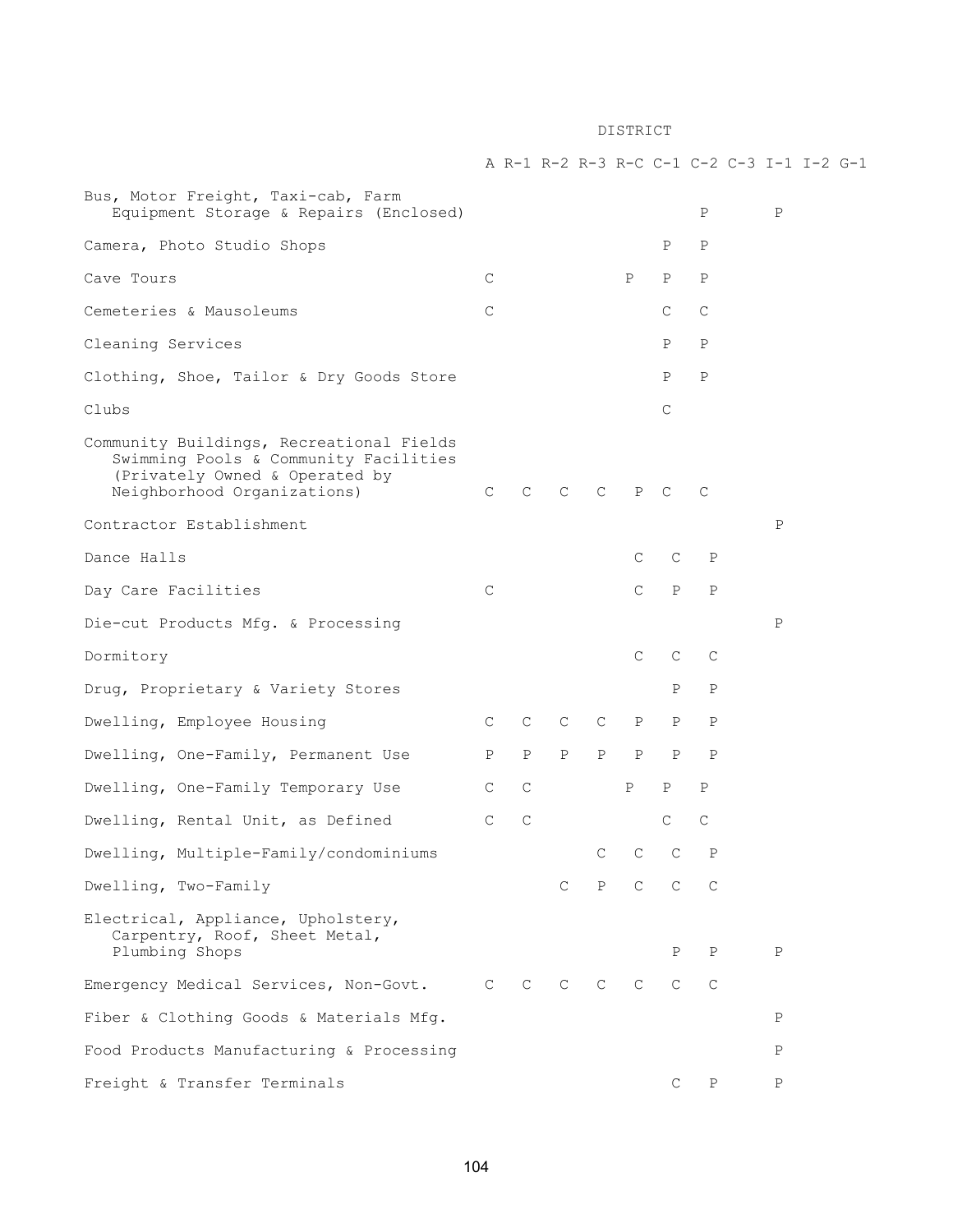A R-1 R-2 R-3 R-C C-1 C-2 C-3 I-1 I-2 G-1

| Fuel, Volatile Materials Storage<br>& Distribution                      |              |              |              |              |              |              |              |              | C            |             |   |
|-------------------------------------------------------------------------|--------------|--------------|--------------|--------------|--------------|--------------|--------------|--------------|--------------|-------------|---|
| General Merchandise Stores                                              |              |              |              |              |              | P            | $\, {\bf P}$ |              |              |             |   |
| Go-Cart And Commercial Race Track                                       |              |              |              |              |              |              |              | C            |              |             |   |
| Go-Kart Track                                                           |              |              |              |              |              |              |              | $\mathsf{C}$ |              |             |   |
| Golf Course                                                             | $\mathsf{C}$ |              |              |              | $\, {\rm P}$ |              |              |              |              |             |   |
| Golf Course, Miniature                                                  |              |              |              |              | $\mathsf{C}$ | $\mathsf{C}$ | Ρ            |              |              |             |   |
| Golf Driving Ranges                                                     |              |              |              |              | $\mathsf C$  |              |              |              |              |             |   |
| Governmental Service Buildings                                          |              |              |              |              |              | C            | Ρ            |              | Ρ            |             | P |
| Greenhouses, Nurseries                                                  | $\mathsf{C}$ |              |              |              |              | С            | Ρ            |              |              |             |   |
| Grocery, Fish, Meat, Food Stores                                        |              |              |              |              |              | Ρ            | $\mathbf P$  |              |              |             |   |
| Guest House                                                             | $\mathsf C$  | С            | C            | $\mathsf{C}$ | $\mathbb C$  |              |              |              |              |             |   |
| Hardware, Paint, Glass, Electrical,<br>Drapery, China, Appliance Stores |              |              |              |              |              | Ρ            | Ρ            |              |              |             |   |
| Heliports                                                               | $\mathsf{C}$ |              |              |              | $\mathsf{C}$ | $\mathbf C$  | $\mathsf C$  |              | C            | C           |   |
| High Impact Wind Powered Electric GeneratorC                            |              |              |              |              |              |              |              |              |              |             |   |
| Historical Sites, Monuments, Buildings                                  | C            | C            | C            | $\mathsf{C}$ | $\mathbb{C}$ | $\mathsf{C}$ | C            |              |              |             |   |
| Home Occupations                                                        | С            | C            | C            | C            |              |              |              |              |              |             |   |
| Home Office                                                             | Ρ            | $\, {\bf P}$ | $\, {\bf P}$ | Ρ            | $\mathbf P$  | Ρ            | Ρ            |              |              |             |   |
| Hotel                                                                   |              |              |              | $\mathsf{C}$ | $\mathbb{C}$ | Ρ            |              |              |              |             |   |
| Household Goods Stores                                                  |              |              |              |              |              | Ρ            | Ρ            |              |              |             |   |
| Incinerators                                                            |              |              |              |              |              |              |              |              |              |             | Ρ |
| Jewelry & Lapidary Products Mfg &<br>Processing                         |              |              |              |              |              |              | $\mathsf C$  |              | $\, {\bf P}$ |             |   |
| Kennels                                                                 | $\mathsf C$  |              |              |              |              |              | C            |              |              |             |   |
| Landing Fields                                                          | $\mathsf C$  |              |              |              | $\mathsf{C}$ | $\mathsf C$  | $\mathbf C$  |              | $\mathsf{C}$ | $\mathsf C$ |   |
| Laundry and Dry-Cleaning                                                |              |              |              |              |              | Ρ            | $\, {\bf P}$ |              | $\, {\bf P}$ |             |   |
| Laundry, Self Service                                                   |              |              |              |              | $\mathsf C$  | $\, {\bf P}$ | $\, {\bf P}$ |              |              |             |   |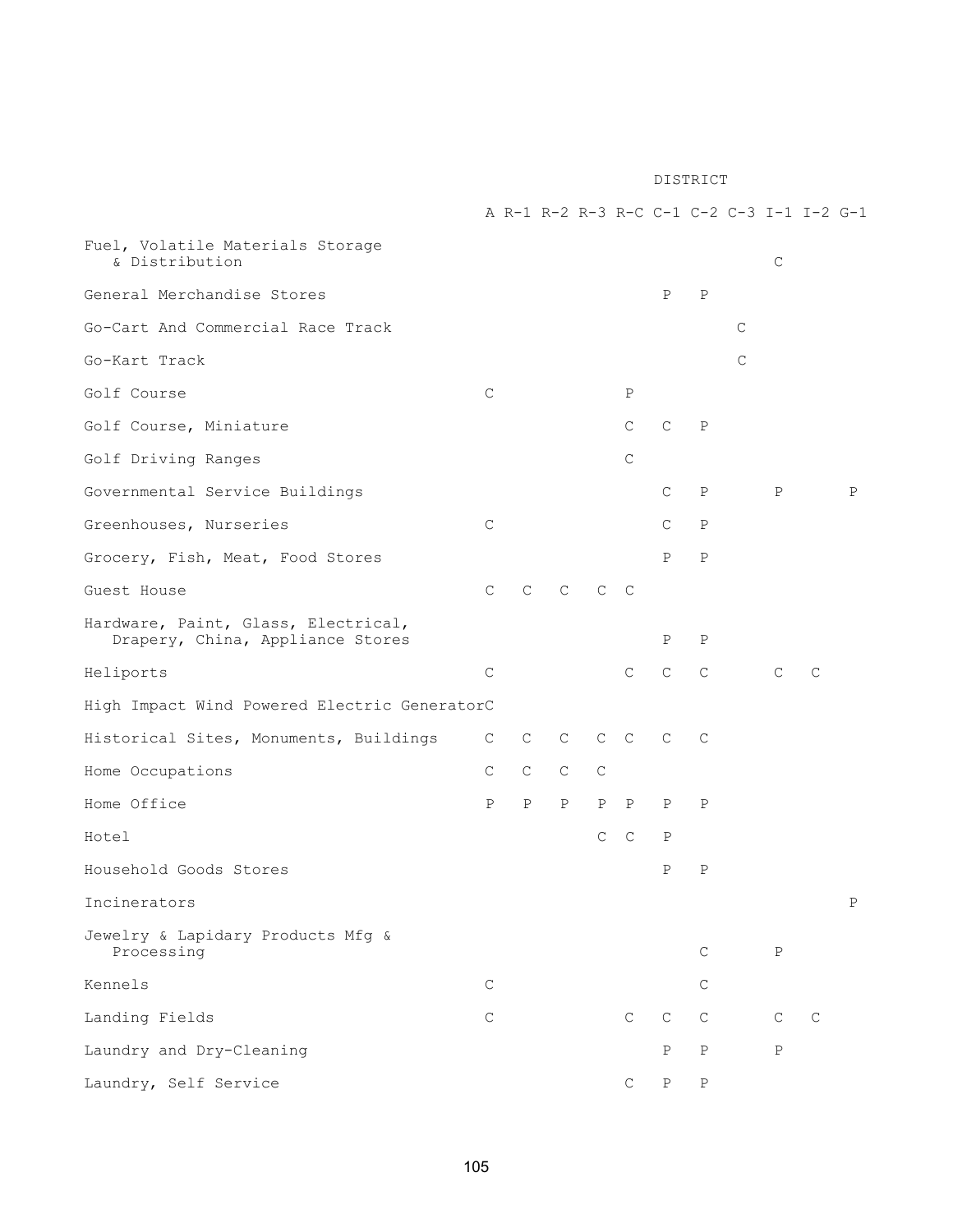|                                                   |              |              |              |              |               |              |              |              |              | A R-1 R-2 R-3 R-C C-1 C-2 C-3 I-1 I-2 G-1 |
|---------------------------------------------------|--------------|--------------|--------------|--------------|---------------|--------------|--------------|--------------|--------------|-------------------------------------------|
| Libraries, Museums                                | С            |              |              |              | $\mathsf{C}$  | $\mathbf{P}$ | $\mathbf P$  |              |              |                                           |
| Low Impact Wind Powered Electric Generator C      |              |              |              |              |               |              |              |              |              |                                           |
| Lumber Sales, Storage & Mill Work                 |              |              |              |              |               | C            | $\mathbb{P}$ |              | Ρ            |                                           |
| Mailing Services                                  |              |              |              |              |               | P            | Ρ            |              |              |                                           |
| Marine Repairs, (Enclosed)                        |              |              |              |              | $\mathsf{C}$  |              | Ρ            |              | Ρ            |                                           |
| Marine Sales & Service                            |              |              |              |              | $\mathsf{C}$  | $\, {\rm P}$ | P            |              | $\mathbf P$  |                                           |
| Medical Related Services                          |              |              |              |              |               | C            | P            |              |              |                                           |
| Mini-Storage Building                             |              |              |              |              | Ρ             | Ρ            | $\mathbf{P}$ |              | Ρ            |                                           |
| Motels                                            |              |              |              |              | $\mathsf{C}$  | $\mathsf{C}$ | $\mathbf P$  |              |              |                                           |
| Motor Vehicle Storage (Enclosed, Four<br>or Less) |              | $P$ $P$      | $\mathbf{P}$ | P            | $_{\rm P}$    | $\mathbf P$  | P            |              | P            |                                           |
| Motor Vehicle Storage (Enclosed Five<br>or More)  | $\mathsf C$  |              |              |              | $\mathbf P$   | $\mathsf{C}$ | $\mathbf P$  |              |              |                                           |
| Motor Vehicle Storage (Open)                      |              |              |              |              | $\mathcal{C}$ |              | $\mathsf{C}$ |              |              |                                           |
| Movie Theaters                                    |              |              |              |              |               |              | P            | $\mathsf{C}$ |              |                                           |
| Offices, Administrative                           |              |              |              |              |               | P            | P            |              | Ρ            | $\mathbf P$                               |
| Offices, Business & Professional                  |              |              |              |              |               | Ρ            | P            |              |              |                                           |
| Offices, Sales                                    |              |              |              |              |               | Ρ            | P            |              | $\, {\bf P}$ |                                           |
| Offices, Veterinarian                             | $\mathsf{C}$ |              |              |              |               | C            |              |              |              |                                           |
| Outdoor Theater/Drive-in Movies                   |              |              |              |              |               | C            | C            | C            |              |                                           |
| Parks, Public                                     | Ρ            | Ρ            | Ρ            | Ρ            | $\mathbf{P}$  | Ρ            | $\mathbf P$  |              | $\mathbf P$  |                                           |
| Parking, Public, Free as Defined                  |              | $C$ $C$      | $\mathsf C$  | C            | $\mathsf C$   | $\, {\bf P}$ | $\, {\bf P}$ |              | Ρ            | $\rm P$                                   |
| Parking, Public, Pay as Defined                   | $\mathsf C$  |              |              |              | $\mathsf{C}$  | $\, {\bf P}$ | $\, {\bf P}$ |              |              | $\mathsf C$                               |
| Playgrounds, Public                               | $\mathbf P$  | $\mathbf{P}$ | $\, {\bf P}$ | $\, {\bf P}$ | $\mathbf{P}$  | $\, {\bf P}$ | $\, {\bf P}$ |              | $\, {\bf P}$ |                                           |
| Ponds, as Defined                                 | $\, {\bf P}$ |              |              |              | Ρ             | $\mathsf C$  | $\mathsf C$  |              | $\, {\bf P}$ |                                           |
| Pool Halls, Bowling Alleys                        |              |              |              |              |               |              | $\, {\bf P}$ | $\, {\bf P}$ |              |                                           |
| Printing, Publishing                              |              |              |              |              |               | $\, {\bf P}$ | $\, {\bf P}$ |              |              |                                           |
| Radio Stations                                    |              |              |              |              |               | $\mathsf C$  | $\mathsf C$  |              |              |                                           |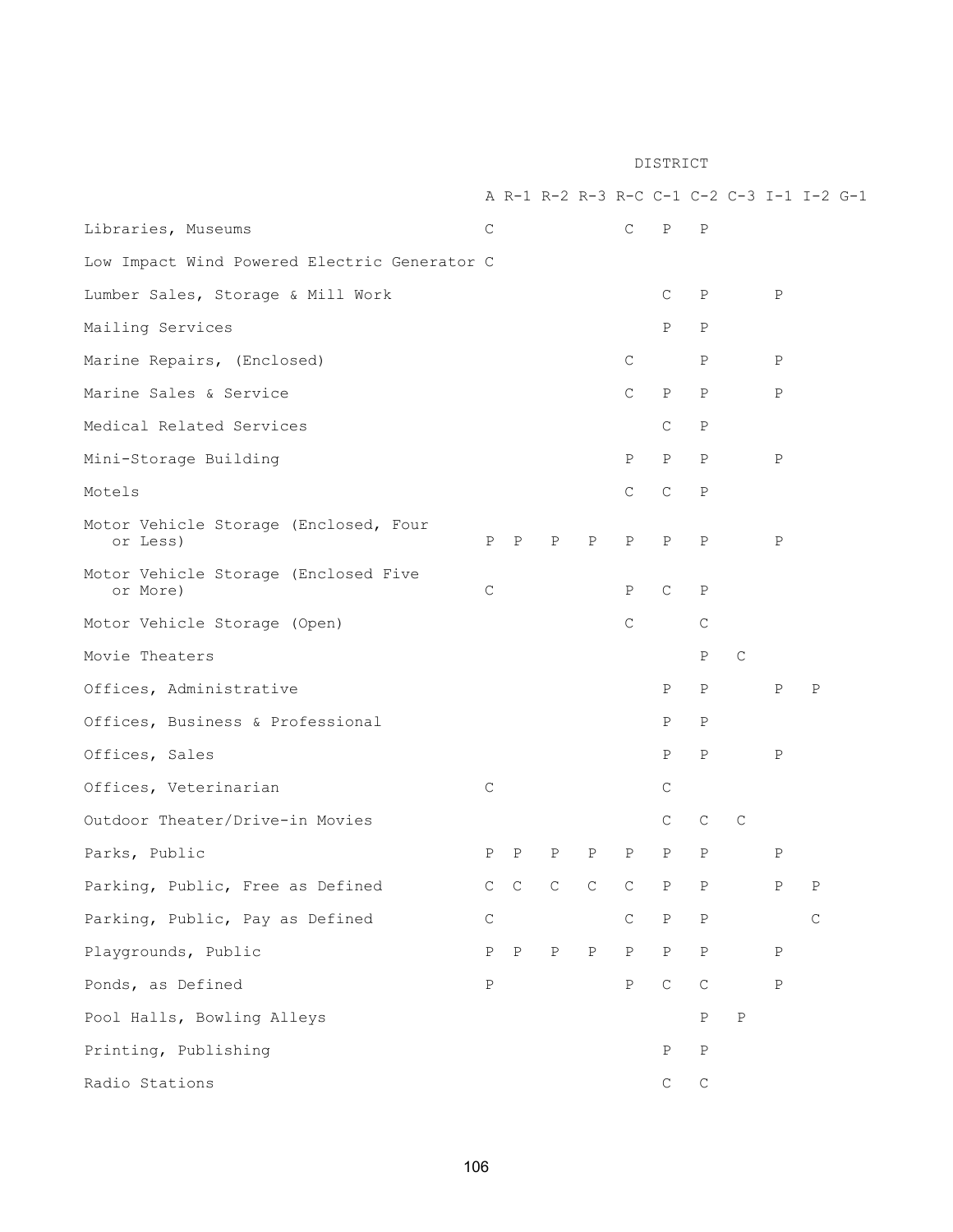|                                                      |             |         |             |              |              |              |              |              |              | A R-1 R-2 R-3 R-C C-1 C-2 C-3 I-1 I-2 G-1 |
|------------------------------------------------------|-------------|---------|-------------|--------------|--------------|--------------|--------------|--------------|--------------|-------------------------------------------|
| Recreation Camps                                     |             |         |             |              | $\mathsf{C}$ |              |              |              |              |                                           |
| Rental, Boat Dock Sites<br>(Seasonal, Four or Less)  |             | $P$ $P$ | Ρ           | Ρ            | $\mathbb{P}$ | $\mathbf{P}$ | Ρ            |              | P            |                                           |
| Rental, Boat Dock Sites<br>(Seasonal, Five or More)  |             | $C$ $C$ | $\mathsf C$ |              | $C$ $P$      | $C$ $P$      |              |              | $\mathsf{C}$ |                                           |
| Rental, Boat Dock Sites<br>(Transient, Four or Less) |             |         |             |              | Ρ            | $\mathsf{C}$ | $\, {\bf P}$ |              | $\, {\bf P}$ |                                           |
| Rental, Boat Dock Sites<br>(Transient, Five or More) |             |         |             |              | Ρ            |              | $\mathsf{C}$ |              | $\mathsf{C}$ |                                           |
| Rental Vehicle, Motorized<br>(Land or Water)         |             |         |             |              | $\, {\bf P}$ | P            | Ρ            |              |              |                                           |
| Rental Vehicle, Non-Motorized<br>(Land or Water)     |             |         |             |              | Ρ            | $\mathbf P$  | P            |              |              |                                           |
| Restaurants & Eating Places                          |             |         |             |              | $\mathsf{C}$ | $\mathsf{C}$ | P            |              |              |                                           |
| Retail Business                                      |             |         |             |              | P            | $\mathbf{P}$ | P            |              |              |                                           |
| Riding Stables                                       | Ρ           |         |             |              | Ρ            |              | C            |              |              |                                           |
| Schools                                              | Ρ           | Ρ       | Ρ           | P            | P            | $\mathbf{P}$ | P            |              |              | $\mathbf P$                               |
| Screen Printing                                      |             |         |             |              |              | $\, {\bf P}$ | $\, {\bf P}$ |              | $\mathbf P$  |                                           |
| Services, Personal                                   |             |         |             |              | $\mathsf{C}$ | $\mathbf P$  | $\mathbf P$  |              |              |                                           |
| Skating Rink (Indoor) Private                        |             |         |             | Ρ            | $\, {\bf P}$ |              |              |              |              |                                           |
| Skating Rink (Indoor) Public                         |             |         |             |              | $\mathbf P$  |              |              |              |              |                                           |
| Skating Rink (Outdoor) Public                        | C           |         |             |              | Ρ            | C            | C            |              |              |                                           |
| Skating Rink (Outdoor) Private                       | Ρ           | Ρ       | P           | $\, {\bf P}$ | $\mathbf P$  | $\, {\bf P}$ | $\mathbf P$  |              |              |                                           |
| Souvenirs                                            |             |         |             |              | $\, {\bf P}$ | $\, {\bf P}$ |              |              |              |                                           |
| Special Events, as Defined                           | $\mathsf C$ |         |             |              | $\mathsf{C}$ | $\mathsf C$  | $\mathsf{C}$ |              | C            |                                           |
| Sporting Goods Stores                                |             |         |             |              | $\mathsf C$  | $\, {\bf P}$ | $\rm P$      |              |              |                                           |
| Stadiums                                             |             |         |             |              |              |              |              | $\, {\bf P}$ | $\, {\bf P}$ |                                           |
| Storage Site/Rental                                  | $\mathsf C$ |         |             |              |              | $\, {\bf P}$ | $\, {\bf P}$ |              |              |                                           |
| Swimming Pools, Private                              | Ρ           | Ρ       | $\mathbf P$ | Ρ            | $\, {\rm P}$ | $\, {\bf P}$ | $\, {\bf P}$ |              |              |                                           |
| Swimming Pools, Public                               |             |         |             |              | Ρ            | Ρ            | $\, {\bf P}$ |              |              |                                           |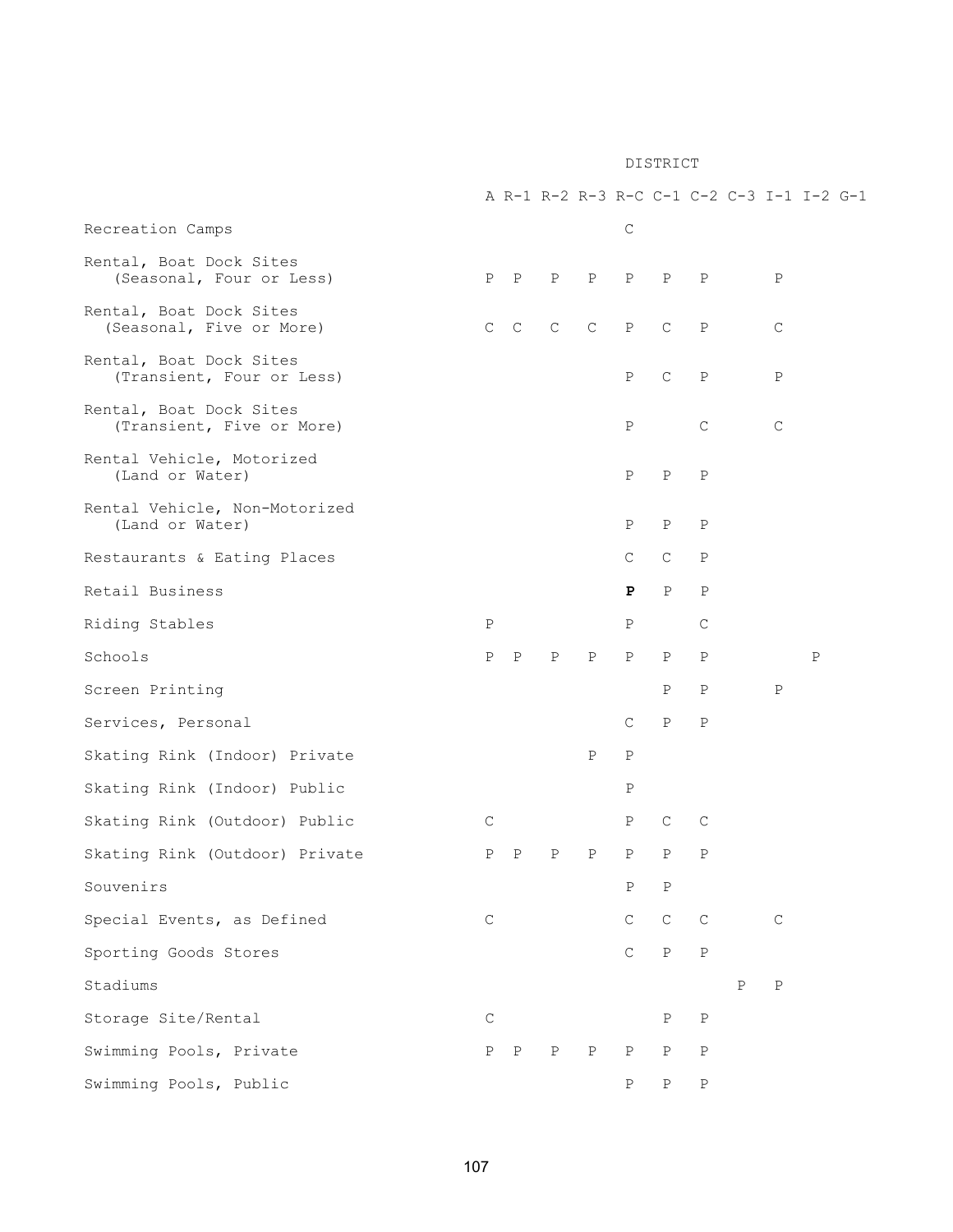|                                                             |               |   |   |              |               |              |              | A R-1 R-2 R-3 R-C C-1 C-2 C-3 I-1 I-2 G-1 |              |   |
|-------------------------------------------------------------|---------------|---|---|--------------|---------------|--------------|--------------|-------------------------------------------|--------------|---|
| Television, Radio, & Other<br>Transmission Towers           | $\mathcal{C}$ |   |   |              |               |              |              | $C$ $C$                                   | $\mathsf{C}$ |   |
| Temporary Use, as Defined                                   |               |   |   |              |               |              |              | CCCCCCCCCC                                |              |   |
| Transfer Stations                                           |               |   |   |              |               |              |              |                                           |              | P |
| Transportation Terminals<br>(Rail, Bus, Air, Marine)        |               |   |   |              | $\mathcal{C}$ |              | $C$ $P$      |                                           | $\mathbf{P}$ |   |
| Vending Machines                                            |               |   |   |              |               |              | $\mathsf{P}$ |                                           |              |   |
| Warehousing & Storage Related<br>Directly to Retail Outlets | $\mathcal{C}$ |   |   |              |               | P            | $\mathbf{P}$ |                                           | $\mathbf{P}$ |   |
| Watch & Jewelry Repair Shops                                |               |   |   |              |               | $\mathsf{P}$ | $\mathsf{P}$ |                                           |              |   |
| Wildlife, Forest Preserves                                  | P             | P | P | $\mathbf{P}$ | P             | P            | $\mathsf{P}$ |                                           | P            |   |
| Wineries & Breweries                                        |               |   |   |              |               |              | $\mathsf{P}$ |                                           | Ρ            |   |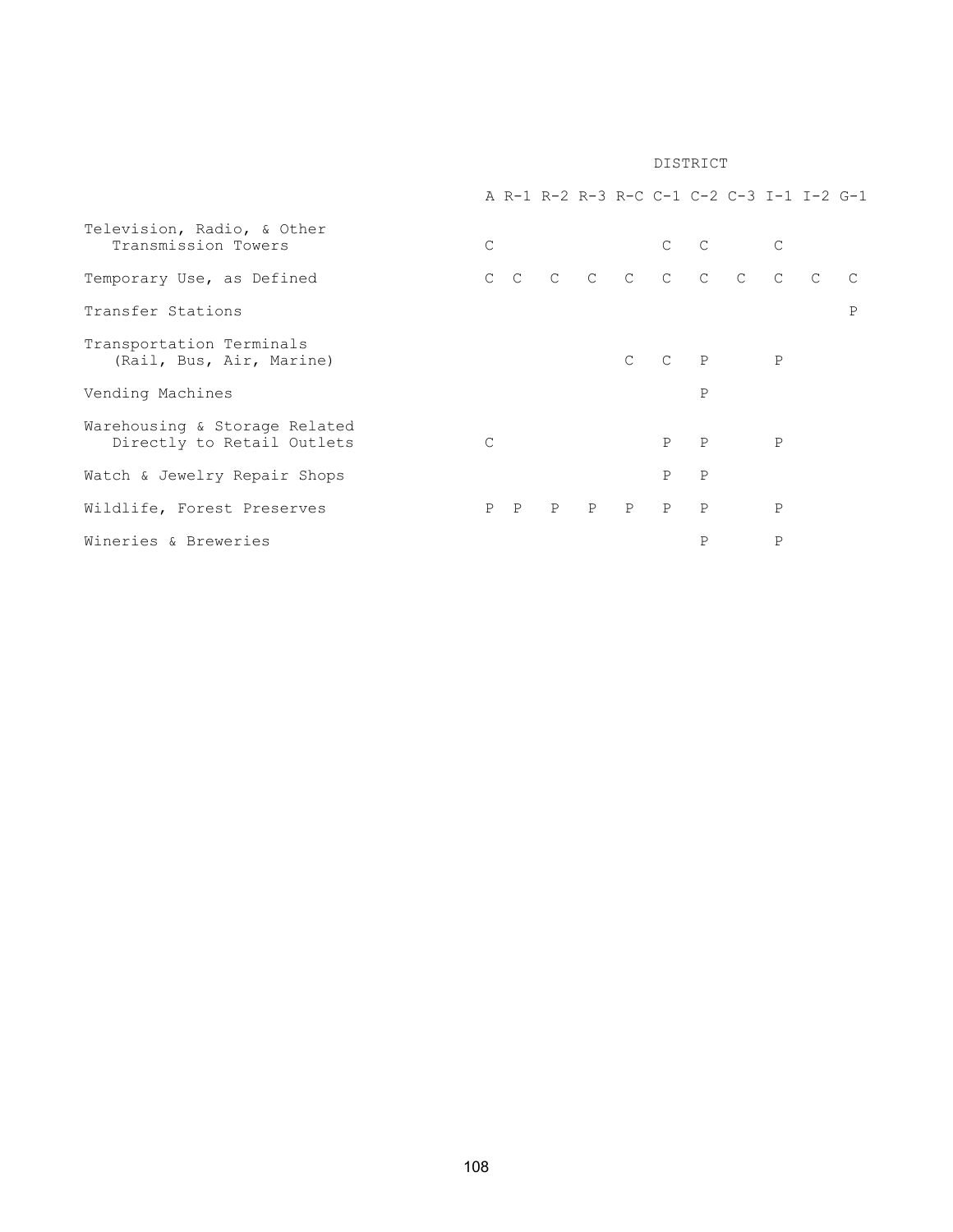## TABLE OF CONTENTS

| Section $1 -$ |  |                                                                            |                                                                                                                                                                                                                                                                                                                                                                                                                                                                                                       |  |
|---------------|--|----------------------------------------------------------------------------|-------------------------------------------------------------------------------------------------------------------------------------------------------------------------------------------------------------------------------------------------------------------------------------------------------------------------------------------------------------------------------------------------------------------------------------------------------------------------------------------------------|--|
|               |  | Ι.<br>II.<br>III.                                                          | Authority & Purpose for Zoning Resolution1<br>Scope of Zoning Resolution1<br>Application of Zoning Resolution1                                                                                                                                                                                                                                                                                                                                                                                        |  |
| Section $2 -$ |  |                                                                            |                                                                                                                                                                                                                                                                                                                                                                                                                                                                                                       |  |
|               |  | Ι.<br>II.<br>III.                                                          | Zoning District Map Adopted4<br>Designation of Zoning Districts4<br>Interpretation of Zoning District Boundaries5                                                                                                                                                                                                                                                                                                                                                                                     |  |
| Section $3 -$ |  |                                                                            |                                                                                                                                                                                                                                                                                                                                                                                                                                                                                                       |  |
| Section $4 -$ |  |                                                                            |                                                                                                                                                                                                                                                                                                                                                                                                                                                                                                       |  |
| Section 5 -   |  |                                                                            |                                                                                                                                                                                                                                                                                                                                                                                                                                                                                                       |  |
|               |  | Ι.<br>II.<br>III.<br>IV.<br>V.<br>VI.<br>VII.<br>VIII.<br>IX.<br>X.<br>XI. | Agricultural District ("A")31<br>Special Residential District ("R-1")33<br>Restricted Residential District ("R-2")35<br>Limited Residential District ("R-3")36<br>Recreational Commercial District ("R-C")38<br>Neighborhood Commercial District ("C-1")40<br>Central Commercial District ("C-2")43<br>Entertainment Commercial District ("C-3")46<br>Industrial District ("I-1")47<br>Institutional District ("I-2")49<br>Government District ("G-1")50<br>District Summary - Minimum Requirements51 |  |
| Section $6 -$ |  | Ι.                                                                         | Procedures and Regulations for PUD52                                                                                                                                                                                                                                                                                                                                                                                                                                                                  |  |
| Section 7 -   |  |                                                                            | Parking and Loading Requirements57                                                                                                                                                                                                                                                                                                                                                                                                                                                                    |  |
|               |  | Ι.<br>II.<br>III.                                                          | Automobile Parking Requirements57<br>Off-Street Truck Loading Berths58<br>Improvements to Parking and Loading Areas58                                                                                                                                                                                                                                                                                                                                                                                 |  |
| Section 8 -   |  |                                                                            |                                                                                                                                                                                                                                                                                                                                                                                                                                                                                                       |  |
|               |  | Ι.<br>II.<br>III.<br>IV.<br>V.<br>VI.<br>VII.                              | Swimming Pool Requirements64                                                                                                                                                                                                                                                                                                                                                                                                                                                                          |  |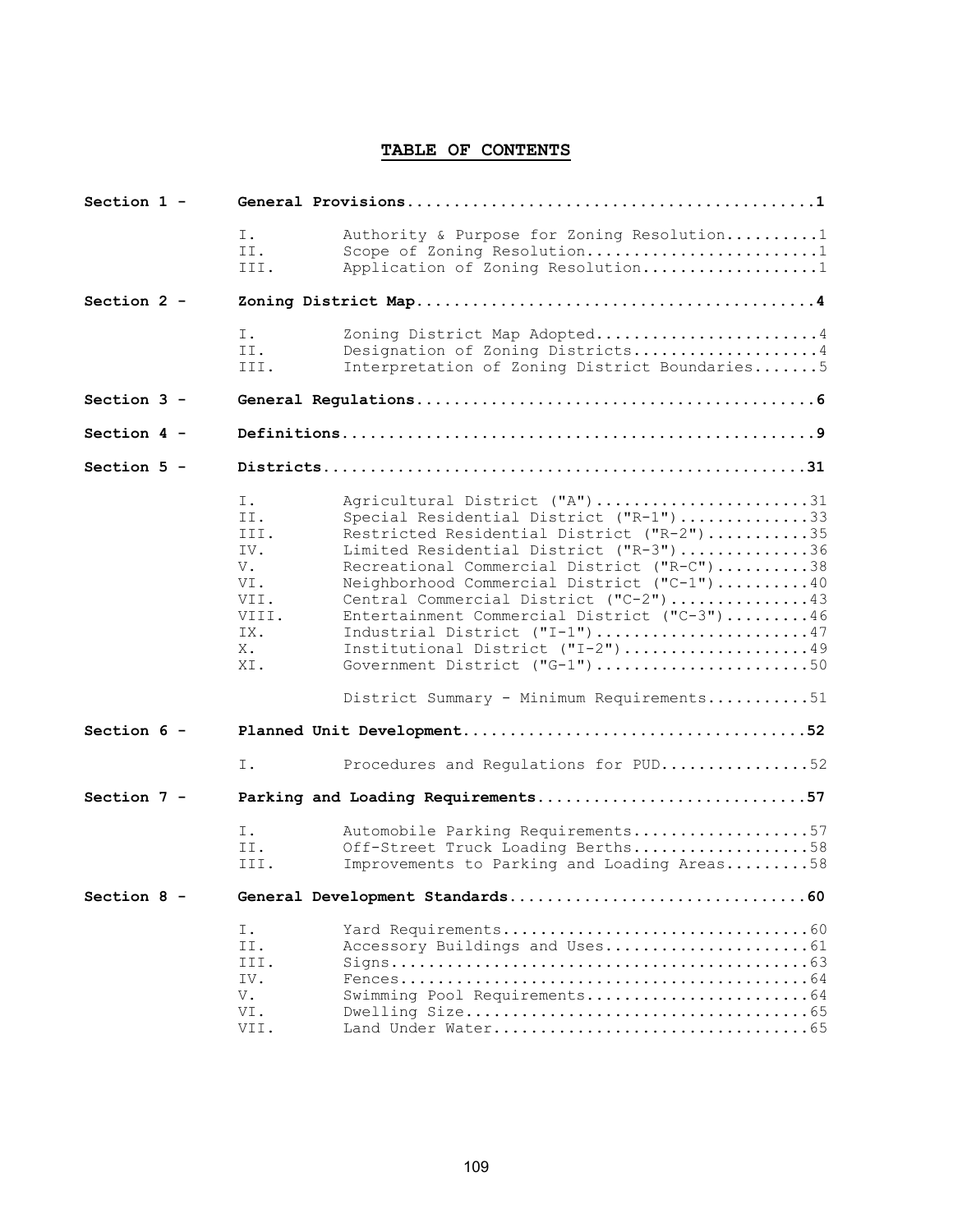| Section 9 -    |                                                                                                                    |                                                                                                                                                                                                                                                                                                                                                                           |  |
|----------------|--------------------------------------------------------------------------------------------------------------------|---------------------------------------------------------------------------------------------------------------------------------------------------------------------------------------------------------------------------------------------------------------------------------------------------------------------------------------------------------------------------|--|
|                | Ι.<br>II.<br>III.<br>IV.<br>V.<br>VI.<br>VII.<br>VIII.<br>IX.<br>Х.<br>XI.<br>XII.<br>XIII.<br>XIV.<br>XV.<br>XVI. | Boat, Boat Trailer, Boat Cradle, and Boat Rack69<br>Dwelling, One-Family, Temporary Use and Apartment. 70<br>Boat Dock Rentals72<br>Flammable Fluids and Gas Storage73<br>Mini-Storage Buildings74<br>Adult Sexually Oriented Business74<br>Low Impact Wind Powered Electric Generator76<br>High Impact Wind Powered Electric Generator77<br>Dwelling, Employee Housing77 |  |
| Section $10 -$ |                                                                                                                    |                                                                                                                                                                                                                                                                                                                                                                           |  |
|                | Ι.                                                                                                                 | Enforcement of Regulations78                                                                                                                                                                                                                                                                                                                                              |  |
| Section $11 -$ |                                                                                                                    |                                                                                                                                                                                                                                                                                                                                                                           |  |
|                | Ι.<br>II.<br>III.                                                                                                  | Rules of the Commission81<br>Powers and Duties of the Commission82                                                                                                                                                                                                                                                                                                        |  |
| Section $12 -$ |                                                                                                                    |                                                                                                                                                                                                                                                                                                                                                                           |  |
|                | Ι.<br>II.<br>III.<br>IV.<br>V.                                                                                     | Hearing and Notice by Board of Township Trustees86<br>Amendment Rezoning Ten or Fewer Parcels86<br>Amendment Rezoning More Than Ten Parcels86<br>Action by Board of Township Trustees86<br>Effect and Referendum87                                                                                                                                                        |  |
| Section 13 -   |                                                                                                                    |                                                                                                                                                                                                                                                                                                                                                                           |  |
|                | Ι.<br>II.<br>III.<br>IV.                                                                                           | Rules of the Board88                                                                                                                                                                                                                                                                                                                                                      |  |
|                | Matrix                                                                                                             |                                                                                                                                                                                                                                                                                                                                                                           |  |